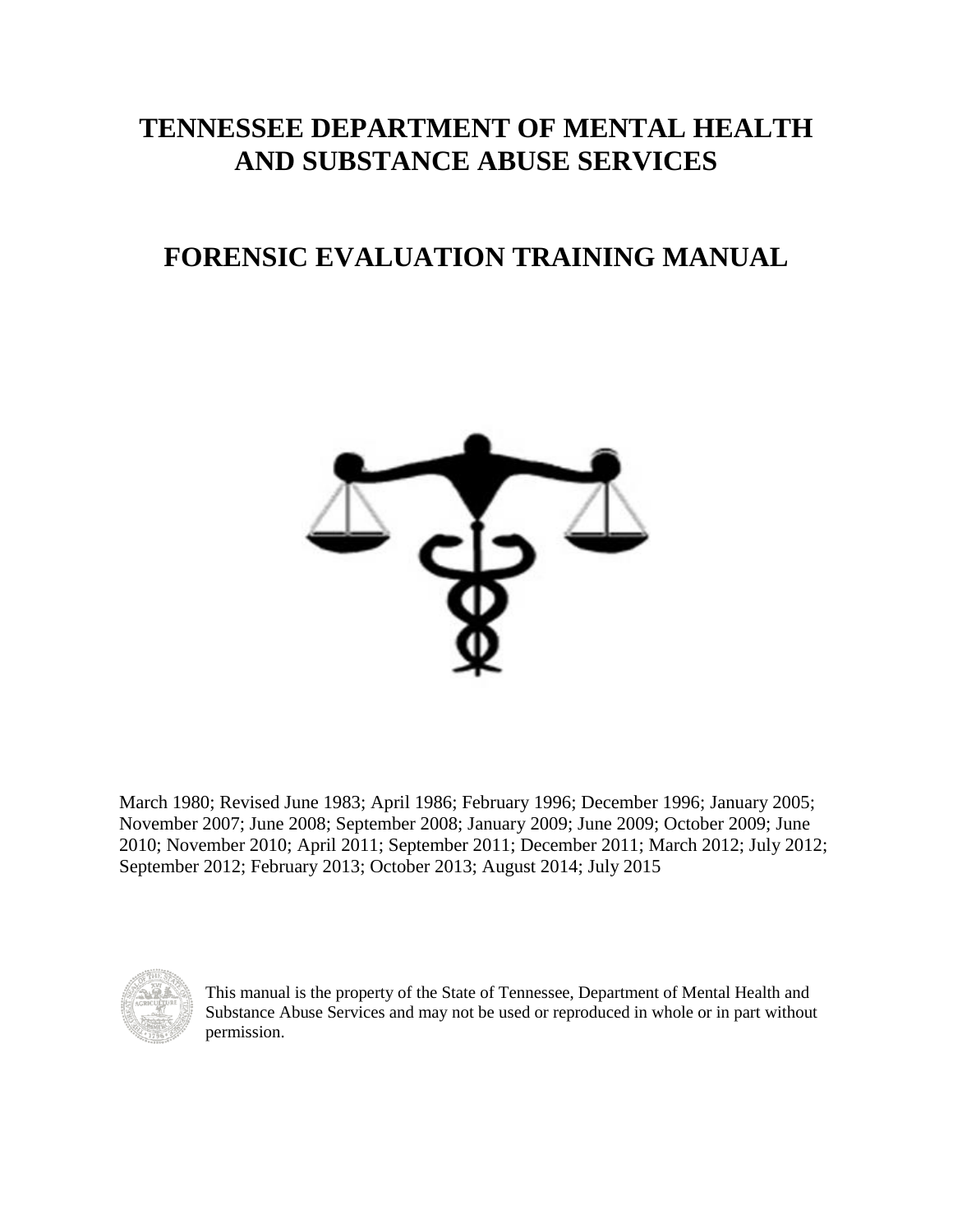**Tennessee Department of Mental Health and Substance Abuse Services 5 th Floor, Andrew Jackson Building 500 Deaderick Street Nashville, Tennessee 37243**



**Marthagem Whitlock Assistant Commissioner, Planning, Research & Forensics (615) 532-6744 Marthagem.Whitlock@tn.gov**

**Jeff Feix, Ph.D. Director, Office of Forensic Services (615) 532-6747 Jeff.Feix@tn.gov**

**John Gerdes, Forensic Specialist (615) 532-6748 John.Gerdes@tn.gov**

**Dwan Grey, Forensic Specialist (615) 253-4159 Dwan.Grey@tn.gov**

**Debbie Wynn, MOT Coordinator (615) 253-7309 Debbie.Wynn@tn.gov**

**Britney Bongang, Administrative Assistant (615) 770-1787 Britney.Bongang@tn.gov**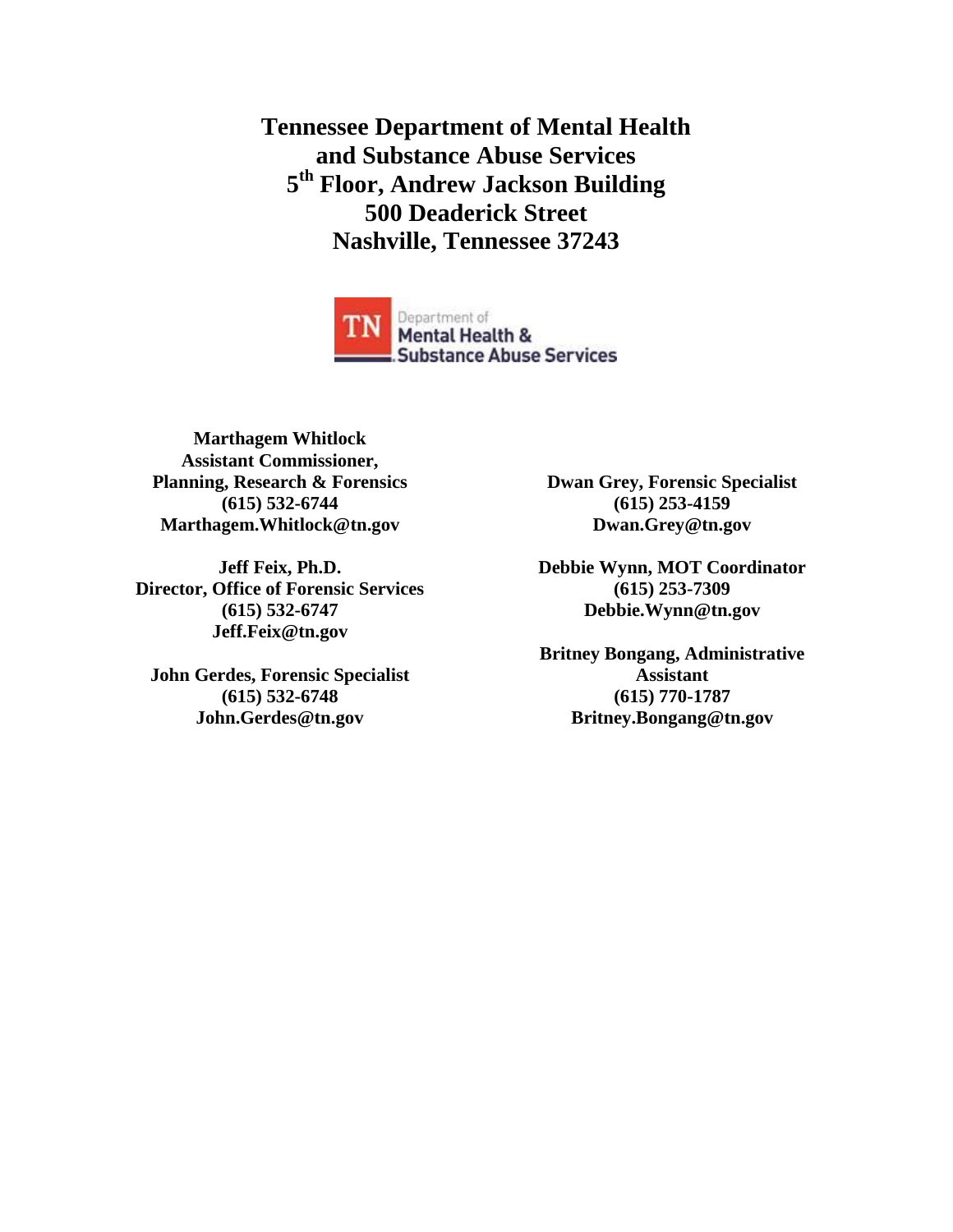## **TABLE OF CONTENTS FORENSIC EVALUATION TRAINING MANUAL**

| SECTION I - INTRODUCTION TO FORENSIC EVALUATION AND THE TENNESSEE     |  |
|-----------------------------------------------------------------------|--|
|                                                                       |  |
| FUNDAMENTAL CONCEPTS AND PRINCIPLES: CONDUCTING MENTAL                |  |
|                                                                       |  |
|                                                                       |  |
|                                                                       |  |
|                                                                       |  |
|                                                                       |  |
|                                                                       |  |
|                                                                       |  |
|                                                                       |  |
|                                                                       |  |
|                                                                       |  |
| CULPABLE MENTAL STATES FOR SELECTED OFFENSES FOUND IN THE             |  |
|                                                                       |  |
|                                                                       |  |
| STATEMENT INFORMING DEFENDANT OF PURPOSE OF EVALUATION  38            |  |
|                                                                       |  |
| SECTION III - FORENSIC EVALUATIONS FOR JUVENILE COURTS  56            |  |
| JUVENILE COURT ORDERED EVALUATIONS UNDER T.C.A. § 37-1-128 57         |  |
| TENNESSEE SUPREME COURT RULE 29 RULES OF JUVENILE PROCEDURE. 61       |  |
|                                                                       |  |
|                                                                       |  |
|                                                                       |  |
| STATEMENT INFORMING DEFENDANT OF PURPOSE OF EVALUATION  67            |  |
|                                                                       |  |
|                                                                       |  |
| SECTION IV - SPECIAL ISSUES IN FORENSIC MENTAL HEALTH EVALUATIONS  76 |  |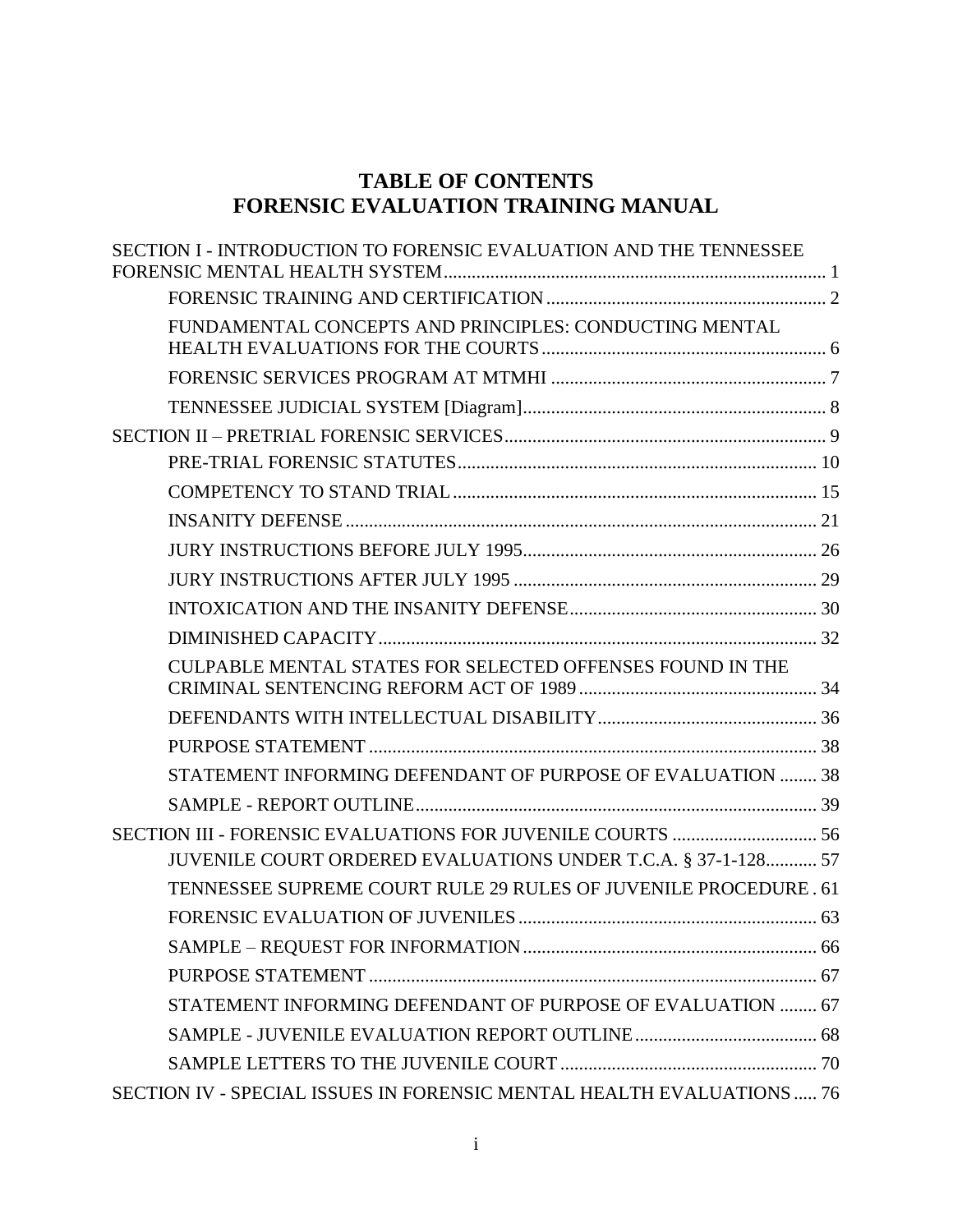| TENNESSEE CODE ANNOTATED TITLE 33, CHAPTER 6, PART 5 84           |  |
|-------------------------------------------------------------------|--|
| SECTION V - TDMHSAS STANDARDS FOR FORENSIC SERVICES  87           |  |
|                                                                   |  |
|                                                                   |  |
|                                                                   |  |
| SUGGESTED READING: Forensic Evaluation Selected Bibliography  107 |  |
|                                                                   |  |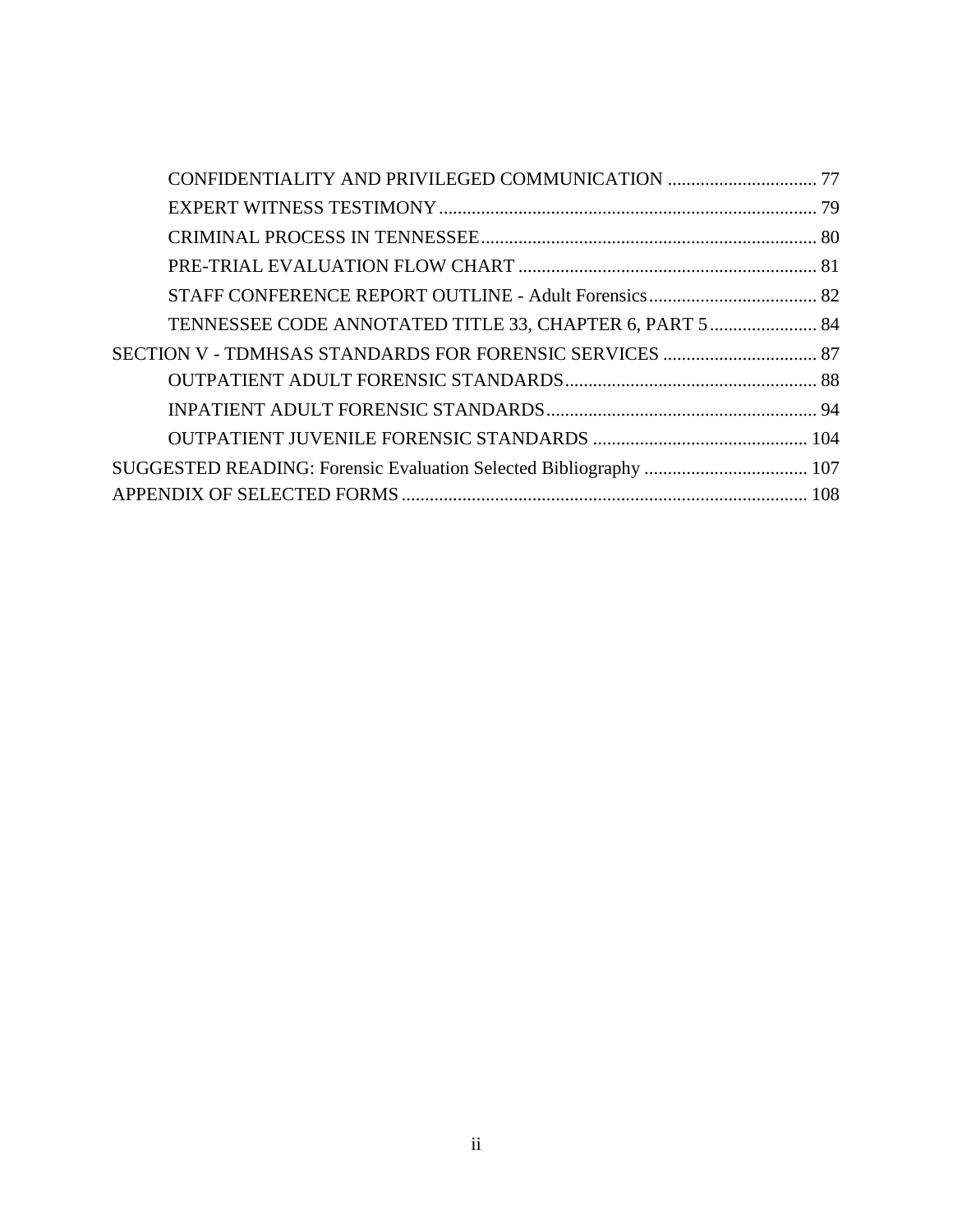# <span id="page-4-0"></span>SECTION I - INTRODUCTION TO FORENSIC EVALUATION AND THE TENNESSEE FORENSIC MENTAL HEALTH SYSTEM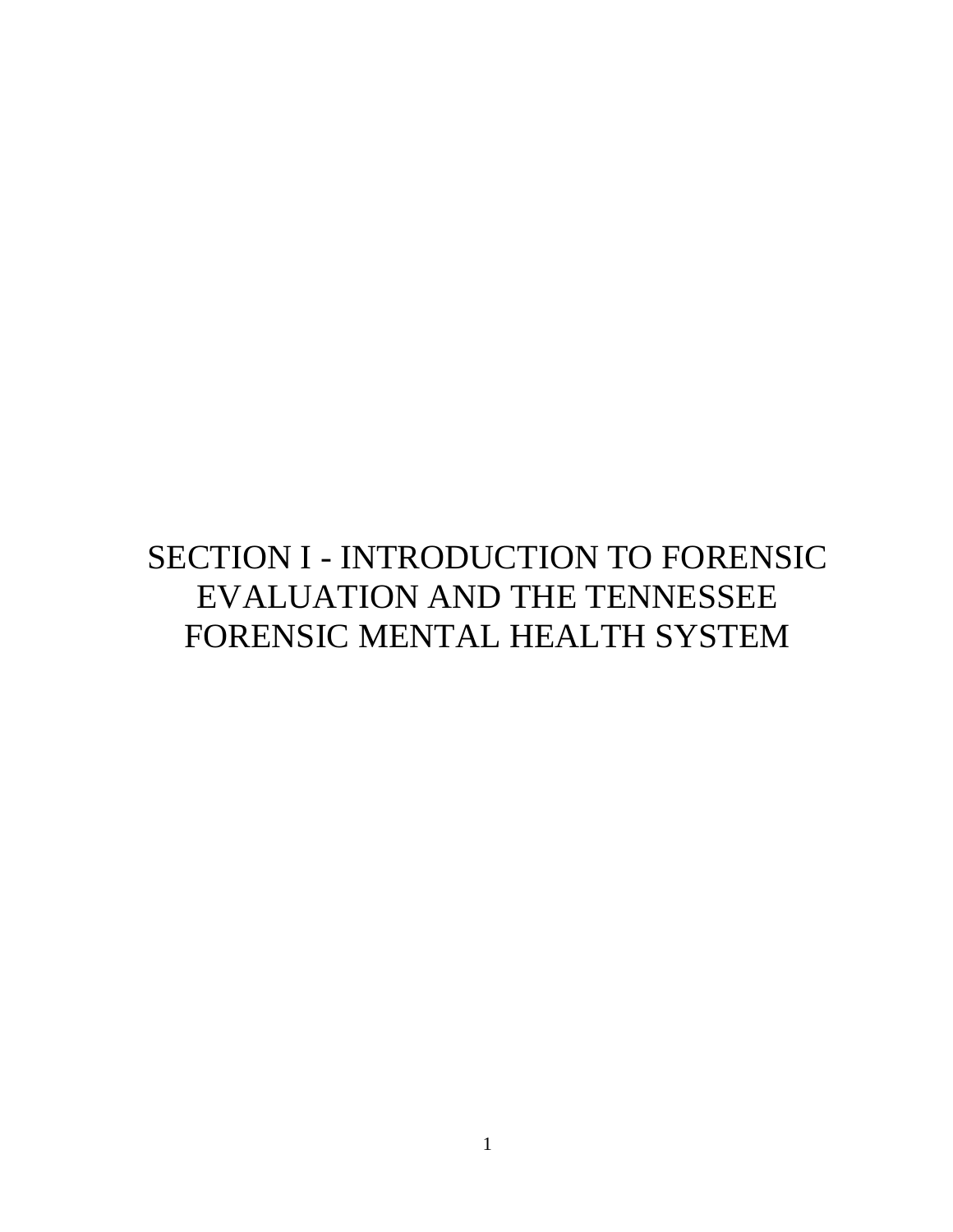## FORENSIC TRAINING AND CERTIFICATION

<span id="page-5-0"></span>Training and certification is required by the Tennessee Department of Mental Health and Substance Abuse Services (TDMHSAS) for mental health professionals employed by regional mental health institutes or other contracted providers of inpatient services in order to provide juvenile or adult court-ordered forensic evaluations. Certified professionals are required to renew their certification every two years. Professional qualifications for those participating in the certification process are described in the Rules of the Tennessee Department of Mental Health and Substance Abuse Services (0940-3-3-.01 through 0940-3-3-.03).

#### **Requirements for Forensic Certification**

The following information is an extract from the Tennessee Department of Mental Health and Substance Abuse Services, Mental Health Services Division, Chapter 0940-3-3-Forensics.

#### *0940-03-03-.01 Scope*

*(1) These rules specify certification criteria for forensic evaluators who are employees of the Department of Mental Health and Developmental Disabilities (TDMHDD); or, who are under contract with TDMHDD through an agency or as a private practitioner.*

*Authority: T.C.A. §§ 4-4-103; 33-1-201; 33-1-202; 33-1-203; 33-1-204; 33-1-302; 33-1-305; and Title 33, Chapter 7.*

*0940-03-03-.02 Forensic Certification.*

- *(1) Forensic evaluator certification is awarded at the discretion of TDMHDD to a professional who meets education and licensure requirements and who satisfactorily completes forensic training offered by TDMHDD.*
- *(2) Forensic evaluator certification is valid for two full fiscal years and shall be renewed by attending a TDMHDD forensic recertification training session. A forensic training session approved by TDMHDD may be substituted for the recertification training.*

*Authority: T.C.A. §§ 4-4-103; 33-1-201; 33-1-202; 33-1-203; 33-1-204; 33-1-302; 33-1-305; and Title 33, Chapter 7.*

*0940-03-03-.03 Evaluation of and Expert Testimony on Competence to Stand Trial under T.C.A. Title 33, Chapter 7, Part 3.*

*(1) Persons performing mental health evaluations and/or providing expert witness testimony to determine competence to stand trial under T.C.A. Title 33, Chapter 7, Part 3 shall:*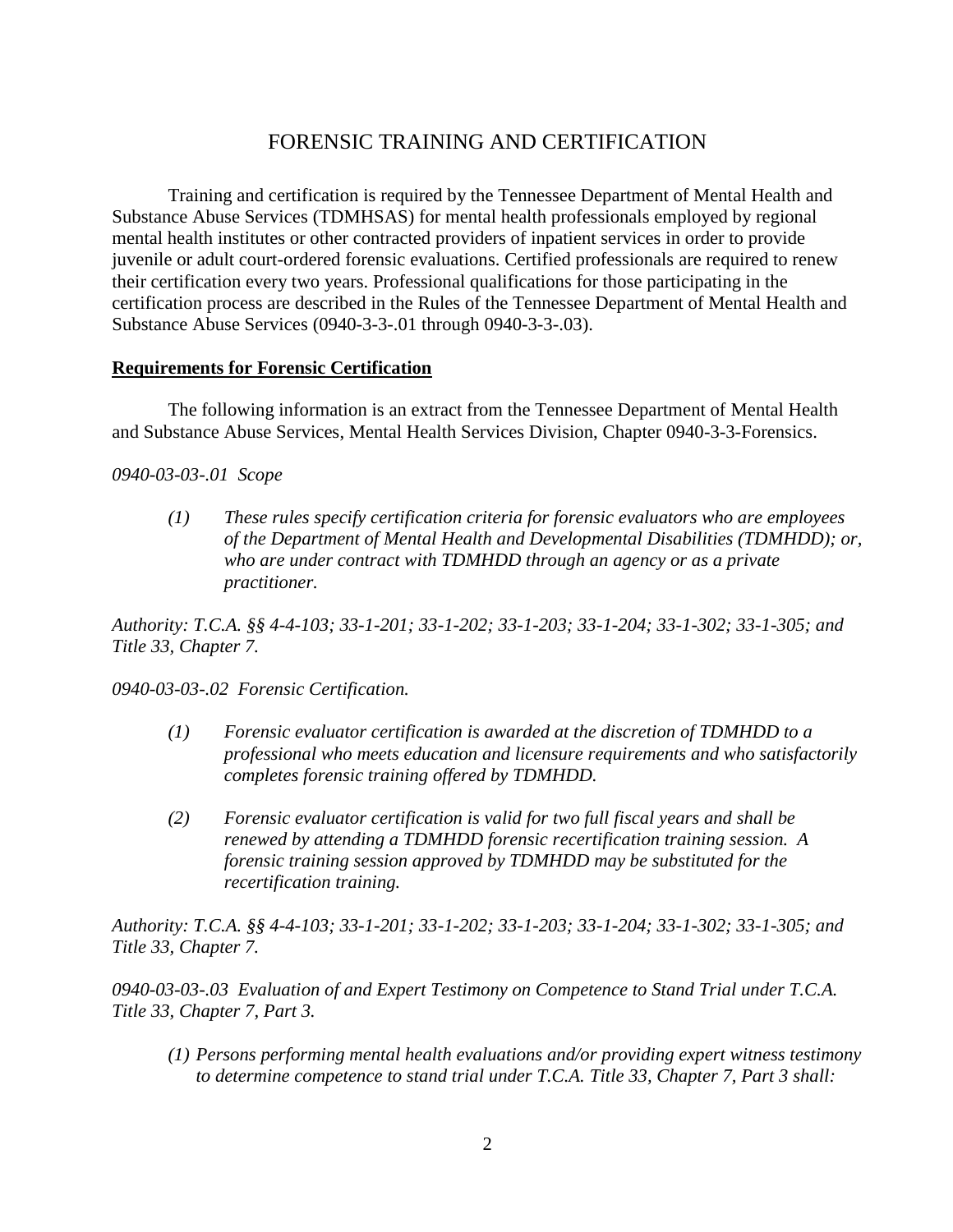- *(a) Meet the qualification requirements specified in Rule 0940-03-03-.03(2)(a)- (h);*
- *(b) Be certified as a forensic evaluator as described in Rule 0940-03-03-.02; and*
- *(c) Participate in the assessment of the defendant.*
- *(2) A person with any of the following qualifications may seek certification to determine competence to stand trial:*
	- *(a) A physician licensed in the State of Tennessee with expertise in psychiatry as determined by training, education, or experience;*
	- *(b) A psychologist licensed in Tennessee with health service provider designation;*
	- *(c) A psychological examiner licensed in Tennessee with health service provider designation;*
	- *(d) A master's social worker licensed in Tennessee under the supervision of a clinical social worker licensed in Tennessee;*
	- *(e) A clinical social worker licensed in Tennessee;*
	- *(f) A nurse clinical specialist licensed to practice nursing in Tennessee who has earned a master's degree in psychiatric nursing;*
	- *(g) A professional counselor licensed in Tennessee;*
	- *(h) A person who has received a master's degree or its equivalent, in a human service or behavioral science related field, and who has completed at least one year of practical forensic experience under the supervision of a certified forensic evaluator subject to review and approval by the Director of the Office of Forensic Services of TDMHDD.*
- *(3) A licensed physician with expertise in psychiatry as determined by training, education, or experience shall participate in the evaluation of and/or provide expert witness testimony about a person charged with first degree murder, as defined by T.C.A. § 39-13-202.*
- *(4) All notices of recommendations to the court for an inpatient evaluation under T.C.A. § 33-7-301(a) shall be signed by either a physician licensed in the State of Tennessee with expertise in psychiatry as determined by training, education, or experience or a psychologist licensed in Tennessee with health service provider designation. The physician or psychologist signing the notice of recommendations to the court shall have participated in the assessment of the defendant.*

*Authority: T.C.A. §§ 4-4-103; 33-1-201; 33-1-202; 33-1-203; 33-1-204; 33-1-302; 33-1-305; and Title 33, Chapter 7.*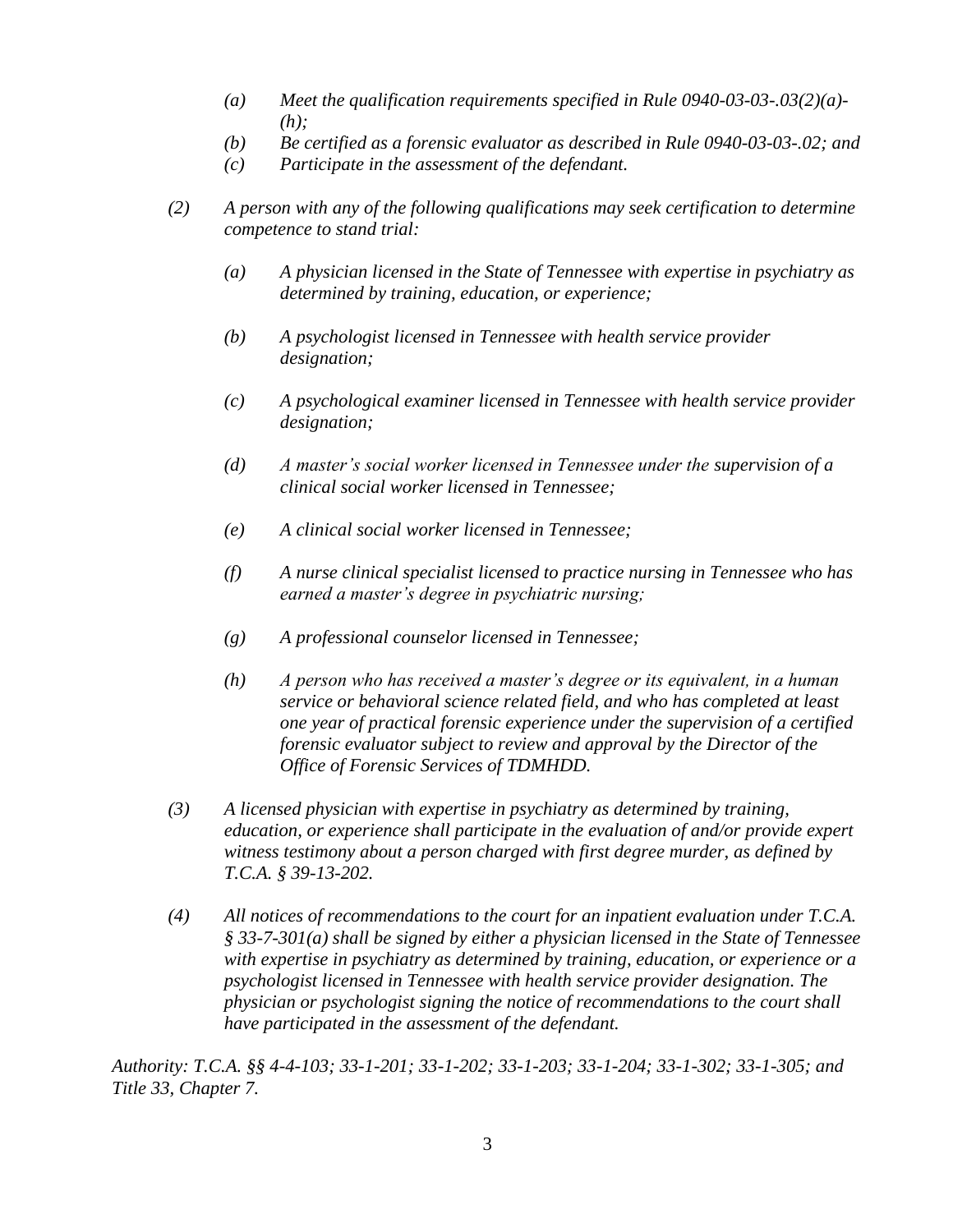*0940-03-03-.04 Evaluation of and Expert Testimony on Mental Condition at the Time of the Offense under T.C.A. Title 33, Chapter 7, Part 3.*

- *(1) Persons performing mental health evaluations and/or providing expert witness testimony regarding mental condition at the time of the offense under T.C.A. Title 33, Chapter 7, Part 3 shall:*
	- *(a) Meet the qualification requirements specified in Rule 0940-03-03-.04(2);*
	- *(b) Be certified as a forensic evaluator as described in Rule 0940-03-03-.02; and*
	- *(c) Participate in the assessment of the defendant.*
- *(2) Mental health evaluations and expert testimony regarding mental condition at the time of the offense may be provided only by persons who meet the following minimum qualifications:*
	- *(a) A physician licensed in the State of Tennessee with expertise in psychiatry as determined by training, education, or experience; or*
	- *(b) A psychologist licensed in Tennessee with health service provider designation.*
- *(3) A licensed physician with expertise in psychiatry as determined by training, education, or experience shall participate in the evaluation of and/or provide expert witness testimony about a person charged with first degree murder, as defined by T.C.A. § 39-13-202.*

*Authority: T.C.A. §§ 4-4-103; 33-1-201; 33-1-202; 33-1-203; 33-1-204; 33-1-302; 33-1-305; and Title 33, Chapter 7.*

#### **Training for Certification**

Eligible mental health professionals are required to attend an initial certification training session by TDMHSAS' Division of Planning, Research & Forensics. Participation in the entire session is necessary for forensic certification. Initial forensic certification training is scheduled no less than once each fiscal year (there are typically three sessions).

Topics covered during training include:

- (1) an historical perspective of Forensic Services (including the evolution of the TDMHSAS' present role in this area);
- (2) an explanation of the training and certification process;
- (3) the process for assessing competency to stand trial and mental condition at time of the crime;
- (4) an overview of the criminal and juvenile justice system;
- (5) a discussion of forensic law and rules of the Department of Mental Health and Substance Abuse Services; and
- (6) expert witness testimony.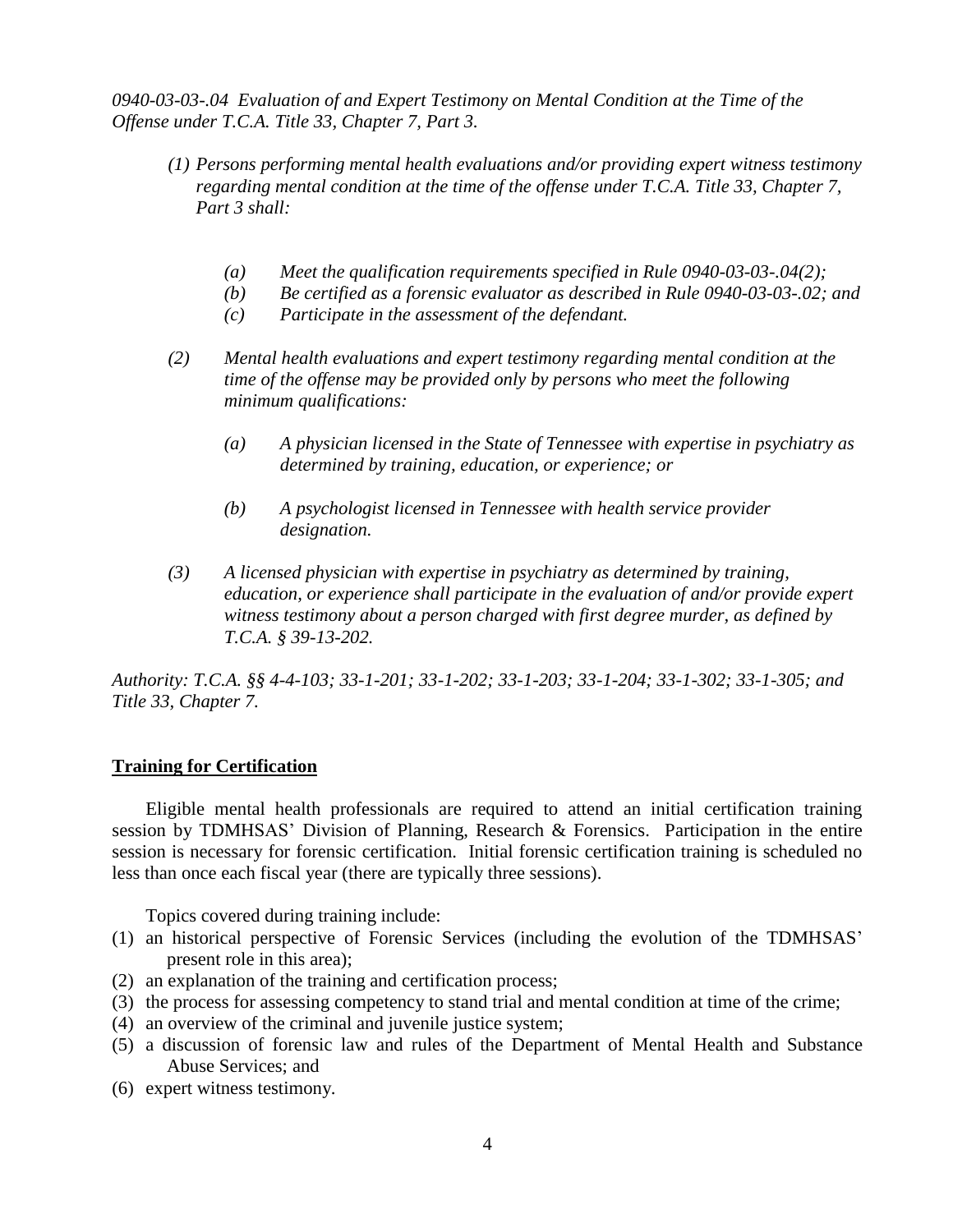Further discussion will focus on more sophisticated and less clear-cut problems in the evaluation process such as forensic evaluator requests for intellectual disability evaluations; substance abuse assessment, diagnosis and treatment options; and the use of psychotropic medications. Also, videotaped recordings are used to assist in the training process. Participants must successfully complete a study guide for forensic evaluator certification.

#### **Renewal of Certification**

Certification to perform forensic evaluations is valid for two (fiscal) years. Certification to perform forensic evaluations must be renewed by participation in the forensic renewal training program sponsored by TDMHSAS' Office of Planning, Research & Forensics and continued participation in the performance of forensic evaluations. Notification of the forensic renewal training is made to the forensic coordinator at each facility or agency as sessions are scheduled. On an annual basis, the calendar for initial forensic evaluator training is sent to the forensic coordinators for use in advance planning for forensic staff training.

Certification expires at the end of the second fiscal year following the fiscal year of initial certification or renewal. For example, certification of an individual certified between July 1, 2014 and June 30, 2015 will expire on June 30, 2017. If an evaluator allows certification to expire, the TDMHSAS will no longer recognize that individual as eligible to be designated by the Commissioner to perform court-ordered evaluations. The evaluator is required to participate in initial forensic training in order to become certified to perform forensic evaluations again.

Certification of evaluators is also a mechanism to ensure the courts that evaluations are of high quality and performed consistently statewide.

#### **Institute Ward Staff Training**

Ward staffs are not eligible for certification to perform competency evaluations nor are they required to receive special training in the area of forensics. However, since these individuals are involved in the ongoing observation, treatment, and care of forensic clients, TDMHSAS' Division of Planning, Research & Forensics does offer basic forensic training if requested to do so by the inpatient facility. The training program is designed to expose the staff to forensic issues relevant to their specific job responsibilities and to the importance of the work they perform.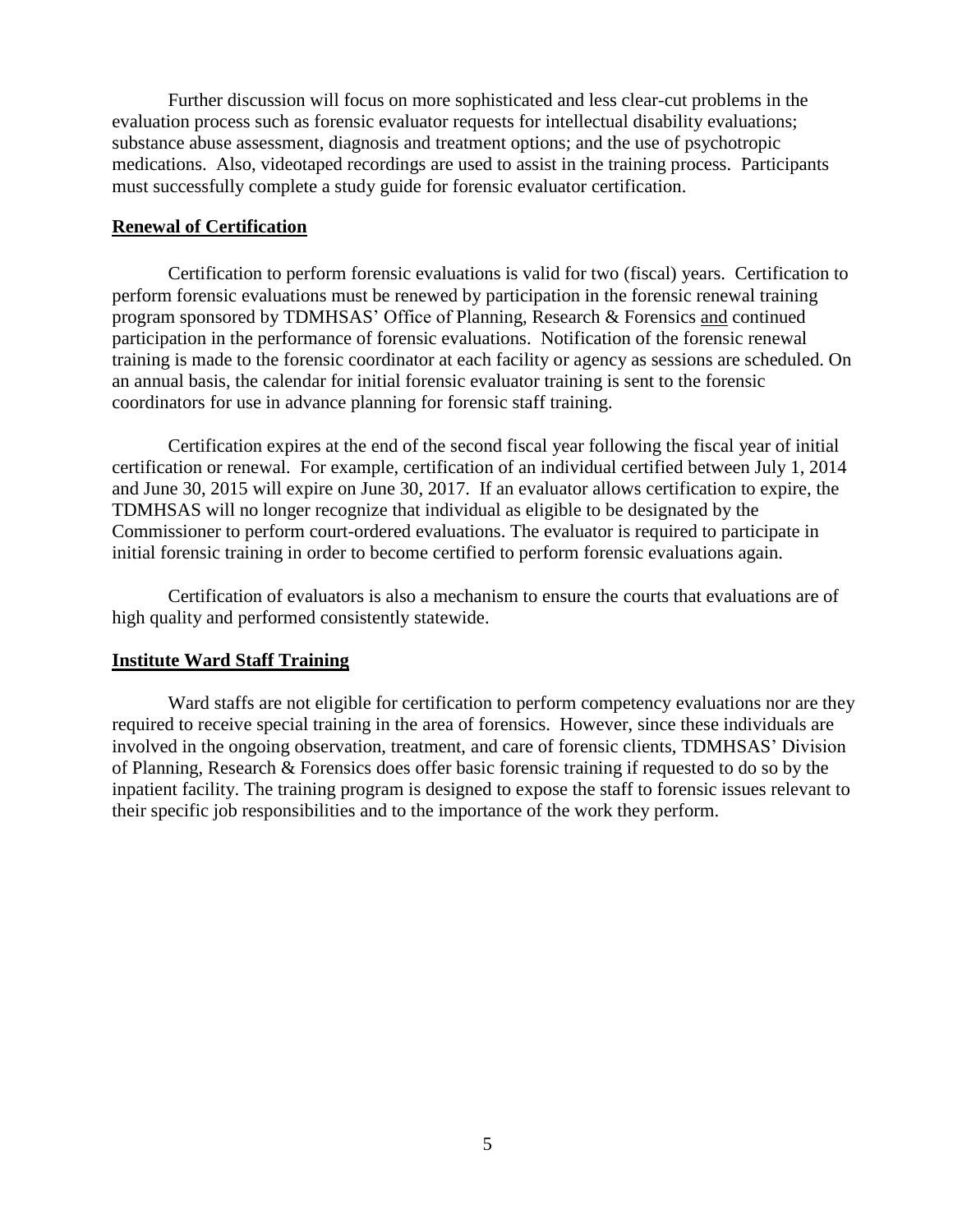## <span id="page-9-0"></span>FUNDAMENTAL CONCEPTS AND PRINCIPLES: CONDUCTING MENTAL HEALTH EVALUATIONS FOR THE COURTS

So, you want to be a forensic evaluator . . . .

- $\triangleq$  The Expert Consultation Model: The evaluator is considered to have specialized knowledge which could assist the trier of fact; the evaluator's opinion is on mental health issues, not the outcome of the judicial proceeding.
- $\triangleq$  The Importance of Professional Relationships: You are not the subject's therapist. It is crucial to make the distinction between treating professionals and yourself as an evaluator, a distinction important for the subject and for you. Your client is the Court, not the defendant. This is different from "informed consent;" the defendant should be informed but does not have to consent or even have the capacity to consent. The Statement of Purpose documents that the defendant was informed and is included in the record for all evaluations.
- $\triangleq$  The Importance of Professional Role: The forensic evaluator has a strictly defined role. The scope of the evaluation is defined by the court order. The evaluator addresses only those issues, does not conduct evaluations on issues or populations outside his/her area of expertise and approaches all evaluations from an impartial stance. While your opinion is ultimately your own, you do represent the TDMHSAS in all presentations to the courts.
- $\triangle$  Forensic Evaluation as Investigation: The conclusions in a forensic evaluation are based on data which is described earlier in the evaluation; all conclusions can be traced to the data in the evaluation. Multiple sources of data are necessary (e.g. subject's report, previous treatment records, victim/witness/police accounts, criminal history) with collateral sources of information being crucial. When introducing the defendant's self-report, you must address the response style (Faking good? Faking bad?) which itself must be assessed with multiple sources of information (e.g. testing, collateral accounts).
- $\triangleq$  Basics of Communicating with the Court: Remember your audience is not mental health professionals; avoid jargon and draw clear lines from the data you collected to your conclusions. Cite your sources of information in your report. Do not offer an opinion on the ultimate legal question. You may speak to attorneys with follow-up questions about your evaluation, but include both sides and do not release additional records without a court order.

#### See also:

Melton, G. B., Petrila, J., Poythress, N. G., & Slobogin, C. (2007). Psychological evaluations for the courts: A handbook for mental health professionals and lawyers  $(3^{rd}$  ed.). New York: Guilford Press.

Heilbrun, K. (2001). Principles of forensic mental health assessment. New York: Kluwer Academic/Plenum Publishers.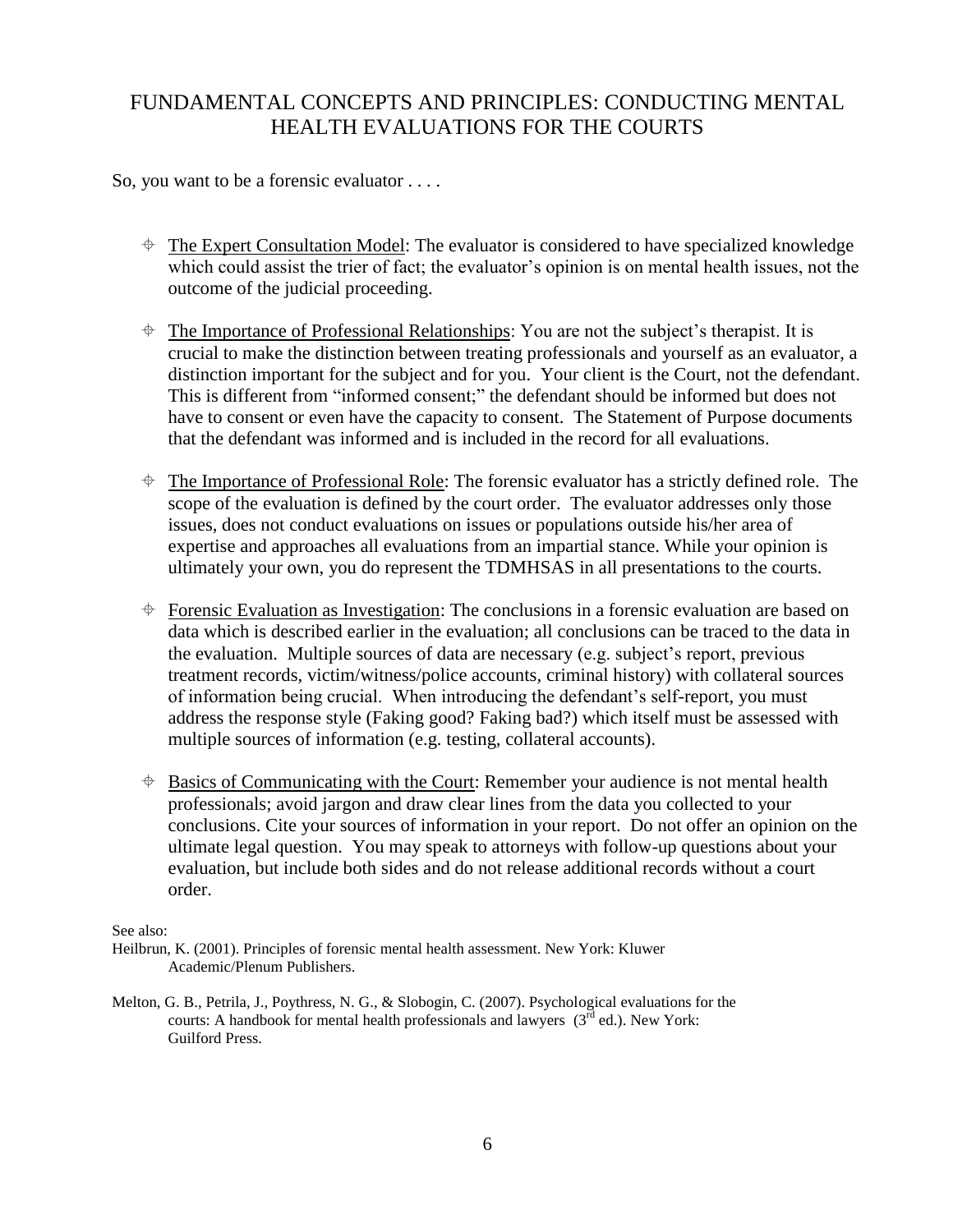#### **DESCRIPTION OF FORENSIC MENTAL HEALTH SERVICES IN TENNESSEE**

#### TDMHSAS defines forensic mental health services to include:

- T.C.A.§ 33-7-301(a) pre-trial evaluation of any adult defendant, whether mentally ill or intellectually disabled, for competency to stand trial and/or for mental condition at the time of the alleged crime,
- T.C.A.§ 33-7-301(b) treatment of defendants found incompetent to stand trial and committable because of mental illness or treatment of defendants who are found competent, but committable,
- Title 33, Chapter 7, Part 4 Mandatory Outpatient Treatment of incompetent defendants who do not meet commitment criteria under T.C.A. § 33-7-301(b),
- T.C.A.§ 33-7-303(a) evaluation of committability of persons who are found not guilty by reason of insanity,
- T.C.A.§ 33-7-303(c) treatment of those persons found committable to an inpatient facility after having been found not guilty by reason of insanity
- treatment of persons who are committed to the Department of Correction and who cannot receive appropriate treatment within the Department of Correction,
- treatment of civilly committed adult patients who have been transferred by the TDMHSAS Commissioner to FSP, for maximum security, from a regional mental health institute (RMHI) after a determination that the individual is mentally ill and substantially likely to injure himself or others if not treated in a secure unit; and
- T.C.A.§ 37-1-128, evaluation of juvenile defendants in the areas of competency to stand trial, mental condition at the time of the alleged crime, diagnosis and treatment needs and/or recommendations for specific services.

## FORENSIC SERVICES PROGRAM AT MTMHI

<span id="page-10-0"></span>The Forensic Services Program (FSP), located on the grounds of MTMHI, is the only facility in Tennessee designated as a maximum security facility of the TDMHSAS which provides pre-trial evaluations and treats those defendants who are diagnosed with a mental illness, who are judicially committed, and whose behavior requires maximum security. Although this unit is part of the MTMHI campus, it is a free-standing unit that provides services to the entire state. Admission to this unit is dictated by statute or authorization by the Commissioner for transfer.

There are only three methods by which individuals may be admitted to FSP. These include: court orders from courts with criminal jurisdiction as defined in Title 33, Chapter 7; or authorization by the Commissioner of TDMHSAS for transfers from RMHIs; or transfers from the Department of Correction (DOC) authorized through the proper procedures as defined by law.

Placement in FSP's maximum security unit or in an RMHI is based on the defendant's behavior, treatment needs and escape risk. Patients who do not require the maximum security are referred to the RMHI even if charged with a violent felony. Defendants requiring maximum security, regardless of their charges, are referred to FSP. It is the responsibility of the referring community mental health center to recommend the level of security needed by those they evaluate, under T.C.A. § 33-7-301(a), in their letters to the court.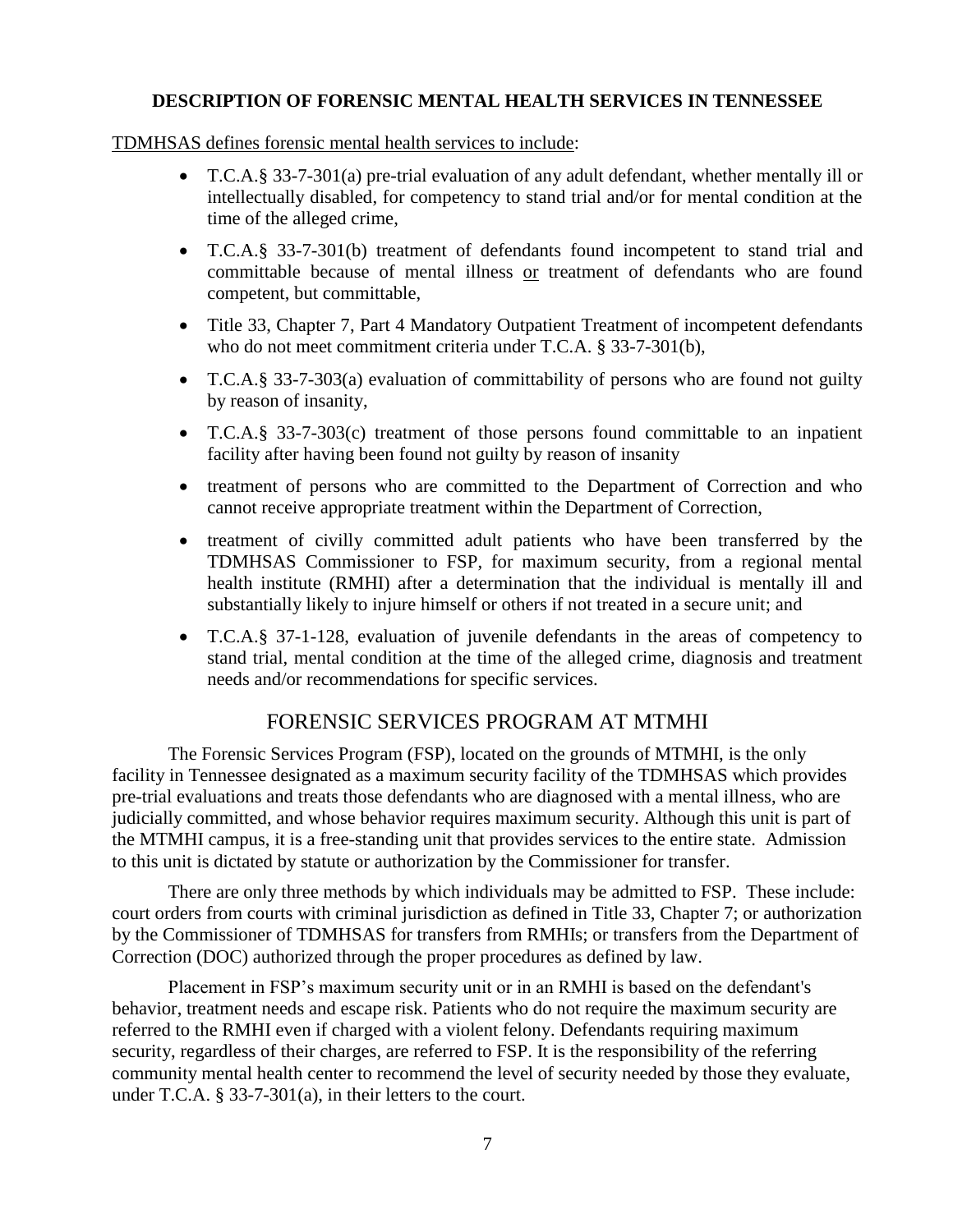## TENNESSEE JUDICIAL SYSTEM [DIAGRAM]

<span id="page-11-0"></span>

SOURCE: 2005-2006 Annual Report of the Tennessee Judiciary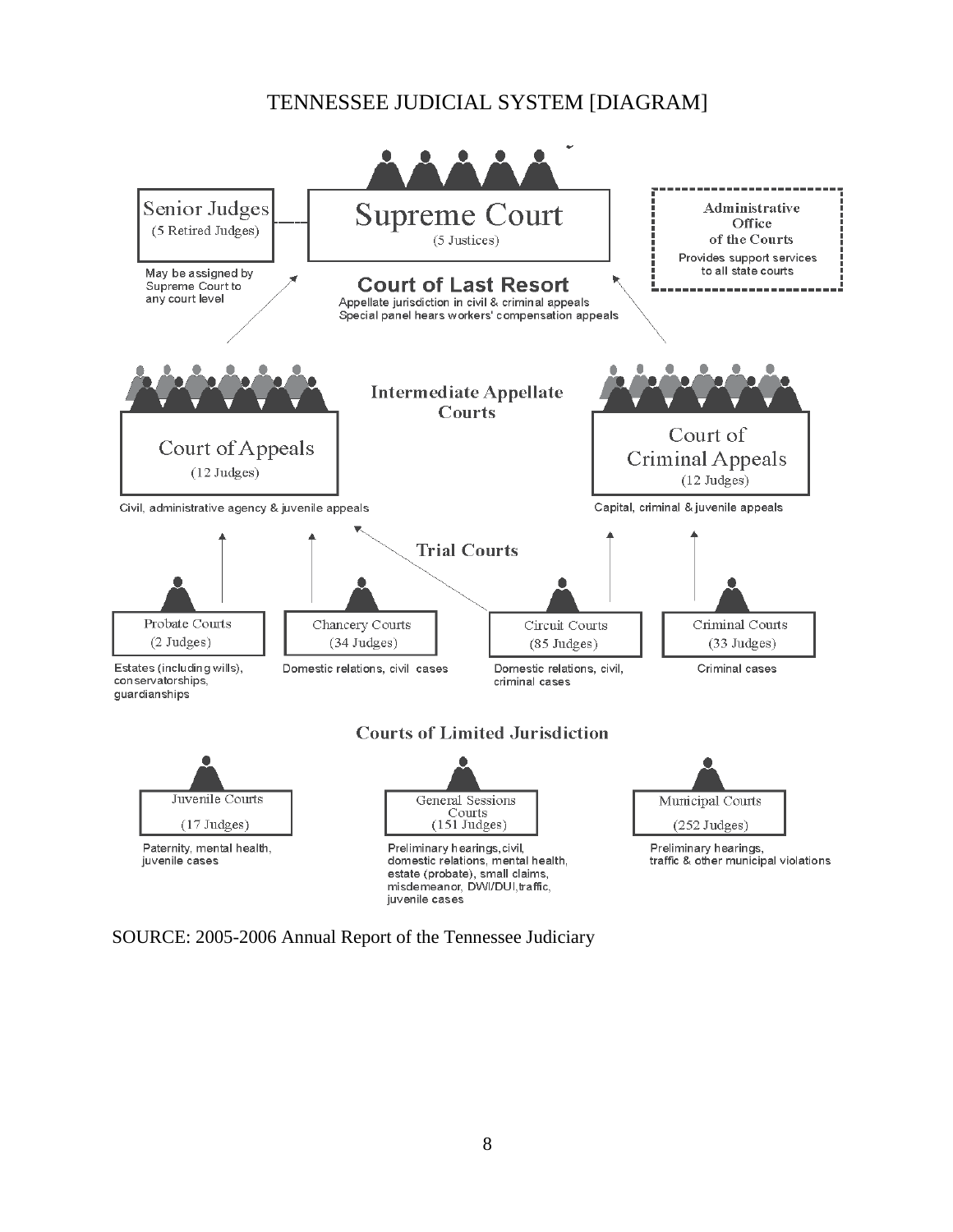# <span id="page-12-0"></span>SECTION II – PRETRIAL FORENSIC SERVICES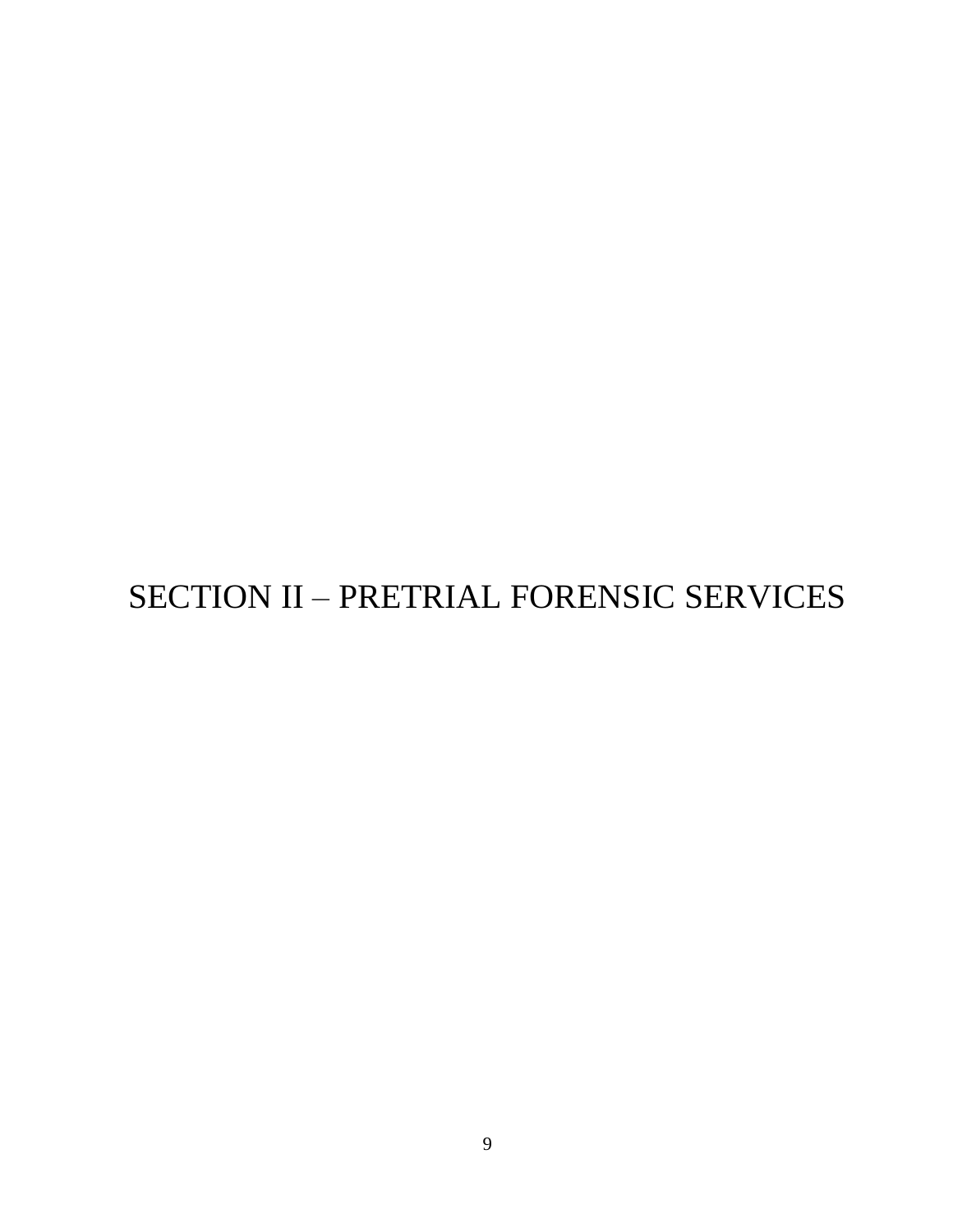#### PRE-TRIAL FORENSIC STATUTES

#### <span id="page-13-0"></span>**NOTE: Sample court orders for forensic evaluation and treatment services available at the Department's website. Go to: Tennessee.gov/Mental, click Sitemap, click Forensic and Juvenile Court (under Division of Planning, Research & Forensics), click Forms**

#### **Please note that the following text is verbatim and in the exact format of Title 33.**

33-7-301. Evaluation of accused believed incompetent to stand trial — Judicial hospitalization proceedings — Recovery report. —

(a) (1) When a defendant charged with a criminal offense is believed to be incompetent to stand trial, or there is a question about the defendant's mental capacity at the time of the commission of the crime, the criminal, circuit, or general sessions court judge may, upon the judge's own motion or upon petition by the district attorney general or by the attorney for the defendant and after hearing, order the defendant to be evaluated on an outpatient basis. The evaluation shall be done by the community mental health center or licensed private practitioner designated by the commissioner to serve the court or, if the evaluation cannot be made by the center or the private practitioner, on an outpatient basis by the state hospital or the state-supported hospital designated by the commissioner to serve the court. If, and only if, the outpatient evaluator concludes that further evaluation and treatment are needed, the court may order the defendant hospitalized, and if in a department facility, in the custody of the commissioner for not more than thirty (30) days for further evaluation and treatment for competence to stand trial subject to the availability of suitable accommodations.

(2) At any stage of a felony criminal proceeding, including a pre-trial hearing, trial, sentencing, or post-conviction proceeding, the state may move or petition the court to authorize the district attorney general to designate a qualified expert to examine the defendant if the defendant gives notice that the defendant intends to offer testimony about the defendant's mental condition, whether in support of a defense of insanity or for any other purpose. The court may authorize the district attorney general to designate a qualified expert, who is willing to be appointed, to examine the defendant, if:

(A) An inpatient evaluator under subdivision  $(a)(1)$  notifies the court in a pre-trial proceeding that the type or extent of assessment required exceeds the expertise or resources available to the evaluator or exceeds the scope of analysis of the defendant's competence to stand trial, satisfaction of criteria for the insanity defense, or for commitment under chapter 6, part 5, of this title; or

(B) In any other type of felony criminal proceeding, the court determines that examination of the defendant by a qualified expert for the state is necessary to adjudicate fairly the matter before it.

(3) The amount and payment of expert fees shall be determined and paid by the state district attorneys general conference.

(4) (A) Except as provided in subdivision (a)(4)(B), during the post-conviction stage of a criminal proceeding, if it is believed that a defendant is incompetent to assist counsel in preparation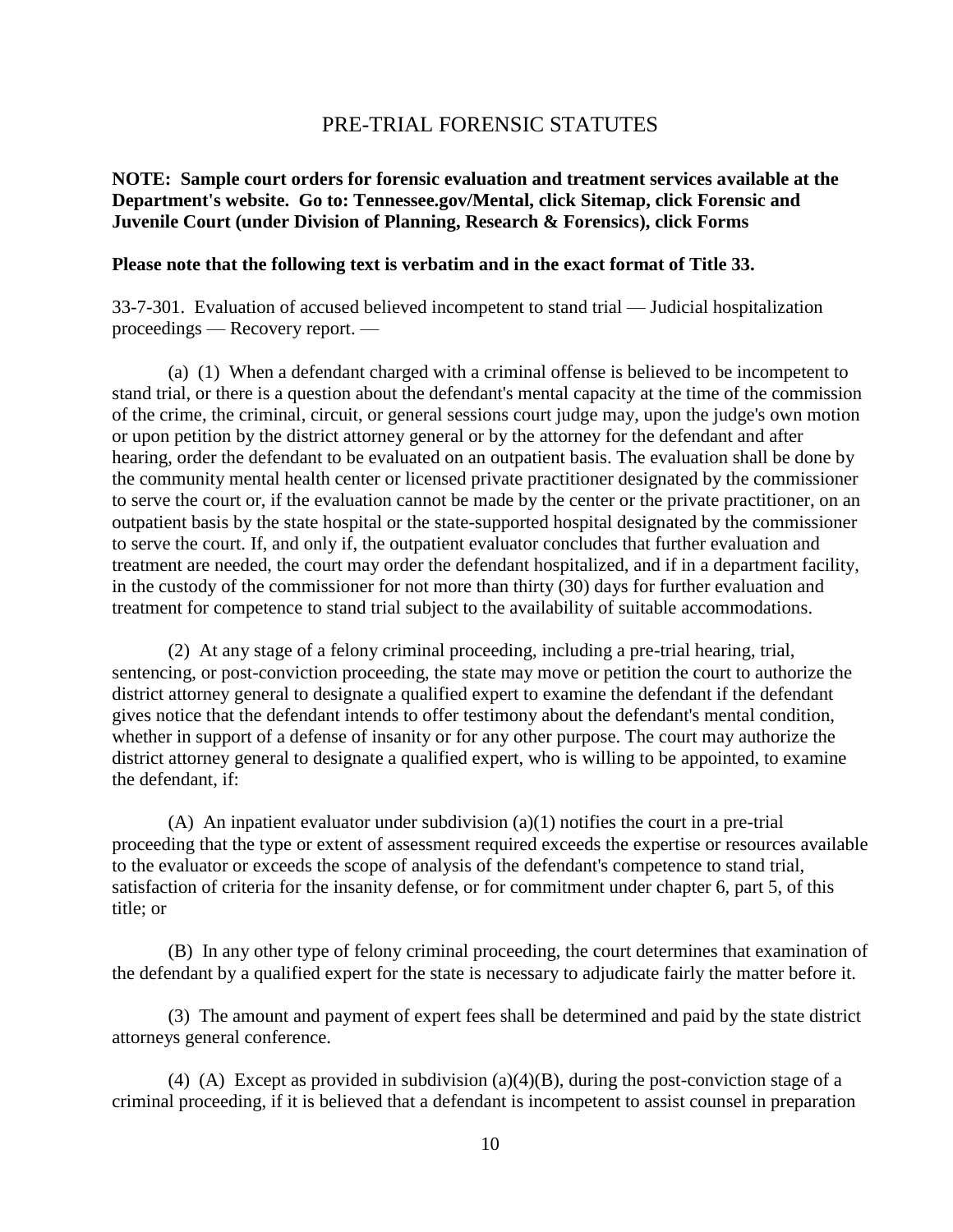for, or otherwise participate in, the post-conviction proceeding, the court may, upon its own motion, order that the defendant be evaluated on either an outpatient or inpatient basis, as may be appropriate. If the defendant is indigent, the amount and payment of the costs for the evaluation shall be determined and paid for by the administrative office of the courts. If the defendant is not indigent, the cost of the evaluation shall be charged as court costs. If the evaluation cannot be done on an outpatient basis and if it is necessary to hospitalize the defendant in a department facility, hospitalization shall not be for more than thirty (30) days and shall be subject to available suitable accommodations. Prior to transporting a defendant for such evaluation and treatment in a department facility, the sheriff or other transportation agent shall determine that the receiving department facility has available suitable accommodations. Any costs incurred by the administrative office of the courts shall be absorbed within the current appropriation for the indigent defense fund.

(B) In a post-conviction proceeding in a capital case, if there is a question on the defendant's mental condition at the time of the commission of the crime when there has been no such prior evaluation or a question as to whether the defendant is intellectually disabled, the court may, upon its own motion or upon petition by the district attorney general or by the attorney for the defendant, and, if the matter is contested, after a hearing, order that the defendant be evaluated on an outpatient basis. If and only if the outpatient evaluator concludes that an inpatient evaluation is necessary, the court may order the defendant to be hospitalized for not more than thirty (30) days.

(5) Prior to transporting a defendant for such evaluation and treatment in a department facility, the sheriff or other transportation agent shall determine that the receiving department facility has available suitable accommodations.

(b) (1) If the court determines on the basis of the mental health evaluation and other relevant evidence:

(A) That the defendant is incompetent to stand trial because of mental illness; or

(B) (i) That the defendant is competent to stand trial but that the failure to hospitalize would create a likelihood to cause the defendant serious harm by reason of mental illness; and

(ii) The defense attorney agrees with those findings, the district attorney general or the attorney for the defense may petition the criminal court before which the case is pending or that would hear the case, if the defendant were bound over to the grand jury to conduct proceedings for judicial hospitalization under chapter 6, part 5, of this title.

(2) Either party may demand a jury trial on the issues.

(3) The court is vested with jurisdiction to conduct the proceedings.

(4) In the proceedings the court shall determine, in addition to the findings required by chapter 6, part 5 of this title, whether the defendant is substantially likely to injure the defendant or others if the defendant is not treated in a forensic services unit and whether treatment is in the defendant's best interest.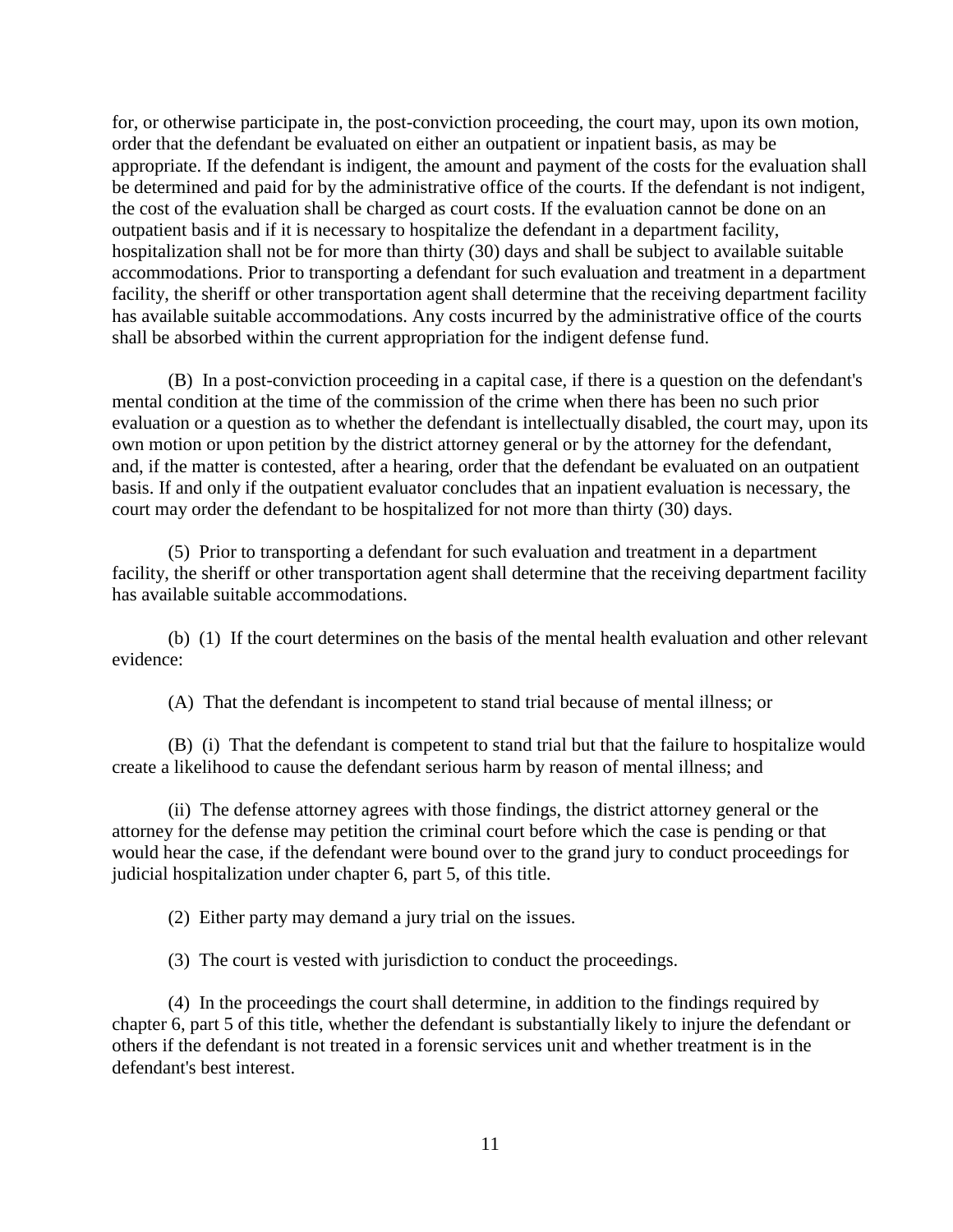(5) If the court enters an order of judicial hospitalization, the defendant shall be transferred to the custody of the commissioner, and if the court finds in addition that the defendant is substantially likely to injure the defendant or others if the defendant is not treated in a forensic services unit and that treatment in the unit is in the defendant's best interests, the defendant shall be transferred to the custody of the commissioner at a forensic services unit designated by the commissioner. If the court commits a person under this subsection (b), the person comes into the commissioner's custody only if the forensic services unit has available suitable accommodations; provided, that, if there are no suitable available accommodations at the time of the determination, then the commissioner shall expeditiously find a state-owned or operated hospital or treatment resource to accommodate the person upon the availability of suitable available accommodations. Prior to transporting a defendant for such commitment, the sheriff or other transportation agent shall determine that the receiving facility has available suitable accommodations.

**(c)** When a defendant admitted under subsection (b) has been hospitalized for six (6) months, and at six-month intervals thereafter, the chief officer of the hospital shall file a written report with the clerk of the court by whose order the defendant was confined and shall give a copy of the report to the defendant, the defendant's attorney, the defendant's legal guardian or conservator, if any, and to the district attorney general. The chief officer shall also send a copy of the report to the defendant's parent, adult child, or spouse, whichever is appropriate, but at least one (1) of the three (3). The report shall detail the chief officer's best judgment as to the defendant's prospects for recovery, the defendant's present condition, the time required for relevant kinds of recovery, and whether there is substantial probability that the defendant will become competent to stand trial in the foreseeable future. This reporting obligation shall cease at the point that misdemeanor charges are retired for defendants with no other charges in accordance with subsection (d).

**(d)** If a defendant is found to be incompetent to stand trial, any misdemeanor charges pending at the time of the incompetency determination shall be retired no later than eleven (11) months and twentynine (29) days after the date of arrest when the misdemeanor charge or charges have not otherwise been disposed of except that no misdemeanor charges shall be retired pursuant to this subsection (d) if the defendant is restored to competency prior to the date on which the misdemeanor charge or charges would have otherwise been retired under this subsection (d).

**HISTORY:** Acts 1974, ch. 464, § 1; 1975, ch. 248, § 26; 1977, ch. 386, § 1; 1982, ch. 862, § 12; T.C.A., § 33-708; Acts 1985, ch. 437, § 26; 1987, ch. 143, § 4; 1998, ch. 978, §§ 1, 2; 2000, ch. 947, § 1; 2002, ch. 730, § 51; 2005, ch. 260, § 1; 2009, ch. 419, § 1; 2009, ch. 531, §§ 44, 46, 47; 2010, ch. 734, § 1; 2013, ch. 100, §§ 1, 2.

#### **33-7-302. Determination and notice of restored competence to stand trial.** —

When the chief officer determines that a defendant in a state hospital or treatment resource who is charged with a crime is restored to competence to stand trial, the chief officer shall give notice of that fact to the clerk of the court by whose order the defendant was confined and deliver the defendant to the sheriff of the county from which the defendant was admitted. [Acts 1974, ch. 464, § 1; T.C.A. § 33-712; Acts 2000, ch. 947, § 1.]

(see 33-7-303 for statute concerning individuals found Not Guilty by Reason of Insanity)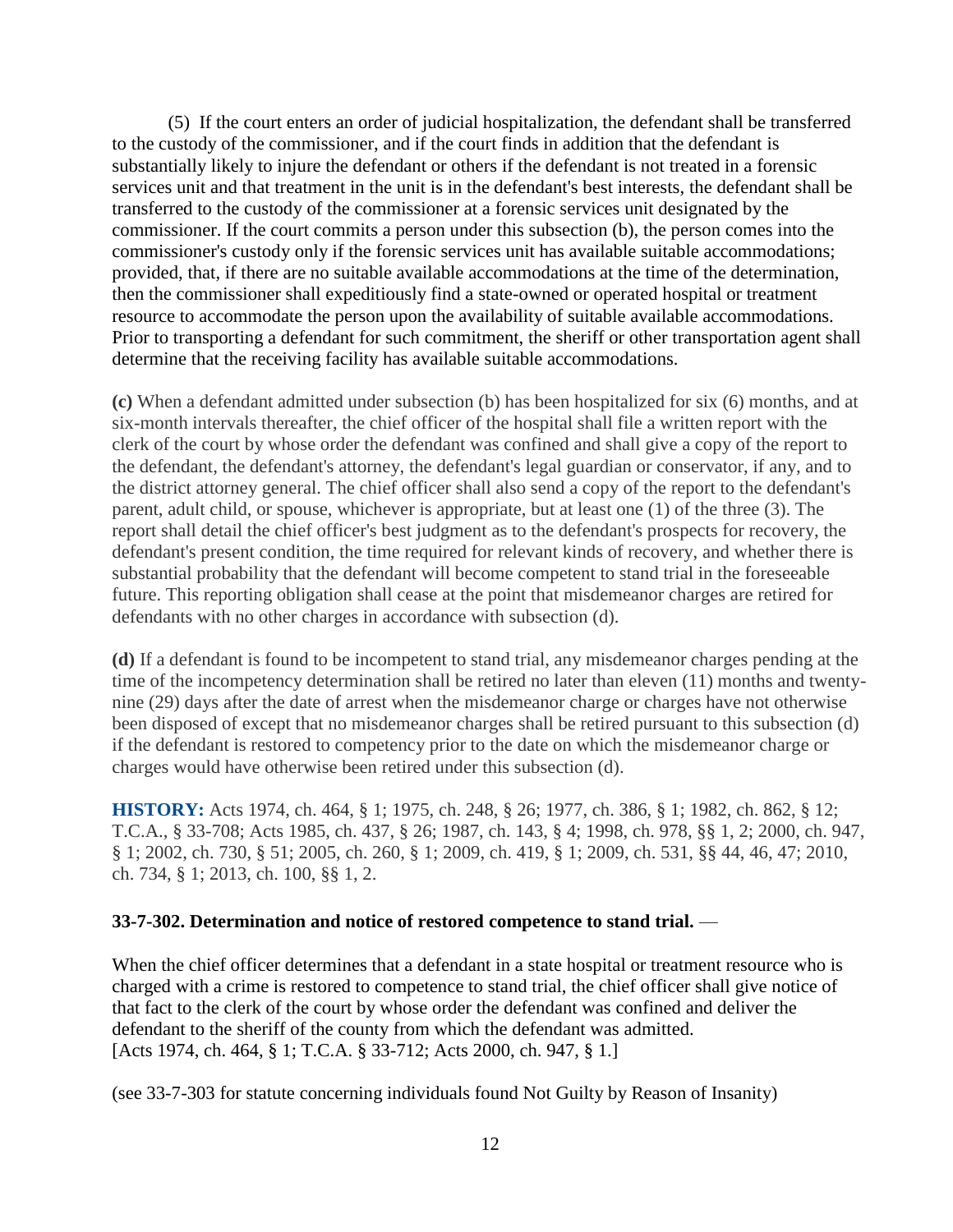## **Title 33, Chapter 7, Part 4 Tennessee Code Annotated**

Mandatory Community Based Services

#### **T.C.A. § 33-7-401**

#### IF AND ONLY IF

- (1) A court with criminal jurisdiction holds a hearing to commit an adult with mental illness under § 33-7-301, AND
- (2) The court finds on proof by clear and convincing evidence that the person is:
	- (A) Charged with a felony,
	- (B) Incompetent to stand trial,
	- (C) Not committable under § 33-6-502, and
	- (D) At risk of becoming committable, AND
- (3) The department certifies to the court that there are funds available within the limits of the department's line item appropriation for services under this section for service to the person,

#### **THEN**

(4) The court may order the person to participate in community-based services under a plan approved and developed by the department to attain and maintain competence to stand trial and reduce the risk of becoming committable.

#### **T.C.A. § 33-7-402**

If upon completion of an evaluation of a person under §33-7-301, the department determines that the person meets the standards in §33-7-401, subdivisions  $(2)(B)$ ,  $(C)$ , and  $(D)$ , and  $(3)$ , the department shall attempt to develop a community-based services plan for the person for the purpose stated. The plan shall be for a maximum of two (2) years, and no person shall participate in such a plan for more than two (2) years.

#### **T.C.A. § 33-7-403**

If a defendant contests a plan by the department under §33-7-401, the court shall hold a hearing within seven (7) days of receipt of the request to determine whether the plan is programmatically appropriate and legally permissible. The court shall either approve the plan or approve the plan as modified by the department to correct deficiencies found by the court.

#### **T.C.A. § 33-7-404**

A service provider for a person under § 33-7-401 shall assess the person's needs at least every six months and shall report to the court every six months on the person's progress toward the goal of the plan, prospects for recovery, and whether there is substantial probability that the person will become competent to stand trial in the foreseeable future. A service provider may request the court to release the person from the plan at any time.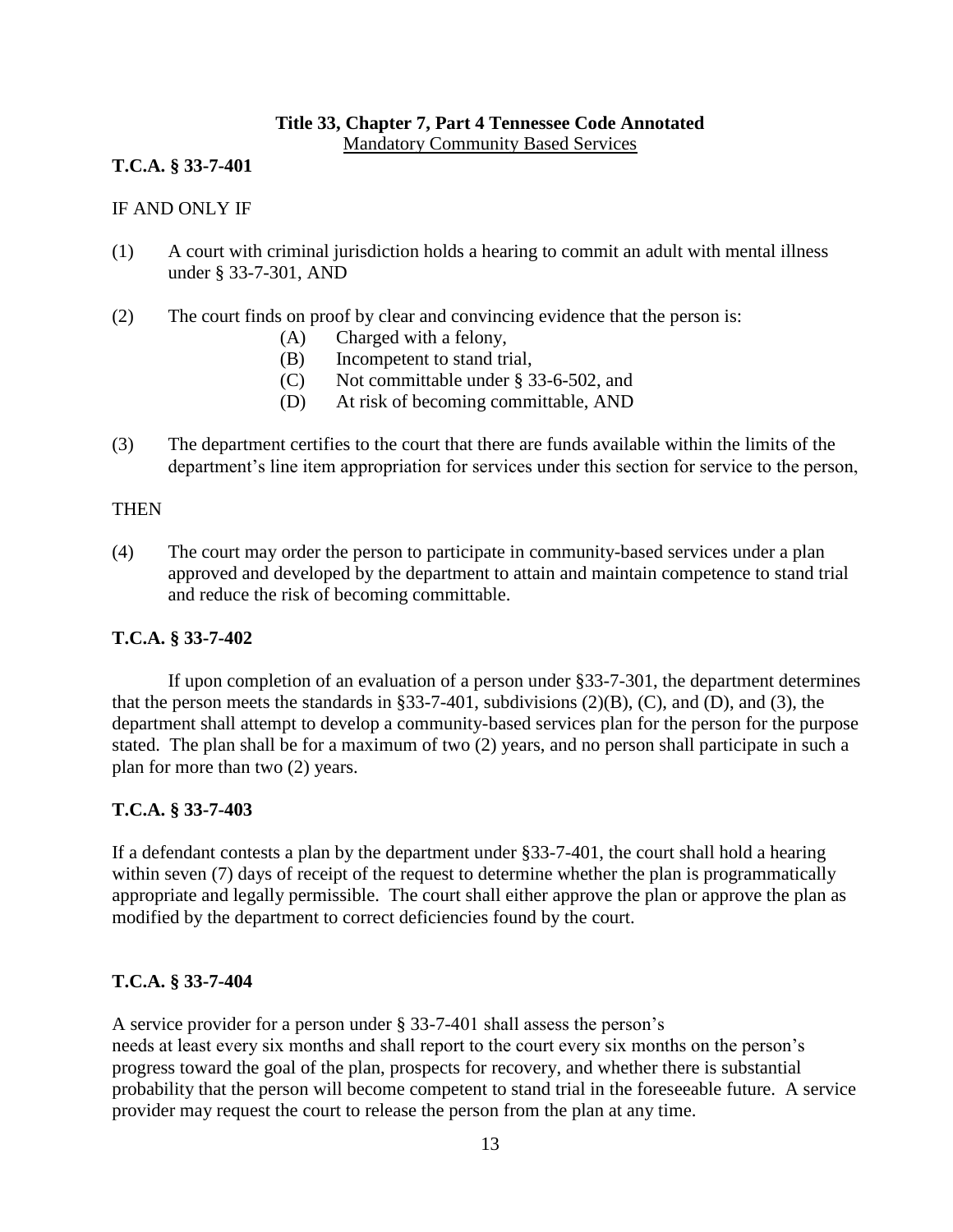#### **T.C.A. § 33-7-405**

If after two years of intensive services for competence to stand trial under § 33-7-401, the person has not made substantial progress to attain competence to stand trial, the service provider shall assess the person's needs and may terminate the service plan and recommend to the court that the person be referred to other mental health services as deemed appropriate. The service provider shall report its conclusion to the court before terminating services.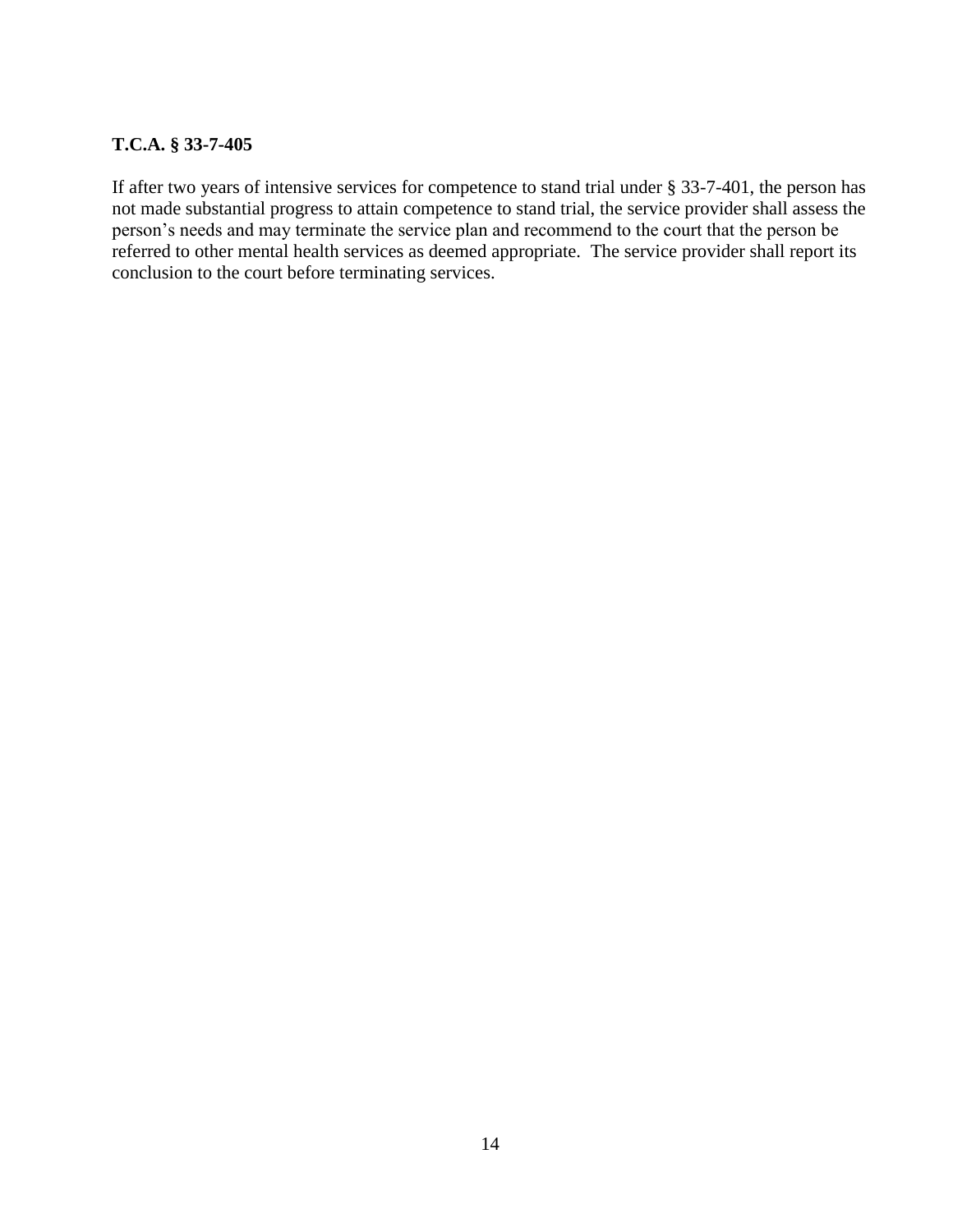#### COMPETENCY TO STAND TRIAL

#### **Constitutional Basis**

<span id="page-18-0"></span>"Due process" rights are guaranteed by the Fifth Amendment of the U.S. Constitution, and specific rights of criminal defendants are guaranteed by the Sixth Amendment (e.g. speedy trial, right to confront witnesses, right to assistance of counsel). Competency to Stand Trial is considered implicit among these rights: "It is not 'due process of law' to subject an insane person to trial upon an indictment involving liberty or life." (Youtsey v. United States, 97 F. 937, 940-41 [6th Cir. 1899])

Tennessee Historical Note:

From *Jordan v. State*, 124 Tennessee 81 (1910): "It may therefore be said that if a person arraigned for crime is capable of understanding the nature and object of the proceedings going on against him, if he rightly comprehends his own condition in reference to such proceedings, and can conduct his defense rationally, he is, for the purpose of being tried, to be deemed sane, although on some other subjects his mind may be deranged or unsound."

#### **Definitions of Competency**

The common law criteria for competency are defined as 1) an ability to cooperate with one's attorney in one's own defense; 2) awareness and understanding of the nature and object of the proceedings; and 3) an understanding of the consequences of the proceedings.

From *Dusky v. United States*, 362 U.S. 402 (1960), 4 L.Ed. 2d 824, 80 S. Ct 788: "Whether the accused has sufficient present ability to consult with his lawyer with a reasonable degree of rational understanding whether he has a rational as well as factual understanding of the proceedings against him."

Tennessee adopted the *Dusky* standard in a 1984 Court of Criminal Appeals decision: **"The test for determining if a defendant is competent to stand trial is whether he has sufficient present ability to consult with his lawyer with a reasonable degree of rational understanding and whether he has a rational as well as factual understanding of the proceedings against him."** (*State v. Johnson*, 673 S.W.2d 877, Tenn. Crim. App. 1984)

Defendants who have amnesia, or who claim to have amnesia for the events at the time of the crime are not considered incompetent simply because they cannot provide an account of their behavior to counsel (*Wilson v. U.S.,* 391 F.2d 460 [1968]).

The *Dusky* standard also applies to defendants who are going to represent themselves and plead guilty with no trial (*Godinez v. Moran,* 509 U.S. 389[1993]).

*Indiana v. Edwards,* 128 S. Ct. 2379 (2008) held that the ability for a defendant to actually represent himself and conduct his own trial is a different standard than being competent to stand trial or waive representation and plead guilty with no trial. That is, a trial court may determine that a defendant is competent to stand trial but not competent to represent himself and therefore require the defendant to accept representation. This decision held that the standard to represent oneself would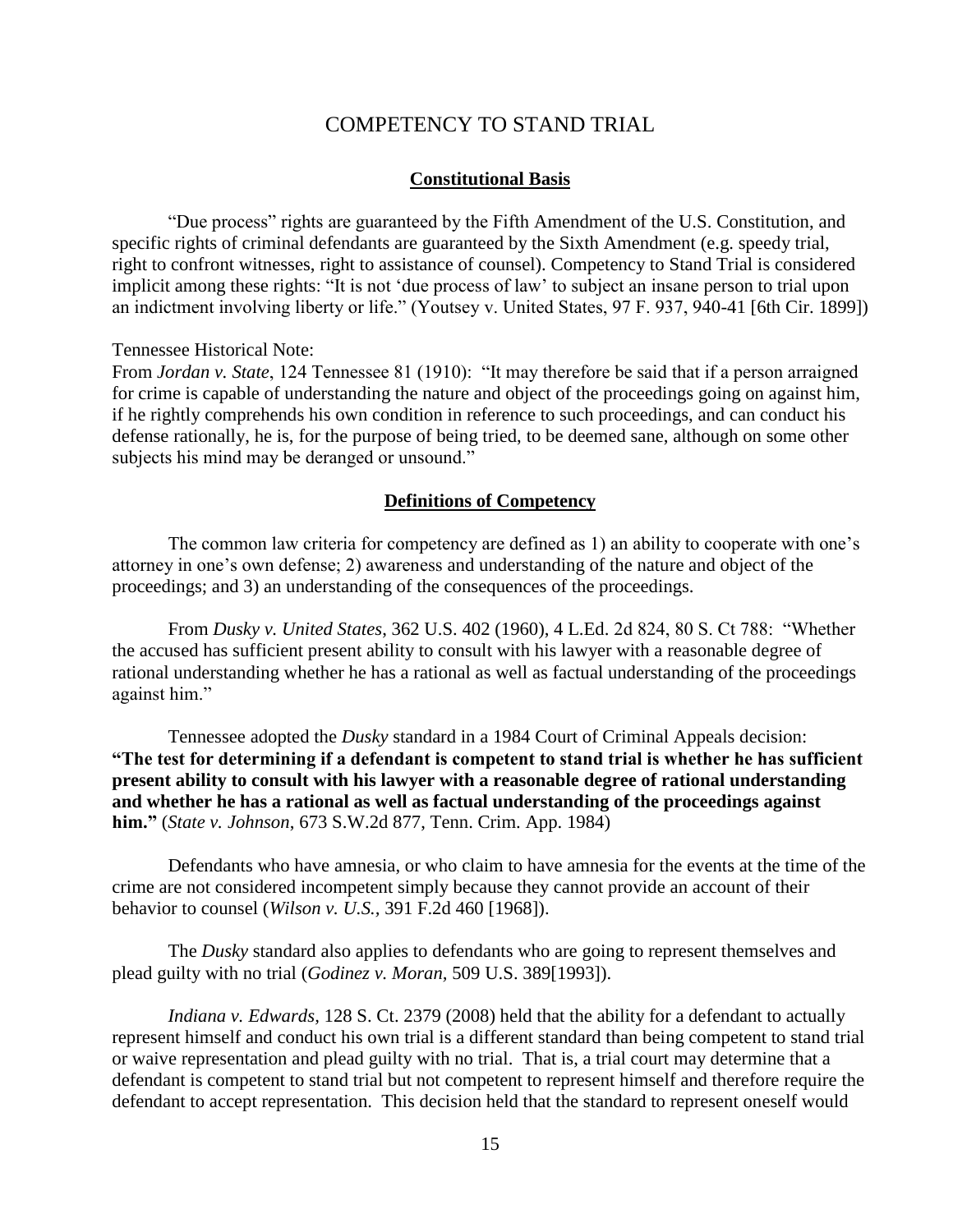be determined by the trial judge in each particular case. We therefore no longer refer to defendants being "capable of defending themselves in court" when conducting evaluations under T.C.A. § 33-7- 301(a) or -301(b).

| Fiscal       | Outpatient $-301(a)$ | Inpatient $-301(a)$ |
|--------------|----------------------|---------------------|
| Year         |                      |                     |
| <b>FY 14</b> | 71%                  | 71%                 |
| FY 13        | 72%                  | 66%                 |
| FY 12        | 72%                  | 73%                 |
| <b>FY 11</b> | 72%                  | 74%                 |
| <b>FY 10</b> | 73%                  | 72%                 |
| FY 09        | 72%                  | 69%                 |
| <b>FY 08</b> | 74%                  | 73%                 |
| FY 07        | 74%                  | 71%                 |
| <b>FY 06</b> | 75%                  | 68%                 |
| FY 05        | 76%                  | 75%                 |
| FY 04        | 74%                  | 69%                 |

Tennessee statistics on frequency of recommendation as competent to stand trial:

#### **Competency Assessment**

A number of instruments or tools are available to assist with the evaluation process. The Competency Assessment Instrument (CAI) is most frequently used in Tennessee as a structured interview guide (without scoring items). Evaluators with expertise in use of other competency assessment instruments should feel free to use those, keeping in mind the necessity of correlating the results from any instrument to the competency criteria specific to the case. See Psychological Evaluations for the Courts (3rd Edition, 2007, Guilford Press) pp. 145-155 for a discussion of a range of instruments.

#### **Competency Assessment Instrument (CAI)**

The Center for Studies of Crime and Delinquency, National Institute of Mental Health, funded a five-year study by Dr. Louis McGarry, then associated with the Laboratory of Community Psychiatry, Harvard Medical School, to develop, validate, and demonstrate quantifiable clinical criteria for competency to stand trial. The study, published in 1973, was an attempt to alleviate confusion both in courts and the mental health profession.

The Competency Assessment Instrument was developed as part of this study. It is recommended for use as one of several tools for assessing competency. The CAI is described in Psychological Evaluations for the Courts (3<sup>rd</sup> Edition, 2007, Guilford Press) as playing "an important role in competency evaluations by providing and organized format for guiding the interview." (p. 148). The CAI and the initial study are extensively discussed in the monograph Laboratory of Community Psychiatry, Competency to Stand Trial and Mental Illness (1974).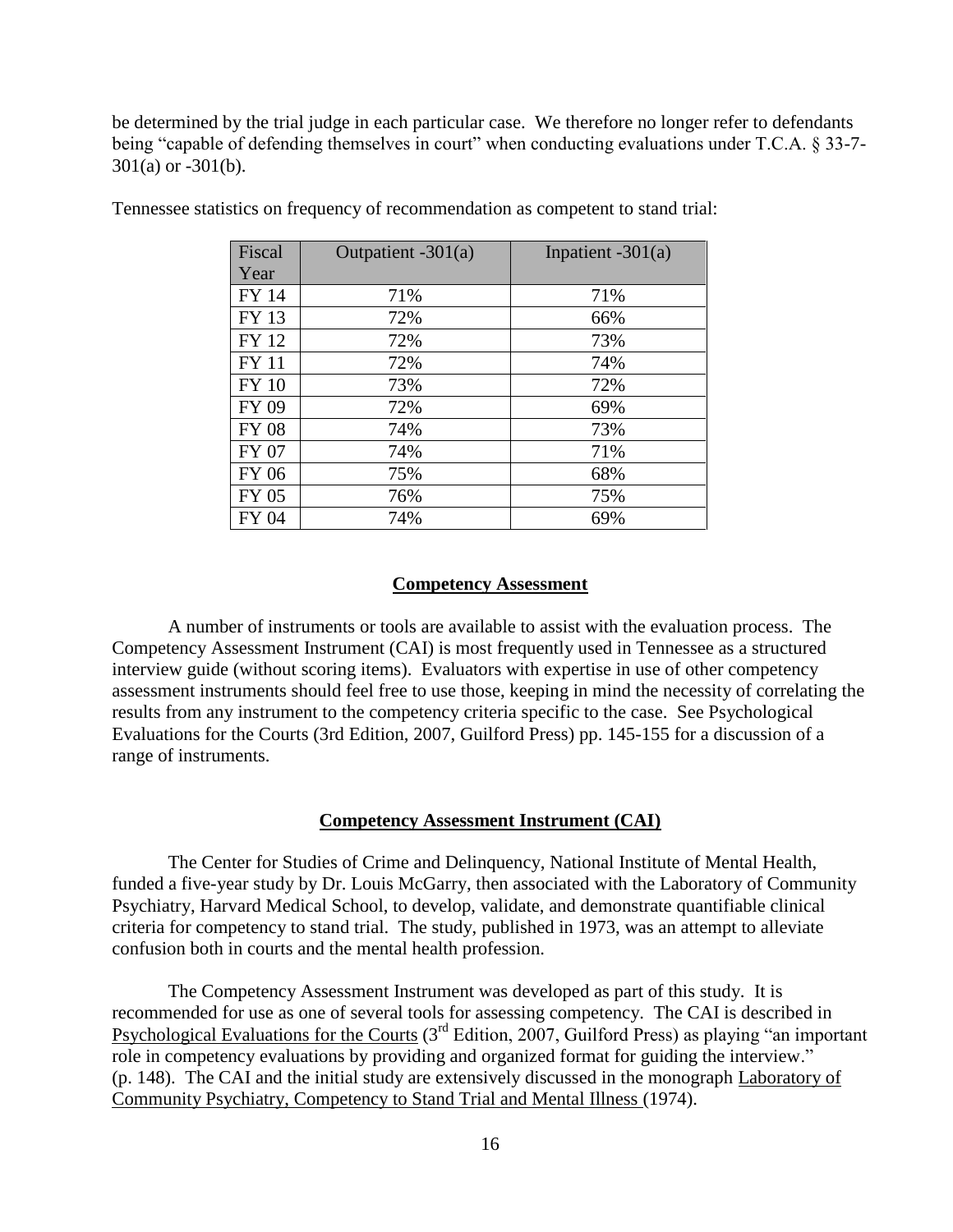Developed by A. L. McGarry, M.D., 1992 under NIMH Grant Project No. 7R01-MH-18112-01: DHEW Publication No. (ADM) 74-103 (FOR SCREENING ONLY)

## **Competency To Stand Trial Assessment Instrument\***

|                  | <b>Evaluator's Comments</b>                                                                                                                                                               |  |  |
|------------------|-------------------------------------------------------------------------------------------------------------------------------------------------------------------------------------------|--|--|
|                  |                                                                                                                                                                                           |  |  |
| 1.               | Appraisal of available legal defenses                                                                                                                                                     |  |  |
|                  |                                                                                                                                                                                           |  |  |
| 2.               | Unmanageable behavior                                                                                                                                                                     |  |  |
| 3.               | Quality of relating to attorney                                                                                                                                                           |  |  |
| $\overline{4}$ . | Planning of legal strategy, including<br>guilty plea to lesser charges where pertinent                                                                                                    |  |  |
| 5.               | Appraisal of role of:<br>a) Defense counsel<br>b) Prosecuting attorney<br>c) Judge<br>d) Jury<br>e) Defendant<br>Witnesses<br>f)                                                          |  |  |
|                  |                                                                                                                                                                                           |  |  |
| 6.               | Understanding of court procedure                                                                                                                                                          |  |  |
| 7.               | Appreciation of charges                                                                                                                                                                   |  |  |
| 8.               | Appreciation of range and nature of possible penalties                                                                                                                                    |  |  |
| 9.               | Appraisal of likely outcome                                                                                                                                                               |  |  |
| 10.              | Capacity to disclose to attorney available pertinent<br>facts surrounding the offense including the<br>defendant's movements, timing, mental state, actions<br>at the time of the offense |  |  |
| 11.              | Capacity to realistically challenge prosecution<br>witnesses                                                                                                                              |  |  |
| 12.              | Capacity to testify relevantly                                                                                                                                                            |  |  |
| 13.              | Self-defeating v. self-serving motivation (legal sense)                                                                                                                                   |  |  |
|                  |                                                                                                                                                                                           |  |  |

Examinee:

Examiner:

Date:

\*Modified by TDMHSAS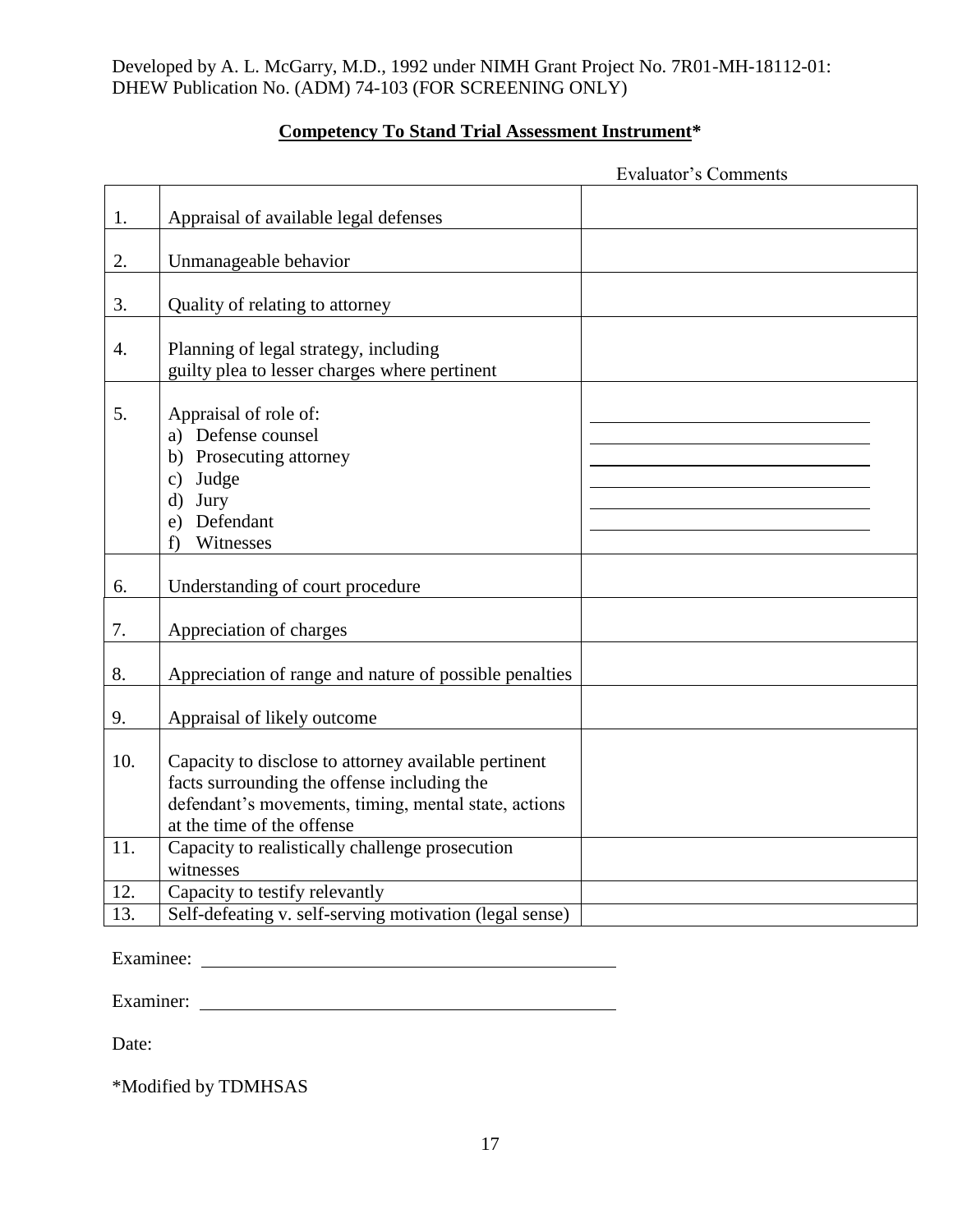## **Sample Interview Questions**

- 1. Appraisal of available legal defenses
	- a. How do you think you can be defended against these charges?
	- b. How can you explain your way out of these charges?
	- c. What do you think you lawyer should concentrate on in order to best defend you?
- 2. Unmanageable behavior
	- a. Do you realize that you would have to control yourself in the courtroom and not interrupt these proceedings?
	- b. When is the only time you can speak out in the courtroom?
	- c. What do you think would happen if you spoke out or moved around in the courtroom without permission?
- 3. Quality of relating to attorney
	- a. Do you have confidence in your lawyer?
	- b. Do you think he/she is trying to do a good job for you?
	- c. Do you agree with the way he/she has handled or plans to handle your case?
- 4. Planning of legal strategy including guilty pleas to lesser charges where pertinent
	- a. If your lawyer can get the District Attorney to accept a guilty plea to (manslaughter) instead of trying you for (Murder – use examples relevant to the actual case, e.g., trespassing in place of breaking and entry, etc.), would you agree to it?
	- b. If your lawyer decided not to have you testify, would you go along with him?
	- c. Is there anything that you disagree with in the way your lawyer is going to handle your case, and if so, what do you plan to do about it?
- 5. Appraisal of role of: (In the courtroom during a trial, what is the job of the defense counsel?)
	- a. Defense Counsel
	- b. Prosecuting attorney
	- c. Judge
	- d. Jury
	- e. Defendant
	- f. Witnesses
- 6. Understanding of court procedure
	- a. Who is the only one at your trial who can call on you to testify?
	- b. After your lawyer is finished asking you questions on the stand, who then can ask you questions?
	- c. If the District Attorney (prosecutor) asks you questions, what is he trying to accomplish?
- 7. Appreciation of charges
	- a. What are you charged with?
	- b. Is that a major or a minor charge?
	- c. Do you think people-in-general would regard you with some fear on the basis of such a charge?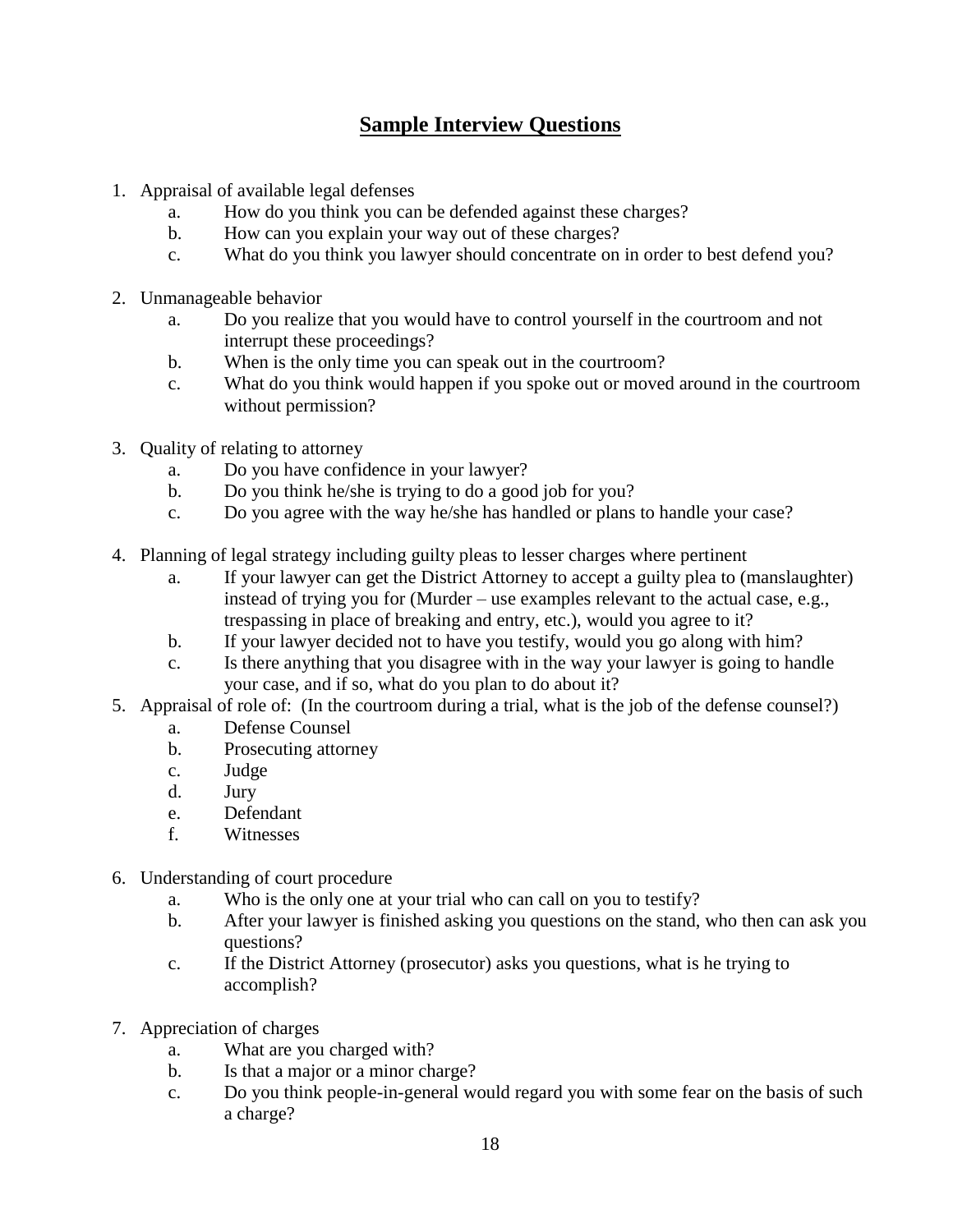- 8. Appreciation of range and nature of possible penalties
	- a. If you are found guilty as charged, what are the possible sentences the judge could give you?
	- b. Where would you have to serve such a sentence?
	- c. If you are put on probation, what does that mean?
- 9. Appraisal of likely outcome
	- a. What do you think your chances are to be found not guilty?
	- b. Does the court you are going to be tried in have authority over you?
	- c. How strong a case do they have against you?
- 10. Capacity to disclose to attorney available pertinent facts surrounding the offense, including the defendant's movement, timing, mental state and actions at the time of the offense:
	- a. Tell us what allegedly happened, what you saw and did and heard and thought before, during and after you are supposed to have committed this offense.
	- b. When and where did all this allegedly take place?
	- c. What led the police to arrest you and what did you say to them?
- 11. Capacity to realistically challenge prosecution witnesses
	- a. Suppose a witness against you told a lie in the courtroom. What would you do?
	- b. Is there anybody who is likely to tell lies about you in this case? Why?
- 12. Capacity to testify relevantly
	- a. This item calls for an assessment of the accused's ability to testify with coherence, relevance and independence of judgment.
- 13. Self-defeating v. self-serving motivation (legal sense):
	- a. We know how badly you feel about what happened suppose your lawyer is successful in getting you off – would you accept that?
	- b. Suppose the D.A. made some legal errors and your lawyer wants to appeal a guilty finding in your case – would you accept that?
	- c. We know that you want to plead guilty to your charge but what if your lawyer could get the D.A. to agree to a plea of guilty to a lesser charge – would you accept that?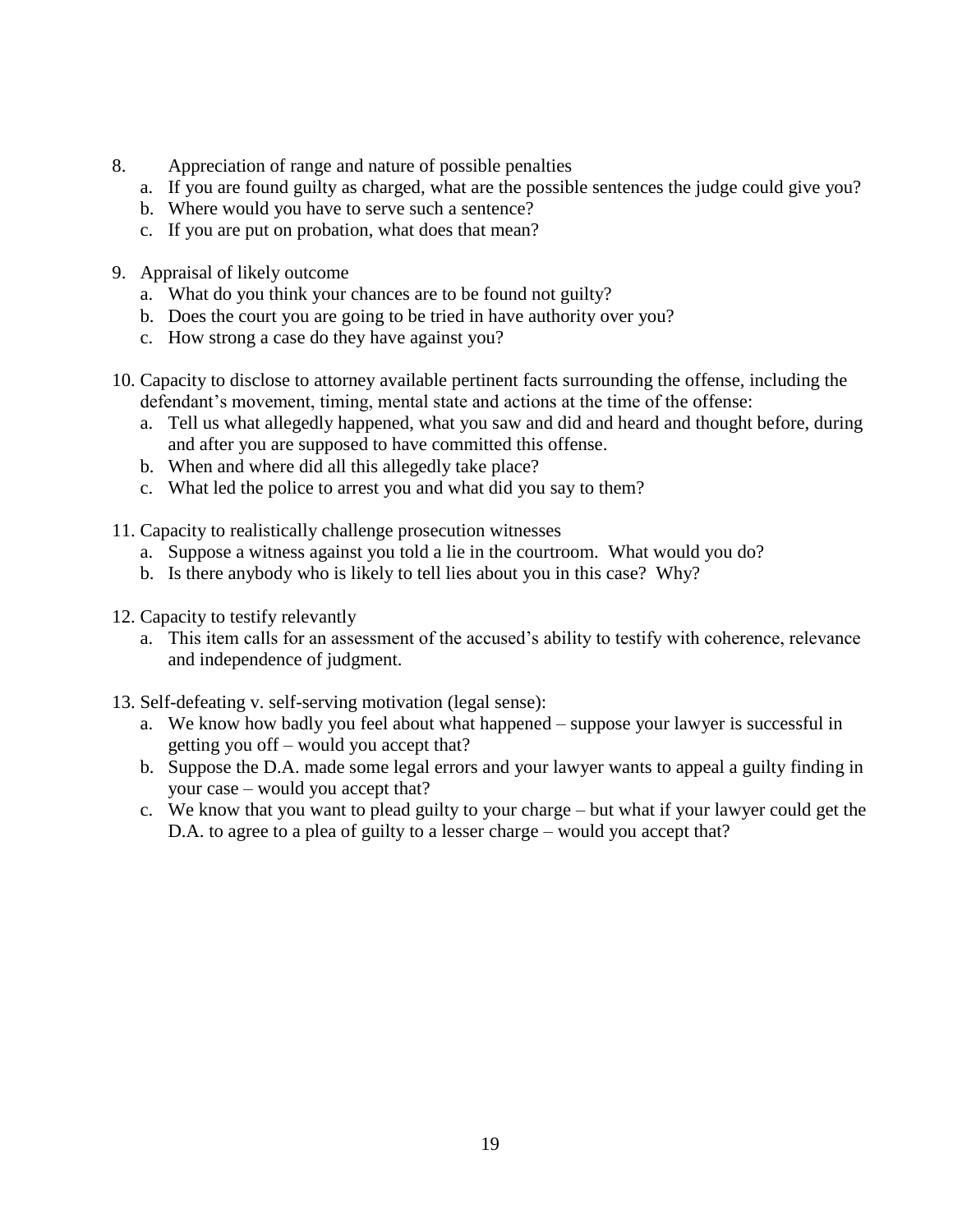#### **Evaluation And Treatment Of Incompetent Defendants**

- Adults are initially evaluated on an outpatient basis (whether at the jail or at the clinic, or in rare circumstances at a Department of Corrections facility when the defendant is there for safekeeping or is an inmate serving time for prior charges is facing trial on new charges)
- Persons seen for an outpatient evaluation who do not initially appear to be competent but could be rendered competent with some treatment or training on an outpatient basis should receive those services during the outpatient evaluation period, so that a recommendation of "competent" may be forwarded to the court.
- \* "If and only if the outpatient evaluator concludes that further evaluation and treatment are needed, the court may order the defendant hospitalized . . . for not more than thirty (30) days for further evaluation and treatment for competence to stand trial subject to the availability of suitable accommodations." T.C.A. Section 33-7-301(a)
- Many defendants who received a recommendation of "incompetent" or "deferred" on an outpatient basis are treated and "restored" to competency during the inpatient -301(a) period.
- $\cdot$  Individuals who are considered incompetent at the completion of the -301(a) period may be committed to the hospital if they meet commitment criteria pursuant to Tennessee Code Annotated Title 33 Chapter 6 Part 5. Intellectually disabled defendants may be committed to DIDD under Title 33 Chapter 5 Part 4.
- Those found incompetent who are not committable or no longer committable may receive treatment on an outpatient basis for restoration to competency if they are charged with a felony and would be at risk for becoming committable if not treated (pursuant to T.C.A. Section 33-7-401 if mentally ill or T.C.A. Section 33-5-501 if intellectually disabled). They are subject to such a plan for no more than two years.
- $\cdot$  Individuals who are committable may be hospitalized pursuant to T.C.A. Section 33-7-301(b) and receive treatment and restoration services until they are no longer committable. A report is submitted to the court pursuant to T.C.A.  $\S$  33-7-301(c) six months later and at six-month intervals thereafter detailing the defendant's prospects for recovery, present condition, the time required for recovery, and the probability of the defendant becoming competent in the foreseeable future.
- $\cdot \cdot$  If an individual becomes competent to stand trial but remains committable, the court is notified and he stays at the hospital and continues to receive treatment to render them no longer committable. Court proceedings can continue.
- $\cdot \cdot$  If an individual's condition improves so that they are no longer committable but remain incompetent, the individual will be discharged in consultation with the court.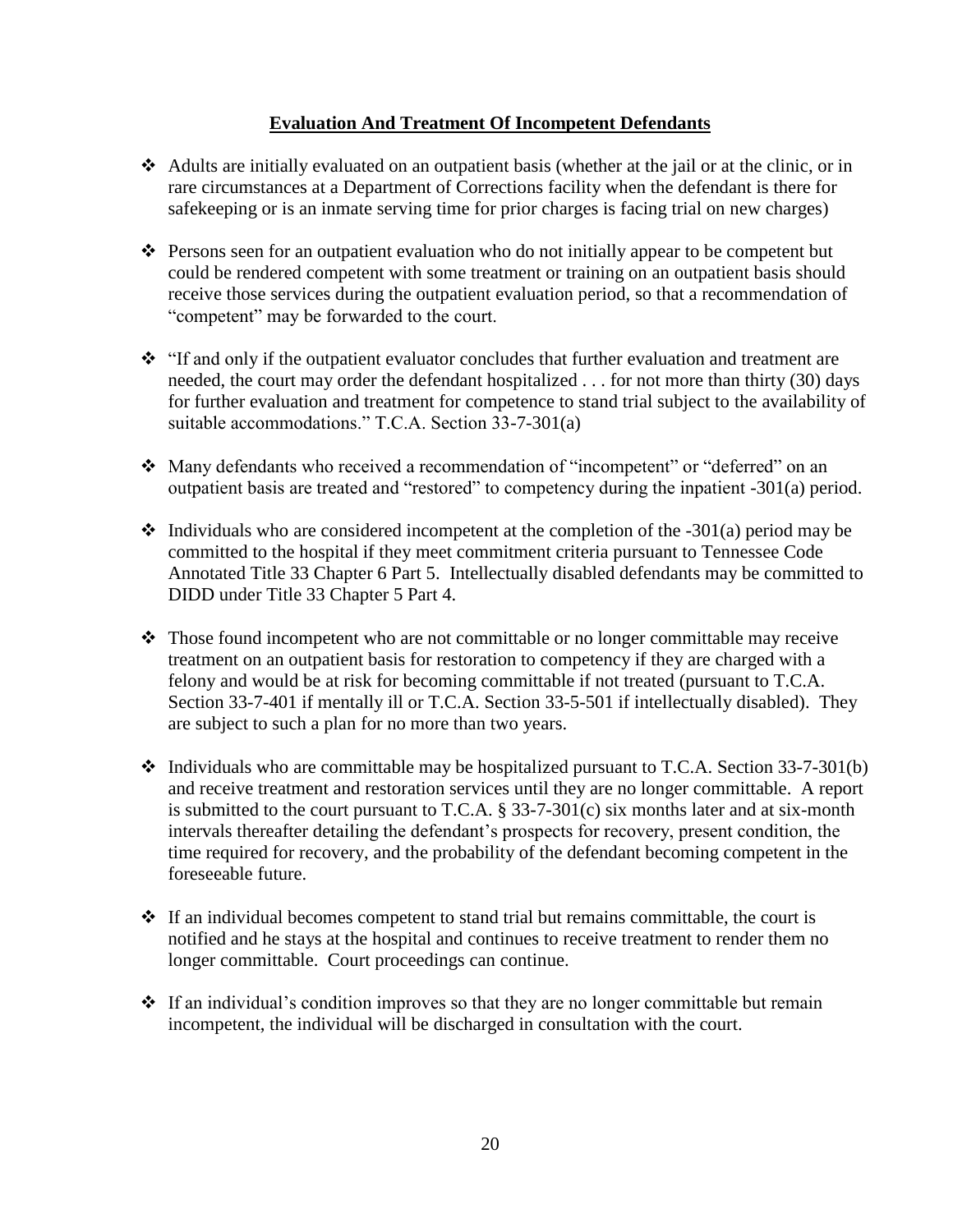#### INSANITY DEFENSE

<span id="page-24-0"></span>The Law assumes that individuals have free will and shall be held accountable for their actions. The Insanity Defense is intended to protect individuals from prosecution who are robbed of their free will in significant ways because of a condition visited upon them, and are therefore legally and morally blameless. The Insanity Defense is also referred to as criminal responsibility or mental status at the time of the offense (MSO).

Sample Defenses:

Alibi/Failure of Government to Prove Case (you got the wrong guy) Self-Defense (I had to do it) Duress (I did it but only because of external circumstances; T.C.A. § 39-11-504) Insanity (I did it but I was not criminally responsible): affirmative & complete

#### **History and Foundation**

There is no Constitutional right to an insanity defense; some states have no insanity defense at all. There is evidence as far back as ancient Greek and Hebrew societies of traditions for excusing some citizens from prosecution for otherwise criminal acts because they were not considered responsible for their actions due to something we would think of as mental illness. Fundamental principles of criminal punishment **deterrence** and **retribution** would not apply to those who at the time of the offense either were not aware of what they were doing, or, in some jurisdictions, could not control themselves.

English common law has numerous examples of defendants being shielded from prosecution because of problems with their mental faculties, most often around the question of whether a defendant had been robbed of his ability to know good from evil or right from wrong. One standard suggested that a defendant should not be prosecuted if his reasoning was so impaired that he functioned at no higher a level than that of a "wild beast." (See Melton, et al, 2007, for additional detail).

Prompted by Daniel M'Naughten's attempted assassination of the British Prime Minister, the House of Lords announced in 1843 a formal standard for the insanity defense which is widely known as the M'Naughten rule(s):

To establish a defense on the ground of insanity, it must be clearly proved that, at the time of the committing of the act, the party accused was laboring under such a defect of reason, from disease of the mind, as not to know the nature and quality of the act he was doing; or, if he did know it, that he did not know he was doing what was wrong.

Although there have been subsequent changes in the form of the insanity defense since 1843, the M'Naughten rule(s) established:

- 1. The requirement of a threshold condition (mental disease or defect)
- 2. Specific "prongs" of impairment, such as the "cognitive prongs" of not knowing the nature of one's actions or the wrongfulness of one's actions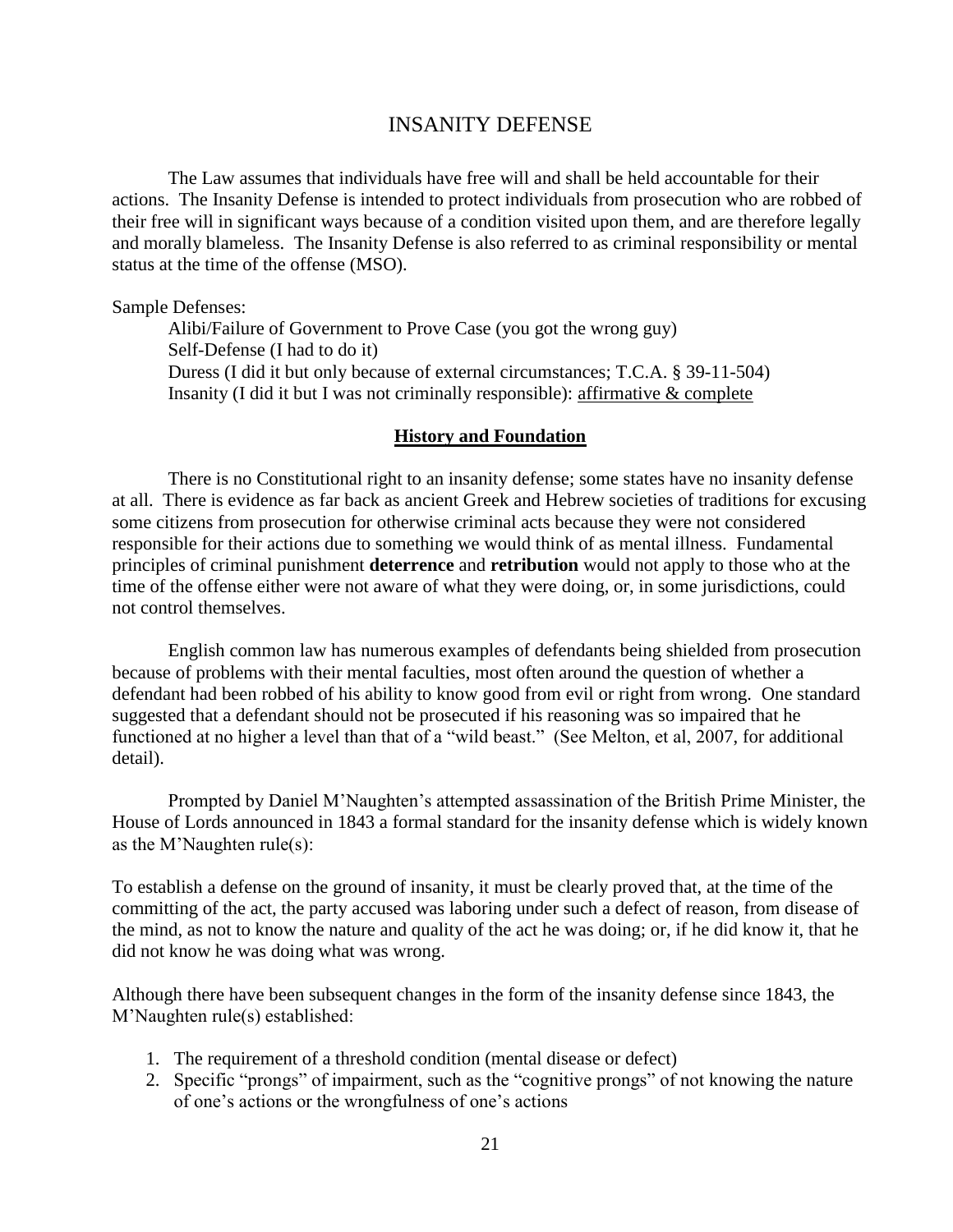- 3. A direct link between the threshold condition and impairment on one of the "prongs" (the impairment must be due to the threshold condition)
- 4. The requirement that this impairment occurred specifically at the time of the offense

Some jurisdictions have subsequently added an "irresistible impulse" prong (a.k.a. the "volitional prong:" that due to a threshold condition the defendant was unable to resist the impulse to commit the crime, or a more general "unable to conform one's conduct to the requirements of the  $law$ ").

In the 1950s the U. S. District Court in Washington, D.C. adopted the "product test" (originally proposed by New Hampshire in 1870) in the case of *Durham v. United States* (henceforth known as the Durham rule): the defendant was not criminally responsible if the act was the product of a mental illness. This was largely abandoned by the early 1970s due primarily to difficulty in defining what was or was not the "product" of mental illness.

Also in the mid-1950s, the American Law Institute (ALI) published a model penal code including a recommended standard for the insanity defense. This standard was adopted by the Supreme Court of Tennessee in *Graham v. State* in 1977(sometimes referred to as the "Graham standard") to replace the M'Naughten Rule(s) specifically because the M'Naughten Rule(s) applied to too few defendants and did not include a "volitional" prong. The standard in Tennessee from the 1977 publication of *Graham v. State* until July 1, 1995 was:

Insanity is a defense to prosecution if at the time of such conduct, as a result of mental disease or defect, the person lacked substantial capacity either to appreciate the wrongfulness of the person's conduct or to conform that conduct to the requirements of the law. As used in this section, the terms "mental disease or defect" do not include any abnormality manifested only by repeated criminal or otherwise antisocial conduct.

- This standard still applies to cases in which the offense occurred between 1977 and July 1, 1995.
- Standard of "lacked substantial capacity" is lower than total lack of capacity.
- Prong of "appreciate" wrongfulness is more complex than "know" or "is aware of."
- "Wrongfulness" in *Graham* standard specifically to include moral/social wrongfulness and not just criminality.
- An exclusion of psychopathy as a threshold condition is introduced.

Backlash against the insanity defense beginning with the *United States v. John Hinckley, Jr.* case in the early 1980s resulted in a narrowing of the Tennessee standard after July 1, 1995, which is currently governed by T.C.A. Section 39-11-501: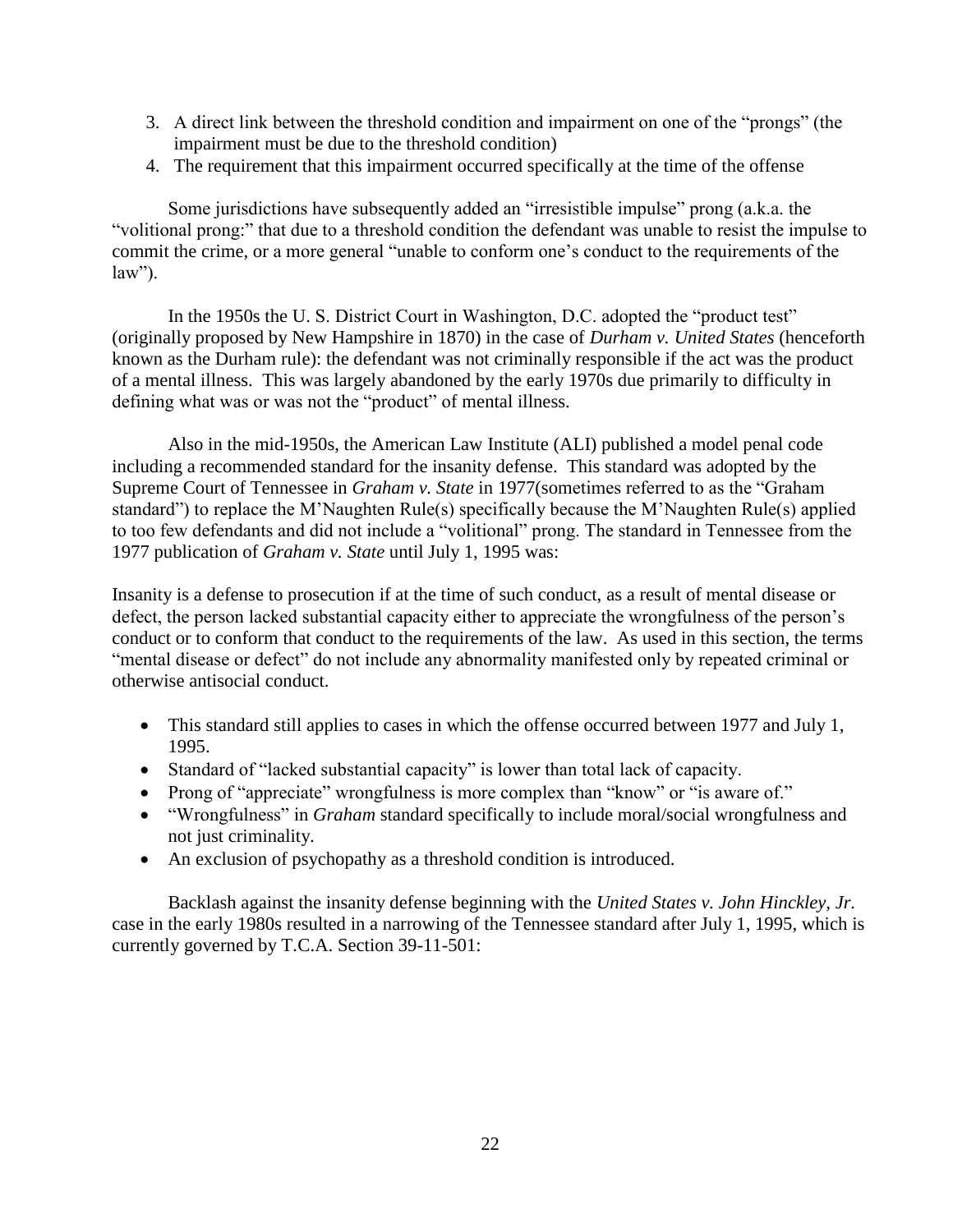## **Title 39 Definition of the Insanity Defense**

#### **Mental Status at Time of Alleged Offense**

#### *1. Insanity Defense Definition from Tennessee Code Annotated*

T.C.A. § 39-11-501. Insanity

- (a) It is an affirmative defense to prosecution that, at the time of the commission of the acts constituting the offense, the defendant, as a result of a severe mental disease or defect, was unable to appreciate the nature or wrongfulness of such defendant's acts. Mental disease or defect does not otherwise constitute a defense. The defendant has the burden of proving the defense of insanity by clear and convincing evidence.
- (b) As used in this section, "mental disease or defect" does not include any abnormality manifested only by repeated criminal or otherwise antisocial conduct.
- (c) No expert witness may testify as to whether the defendant was or was not insane as set forth in subsection (a). Such ultimate issue is a matter for the trier of fact alone.

*[Acts 1989, ch. 591, § 1; 1995, ch. 494, § 1.]*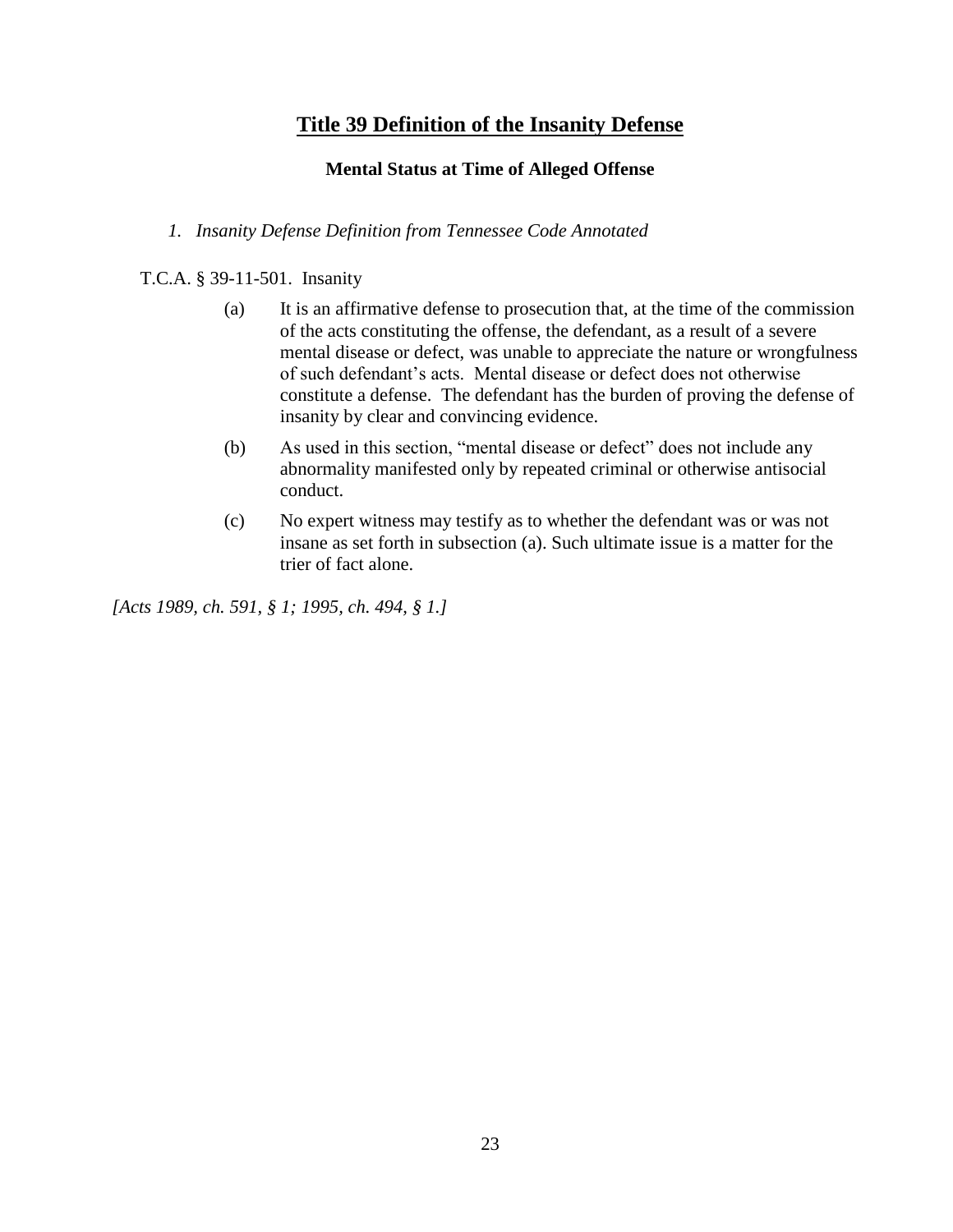- "Affirmative defense to prosecution" moves burden of proof to defense, by clear and convincing standard (not directly relevant to evaluator's task, but does make NGRI finding more difficult).
- Volitional prong removed: the question of the defendant's ability to control their behavior is no longer a proper issue for the insanity defense.
- The threshold condition must be a severe mental disease or defect.
- "Wrongfulness" is commonly understood to encompass both moral and legal wrongfulness (*Kelley v. State*, 2005 Tenn. Crim. App.). An inability to appreciate the moral wrongfulness of the acts constituting the offense, even if the defendant was able to appreciate the legal wrongfulness, would still be grounds for the insanity defense.
- Cognitive prongs are still disjunctive; inability to appreciate either nature or wrongfulness of act as a result of a threshold condition is grounds for acquittal (*State v. Arriola, 2009* Tenn. Crim. App.).
- Evaluator should not state a conclusion as to the "ultimate question" of whether a defendant was/was not legally insane at the time of the offense(s), but should speak only to the elements (presence/absence of threshold condition & any impairment on the "prongs" of the test) and allow the judge/jury to "connect the dots" and reach the ultimate conclusion.

#### **Evaluation Process**

Collateral information, such as independent accounts of the alleged offense(s) (e.g. police reports, victim/witness statements, 911 tapes) and background information (e.g. psychosocial history, previous treatment records, school/employment records), are very important elements of an evaluation of Mental Condition at the Time of the Offense (MCO), particularly in contrast to an assessment for diagnosis and treatment in which the subject's self-report may be the primary or even the only source of information. The background information is necessary for attempts to establish whether or not a threshold condition exists, and the collateral information is necessary to determine what if any effect a threshold condition had on the person's behavior at the time of the offense. Conclusions in an MCO evaluation must be prepared to withstand cross-examination, and so multiple sources of information are necessary. It is more clinically and professionally appropriate to respectfully decline to formulate a recommendation for the court when there is inadequate information available than to attempt to complete a report based on insufficient information.

Remember that defense attorneys and district attorneys general, as well as sheriffs and police, may not be familiar with what sort of documents are necessary for the completion of an MCO and may need to be pointed in the right direction for this information. Also, you should be making attempts to access these records directly using requests accompanied by releases of information.

- $\triangleright$  Does this person suffer from a severe mental disease or defect?
- $\triangleright$  Was this person suffering from a severe mental disease or defect at the time of the offense?
- $\triangleright$  Was the person unable to appreciate what it was they were doing when committing the acts which constituted the offense because of severe mental disease or defect, or was the person unable to appreciate that the acts constituting the offense were wrong because of severe mental disease or defect?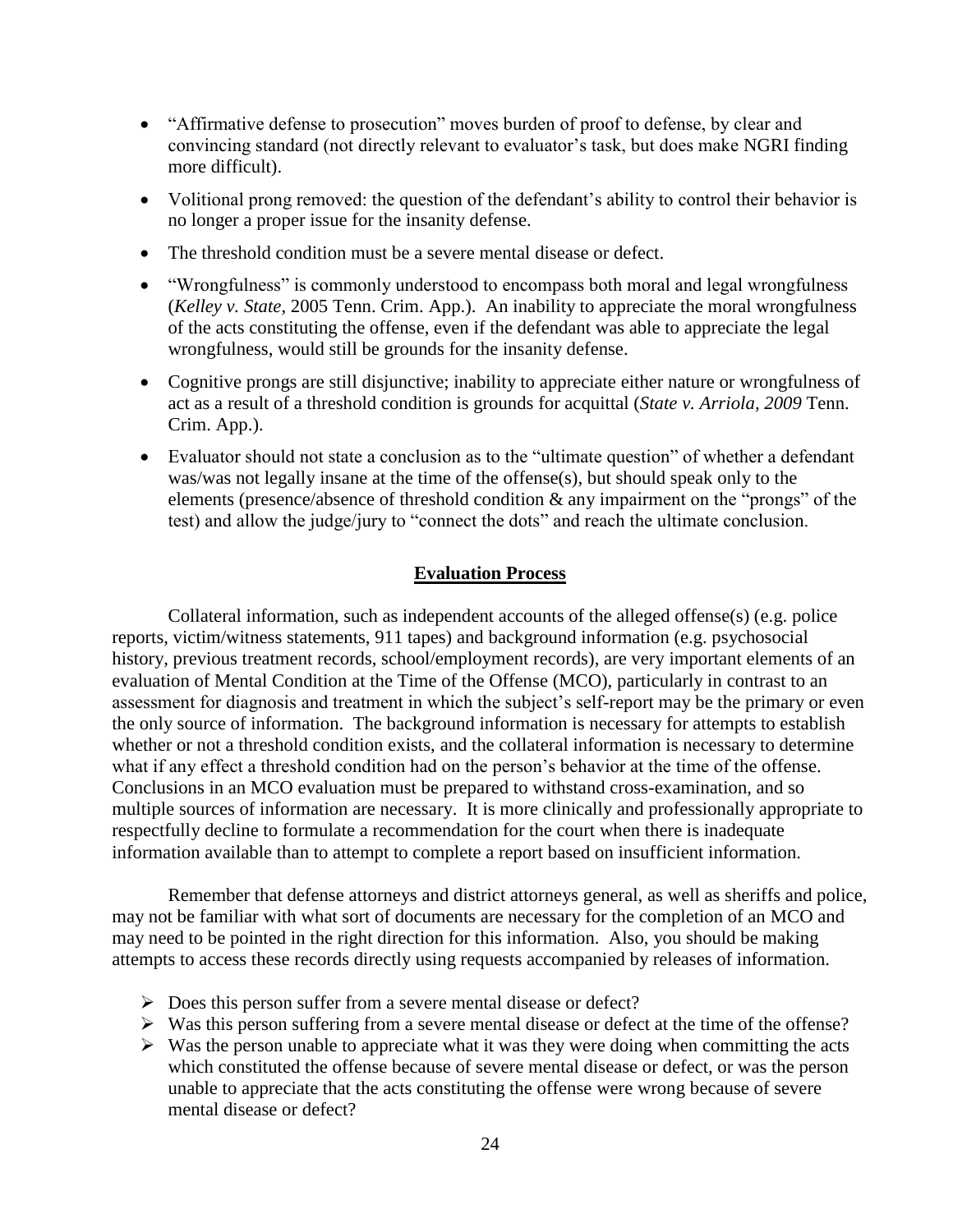## **Myths About The Insanity Defense**

- The insanity defense is overused by criminal defendants
- It is most frequently used in murder trials
- $\blacksquare$  The trial is a battle of the expert witnesses
- There is little risk to the defendant-why not try it?

### **Facts About The Insanity Defense**

- A number of studies involving several states have shown that the insanity defense is raised in less than 1% of all criminal cases. Acquittal rates vary from state to state, but on average the defense is successful in only 25% of those attempts.
- Insanity defense is used in cases of all types of charges, from misdemeanors to murder charges
- 90+% of NGRI findings are stipulated by both sides without a trial (the Tennessee Supreme Court noted that 97% of all criminal cases are resolved through plea bargains)
- Insanity acquittees spend on average more time in the hospital than they would have spent incarcerated if they had been convicted (see *Melton*. et al., 1997, for more detail)

## **Frequency of Recommendations and Adjudications of NGRI in Tennessee**

| Fiscal       | Outpatient  | Inpatient | Adjudicated  |
|--------------|-------------|-----------|--------------|
| Year         |             |           | <b>NGRIS</b> |
| <b>FY 14</b> | 3%          | 14%       | 29           |
|              | (58/1, 901) | (66/471)  |              |
| <b>FY 13</b> | 3%          | 15%       | 36           |
|              | (60/1, 987) | (60/397)  |              |
| <b>FY 12</b> | 2%          | 19%       | 39           |
|              | (44/2, 186) | (91/480)  |              |
| <b>FY 11</b> | 2%          | 16%       | 29           |
|              | (42/2,024)  | (72/436)  |              |
| <b>FY 10</b> | 2%          | 16%       | 33           |
|              | (43/2, 148) | (73/450)  |              |
| <b>FY 09</b> | 2%          | 16%       | 48           |
|              | (45/2, 231) | (83/510)  |              |
| <b>FY 08</b> | 3%          | 14%       | 51           |
|              | (60/2, 218) | (68/493)  |              |
| FY 07        | 3%          | 18%       | 45           |
|              | (61/2,080)  | (82/455)  |              |
| <b>FY 06</b> | 3%          | 17%       | 56           |
|              | (65/2, 114) | (81/467)  |              |
| FY 05        | 3%          | 16%       | 32           |
|              | (48/1,699)  | (73/446)  |              |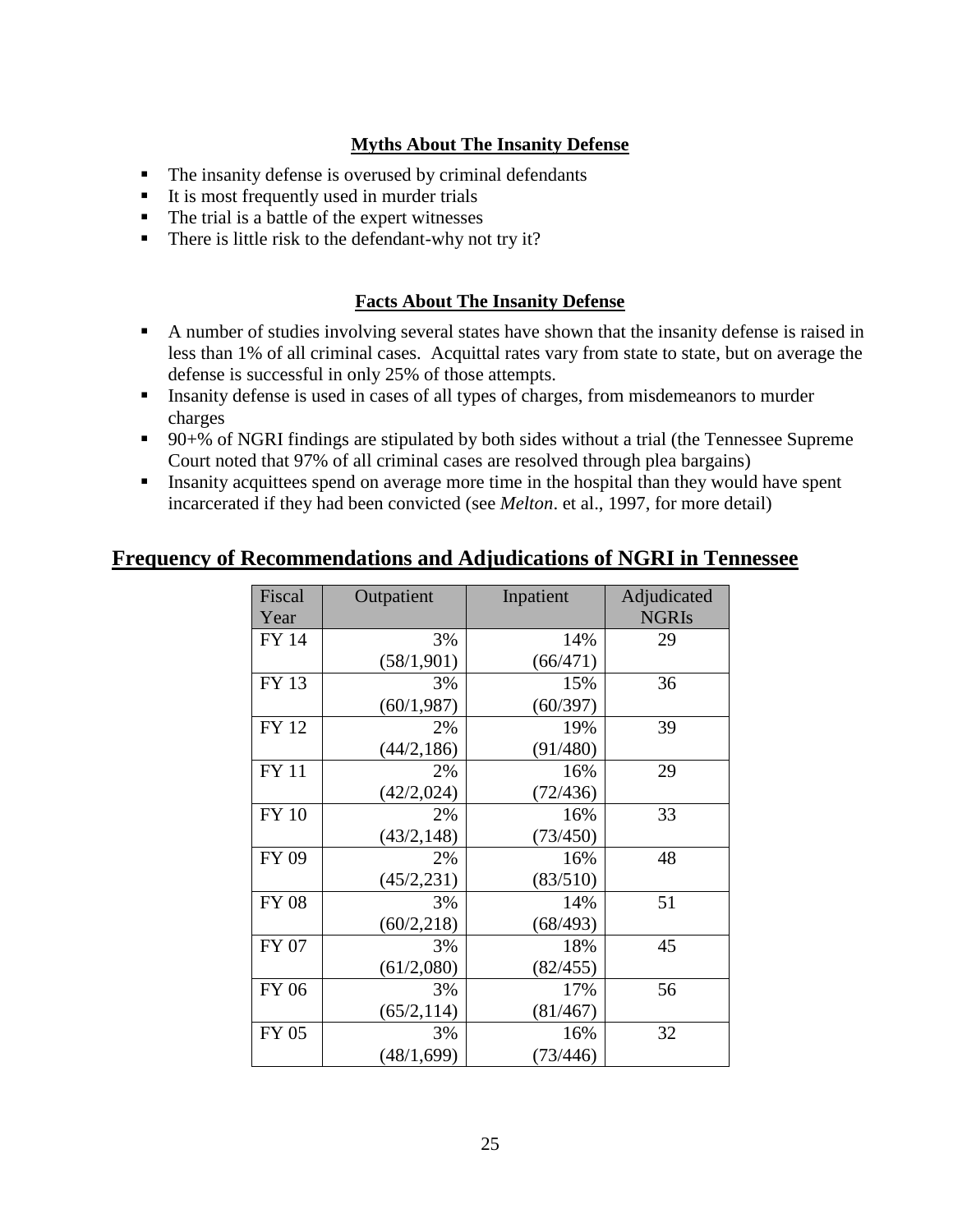### JURY INSTRUCTIONS BEFORE JULY 1995

#### <span id="page-29-0"></span>**Ch. 36 Insanity 36.06 T.P.I.-CRIM. 36.06**

#### **INSANITY AT TIME OF COMMISSION OF OFFENSE (For Offenses Committed on or before June 30, 1995)**

Included in the defendant's plea of not guilty is his plea that he was insane at the time of the commission of the offense. You are not to consider this defense unless you have found that the state has proven beyond a reasonable doubt that the existence of each essential element of the crime charged. $<sup>1</sup>$ </sup>

A person is not responsible for criminal conduct if, at the time of such conduct as a result of mental disease or defect, he lacks substantial capacity either to appreciate the wrongfulness of his conduct or to conform his conduct to the requirements of the law.<sup>2</sup> A "mental disease or defect" is defined as any abnormal condition of the mind which substantially affects mental or emotional processes and impairs behavior controls. Behavior controls refer to the processes and capacity of a person to regulate and control his conduct.<sup>3</sup> The terms "mental disease or defect" do not include any abnormality manifested only by repeated criminal or otherwise antisocial conduct.<sup>4</sup>

The questions for your consideration are as follows:

- 1. Was the defendant suffering from a mental illness at the time of the commission of the crime?
- 2. Was the illness such as to prevent his knowing the wrongfulness of his act?
- 3. Was the mental illness such as to render him substantially incapable of conforming his conduct to the requirements of the law he is charged with violating?<sup>5</sup>

An affirmative finding as to the first question, plus an affirmative finding to either the second or third question would require a jury verdict of "not guilty" because of defendant's lack of criminal responsibility.

[Lay witnesses have testified with respect to their observations of defendant's appearance, behavior, speech and actions. Such persons are permitted to testify as to their own observations and other facts known to them. In weighing the testimony of such lay witnesses, you may consider the circumstances of each witness, his opportunity to observe the defendant and to know the facts to which he has testified, his willingness and capacity to expound freely as to his observations and knowledge, the basis for his opinion and

4 *Graham v. State*, 547 S.W. 2d 531 (Tenn. 1977); ALI Model Penal Code§4.01 (1962)

 $\overline{a}$ 

<sup>1</sup> *United States v. Brawner*, 471 F.2d.969 (D.C. Cir. 1972)

<sup>2</sup> *Graham v. State*, 547 S.W.2d 531 (Tenn. 1977) ALI Model Penal Code §4.01 (1961)/

<sup>3</sup> *United States v Brawner*, 471 F2d 969 (D.C. Cir. 1972)

<sup>5</sup> *Graham v. State*, 547 S.W. 2c 531 (Tenn. 1977)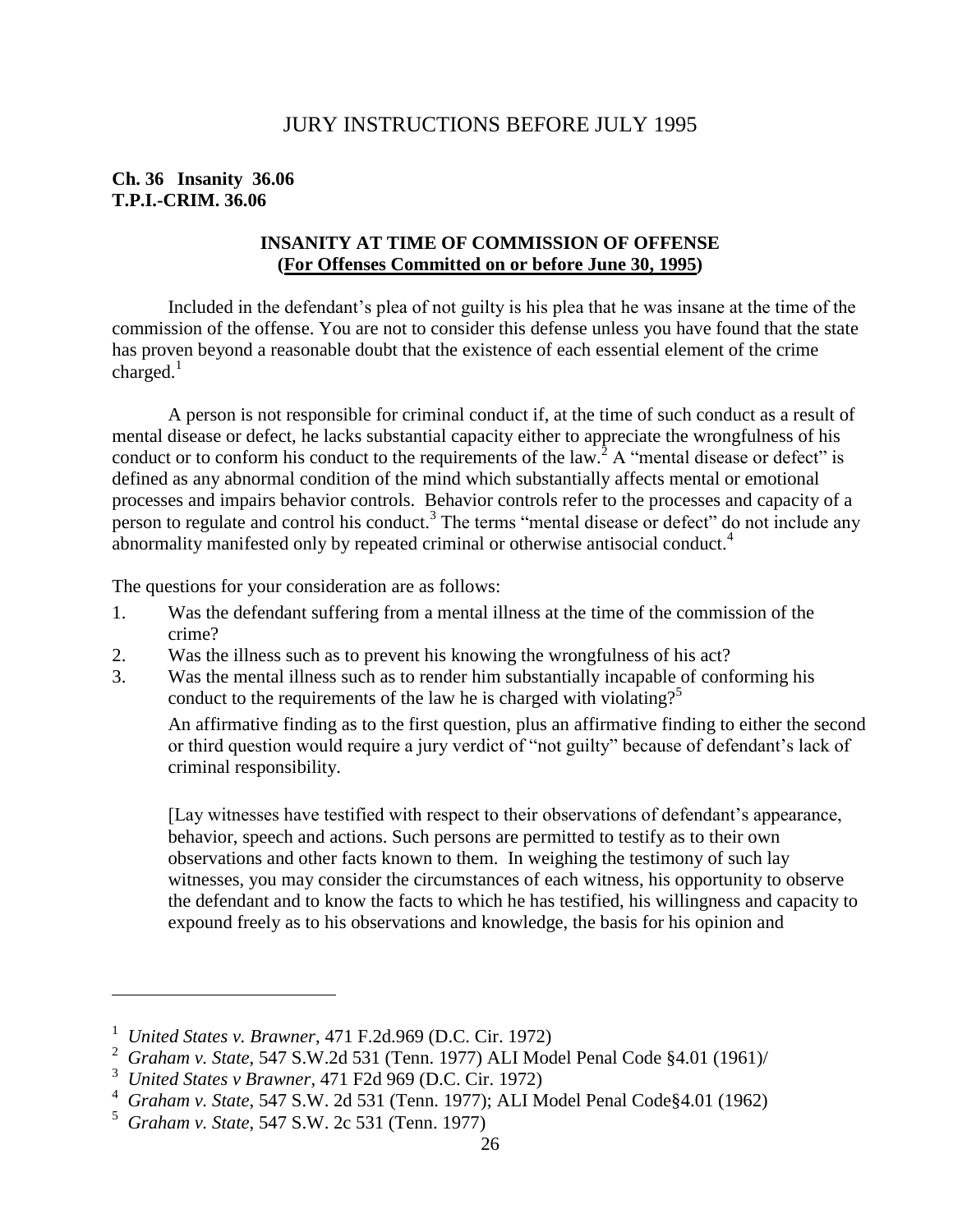conclusions, and the nearness or remoteness of is observations of the defendant in point of time to the commission of the offense charged.<sup>6</sup>

You may also consider whether the witness observed extraordinary or bizarre acts performed by the defendant. In evaluating such testimony, you should take into account the extent of the witness' observation of the defendant and the nature and length of time of the witness' contact with the defendant. You should bear in mind that an untrained person may not be readily able to detect mental disease or defect. Also, the failure of a lay witness to observe abnormal acts by the defendant may be significant only if the witness had prolonged and intimate contact with the defendant.<sup>7</sup>

You are not bound by the opinions of either expert or lay witnesses. You should not arbitrarily or capriciously reject the testimony of any witness, but you should consider the testimony of each witness in connection with the other evidence in the case and give it such weight as you believe it is entitled.<sup>8</sup>

In determining the defendant's mental status at the time of the alleged crime, the jury is entitled to look to evidence of his actions and words before, at, and immediately after the commission of the alleged crime.<sup>9</sup>

The law allows you to infer that the defendant is sane,  $^{10}$  therefore, in the first instance, the state need not introduce any proof of the defendant's sanity. However, if the evidence adduced either by the defendant or the state raises a reasonable doubt as to the defendant's sanity, then the burden is upon the state to establish the defendant's sanity beyond a reasonable doubt.<sup>11</sup>

It is the exclusive province of the jury to determine whether the facts and circumstances shown by all the evidence in the case warrant the inference which the law permits the jury to draw. The inference may be rebutted by direct or circumstantial evidence or both, whether offered by the defendant or such exists in the evidence of the state and the burden of proof remains as always upon the state to prove beyond a reasonable doubt each and every element that constitutes the offense before the defendant can be convicted. Although not required by law to do so, when the defendant offers proof of an explanation to rebut the inference thus raised, you should consider such proof along with all the evidence to determine not only the correctness of the inference but the reasonableness of the defendant's explanation. You are not bound to accept either and, as aforesaid, the burden of proving guilt of the offense charged beyond a reasonable doubt is upon the state.

For the defendant to be held legally responsible for his conduct, the state must have proven beyond a reasonable doubt either that he was not suffering from a mental disease or defect, or that he

 $\overline{a}$ 

<sup>6</sup> *United States v. Brawner*, 471 F. 2d 969 (D.C. 1972)

<sup>7</sup> *Id.*

<sup>8</sup> *United States v. Brawner*, 471 F.2d.969 (D.C. Cir. 1972) See also Edwards V. State, 540 S.W.2d. 641(Tenn. 1976); *Pyburn v. State*, 539 S.W.2d 835 (Tenn. Crim. App. 1975)

<sup>9</sup> *Mullendore v. State*, 183 Tenn. 53. 191 S.W.2d 149 (1945) Humphreys v. State, 531 S.W.2d. 127 (Tenn. Crim. App. 1975)

<sup>10</sup> *Spurlock v. State*, 212 Tenn. 132. 368 S.W.2c 299 (1963). Pyburn v. State, 539 S.W.2d 835 (Tenn. Crim. App. 1976.

<sup>11</sup> *Graham v. State*, 547 S.W. 2d. 531 (Tenn. 1977)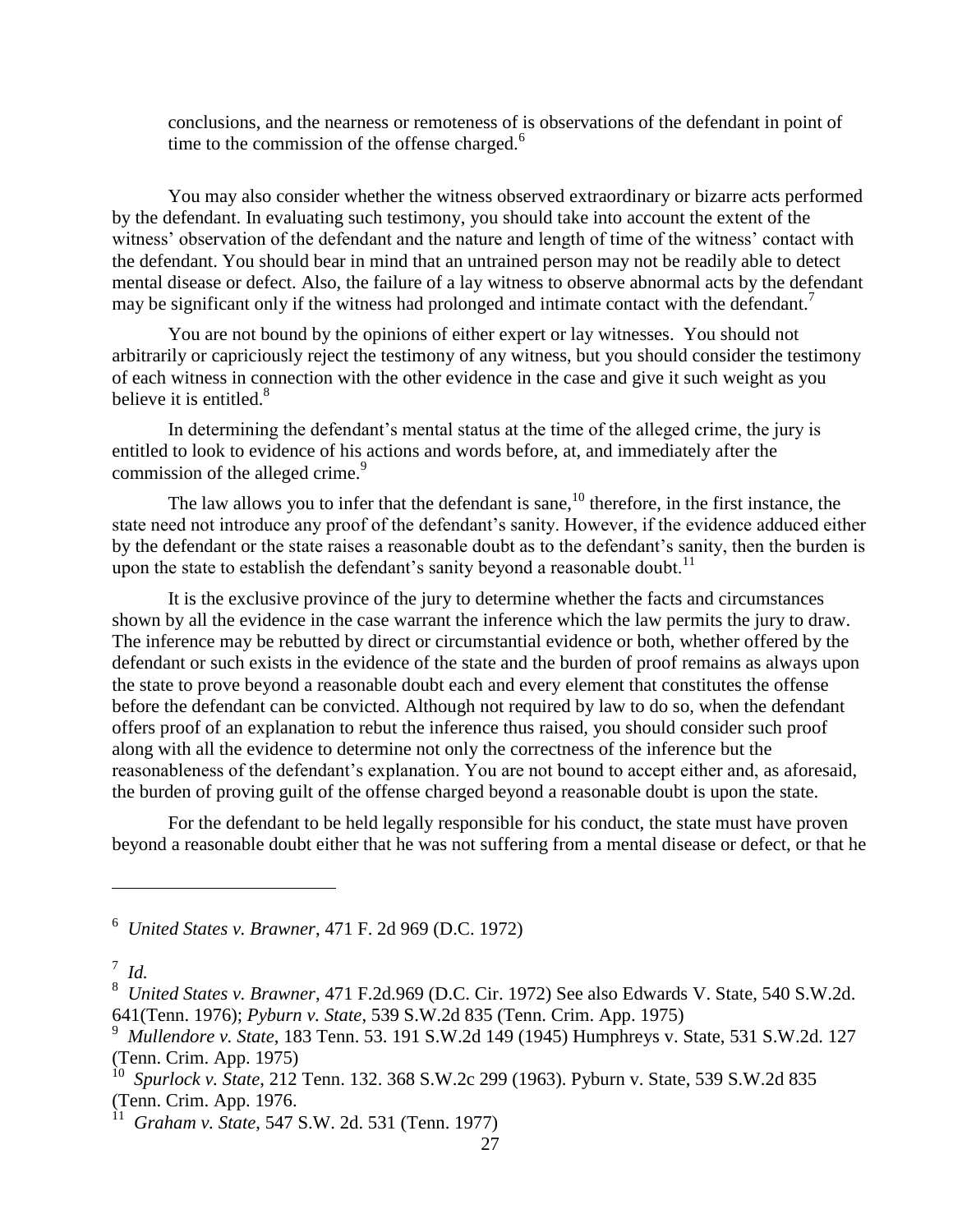nevertheless had substantial capacity both to conform his conduct to the requirements of the law and to appreciate the wrongfulness of his conduct.<sup>12</sup>

If the state has not established these things beyond a reasonable doubt, or if you have a reasonable doubt as to whether, at the time of the commission of the offense, the defendant, as a result of mental disease or defect, lacked substantial capacity either to appreciate the wrongfulness of his conduct or to conform his conduct to the requirements of the law, then you must find the defendant not guilty by reason of insanity.

If you find the defendant not guilty by reason of insanity, the form of your verdict shall be: "We find the defendant not guilty by reason of insanity."<sup>13</sup>

A verdict of not guilty by reason of insanity shall result in the automatic detention of the defendant in a mental hospital or treatment center, pending further medical and legal findings. <sup>14</sup>

#### COMMENT

The Model Penal Code test combines the essential elements of cognition, volition and capacity to control behavior. The test refines and restates the McNaughton rule. *Graham v. State*, 547 S.W.2d 531 (Tenn. 1977).

The actions of a defendant before and immediately after a homicide can justify a jury in disbelieving a psychiatrist's testimony. *Mullendore v. State*, 183 Tenn. 53, 191 S.W.2d 149 (1945).

The second to last paragraph is required in all criminal cases where the judge instructed the jury on the law relating to the defense of insanity.

The last paragraph can be deleted from the instructions at the judge's discretion. *Edwards v. State*, 540 S.W.2d 641 (Tenn. 1976); Tenn. Code Ann. § 33-7-303 (1985).

In determining whether defendant had a mental disease or defect when committing the crime, the whole personality of the defendant must be examined. *State v. Cherry*, 639 S.W.2d 683 (Tenn. Crim. App. 1982). The Court balanced the testimony of those who observed the defendant before the crime and psychiatrists, against the defendant's actions during the commission of the crime. In *State v. Green*, 643 S.W.2d 902 (Tenn. Crim. App. 1982) the Court focused on whether defendant had symptoms consistent with schizophrenia. The Court concluded the defendant was suffering from a mental disease or defect if he/she could not conform his/her behavior to the dictates of the law.

 $\overline{a}$ 

<sup>&</sup>lt;sup>12</sup> United States v. Brawner, 471 F.2d 969 (D.C. Cir. 1972). Graham v. State, 547 S.W.2d 531 (Tenn. 1977)

<sup>&</sup>lt;sup>13</sup> Tenn. Code Ann. § 40-15-117 (1982)

<sup>14</sup> Tenn. Code Ann. § 33-6-303 (1985)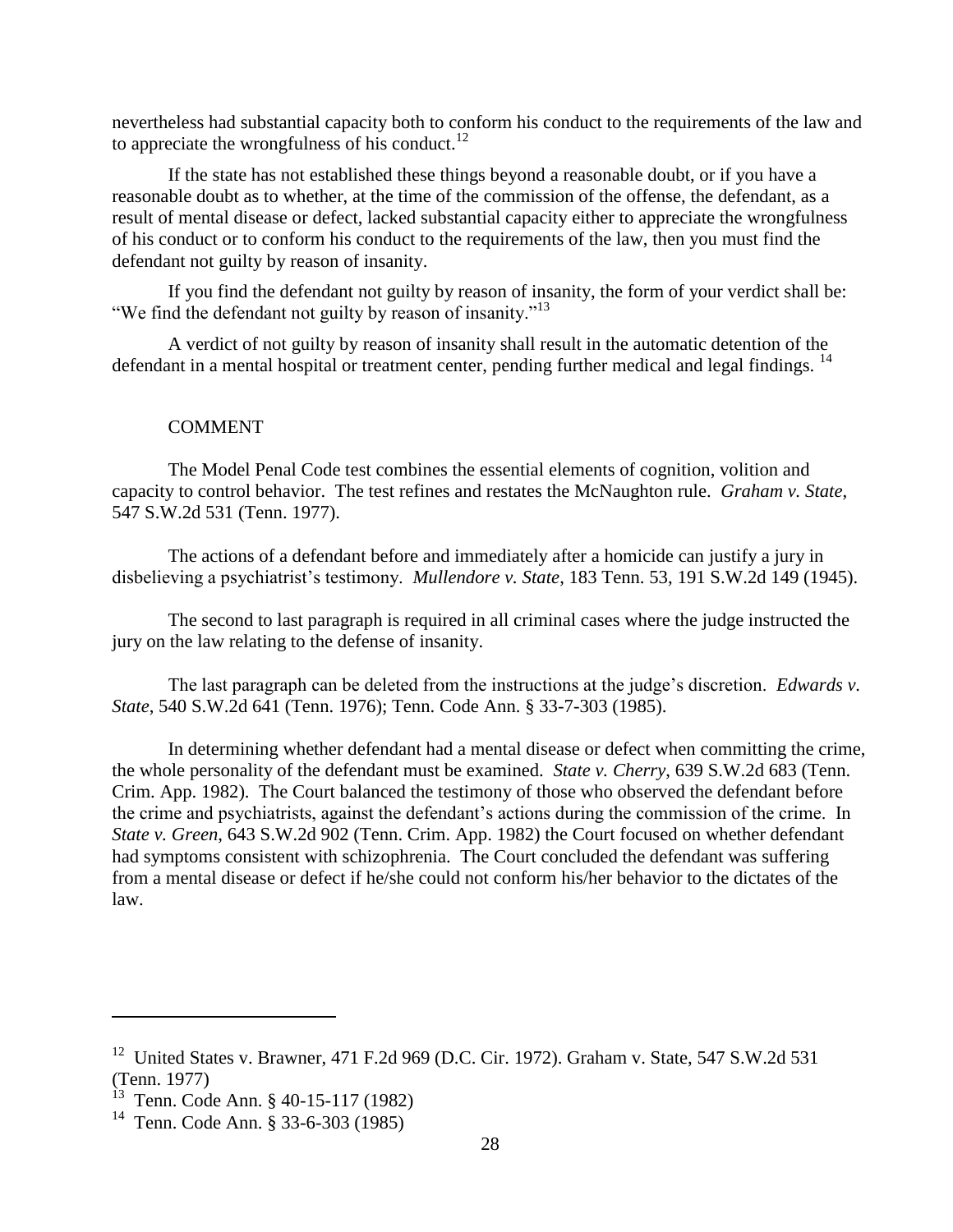## JURY INSTRUCTIONS AFTER JULY 1995

#### **T.P.I. -CRIM. 40.16(b) AFFIRMATIVE DEFENSE: INSANITY (For Offenses Committed on or after July 1, 1995)**

<span id="page-32-0"></span>The defendant has raised the defense that [he][she] was insane at the time of the commission of the offense.

A person is not responsible for criminal conduct, if, at the time of the commission of the acts constituting the offense, the person, as a result of a severe mental disease or defect, was unable to appreciate the wrongfulness of such person's acts. A mental disease or defect by itself is not a defense. The terms" mental disease or defect" do not include any abnormality manifested only by repeated criminal or otherwise antisocial behavior.

The defendant has the burden of proving the defense of insanity. For you to return a verdict of not guilty by reason of insanity, the defendant must prove both of the following things by clear and convincing evidence:

- (1) [he][she] had a severe mental disease or defect at the time that the acts constituting the crime were committed; and
- (2) that as a result of this severe mental disease or defect, [he][she] was not able to understand what [he][she] was doing, or to understand that what [he] [she] was doing was wrong.

#### **"Clear and convincing evidence" means evidence in which there is no serious or substantial doubt about the correctness of the conclusions drawn from the evidence.**

[Lay witnesses have testified with respect to their observations of defendant's appearance, behavior, speech, and actions. Such persons are permitted to testify as to their own observations and other facts known to them. Lay witnesses may express an opinion based upon those observations and facts known to them. In weighing the testimony of such lay witnesses, you may consider: the circumstances of each witness, his or her opportunity to observe the defendant and to know the facts to which he or she has testified, his or her observations and knowledge, the basis for his or her opinion and conclusion, and the nearness or remoteness of his or her observations of the defendant in point of time to the commission of the offense charged.

You may also consider whether the witness observed extraordinary or bizarre acts performed by the defendant. In evaluating such testimony, you should take into account the extent of the witness' observation of the defendant and the nature and length of the witness' contact with the defendant. You should bear in mind that an untrained person may not be readily able to detect mental disease or defect. Also, the failure of a lay witness to observe abnormal acts by the defendant may be significant only if the witness had prolonged and intimate contact with the defendant.]

Whether the defendant was insane as defined in these instructions is a question for you alone to decide.

In determining the defendant's mental status at the time of the alleged crime, the jury is entitled to look to evidence of [his][her] actions and words before, at, and immediately after the commission of the alleged crime.

If you find the defendant not guilty by reason of insanity, the form of your verdict shall be: "We find the defendant not guilty by reason of insanity."

A verdict of not guilty by reason of insanity shall result in the automatic detention of the defendant in a mental hospital or treatment center, pending further medical and legal findings.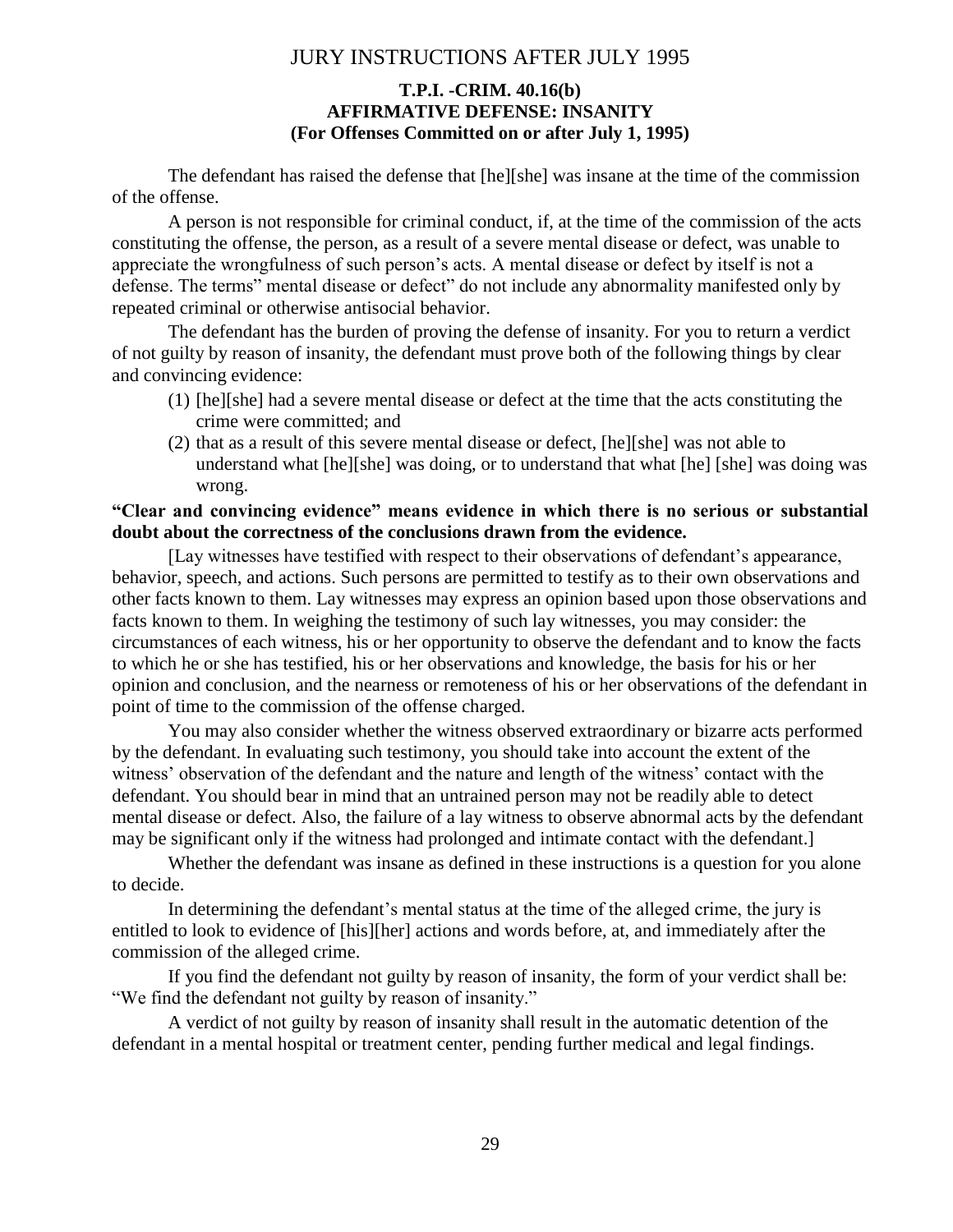## INTOXICATION AND THE INSANITY DEFENSE

#### <span id="page-33-0"></span>**From the Tennessee Code Annotated:**

T.C.A. § 39-11-503. Intoxication.

- (a) Except as provided in subsection (c), intoxication itself is not a defense to prosecution for an offense. However, intoxication, whether voluntary or involuntary, is admissible in evidence if it is relevant to negate a culpable mental state.
- (b) If recklessness establishes an element of an offense and the person is unaware of a risk because of voluntary intoxication; the person's unawareness is immaterial in a prosecution for that offense.
- (c) Intoxication itself does not constitute a mental disease or defect within the meaning of § 39-11-501. However, involuntary intoxication is a defense to prosecution if, as a result of the involuntary intoxication, the person lacked substantial capacity either to appreciate the wrongfulness of the person's conduct or to conform that conduct to the requirements of the law allegedly violated.
- (d) The following definitions apply in this part, unless the context clearly requires otherwise:
- (1) "Intoxication" means disturbance of mental or physical capacity resulting from the introduction of any substance into the body
- (2) "Involuntary intoxication" means intoxication that is not voluntary; and
- (3) "Voluntary intoxication" means intoxication caused by a substance that the person knowingly introduced into the person's body, the tendency of which to cause intoxication was known or ought to have been known.

[Acts 1989,ch. 591, §1.]

Sentencing Commission Comments. Under prior Tennessee law, intoxication was not a defense unless it was so extreme as to negate a finding of the specific intent which was an essential element of the offense charged. See *State v. Adkins*, 653 S.W.2d 708 (Tenn. 1983). Subsection (a) retains this rule, permitting intoxication to be considered whenever the intoxication prevents the defendant from forming the required mental state.

Subsection (b) makes it clear that voluntary intoxication can never negate awareness of a risk where recklessness is sufficient to establish a culpable mental state of an offense.

Involuntary intoxication may suffice to negate any essential element of a defense including recklessness. The commission recognizes that a defendant who is not responsible for his or her intoxicated condition and either cannot control his or her conduct or is or is unable to appreciate its wrongfulness because of the intoxicated condition should be excused from criminal responsibility. Subsection (c) also preserves the rule that intoxication does not in and of itself constitute a mental disease or defect, sufficient to constitute insanity, unless the intoxication is found to be involuntary.

The definition of intoxication is sufficiently broad to include all substances which alter mental or physical capacity, including alcohol, marijuana, glue sniffing, and heroin. Cited: *State v. McPherson*, 882 S.W.2d 365 (Tenn. Crim. App. 1994); *State v. Brooks*, 909 S.W. 2d 854 (Tenn. Crim. App. 1995).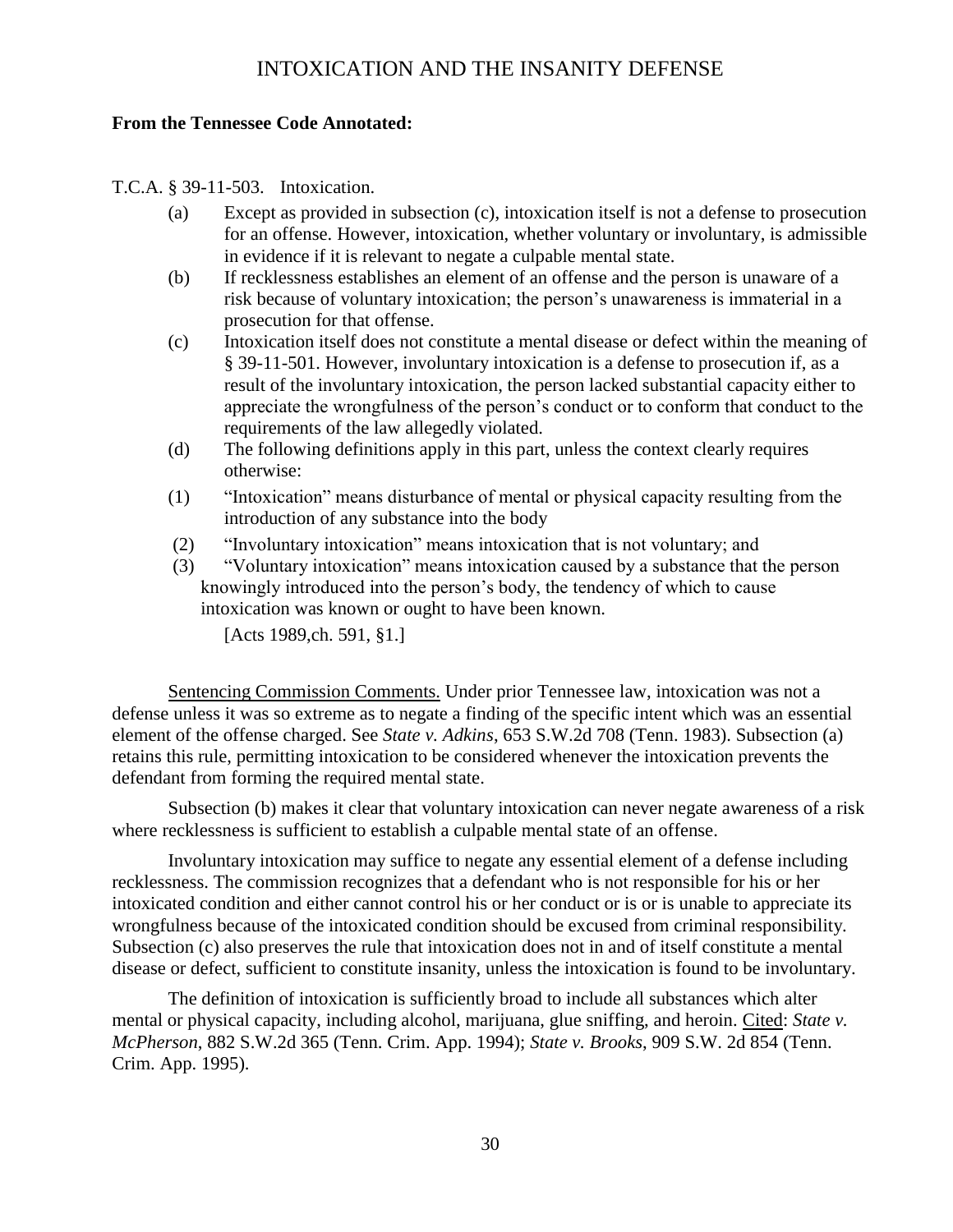#### **Co-Occurrence And The Insanity Defense**

The onset of serious and persistent mental illnesses is often in early adulthood/late adolescence when substance abuse is also most common. Substance abuse can act as a trigger to episodes of mental illness, exacerbate existing symptoms, or impair treatment adherence leading to relapses of previously treated mental illness. When conducting an evaluation of mental status at the time of the offense when it appears that active symptoms of a mental illness and symptoms of voluntary intoxication were both present, consider these factors:

- Voluntary intoxication is not sufficient for a threshold condition for the insanity defense, but it does not *preclude* the insanity defense if a threshold condition of a mental illness existed in addition to voluntary intoxication.
- Look for (but don't hope for) a clear indication in the defendant's history that the onset of a mental illness preceded any substance abuse.
- Look for patterns in the defendant's course in which symptoms of mental illness were observed in the absence of intoxication (e.g. during extended hospitalizations).
- Look for a pattern following the index offense in which during incarceration and/or hospitalization, the relevant symptoms persisted long after detoxification from the substance abuse.
- Adhere closely to the standards and prongs of the insanity defense for the defendant's actions specifically at the time of the offense.
- Don't be afraid to say "I don't know:" to conclude that the defendant's impairment on either of the "prongs" of the insanity defense could be attributed to either voluntary intoxication or a threshold condition of mental illness but that they were too confounded to sort out reliably.

#### *See also:*

Carter-Yamauchi, C. (1998). Drugs, alcohol and the insanity defense: The debate over "settled" insanity. *Legislative Reference Bureau, Report 7.* Available at <http://state.hi.us/lrb/rpts98/settled.pdf>

Feix, J. & Wolber, G. (2007). Intoxication and settled insanity: A finding of not guilty by reason of insanity. *Journal of the American Academy of Psychiatry and Law, 35,* 172-182. Available at<http://www.jaapl.org/>Search author Feix.

Meloy, J. (1992). Voluntary intoxication and the insanity defense. *Bulletin of the American Academy of Psychiatry and Law, 20,* 439-440.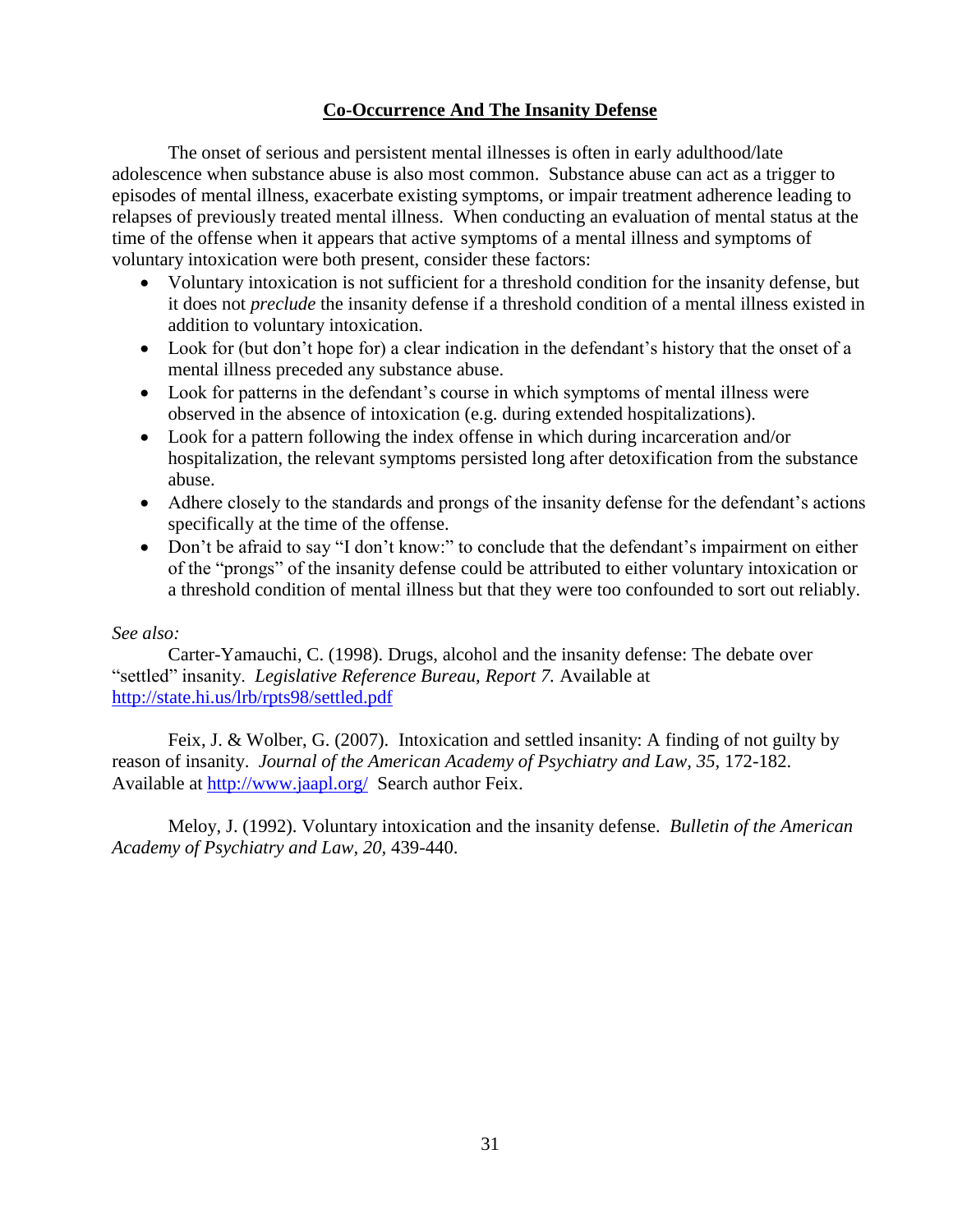## DIMINISHED CAPACITY

<span id="page-35-0"></span>In order for a defendant to be guilty of an offense, there must be a guilty act and a guilty mental state (*mens rea)*. Many offenses require specific mental states such as "intentional" or "knowing" or "premeditated." Diminished capacity is based in the belief that a defendant, because of mental impairment or disease, is incapable of possessing the specific mental state required to be guilty of a certain crime, and so may instead be culpable for some lesser offense.

"(D)iminished capacity is not a defense that absolves the accused from culpability; rather, it is a rule of evidence which allows the introduction of evidence to negate the existence of specific intent when a defendant is charged with a specific-intent crime. . . . While the law presumes sanity it does not presume *mens rea*." (*State v. Phipps*, 883 S.W. 2d 143) The question under the insanity evaluation is whether a defendant should be held responsible for the crime. The question under the "diminished capacity" evaluation is what crime the defendant can be held responsible for.

Diminished Capacity is a legal principle referring to the defendant's incapacity to form the "requisite specific intent" to commit a particular offense; that is the state of mind capable of deliberating and planning a specific crime. Some crimes, by definition, do not require specific intent as an element of the crime (D.U.I., ex.) and in those cases the concept is not (or should not) be used. Diminished capacity can be argued due to a specific mental condition or to drug or alcohol intoxication, for example. Criminal Responsibility Evaluations: A Manual for Practice. Shapiro, David. Professional Resource Publications, Sarasota, Florida, 1999.

Every crime that requires a specific intent will have, in statute, the culpable mental state significant to that intent. In the example of murder, diminished capacity would mean that a defendant was incapable of intending to cause a death, and therefore, must have, at most, caused a death recklessly. This would result in the charge being reduced to manslaughter.

#### T.C.A. § 39-11-302: Definitions of Culpable Mental State

- (a) "Intentional"- Refers to a person who acts intentionally with respect to the nature of the conduct or to a result of the conduct when it is the person's conscious objective or desire to engage in the conduct or cause the result.
- (b) "Knowing"- Refers to a person who acts knowingly with respect to the conduct or to circumstances surrounding the conduct when the person is aware of the nature of the conduct or that the circumstances exist. A person acts knowingly when the person is aware that the conduct is reasonably certain to cause the result.
- (c) "Reckless"- Refers to a person who acts recklessly with respect to circumstances surrounding the conduct or the result of the conduct when the person is aware of but consciously disregards a substantial and unjustifiable risk that the circumstances exist or the result will occur. The risk must be of such a nature and degree that its disregard constitutes a gross deviation from the standard of care that an ordinary person would exercise under all the circumstances as viewed from the accused person's standpoint.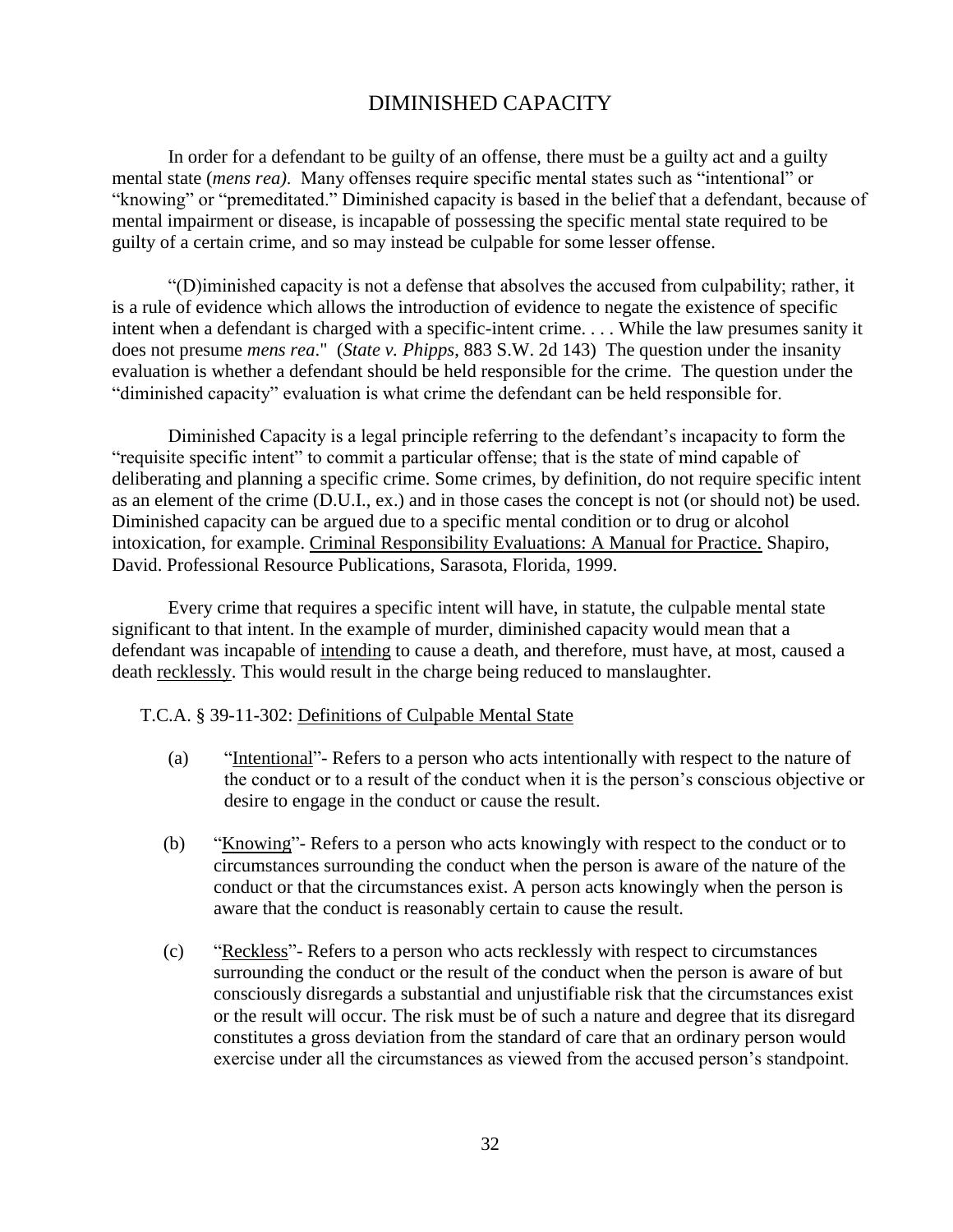(d) "Criminal Negligence"- Refers to a person who acts with criminal negligence with respect to the circumstances surrounding that person's conduct or the result of that conduct when the person ought to be aware of a substantial and unjustifiable risk that the circumstances exist or the result will occur. The risk must be of such a nature and degree that the failure to perceive it constitutes a gross deviation from the standard of care that an ordinary person would exercise under all the circumstances as viewed from the accused person's standpoint.

[Acts 1989, ch. 591, § 1.]

A finding of diminished capacity does not absolve from culpability  $-$  it is not a defense to the crime. Rather, the results are most frequently used as either a plea bargaining tool, or a mitigating circumstance in setting the penalty, if convicted. In order to perform a diminished capacity evaluation, you must be specifically ordered by the court to do so. Letters to the court reporting evaluation results should identify the crime, the culpable mental state and whether there was a mental condition at the time of the offense which affected the mental state necessary for the criminal intent for that specific crime.

#### Examples:

Defendant, who was psychotic, entered a house believing it was his own; charged with burglary (defined as "entering a building with intent to commit felony, theft or assault"); *mens rea* absent – no intent to commit felony, theft or assault. Defendant may be guilty of breaking and entering.

Defendant, who was psychotic, thought he was shooting a space alien instead of a police officer; charged with murder (requiring intent to kill a person); *mens rea* absent – no intent to kill a person. Defendant may be guilty of manslaughter, or may have grounds for an insanity defense if delusion robbed him of his ability to appreciate the wrongfulness of his actions.

Defendant, who was psychotic, shot the victim under delusion of self-defense; charged with murder; *mens rea* present – defendant intended to kill. Defendant may have support for insanity defense if delusion robbed him of ability to appreciate the wrongfulness of his actions.

#### Practice:

Charge: Burglary, defined as entering a building with intent to commit a felony:

- 1. Police respond to an alarm at a downtown appliance store. There is evidence of forced entry and defendant is found inside, intoxicated, holding a bag with some items from the store in the bag.
- 2. Police respond to an alarm at a downtown appliance store. There is evidence of forced entry and defendant is found inside, intoxicated and unconscious.
- 3. Police respond to an alarm at a downtown appliance store. There is evidence of forced entry and the defendant is found inside, sitting on a recliner, draped in a rug from the store, holding a shower rod and asking if the police have come for an audience with His Majesty, the Most Potent Potentate of the Land of Neuralgia, and ruler of the Biebers. He has a bag full of appliances and claims they belong to him because he owns the entire country.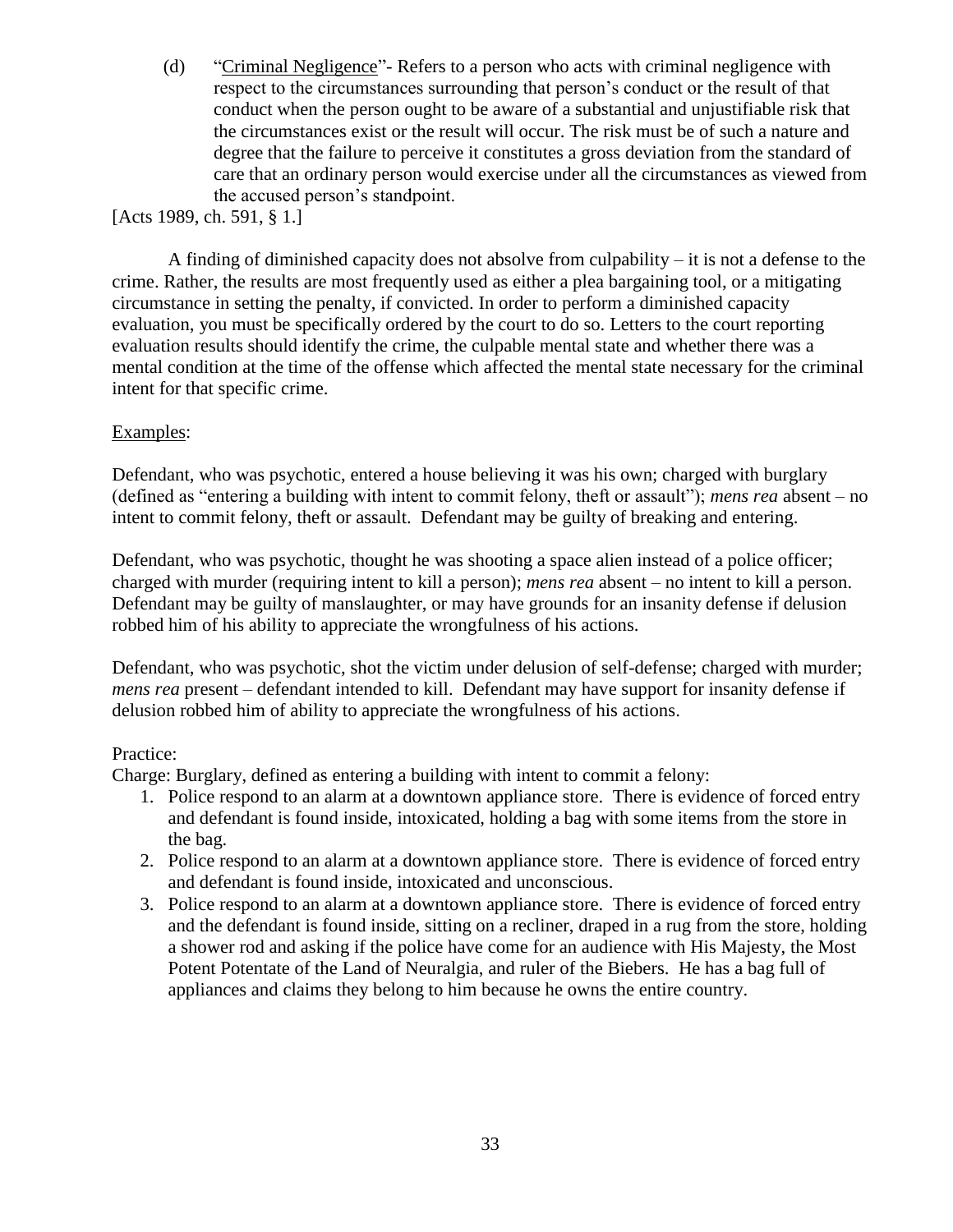# CULPABLE MENTAL STATES FOR SELECTED OFFENSES FOUND IN THE CRIMINAL SENTENCING REFORM ACT OF 1989

## T.C.A. Section

| 39-13-101 | Assault                                    | Part A | Intentionally, Knowingly or<br>Recklessly                                   |
|-----------|--------------------------------------------|--------|-----------------------------------------------------------------------------|
|           |                                            | Part B | Intentionally or Knowingly                                                  |
|           |                                            | Part C | Intentionally or Knowingly                                                  |
| 39-13-102 | <b>Aggravated Assault</b>                  | Part A | Intentionally or Knowingly                                                  |
|           |                                            | Part B | Intentionally or Knowingly                                                  |
|           |                                            | Part C | Intentionally or Knowingly                                                  |
|           |                                            | Part D | Intentionally or Knowingly                                                  |
| 39-13-103 | Reckless Endangerment                      |        | Intentionally, Knowingly or<br>Recklessly                                   |
| 39-13-109 | Criminal Exposure to HIV                   |        | Intentionally or Knowingly                                                  |
| 39-13-202 | <b>First Degree Murder</b>                 |        | Intentionally and with Premeditation<br>(unless charged with Felony Murder) |
| 39-13-210 | Second Degree Murder                       |        | Intentionally or Knowingly                                                  |
| 39-13-211 | <b>Voluntary Manslaughter</b>              |        | <b>Intentionally or Knowingly</b>                                           |
| 39-13-212 | <b>Criminally Negligent</b><br>Homicide    |        | Intentionally, Knowingly Recklessly<br>or Criminally Negligent              |
| 39-13-213 | Vehicular Homicide                         |        | Intentionally, Knowingly or<br>Recklessly                                   |
| 39-13-215 | <b>Reckless Homicide</b>                   |        | Intentionally, Knowingly or<br>Recklessly                                   |
| 39-13-303 | Kidnapping                                 |        | Intentionally or Knowingly                                                  |
| 39-13-304 | <b>Aggravated Kidnapping</b>               |        | Intentionally or Knowingly                                                  |
| 39-13-305 | <b>Especially Aggravated</b><br>Kidnapping |        | Intentionally or Knowingly                                                  |
| 39-13-401 | Robbery                                    |        | Intentionally or Knowingly                                                  |
| 39-13-402 | <b>Aggravated Robbery</b>                  |        | <b>Intentionally or Knowingly</b>                                           |
| 39-13-403 | <b>Especially Aggravated</b><br>Robbery    |        | Intentionally or Knowingly                                                  |
| 39-13-502 | <b>Aggravated Rape</b>                     |        | Intentionally, Knowingly or<br>Recklessly                                   |
| 39-13-503 | Rape                                       |        | Intentionally, Knowingly or<br>Recklessly                                   |
| 39-13-504 | <b>Aggravated Sexual Battery</b>           |        | Intentionally                                                               |
| 39-13-505 | <b>Sexual Battery</b>                      |        | Intentionally                                                               |
| 39-13-506 | <b>Statutory Rape</b>                      |        | Intentionally, Knowingly or<br>Recklessly                                   |
| 39-13-511 | <b>Indecent Exposure</b>                   |        | Intentionally                                                               |
|           |                                            |        |                                                                             |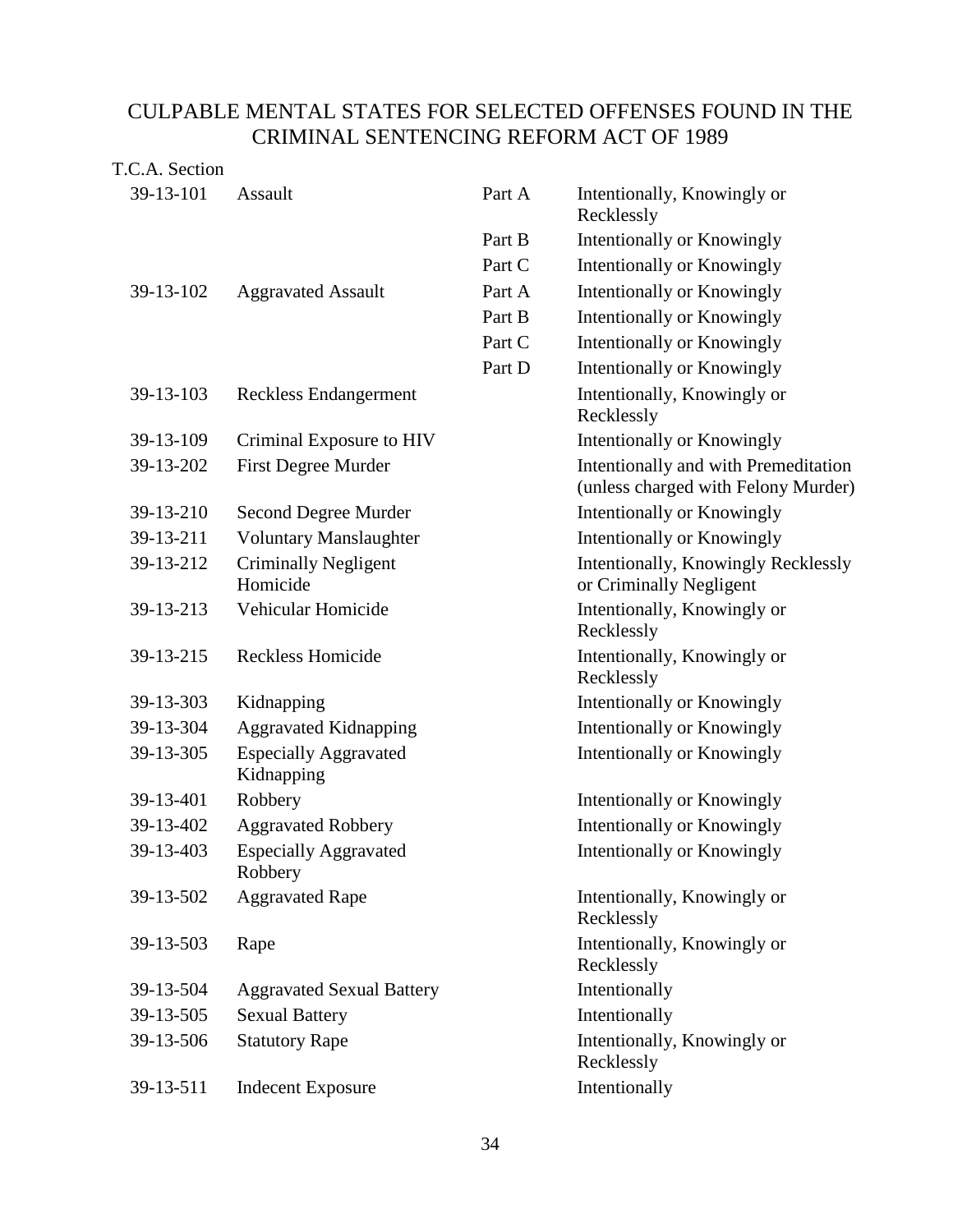| 39-13-522 | Rape of a Child                         | Intentionally, Knowingly or<br>Recklessly |
|-----------|-----------------------------------------|-------------------------------------------|
| 39-14-103 | Theft of Property                       | Intentionally or Knowingly                |
| 39-14-114 | Forgery                                 | Intentionally                             |
| 39-14-121 | <b>Worthless Checks</b>                 | Intentionally or Knowingly                |
| 39-14-205 | Intentional Killing of an<br>Animal     | Intentionally or Knowingly                |
| 39-14-301 | Arson                                   | Intentionally or Knowingly                |
| 39-14-302 | <b>Aggravated Arson</b>                 | Intentionally or Knowingly                |
| 39-15-302 | Incest                                  | Intentionally, Knowingly or<br>Recklessly |
| 39-15-402 | <b>Aggravated Child Abuse</b>           | Intentionally or Knowingly                |
| 39-15-401 | Child Abuse and Neglect                 | Intentionally or Knowingly                |
| 39-16-605 | Escape                                  | Intentionally, Knowingly or<br>Recklessly |
| 39-16-609 | Failure to Appear                       | Knowingly                                 |
| 39-17-101 | <b>Snake or Reptile Handling</b>        | Intentionally, Knowingly or<br>Recklessly |
| 39-17-309 | Civil Rights Intimidation               | Intentionally, Knowingly or<br>Recklessly |
| 39-17-308 | Harassment                              | Intentionally                             |
| 39-17-315 | <b>Stalking</b>                         | Intentionally                             |
| 39-17-417 | <b>Felony Drug Violation</b>            | Intentionally or Knowingly                |
| 39-17-418 | Simple Possession or Casual<br>Exchange | Intentionally, Knowingly or<br>Recklessly |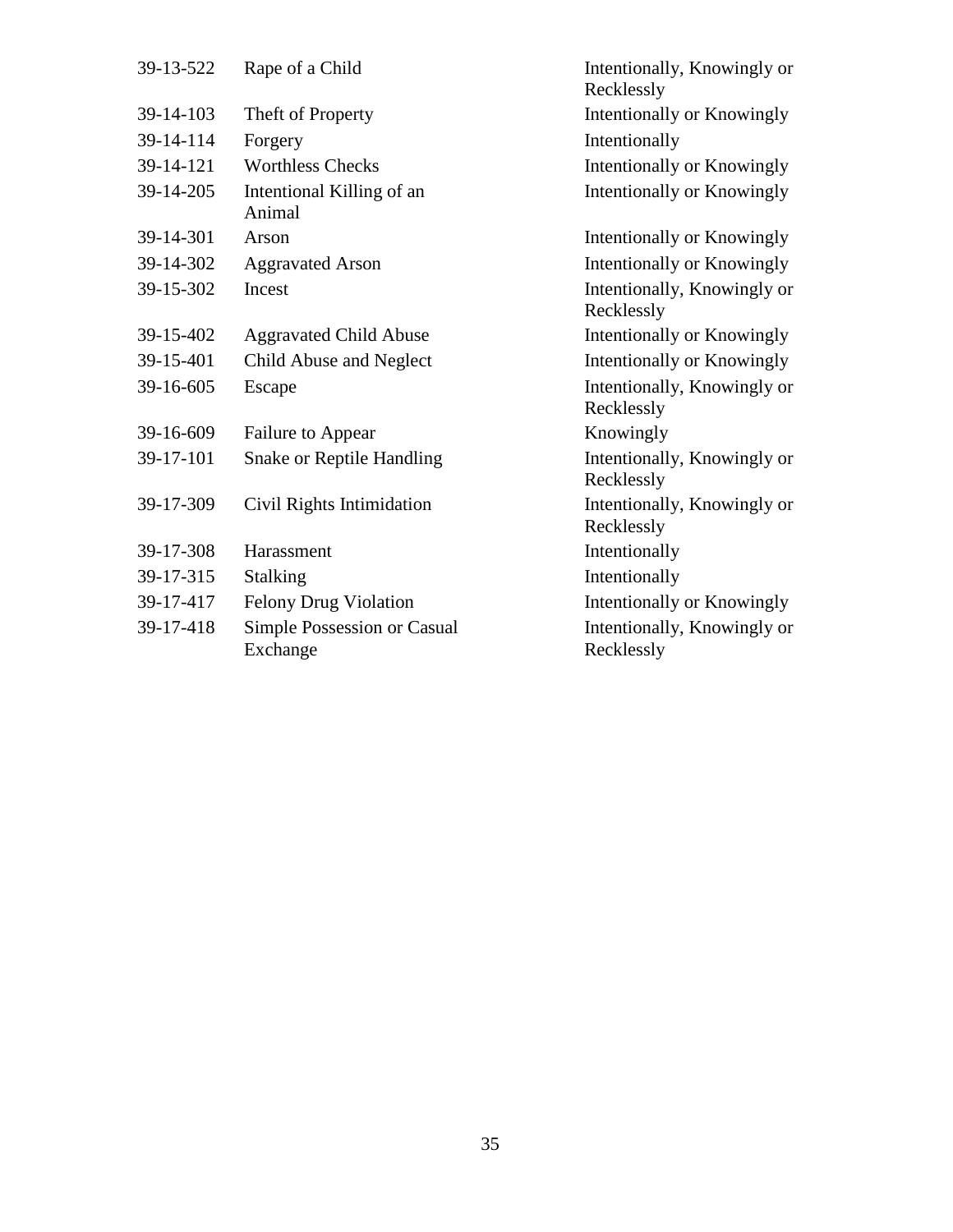## DEFENDANTS WITH INTELLECTUAL DISABILITY

Intellectually disabled defendants with no co-occurring mental illness should not be referred for inpatient evaluation and treatment under T.C.A. § 33-7-301(a) by the outpatient forensic evaluator. Under certain circumstances, the TDMHSAS forensic evaluator may requests assistance from the Department of Intellectual and Developmental Disabilities (DIDD) via the ID Assist process:

- If the defendant is competent despite there being evidence of an intellectual disability, the evaluator should simply report to the court that the defendant appears to have sufficient present ability to have a rational and factual understanding of the proceedings against him and the ability to consult with his attorney. No ID Assist is requested.
- If the defendant is incompetent and would not appear to benefit from training, the evaluator should report this finding to the court and note that the defendant may seek services at the DIDD regional office for that area. No ID Assist is requested.
- If the defendant is charged with at least one felony and appears to be incompetent to stand trial but might be trained to competence to stand trial (most mildly intellectually disabled defendants can achieve competence under the *Dusky* standard), the forensic evaluator should recommend that the court order training under Title 33, Chapter 5, Part 5. An ID Assist request should also be initiated by the forensic coordinator through the TDMHSAS Office of Forensic Services at the same time. The outpatient agency should request school records from the school board where the defendant attended school and should conduct some intellectual assessment unless results from a previous assessment are in the record.
- If the defendant is charged only with misdemeanors and appears to be incompetent, the court does not have the authority to order competency training. Therefore the outpatient evaluator will simply report this finding to the court and note that the defendant may seek services at the DIDD regional office for that area. No ID Assist is requested.
- If the defendant appears to meet commitment criteria under T.C.A. § 33-5-403, the evaluator should initiate an ID Assist request for committability *before* making any report to the court and await the recommendation of the DIDD expert. Meanwhile, the outpatient agency should request school records from the school board where the defendant attended school and should conduct some intellectual assessment unless results from a previous assessment are in the record. The Office of Forensic and Juvenile Court Services will communicate with DIDD to identify the service provider that will evaluate the defendant and determine if the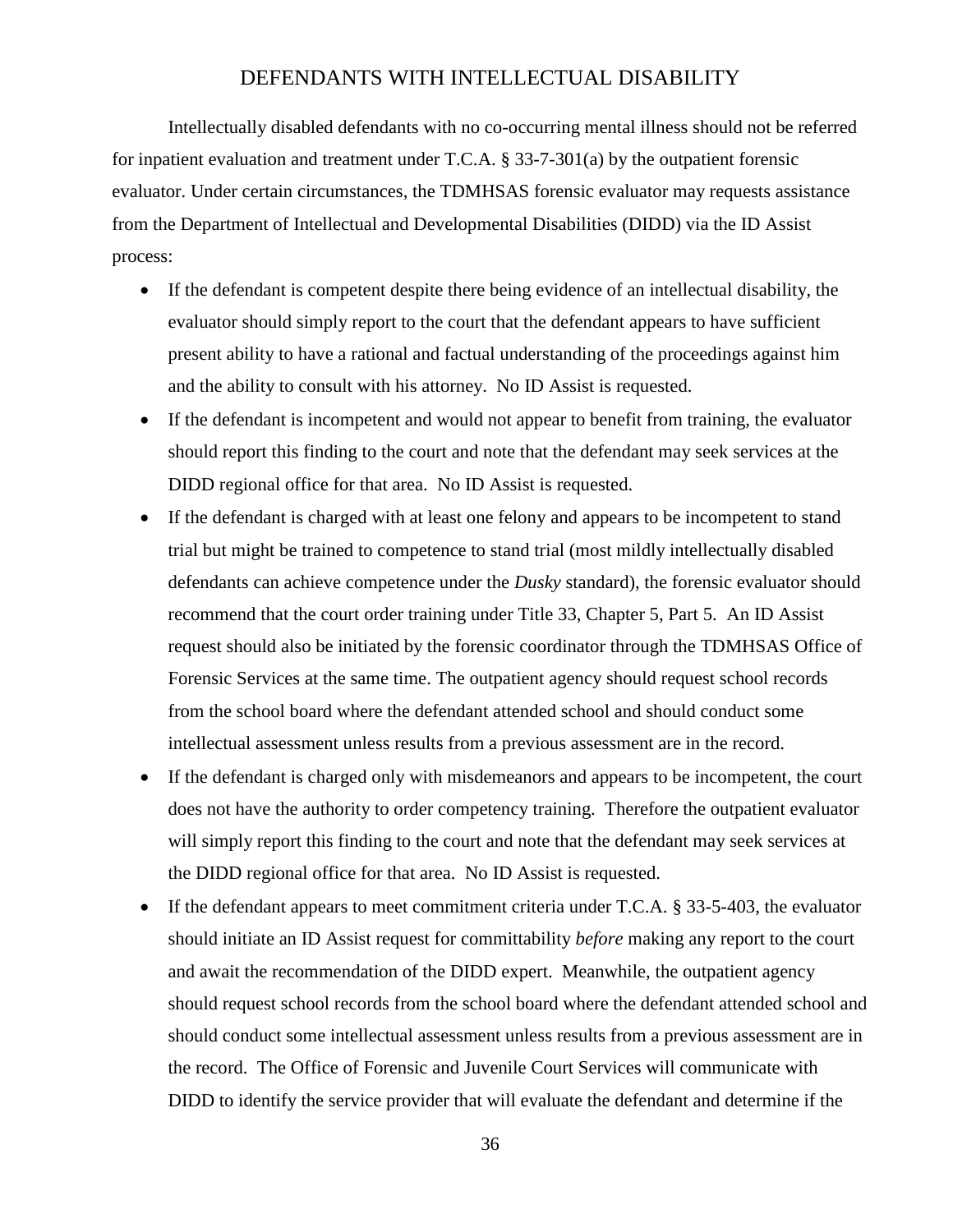defendant meets commitment criteria under T.C.A. § 33-5-403. If the DIDD expert agrees the defendant meets commitment criteria, he/she will complete a certificate of need in accordance with T.C.A. § 33-5-404 and a second certificate should be completed by a licensed physician or licensed psychologist with health service provider designation at the outpatient agency who has examined the defendant.

T.C.A. § 33-5-404 requires two certificates of need be completed by licensed physicians or licensed psychologists with health service provider designation and that the two professionals be designated by the Commissioner of DIDD. Therefore it is necessary for the DIDD expert to be of the opinion that the defendant meets commitment criteria under T.C.A. § 33-5-403 for the commitment to proceed, regardless of the opinion of the community agency or RMHI staff. If the DIDD expert does opine that commitment criteria are met, the DIDD expert will complete one certificate of need and accept a second certificate of need from any properly licensed physician or psychologist as having been completed by a professional designated by DIDD to complete the second certification. DIDD could provide both certificates of need, but typically one will be provided by DIDD and one by a psychologist from the community agency or the RMHI (for inpatient evaluations). Please also note that for commitment under this statute, both certificates of need may be completed by licensed psychologists with health service provider designation. Unlike commitment under the mental health statutes in Title 33, Chapter 6, Part 5, it is not necessary for one of the certificates of need to be completed by a licensed physician.

Defendants with both an intellectual disability and a mental illness may require treatment of the mental illness before the actual level of intellectual functioning can be determined. Those cases may be referred for inpatient evaluation and treatment at an RMHI under T.C.A. § 33-7-301(a). Once the mental illness is stabilized, the same steps are taken as described above. If an ID Assist for committability under T.C.A. § 33-5-403 has been requested, it may be necessary to discharge the defendant before the ID Assist consultation can be completed since there is a 30-day limit for an inpatient evaluation under T.C.A. § 33-7-301(a). In this case, the court should be notified that a consultation from DIDD has been requested and that the court will be notified of results when they are available.

37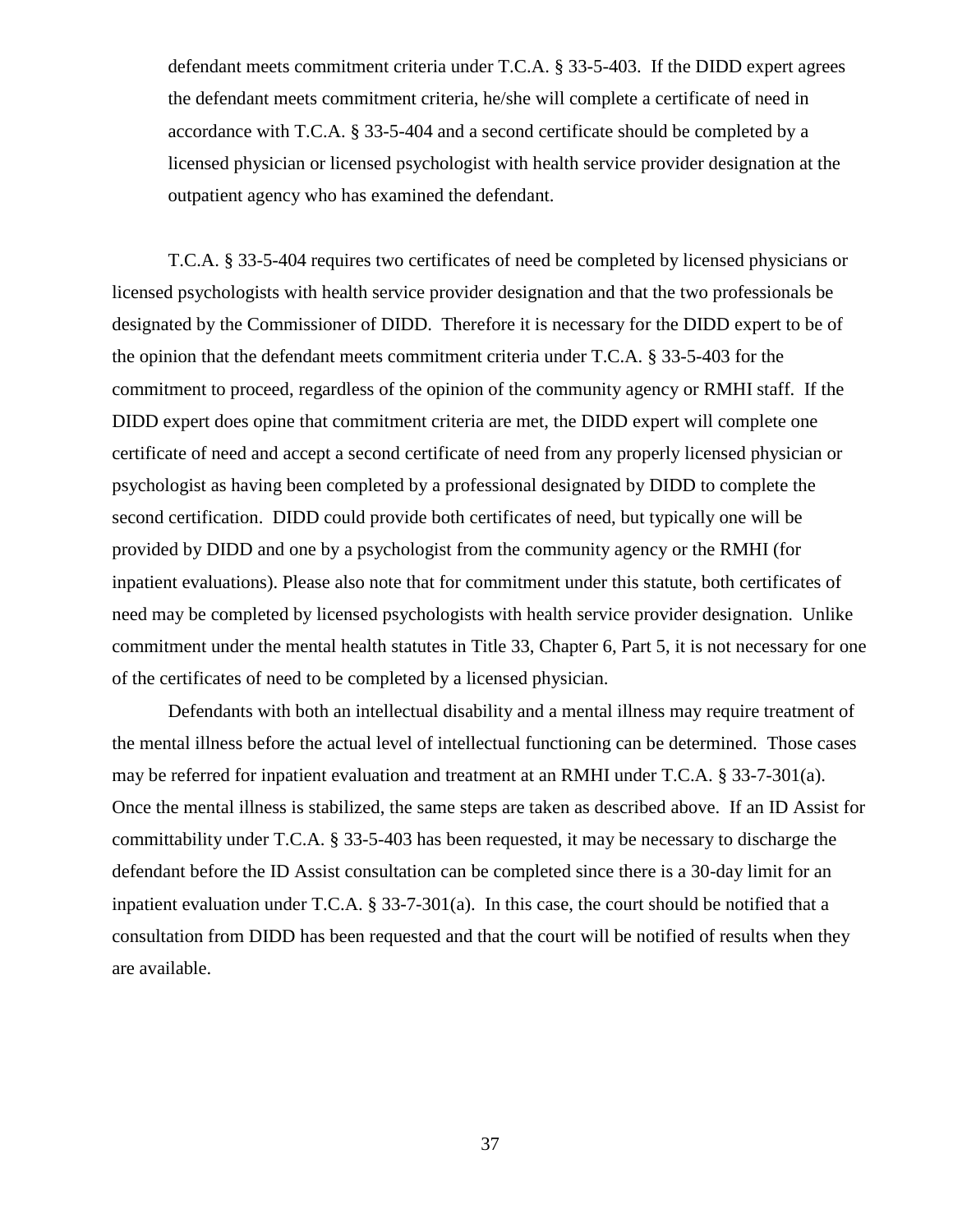# PURPOSE STATEMENT

The certified mental health professional conducting the forensic evaluation shall, prior to beginning the evaluation, inform the defendant of the reason for the evaluation and how the information is to be used. The defendant must be advised that the court has ordered the assessment and that the examiner will report his/her findings to the court.

An example of the language for documentation is as follows:

# STATEMENT INFORMING DEFENDANT OF PURPOSE OF EVALUATION

#### **Statement Informing Defendant of Purpose of Evaluation**

A pre-trial forensic evaluation was ordered by the Court for on and the purpose of this evaluation was discussed. I explained that the court ordered this (competency/insanity defense) evaluation to take place with the knowledge of the defendant's attorney. I further explained that when the evaluation is completed, a letter will be sent to the court conveying the results of the evaluation and that copies will be sent to the defendant's attorney as well as the district attorney general. We was given an was given an opportunity to ask questions about the procedures before the interview started. Evaluator

Date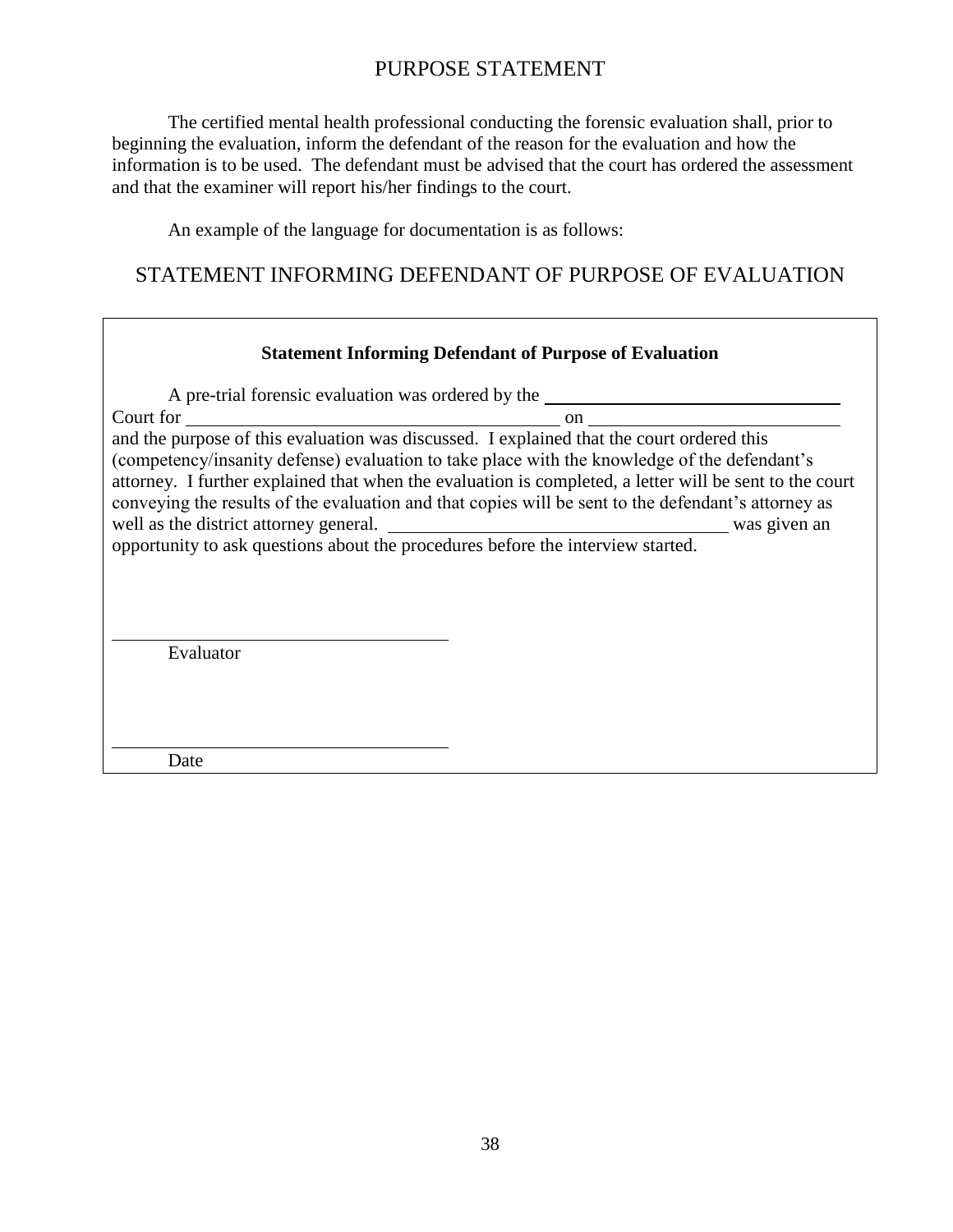# SAMPLE - REPORT OUTLINE

#### **FORENSIC EVALUATION FOR COMPETENCY AND MENTAL CONDITION**

#### Date

#### Demographic Data

- Judge's name
- Statute Number and specific requests of the court
- Charges
- When and where the evaluation was conducted

#### Confidentiality Statement

- 1. Inform the defendant of the following:
- Purpose of the evaluation
- Evaluation pursuant to court order
- Report will be prepared for the court
- Examination is not confidential
- 2. Indicate that the defendant understood/did not understand.

#### Sources of Information

- 1. Cite all collateral information obtained:
- For personal or telephone contacts, include name of person, their professional title/affiliation and date of contact
- List all records reviewed with facility name, address, telephone number and always include police report
- List any correspondence with others with names, affiliations and dates
- 2. Note that defendant signed appropriate releases of information

#### Legal Situation/Statement of Facts

- State current charges and date of charges
- Detailed description of incident from reports submitted if evaluating insanity defense
- Indication of defendant's ability/inability to provide coherent account of offense
- Incarcerated, on bond

#### Background Information

The following information will be a combination of information from the defendant and collateral sources previously listed. The goal is to include enough information for a coherent picture of the defendant while minimizing irrelevant and unnecessary information.

- Place of birth born and current residence, brief description of family origin including siblings
- School and last grade completed, quality of adjustment, academic achievement, behavior problems, special vs. regular classes, military experience, vocational training, etc.
- Employment history
- Marriage, children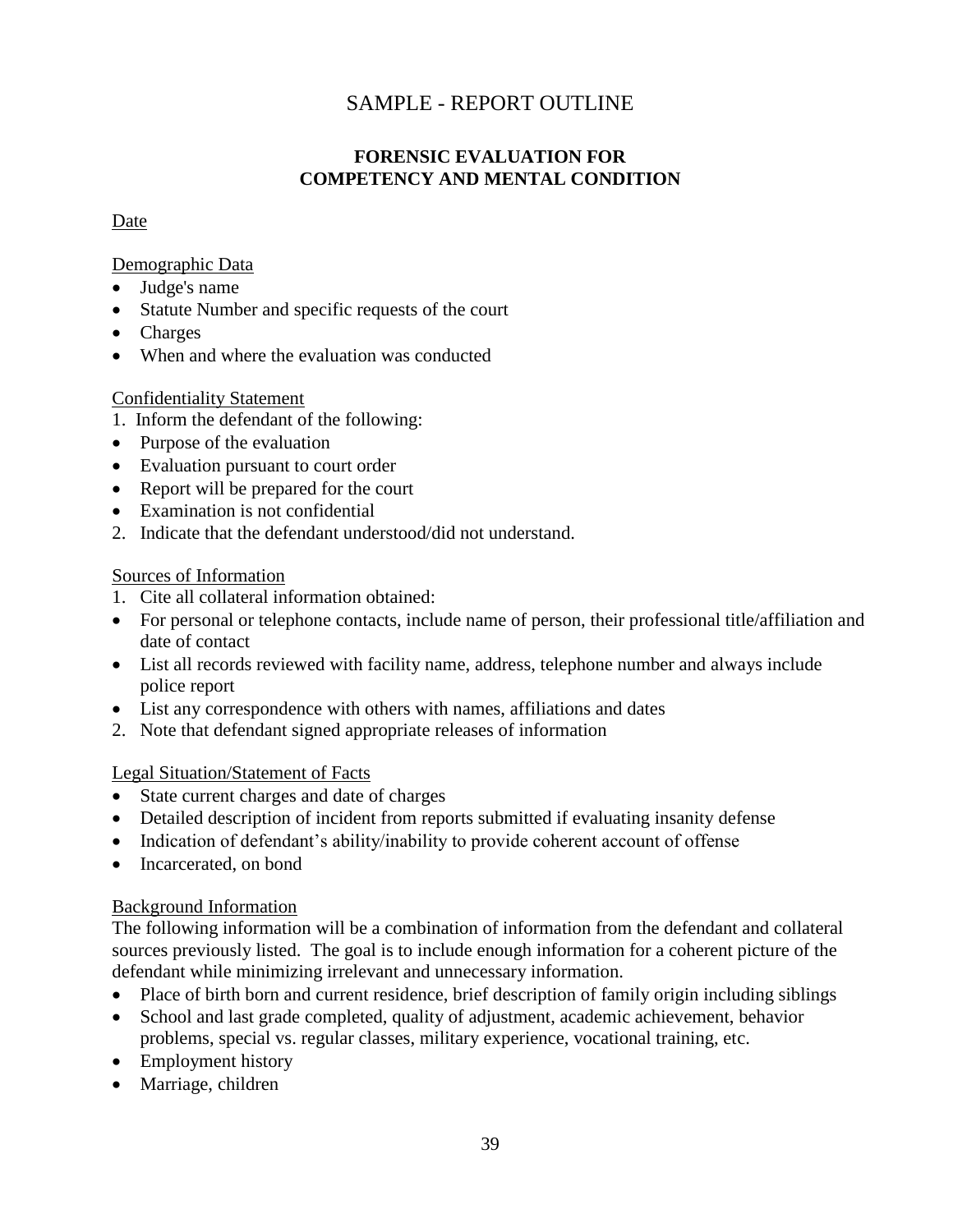- Current source of income, including entitlements; if defendant receives SSI or SSDI, specify reason
- Arrest history (if relevant) including charges, convictions, probation, incarceration
- Other unusual circumstances, if relevant

#### Medical/Substance Use/Psychiatric History

- Medical history, current symptoms and/or diagnosis, current medication(s), compliance with treatment, cite source of this information,
- Substance use history (specific substance, age of onset, pattern of use, route of administration, treatment history, current use, etc.),
- Past and current psychiatric treatment history, symptoms and/or diagnosis, current medication(s), compliance with treatment, name of provider if currently in treatment.

#### Mental Status Examination

- How defendant presented for examination
- Orientation
- General estimate of level of intellectual functioning
- Quality of speech
- Form of thinking (i.e., coherent, disorganized)
- Content of thinking (i.e., delusions, hallucinations)
- Memory
- Mood/affect (include symptoms of depression, suicidal ideation, homicide ideation)
- Attention/Concentration
- Ability to abstract
- Fund of knowledge
- Homicidal/Suicidal thoughts (presence of either requires further inquiry into imminence of risk: has defendant formulated a plan, or identified a victim, etc.)

#### Competency Issues

## Mental Condition at the Time of the Alleged Crime

#### **Conclusion**

- State opinion
- Summarize basis for opinion
- Recommendations and basis for recommendations
- Identify any case law that would assist in supporting your decision. (optional)

#### Signature/Credentials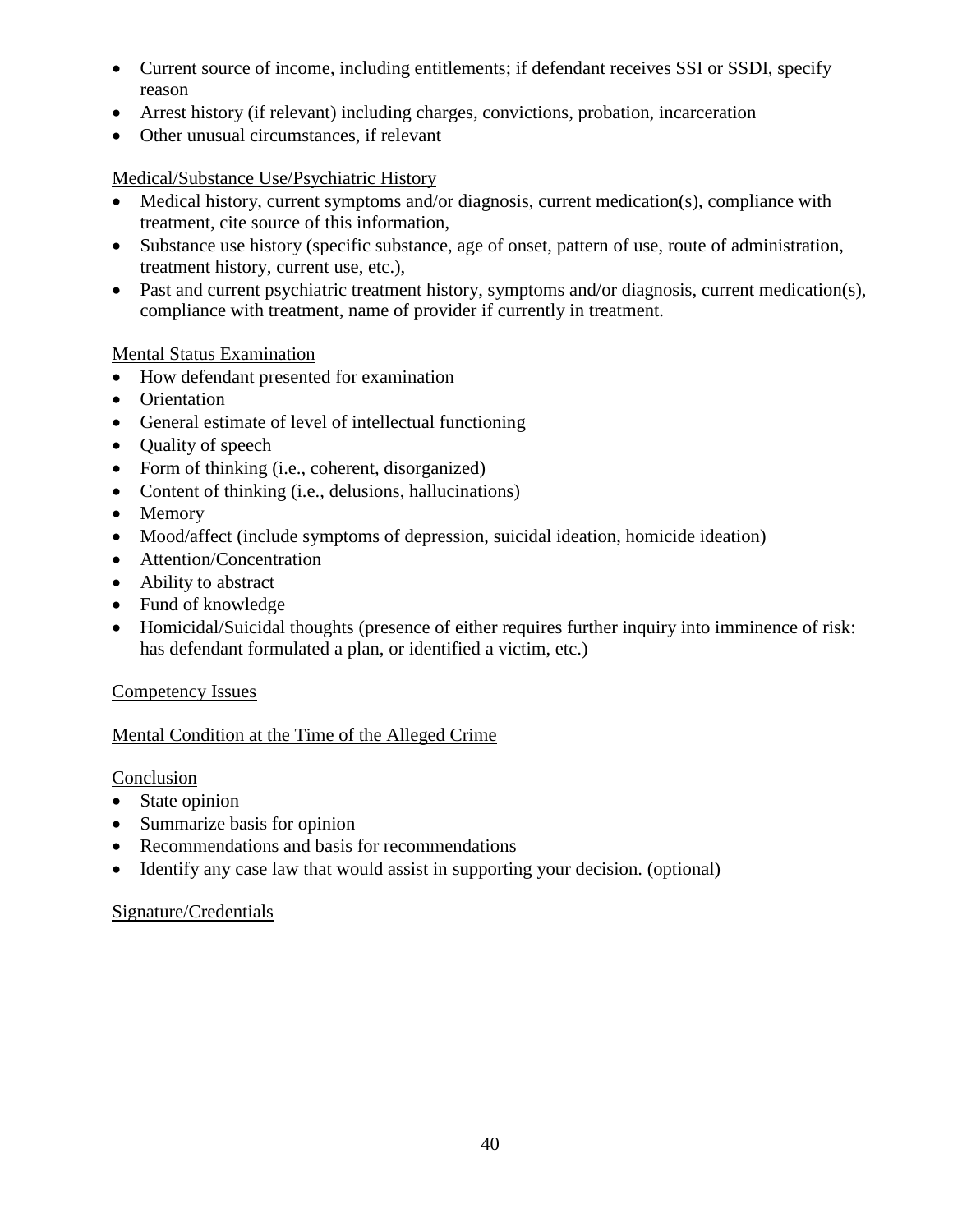#### **Outpatient T.C.A. § 33-7-301 (a); Competent, Does/Does Not have Insanity Defense**

(Date)

Judge (Name) (County Criminal/Circuit/General Sessions Court) (Address) (City), Tennessee (Zip Code)

RE: State of Tennessee vs. (Name) Case # (######)

Dear Judge (Name):

Patient's Name was referred to this agency by order of your court to determine his/her competency to stand trial and his/her mental condition at the time of the alleged offense(s) of list charges.

After completion of the competency evaluation, we have concluded that (he/she) has sufficient present ability to consult with (his/her) lawyer with a reasonable degree of rational understanding and a rational as well as factual understanding of the proceedings against (him/her). In making this determination, it was concluded that (he/she) does understand the charges pending against (him/her) and the consequences that may follow, and is able to advise counsel and participate in (his/her) own defense.

With regard to (Name)'s mental condition at the time of the alleged offense, it is the opinion of the staff that at the time of the commission of the acts constituting the alleged offense(s), severe mental disease or defect did/did not prevent the defendant from appreciating the nature or wrongfulness of such acts pursuant to T.C.A. § 39-11-501.

If you have any questions about this case, please do not hesitate to contact me at (###) ###-####.

Sincerely,

(Name) (Title)

cc: (Name), District Attorney General's Office (Name), Defense Attorney (Name), TDMHSAS Forensic Specialist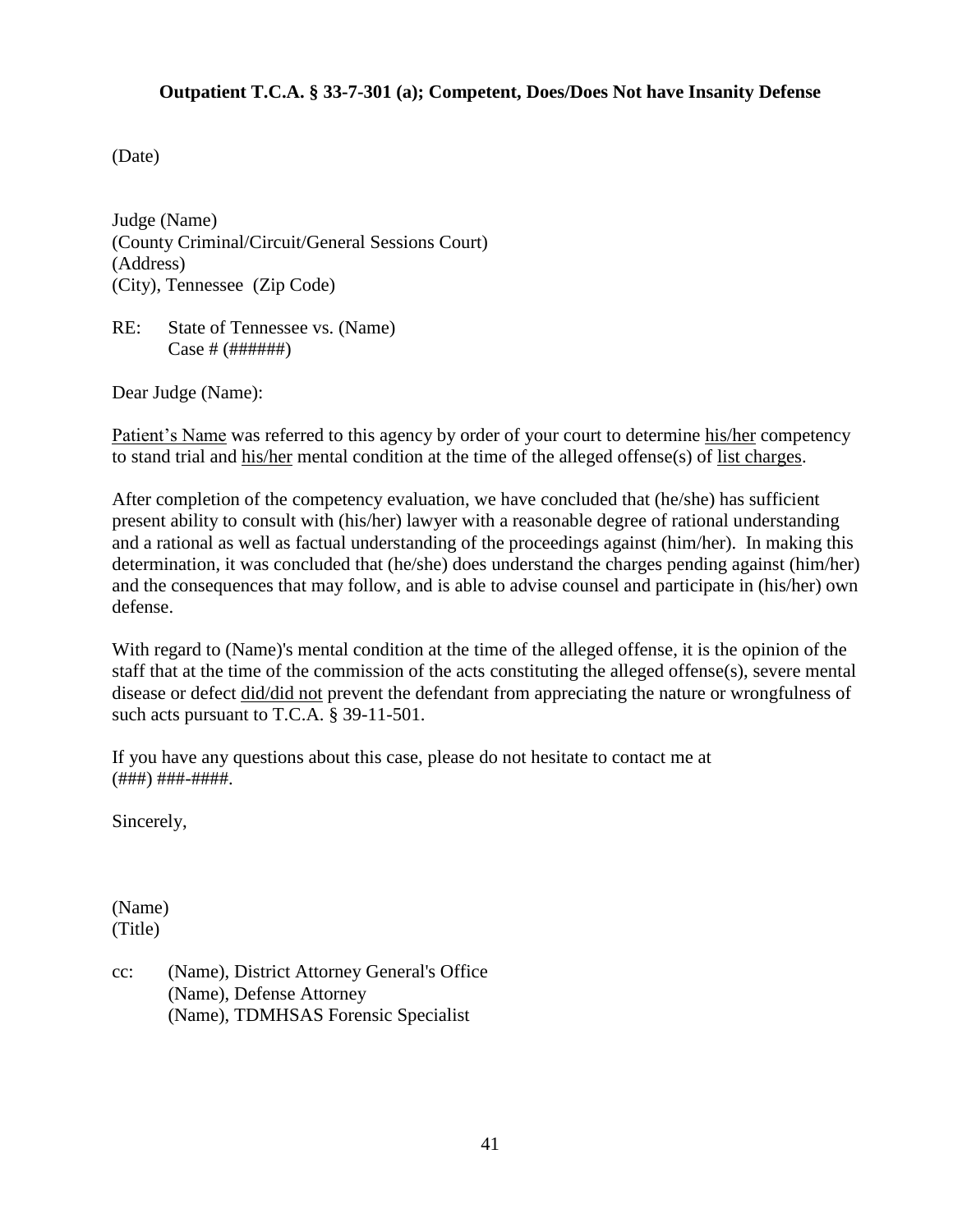#### **Outpatient T.C.A. § 33-7-301 (a) Sample – Refer for Inpatient Evaluation**

(Date)

The Honorable \_\_\_\_\_\_\_\_\_\_\_\_\_\_\_\_\_\_\_\_ (County, Criminal/Circuit, General Sessions Court) (Address) (City), Tennessee (Zip Code)

RE: State of Tennessee v. (Name of Defendant) Docket # \_\_\_\_\_\_\_\_\_\_\_\_\_\_

Dear Judge  $\qquad \qquad$ :

Patient's Name was referred to CMHC by order of your court to determine his/her competency to stand trial and his/her mental condition at the time of the alleged offense(s) of list charges.

It is our opinion that a more comprehensive evaluation is needed in order to make a determination of competency to stand trial and/or mental condition at the time of the alleged offense. It will be necessary for the Court to issue an order for an inpatient evaluation to \_\_\_\_\_\_\_\_\_\_\_\_\_\_\_ Mental Health Institute for a more comprehensive evaluation. The contact person at that facility is \_\_\_\_\_\_\_\_\_\_\_\_\_\_\_ , Forensic Coordinator at (###) ###-####.

If you have any question do not hesitate to call \_\_\_\_\_\_\_\_\_\_\_, Forensic Coordinator, at phone number.

Sincerely,

Name of referring Ph.D./M.D.

cc: District Attorney (Name) Defense Attorney (Name) (Name) RMHI Forensic Coordinator (Name) TDMHSAS Forensic Specialist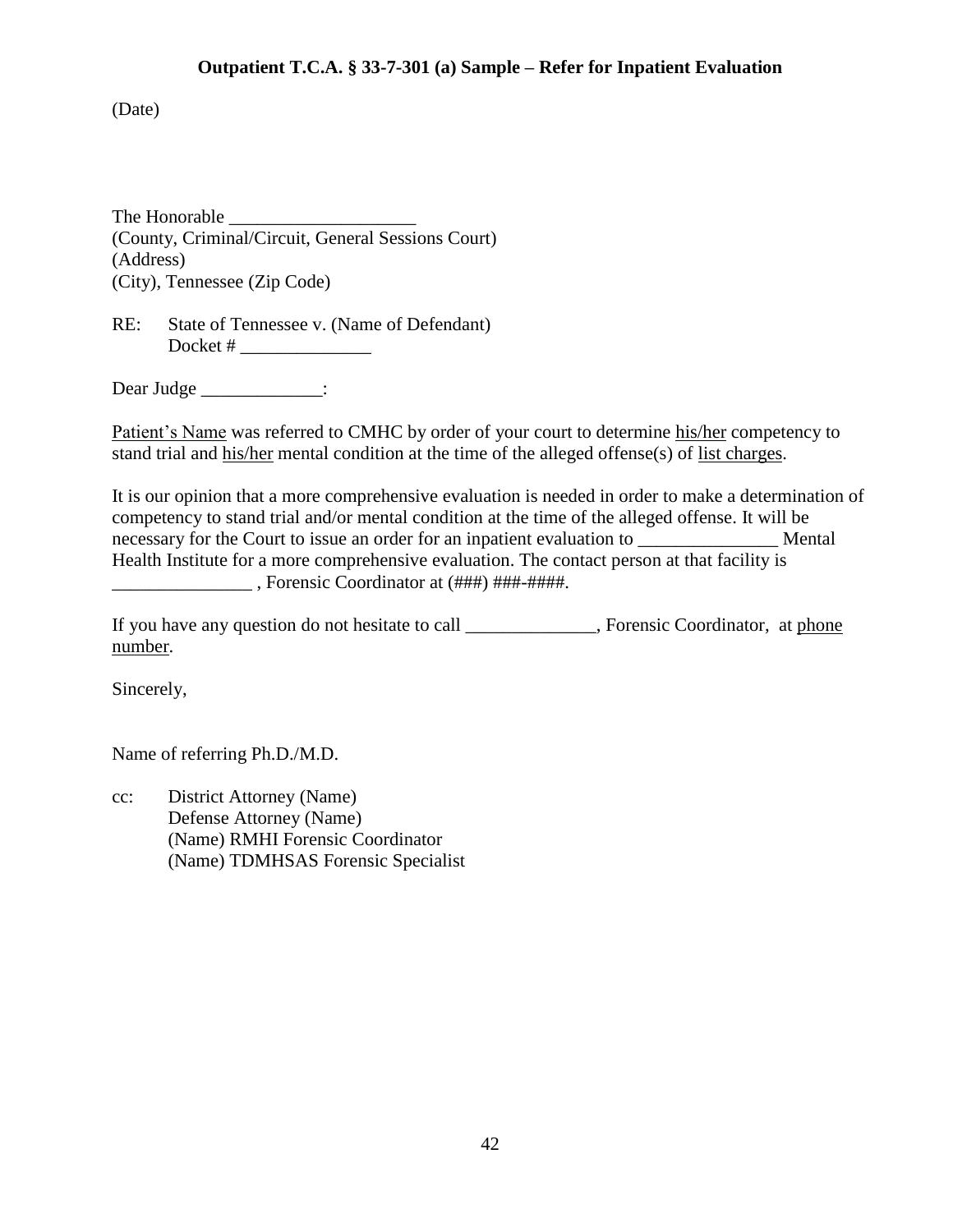#### **Outpatient T.C.A. § 33-7-301(a) recommending DIDD competency training**

Date

The Honorable Judge, (County, Criminal/Circuit, General Sessions Court) (Address) (City), Tennessee (Zip Code)

RE: State of Tennessee v. (Name of Defendant) Docket # \_\_\_\_\_\_\_\_\_\_\_\_\_\_

Dear Judge Last Name:

Patient's Name was referred to agency by order of your court to determine his/her competency to stand trial and his/her mental condition at the time of the alleged offense(s) of list charges.

After completion of the competency evaluation, we have determined that due to intellectual disability, the defendant does not have sufficient present ability to consult with his/her lawyer with a reasonable degree of rational understanding and/or a rational as well as factual understanding of the proceedings against him/her. In making this determination, it is found that the defendant does not understand the nature of the legal process, the charges against him/her and/or the consequences that may follow, and cannot advise counsel and/or participate in his/her own defense.

With regard to (Name)'s mental condition at the time of the alleged offense, it is our opinion that at the time of the commission of the acts constituting the alleged offense(s), severe mental disease or defect did/did not prevent the defendant from appreciating the nature or wrongfulness of such acts pursuant to T.C.A. § 39-11-501.

In regard to involuntary commitment, we have determined that patient's name does not meet the standards for commitment to the custody of the Commissioner of the Department of Intellectual & Developmental Disabilities (DIDD). We recommend the court consider ordering the defendant to participate in outpatient treatment under T.C.A. § 33-5-501 to be provided by DIDD. The order may be forwarded to (DIDD Regional Office).

If you have any questions do not hesitate to call (Forensic Coordinator) at phone number.

Sincerely,

Name Title

cc: District Attorney (Name) Defense Attorney (Name) (Name) DIDD Central Office (Name) TDMHSAS Forensic Specialist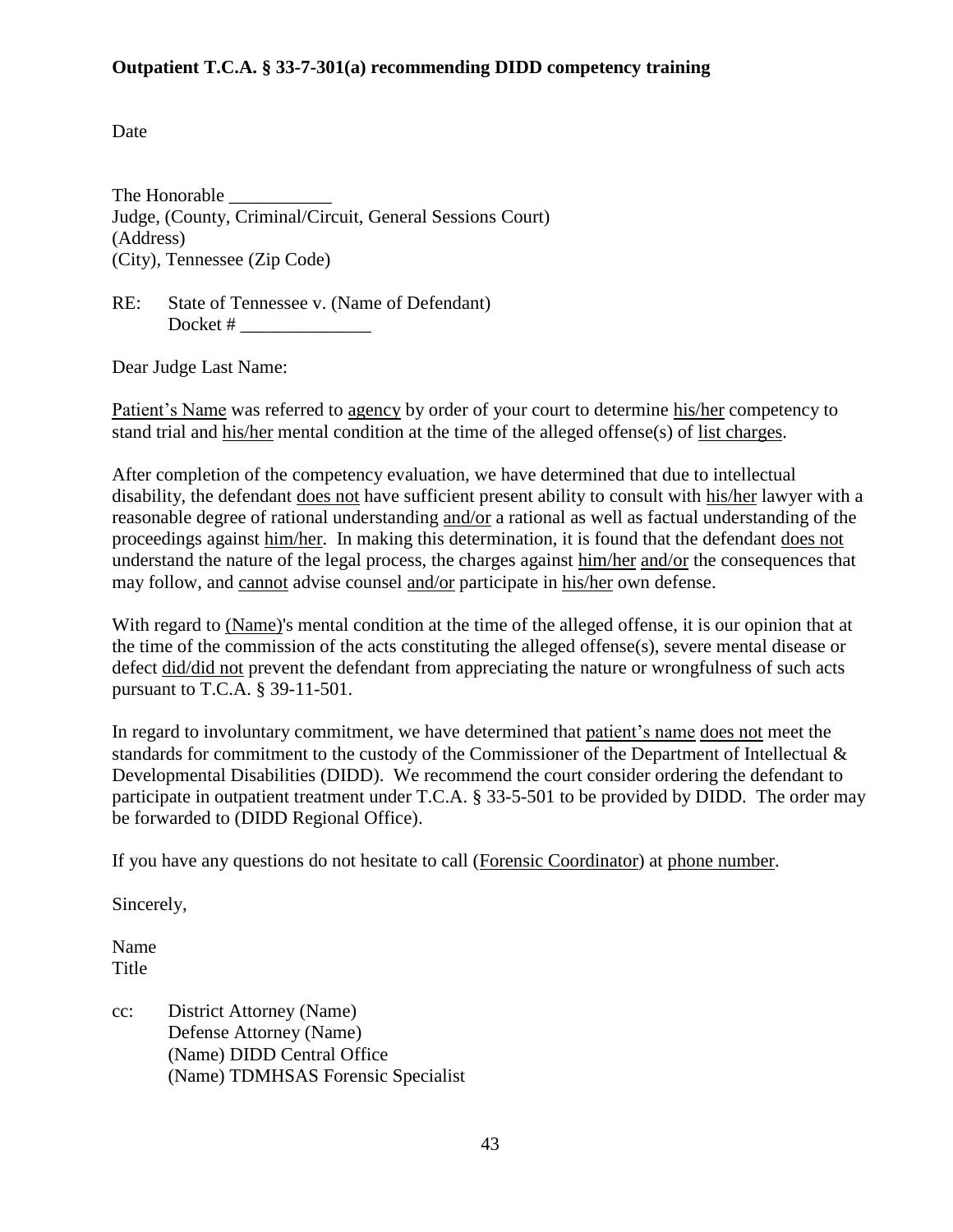#### **Outpatient T.C.A. § 33-7-301(a) recommending commitment to DIDD**

Date

The Honorable Judge, (County, Criminal/Circuit, General Sessions Court) (Address) (City), Tennessee (Zip Code)

RE: State of Tennessee v. (Name of Defendant) Docket # \_\_\_\_\_\_\_\_\_\_\_\_\_\_

Dear Judge Last Name:

Patient's Name was referred to agency by order of your court to determine his/her competency to stand trial and his/her mental condition at the time of the alleged offense(s) of list charges.

After completion of the competency evaluation, we have determined that due to intellectual disability, the defendant does not have sufficient present ability to consult with his/her lawyer with a reasonable degree of rational understanding and/or a rational as well as factual understanding of the proceedings against him/her. In making this determination, it is found that the defendant does not understand the nature of the legal process, the charges against him/her and/or the consequences that may follow, and cannot advise counsel and/or participate in his/her own defense.

We have also determined that the defendant meets criteria under T.C.A. § 33-5-403 for commitment to the custody of the Commissioner of the Department of Intellectual and Developmental Disabilities (DIDD). Please find attached two certificates of need completed in accordance with T.C.A. § 33-5- 404.

(NOTE: If case is still in General Sessions Court, include statement) If the court desires to have *(him/her)* committed under T.C.A. § 33-5-403, then *(his/her)* case will need to be transferred to the jurisdiction of a criminal or circuit court.

Opinions on the questions of mental capacity at the time of the crime have been deferred pending commitment to and habilitation by DIDD. If you have any questions do not hesitate to call (Forensic Coordinator) at phone number.

Sincerely,

Name Title

cc: District Attorney (Name) Defense Attorney (Name) (Name) DIDD Central Office (Name) TDMHSAS Forensic Specialist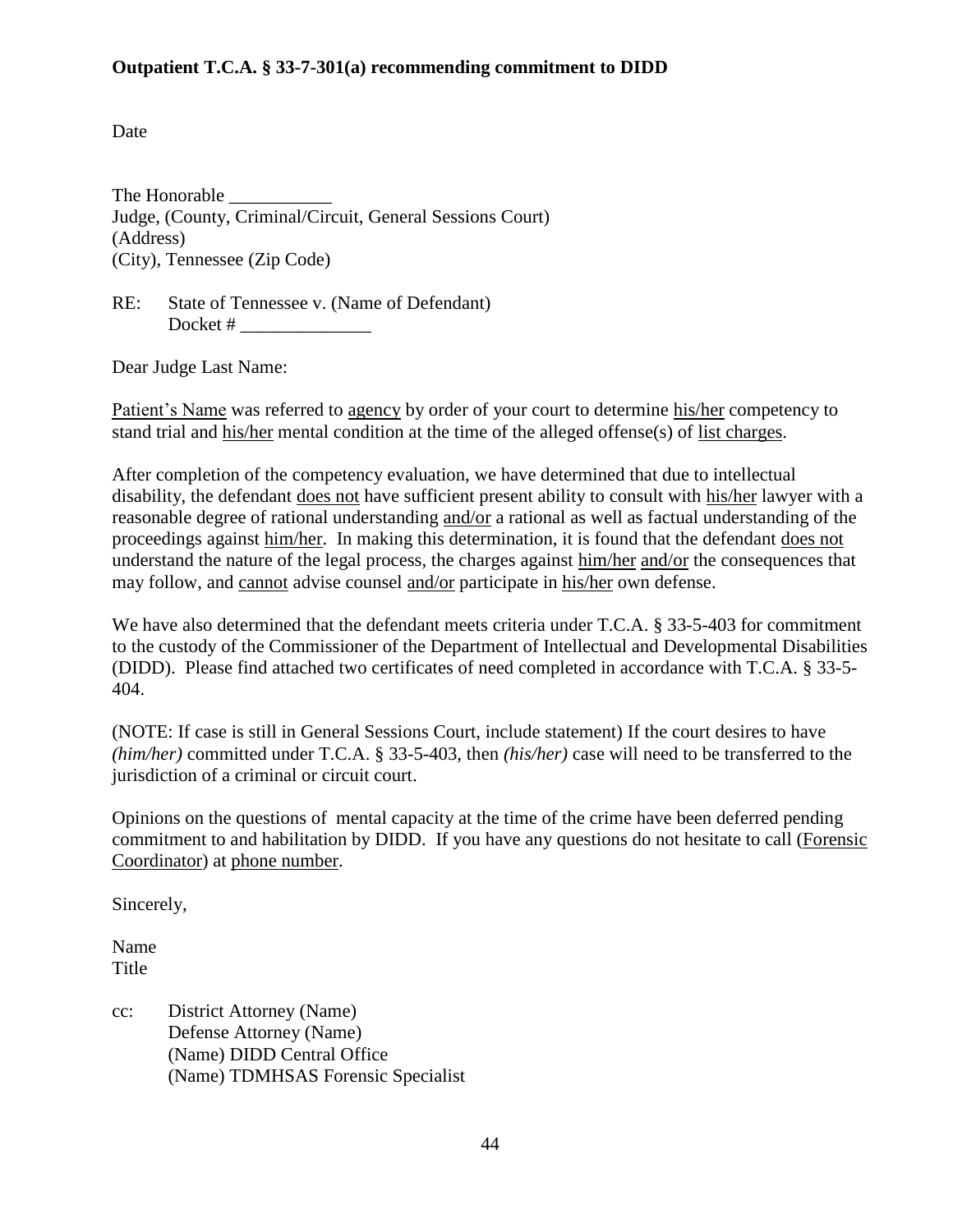#### **Inpatient T.C.A. § 33-7-301(a); Competent; Yes/No Insanity Defense; Not Committable**

(Date)

Judge *(Name)* (County Criminal/Circuit/General Court) (Address) (City), TN (Zip Code)

RE: State of Tennessee vs. (*Name)* Case # *(######)*

Dear Judge *(Name)*:

*(Name)* was admitted to *(RMHI)* on *(Date)*, by order of your Court. *(He/She)* was sent here for an evaluation of *(his/her)* ability to stand trial on the charge(s) of *(Charges).*

After completion of the competency evaluation, we have concluded that (*he/she)* has sufficient present ability to consult with (*his/her)* lawyer with a reasonable degree of rational understanding and a rational as well as factual understanding of the proceedings against (*him/her)*. In making this determination, it was concluded that *(he/she)* does understand the charges pending against *(him/her)*  and the consequences that may follow, and is able to advise counsel and participate in *(his/her)* own defense.

With regard to (Name)'s mental condition at the time of the alleged offense, it is the opinion of the staff that at the time of the commission of the acts constituting the alleged offense(s), severe mental disease or defect did/did not prevent the defendant from appreciating the nature or wrongfulness of such acts pursuant to T.C.A. § 39-11-501.

*(Mr./Ms.) (Name)* was discharged and returned to the custody of the *(County)* Sheriff's Department.

We have informed *(Name)*, Forensic Coordinator at *(CMHC)*, of our evaluation recommendations. We have recommended that that outpatient provider provide follow-up forensic services.

If you have any questions about this case, please do not hesitate to contact me at *(###) ###-####*.

Sincerely,

(Name) (Title)

cc: *(Name)*, District Attorney General's Office *(Name),* Defense Attorney (Name), (CMHC) (*Name),* TDMHSAS Forensic Specialist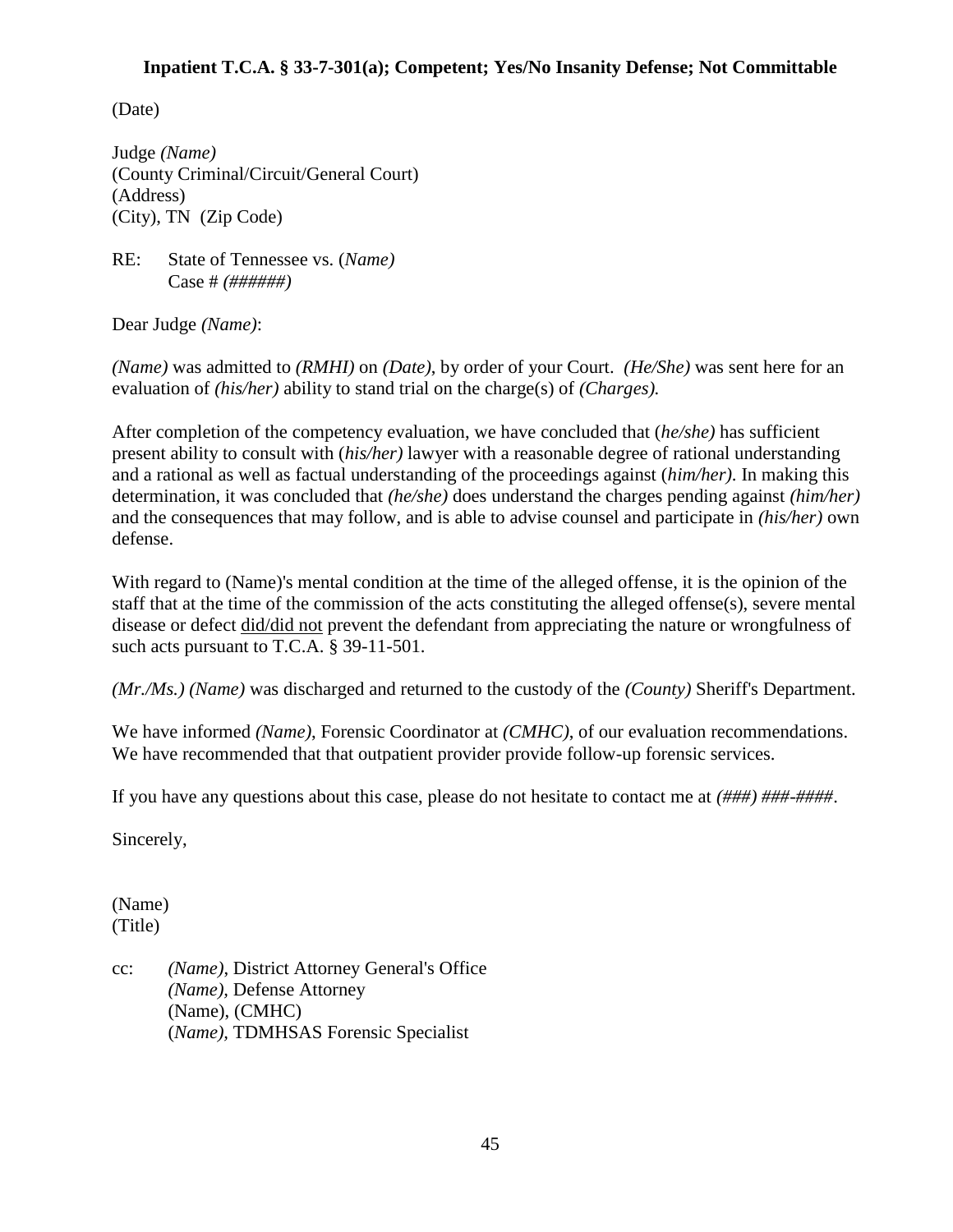#### **Inpatient T.C.A. § 33-7-301(a); Incompetent, Does/Does Not have Insanity Defense, Committable**

(Date)

Judge (Name) (County Criminal/Circuit/General Court) (Address) (City), Tennessee (Zip Code)

RE: State of Tennessee vs. (Name) Case # (######)

Dear Judge (Name):

(Name) was admitted to (RMHI) on (Date), by order of your Court. (He/She) was sent here for an evaluation of (his/her) ability to stand trial and an assessment of (his/her) mental status at the time of the offense of (Charges).

After completion of the competency evaluation, the staff is of the opinion that *(Name)*'s condition is such that *(he/she)* is not capable of adequately assisting in *(his/her)* defense in a court of law. In making this determination, it was concluded that *(he/she)* does not understand the charges pending against *(him/her)* and the consequences which may follow, and is not able to advise counsel and participate in *(his/her)* own defense.

With regard to (Name)'s mental condition at the time of the alleged offense, it is the opinion of the staff that at the time of the commission of the acts constituting the alleged offense(s), severe mental disease or defect did/did not prevent the defendant from appreciating the nature or wrongfulness of such acts pursuant to T.C.A. § 39-11-501. (Note: Opinion on insanity defense may be *deferred* for further evaluation following commitment.)

The staff are further of the opinion that (Name) does meet the standards of judicial commitment to a mental health institute pursuant to the provisions of T.C.A. § 33-7-301 (b) and Title 33, Chapter 6, Part 5, Tenn. Code Ann. The staff recommends that (Name) be committed to (RMHI). The facility contact individual at this institute is (Name), Forensic Coordinator, who may be contacted at (###) ###-####. The staff of (RMHI) is willing to assist with the judicial commitment procedures. Please notify us as to what action is desired. Enclosed you will find two certificates of need for commitment. (NOTE: If case is still in General Sessions Court, include statement) If the court desires to have *(him/her)* committed under T.C.A. § 33-5-403, then *(his/her)* case will need to be transferred to the jurisdiction of a criminal or circuit court.

(Mr./Ms.) (Name) was discharged from inpatient status and returned to the custody of the (County) Sheriff's Department. We have informed (Name), Forensic Coordinator at (CMHC), of our evaluation recommendations.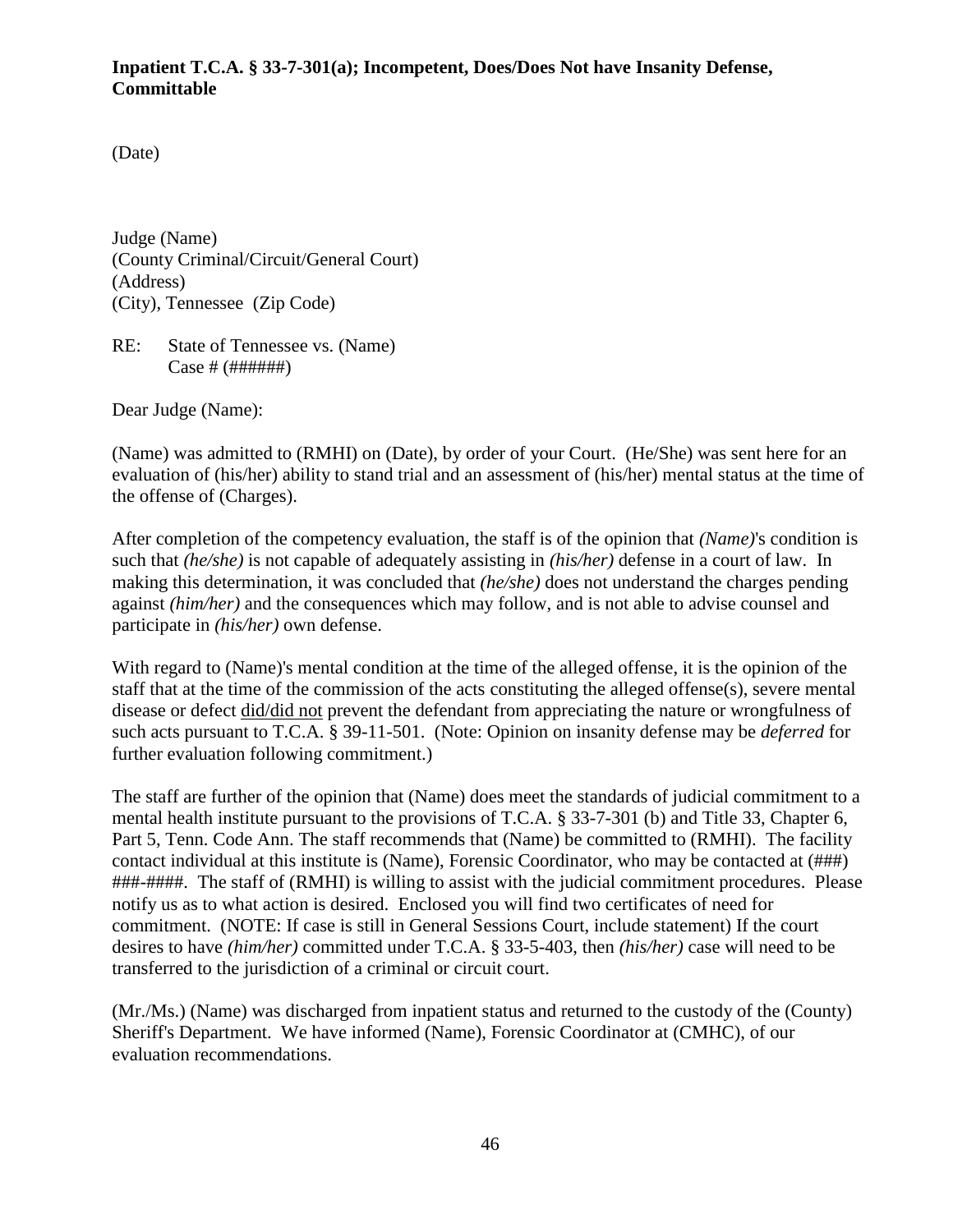### **Inpatient T.C.A. § 33-7-301(a); Incompetent, Does/Does Not have Insanity Defense, Committable (cont.)**

Honorable Judge (Name) (Date) Page (#)

Should there be a future need for mental health services for this defendant, then contact should be made with the forensic coordinator or the local crisis stabilization team.

If you have any questions about this case, please do not hesitate to contact me at (###) ###-####.

Sincerely,

(Name) (Title)

cc: (Name), District Attorney General's Office (Name), Defense Attorney (Name), (CMHC) (Name), TDMHSAS Forensic Specialist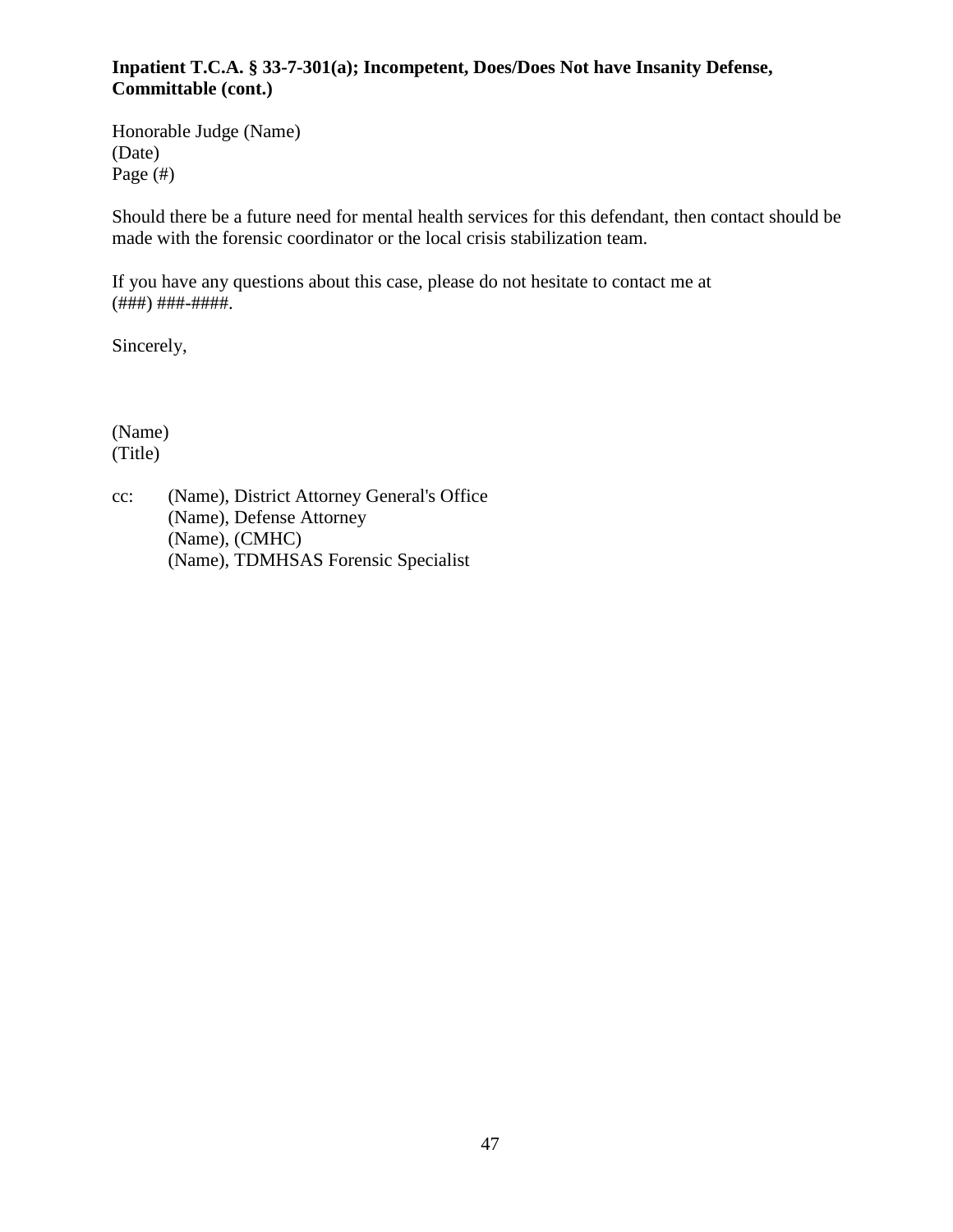#### **Inpatient T.C.A. § 33-7-301(a); Incompetent due to Intellectual Disability, No Insanity Defense, Not Committable, Trainable**

(Date)

Judge *(Name)* (County Criminal/Circuit/General Court) (Address) (City), Tennessee (Zip Code)

RE: State of Tennessee vs. (*Name)* Case # *(######)*

Dear Judge *(Name)*:

*(Name)* was admitted to *(RMHI)* on *(Date)*, by order of your Court. *(He/She)* was sent here for an evaluation of *(his/her)* ability to stand trial on the charge(s) of *(Charges)*, and an assessment of *(his/her)* mental status at the time of the alleged offense*.*

It is our opinion that *(Name)* is currently incompetent to stand trial as a result of intellectual disability. After completion of the competency evaluation, the staff is of the opinion that *(Name)*'s condition is such that *(he/she)* is not capable of adequately assisting in *(his/her)* defense in a court of law. In making this determination, it was concluded that *(he/she)* does not understand the charges pending against *(him/her)* and the consequences which may follow, and is not able to advise counsel and participate in *(his/her)* own defense.

With regard to (Name)'s mental condition at the time of the alleged offense, it is the opinion of the staff that at the time of the commission of the acts constituting the alleged offense(s), severe mental disease or defect did/did not prevent the defendant from appreciating the nature or wrongfulness of such acts pursuant to T.C.A. § 39-11-501.

It is also the opinion of the clinicians that the standards for commitment to a secure facility for the intellectually disabled have not been met pursuant to the provisions of T.C.A. § 33-5-403.

It is recommended that the court issue an order for mandatory outpatient treatment for training in competency to stand trial under T.C.A. § 33-5-501 to the Department of Intellectual and Developmental Disabilities. A completed order may be forwarded to (*Name of DIDD contact with contact information).* We have notified *(Name)*, at *(CMHC)*, of our recommendations. We have made a referral for aftercare services during this interim period in the jail. If there is a need for any emergency mental health services in jail, then it is suggested that the local mobile crisis team be contacted.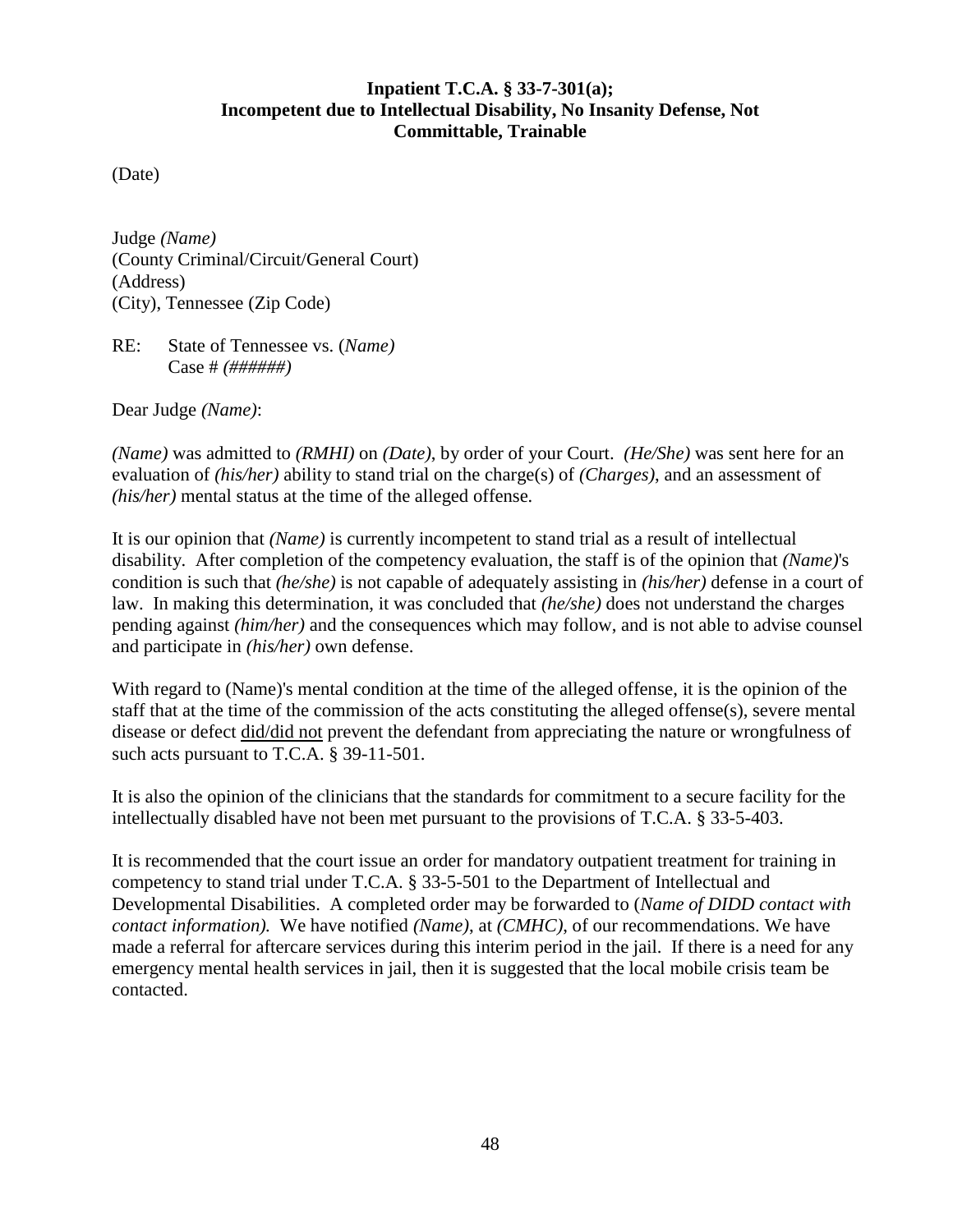#### **T.C.A. § 33-7-301(a); Incompetent Due to Intellectual Disability, No Insanity Defense, Not Committable (cont.)**

Please feel free to contact me at  $(\# \# \#) \# \# \# \# \# \#$  if you have questions about this matter.

Sincerely,

(Name) (Title)

cc: *(Name)*, District Attorney General's Office *(Name)*, Defense Attorney *(Name)*, Dept. of Intellectual & Developmental Disabilities (*Name),* Outpatient Evaluation Provider *(Name),* TDMHSAS Forensic Specialist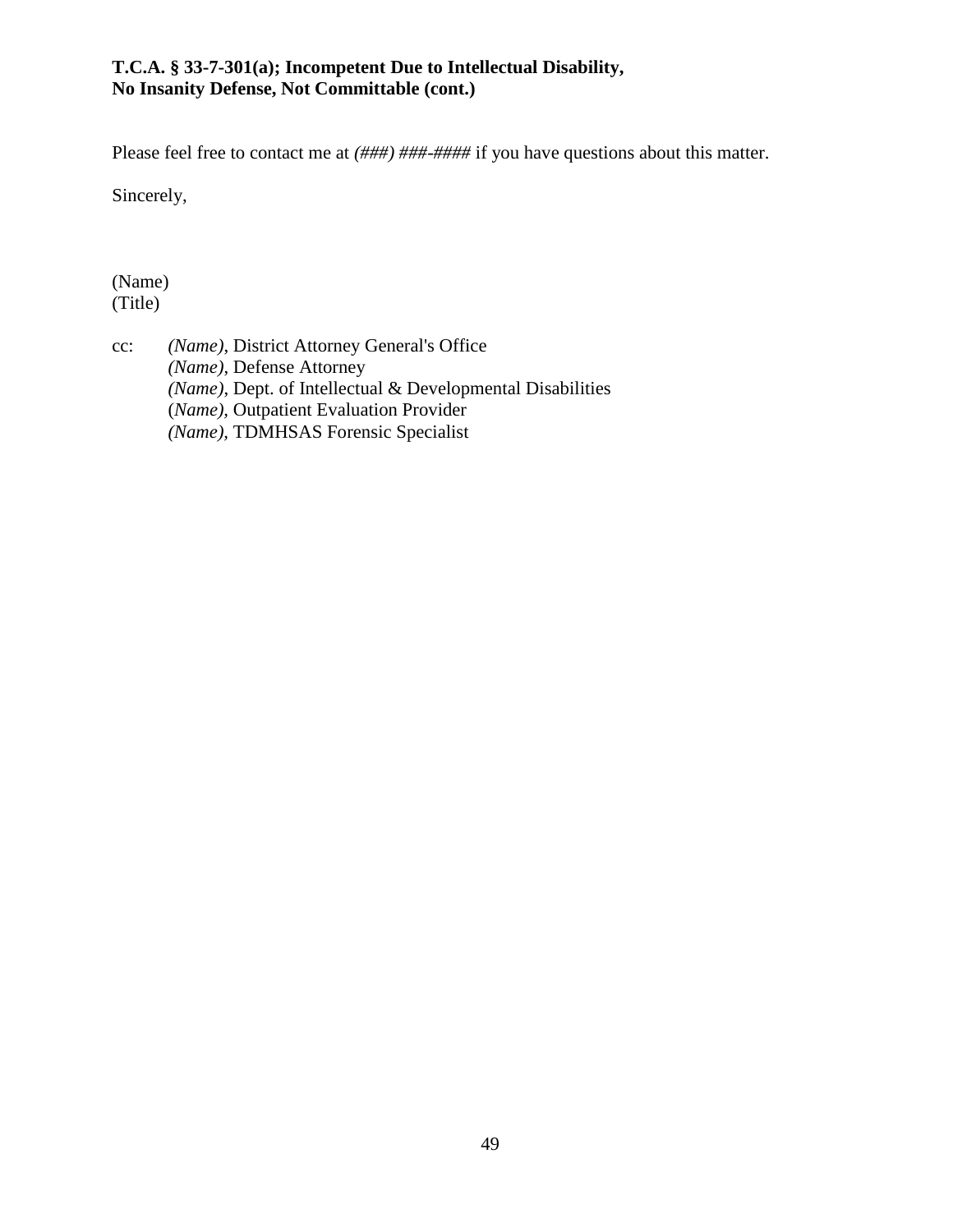#### **Inpatient T.C.A. § 33-7-301(a); Incompetent due to Intellectual Disability, No Insanity Defense, Not Committable, Not Trainable**

(Date)

Judge *(Name)* (County Criminal/Circuit/General Court) (Address) (City), Tennessee (Zip Code)

RE: State of Tennessee vs. (*Name)* Case # *(######)*

Dear Judge *(Name)*:

*(Name)* was admitted to *(RMHI)* on *(Date)*, by order of your Court. *(He/She)* was sent here for an evaluation of *(his/her)* ability to stand trial on the charge(s) of *(Charges)*, and an assessment of *(his/her)* mental status at the time of the alleged offense*.*

It is our opinion that *(Name)* is currently incompetent to stand trial as a result of intellectual disability and is unlikely to be able to attain competence through training or habilitation. We are deferring our opinion on the defendant's ability to appreciate the nature or wrongfulness of the acts constituting the offense (or It is also our opinion that *(Name)*'s condition was such that he/she was able/unable to appreciate the nature or wrongfulness of the acts constituting the offense as a result of intellectual disability (i.e. mental defect)) pursuant to the provisions of T.C.A. § 39-11-501.

It is also the opinion of the clinicians that the standards for commitment to a secure intellectual facility have not been met pursuant to the provisions of T.C.A. § 33-5-403.

*(Name)* may seek services through the Regional Office of the Department of Intellectual and Developmental Disabilities *(Regional Office contact information)*. Please feel free to contact me at *(###) ###-####* if you have questions about this matter.

Sincerely,

(Name) (Title)

cc: *(Name)*, District Attorney General's Office *(Name)*, Defense Attorney *(Name)*, Dept. of Intellectual & Developmental Disabilities (*Name),* Outpatient Evaluation Provider *(Name),* TDMHSAS Forensic Specialist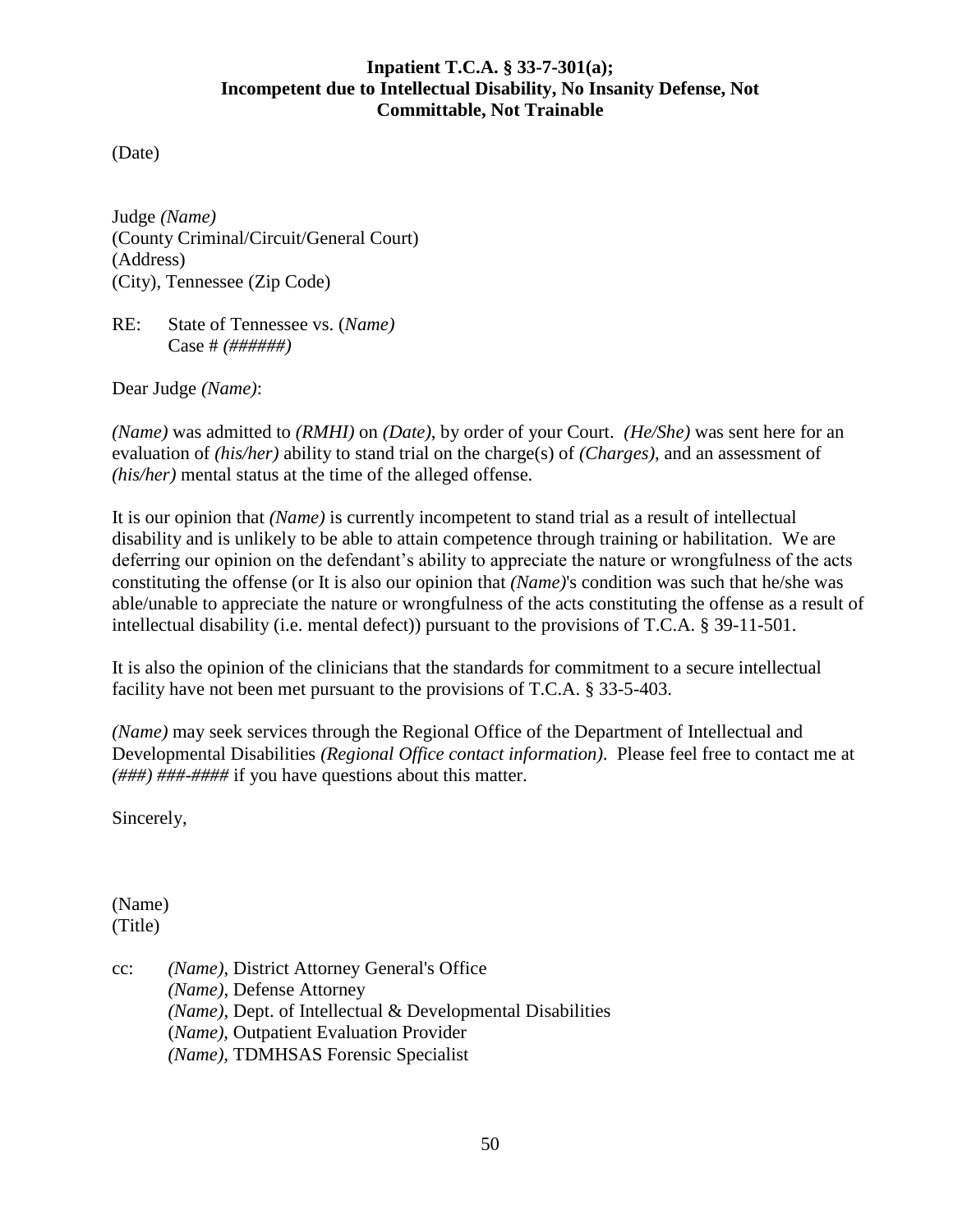#### **RMHI Six-Month Report on T.C.A. § 33-7-301(b)**

(Date)

Judge \_\_\_\_\_\_\_\_\_\_\_ (County Criminal/Circuit/General Court) (Address) (City), Tennessee (Zip Code)

RE: State of Tennessee vs. (Name) Docket # (######) Report on Competency

Dear Judge (Name):

(Name) was committed as competent/not competent to stand trial and in need of inpatient hospitalization by order of your court on (Date), under T.C.A. § 33-7-301(b) and Title 33 Chapter 6, Part 5, Tenn. Code Ann.

Regarding the matter of the defendant's competency to stand trial, it is the opinion of the staff that (Name) remains incompetent to stand trial and unable to assist (his/her) attorney in matters related to (his/her) trial. The prospects for the defendant's recovery are good/guarded/poor within the next six months, and we believe there is/is not a substantial probability that the defendant will become competent to stand trial.

It also continues to be the clinical staff's opinion that (Name) remains committable and in need of continued hospitalization in accordance with the current order pursuant to T.C.A.§ 33-7-301(b) and Title 33, Chapter 6, Part 5, Tenn. Code Ann.

Please contact me at  $(\# \# \#) \# \# \# \# \# \# \#$  if you have any questions or wish to discuss this matter.

Sincerely,

(Name) (Title)

cc: (County Criminal/Circuit/General Court Clerk) (Name), District Attorney General's (Name), Defense Attorney (Name), (CMHC) (Patient Name) (Name Nearest Relative/Conservator as applicable) (Name TDMHSAS Forensic Specialist)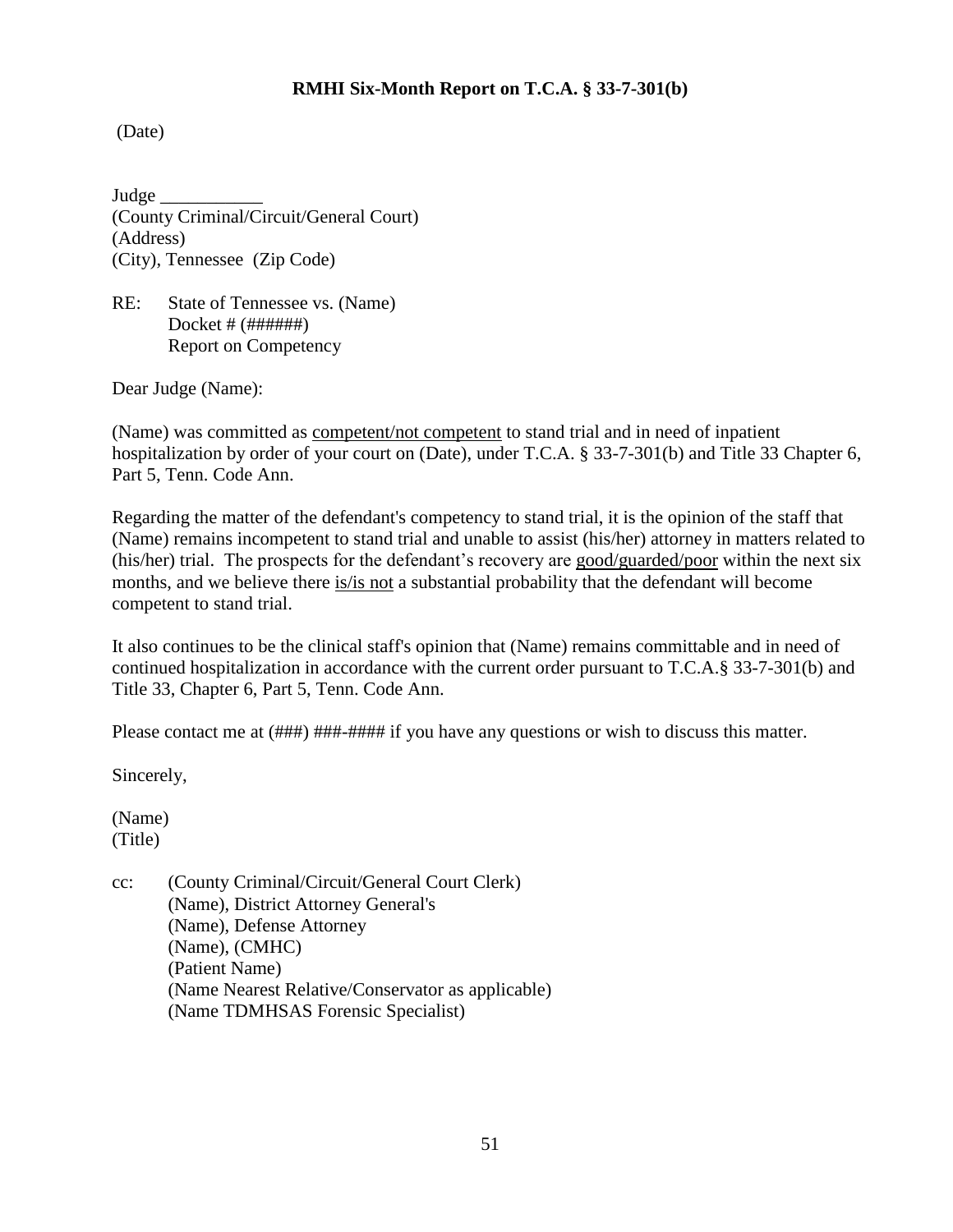#### **T.C.A. § 33-7-301(b); Competent, Remains Committable**

(Date)

Judge *(Name)* (County General/Circuit/Criminal Court) (Address) (City), TN (Zip Code)

RE: State of Tennessee vs. (*Name)* Case # *(######)*

Dear Judge *(Name)*:

*(Name)* was admitted to *(RMHI)* on *(Date)*, by order of your Court. *(He/She)* was sent here for treatment and ongoing evaluation of *(his/her)* ability to stand trial for the charge(s) of *(Charges). (Mr./Ms.) (Name)* was committed as not competent to stand trial, but in need of inpatient hospitalization by order of your Court on *(date)*, pursuant to the provisions of T.C.A. § 33-7-301(b) and Title 33, Chapter 6, Part 5, Tenn. Code Ann.

The staff are of the opinion that *(Name)*'s condition has improved such that *(he/she)* now has sufficient present ability to consult with (*his/her)* lawyer with a reasonable degree of rational understanding and a rational as well as factual understanding of the proceedings against (*him/her)*. In making this determination, it was concluded that *(he/she)* is able to advise counsel and participate in *(his/her)* own defense.

It is also the opinion of the staff that *(Name)* continues to meet the standards for commitment to this regional mental health institute pursuant to T.C.A. § 33-7-301(b) and Title 33, Chapter 6, Part 5, Tenn. Code Ann. This continuing commitment, however, in no way precludes the setting of a date for a resolution of the pending criminal charges.

If you have any further questions about this case, please do not hesitate to contact me at (###) ###-####.

Sincerely,

(Name) (Title)

cc: *(Name)*, District Attorney General's Office *(Name)*, Defense Attorney *(Name)*, (CMHC) (Patient Name) *Name (*Nearest Relative/Guardian as applicable*)* TDMHSAS, Forensic Specialist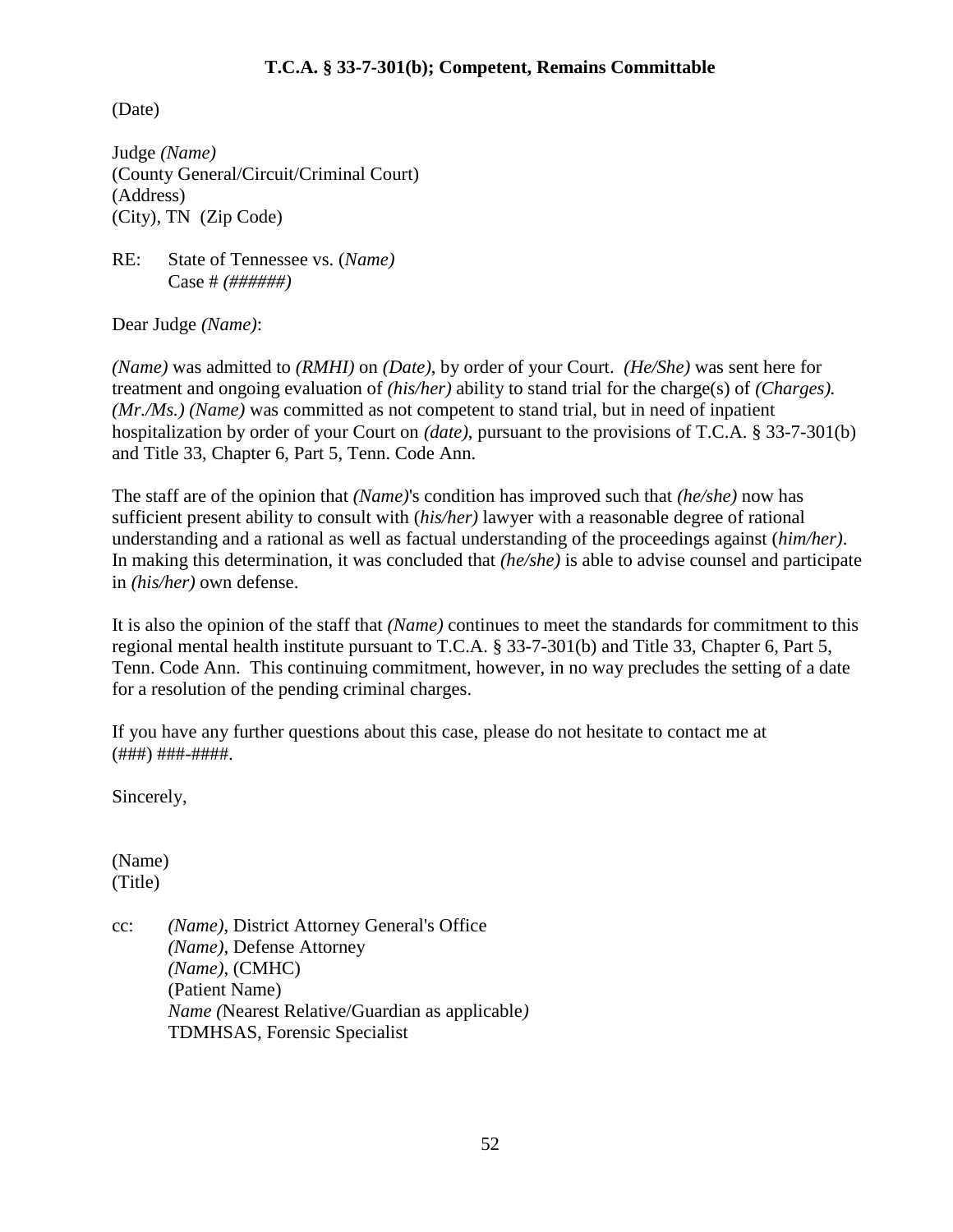#### **T.C.A. § 33-7-301(b); Now Competent, No Longer Committable**

(Date)

Judge *(Name)* (County Criminal/Circuit/General Court) (Address) (City), TN (Zip Code)

RE: State of Tennessee vs. (*Name)* Case # *(######)*

Dear Judge *(Name)*:

*(Name)* was admitted to *(RMHI)* on *(Date)*, by order of your Court. *(He/She)* was sent here for treatment and an evaluation of *(his/her)* ability to stand trial on the charge(s) of *(Charges). (Mr./Ms.) (Name)* was committed as not competent to stand trial, but in need of inpatient hospitalization by order of your Court on *(date)*, pursuant to the provisions of T.C.A. § 33-7-301(b).

The staff is of the opinion that *(Name)*'s condition has improved such that *(he/she)* now has sufficient present ability to consult with (*his/her)* lawyer with a reasonable degree of rational understanding and a rational as well as factual understanding of the proceedings against (*him/her)*. In making this determination, it was concluded that *(he/she)* is able to advise counsel and participate in *(his/her)* own defense.

It is also the opinion of the staff that *(Name)* no longer meets the standards for commitment pursuant to T.C.A. § 33-7-301(b) and Title 33, Chapter 6, Part 5, Tenn. Code Ann. We will be releasing him to the custody of the *(County Name)* County Sheriff's Department as soon as arrangements can be made for *(him/her)* to return to jail.

We have notified *(name)*, Forensic Coordinator at *(CMHC)*, of our recommendations, and have made a referral for follow-up forensic aftercare services while the defendant is in jail pending a resolution of the charges.

If you have any further questions, please feel free to contact me at *(###) ###-####.*

Sincerely,

(Name) (Title)

cc: *(Name)*, District Attorney General's Office *(Name)*, Defense Attorney (Name), (CMHC) *(Name),* TDMHSAS Forensic Specialist (Patient Name) *Name* (Nearest Relative/Guardian as applicable)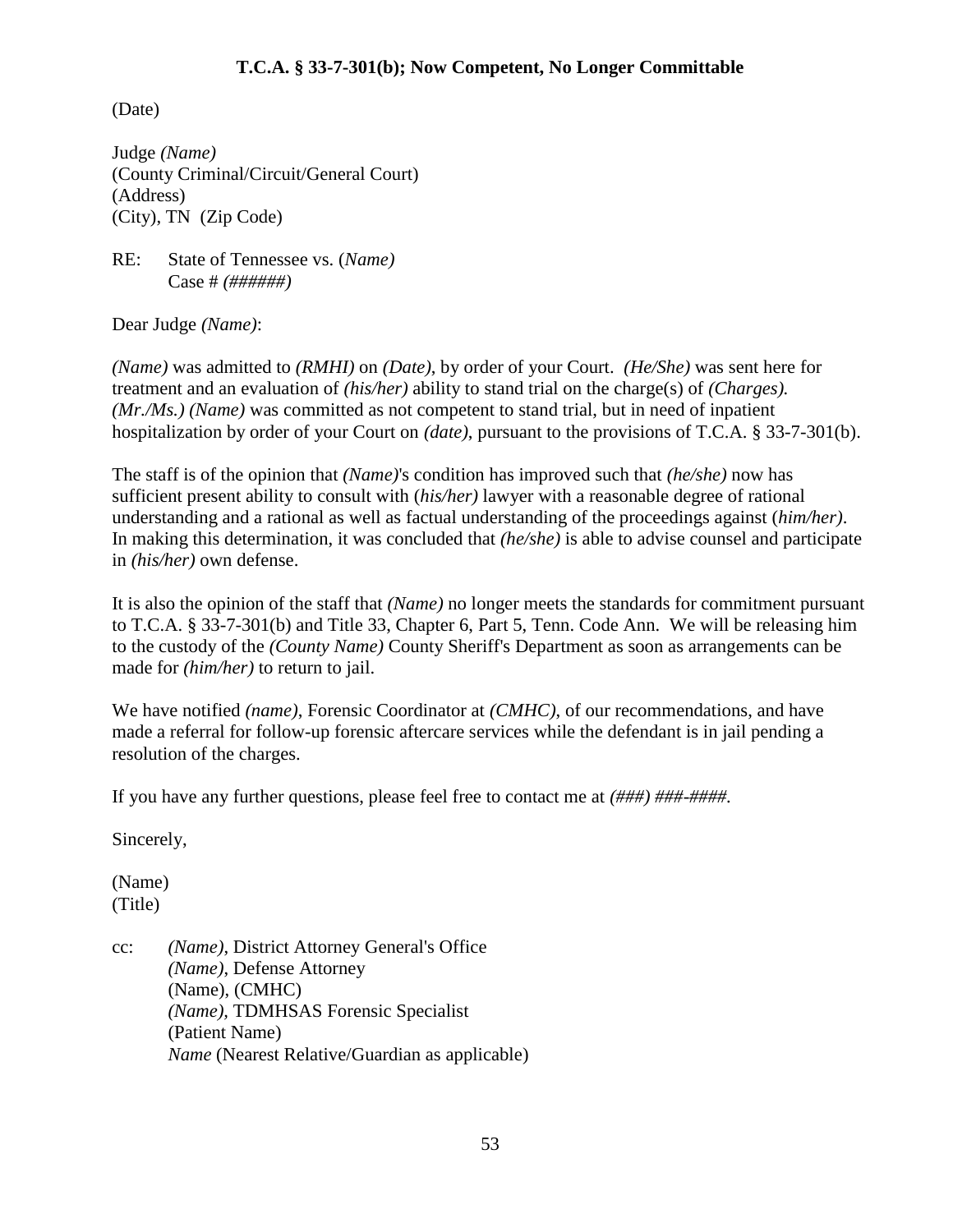#### **Sample RMHI Recommending Mandatory Community Based Services**

#### RMHI LETTERHEAD

The Honorable \_\_\_\_\_\_\_\_\_ Judge, (County, Criminal/Circuit/General Court) Address City, State Zip

RE: State of Tennessee v. (Name of defendant) Docket # \_\_\_\_\_\_\_\_\_\_

Dear Judge \_\_\_\_\_\_\_\_:

\_\_\_\_\_\_\_\_\_\_\_\_\_\_\_\_\_.

was admitted to **Wental Health Institute on**  $\bullet$ , by order of your court. *He/she* was *evaluated/committed* pursuant to the provisions of T.C.A. § 33-7- 301(a) or T.C.A. § 33-7-301(b) and Title 33, Chapter 6, Part 5 Tenn. Code Ann. on the charge of

After completion of the most recent period of evaluation and/or treatment, we have concluded that (*he/she)* does not have sufficient present ability to consult with (*his/her)* lawyer with a reasonable degree of rational understanding nor a rational as well as factual understanding of the proceedings against (*him/her)*. In making this determination, it was concluded that *he/she* lacks the ability to cooperate with *his/her* attorney in *his/her* own defense, that *he/she* lacks an awareness and understanding of the nature and object of the proceedings, and lacks an understanding of the consequences of the proceedings. It has been determined that *Mr./Mrs*. may possess the ability to gain competence if further training is provided.

The staff further determined that <u>*Mr./Mrs*.</u> \_\_\_\_\_\_\_\_\_\_\_\_\_\_\_\_\_\_\_\_\_\_\_\_ does not meet the standards for judicial commitment to a mental health institute pursuant to Title 33, Chapter 6, Part 5, Tenn. Code Ann., but is at risk of becoming committable if community services are not provided.

Therefore, the treatment team recommends that \_\_\_\_\_\_\_\_\_\_\_\_\_\_\_\_ be discharged under the provisions of Mandatory Community Based Services in accordance with the statutory guidelines presented in Title 33, Chapter 7, Part 4, Tenn. Code Ann.

A Mandatory Community Based Services Plan has been developed in conjunction with \_\_\_\_\_\_\_\_\_\_\_\_\_\_\_\_\_ Mental Health Center. Attached is a copy of the plan developed for *Mr./Mrs.* who has agreed to participate in the plan developed. Enclosed is a sample court order for Mandatory Community Based Services determination by the court in accordance with the provisions of Title 33, Chapter 7, Part 4, Tenn. Code Ann.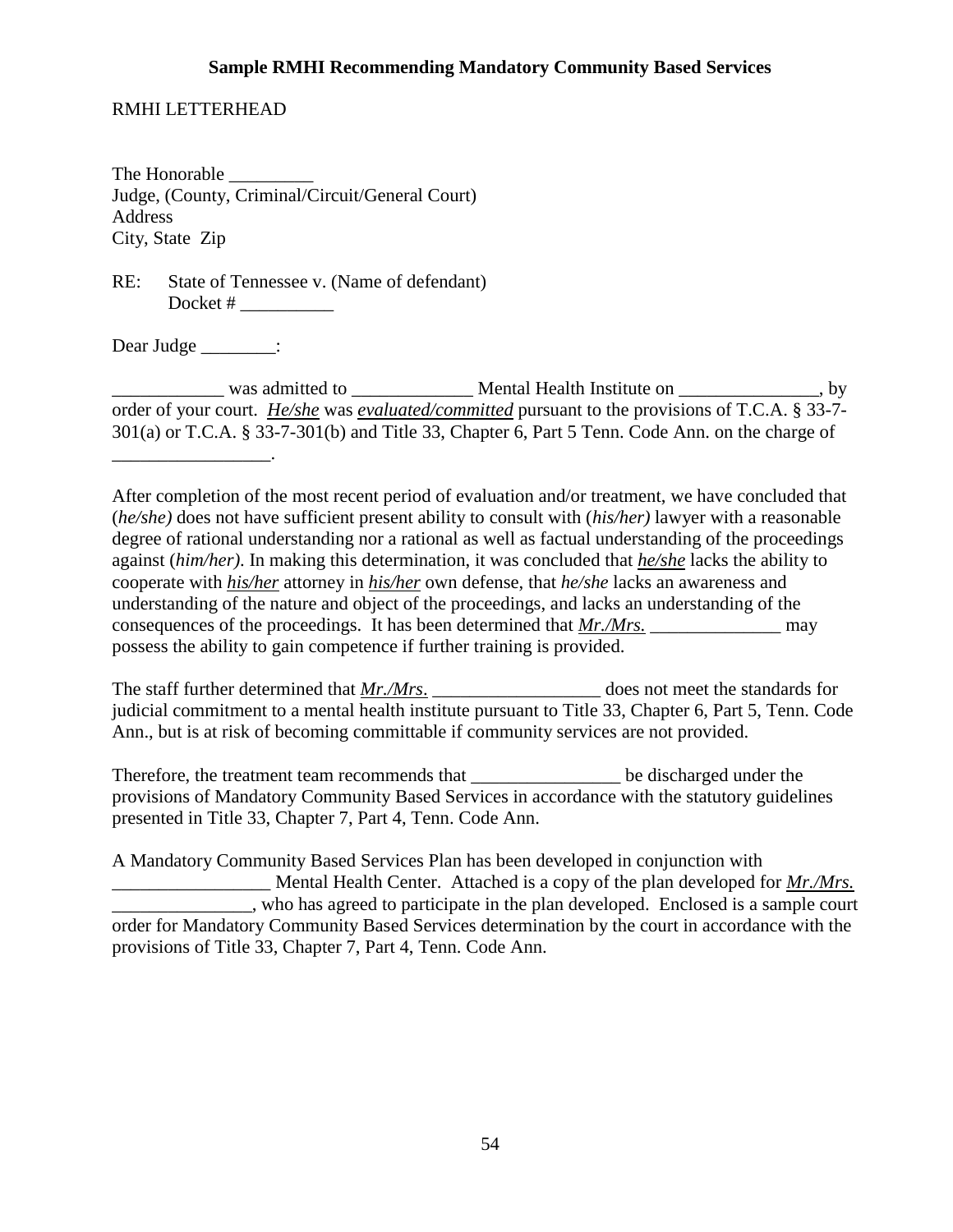## **Sample RMHI Recommending Mandatory Community Based Services (cont.)**

*Mr./Mrs.* \_\_\_\_\_\_\_\_\_\_\_\_\_\_\_\_\_\_\_ has been released back to \_\_\_\_\_\_\_\_\_\_\_\_\_\_\_\_. Please feel free to call if you have any further questions or concerns.

Sincerely,

(Name) (Title)

cc: (Name), District Attorney General's Office (Name), Defense Attorney (Name), (CMHC) (Name), TDMHSAS Forensic Specialist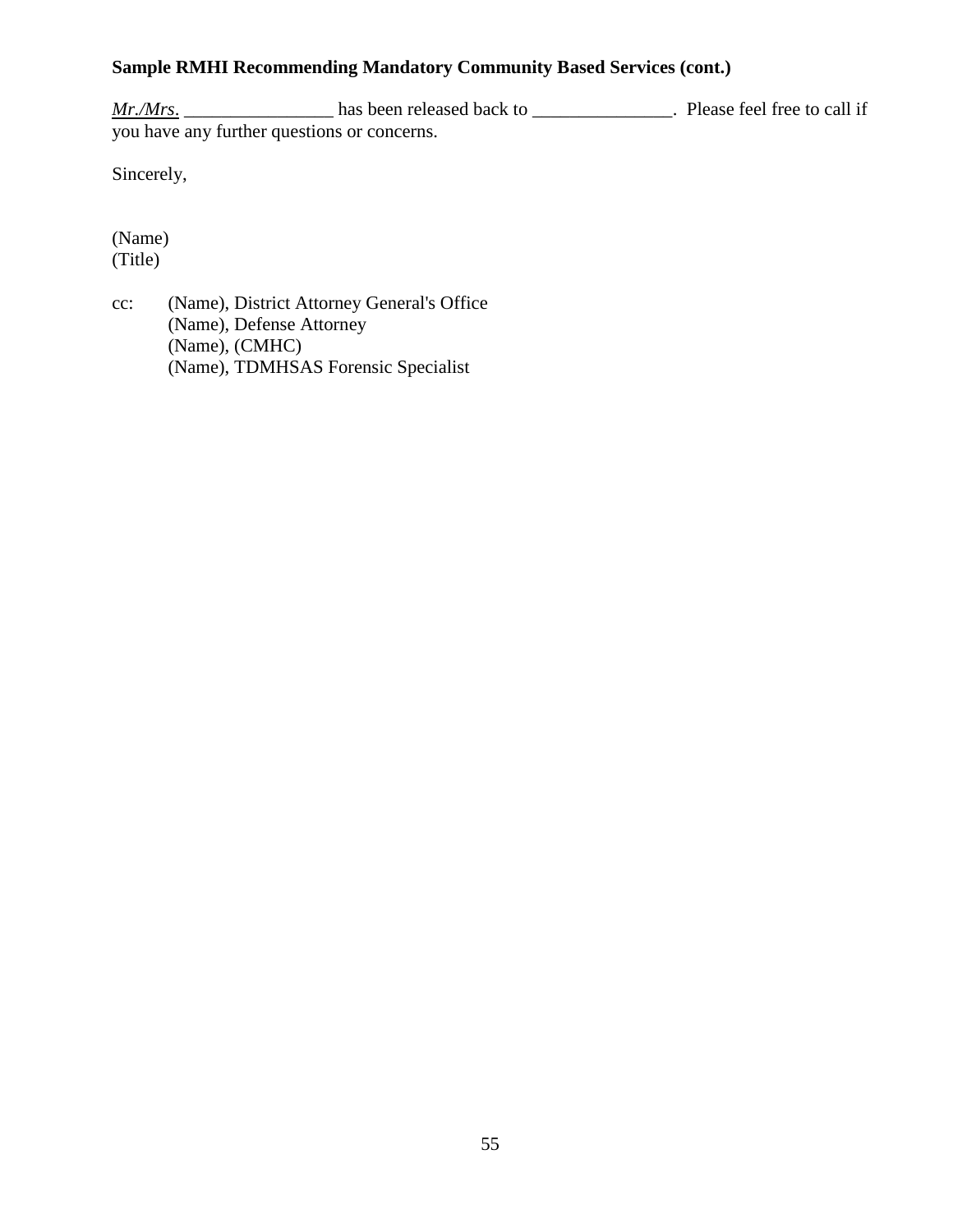# SECTION III - FORENSIC EVALUATIONS FOR JUVENILE COURTS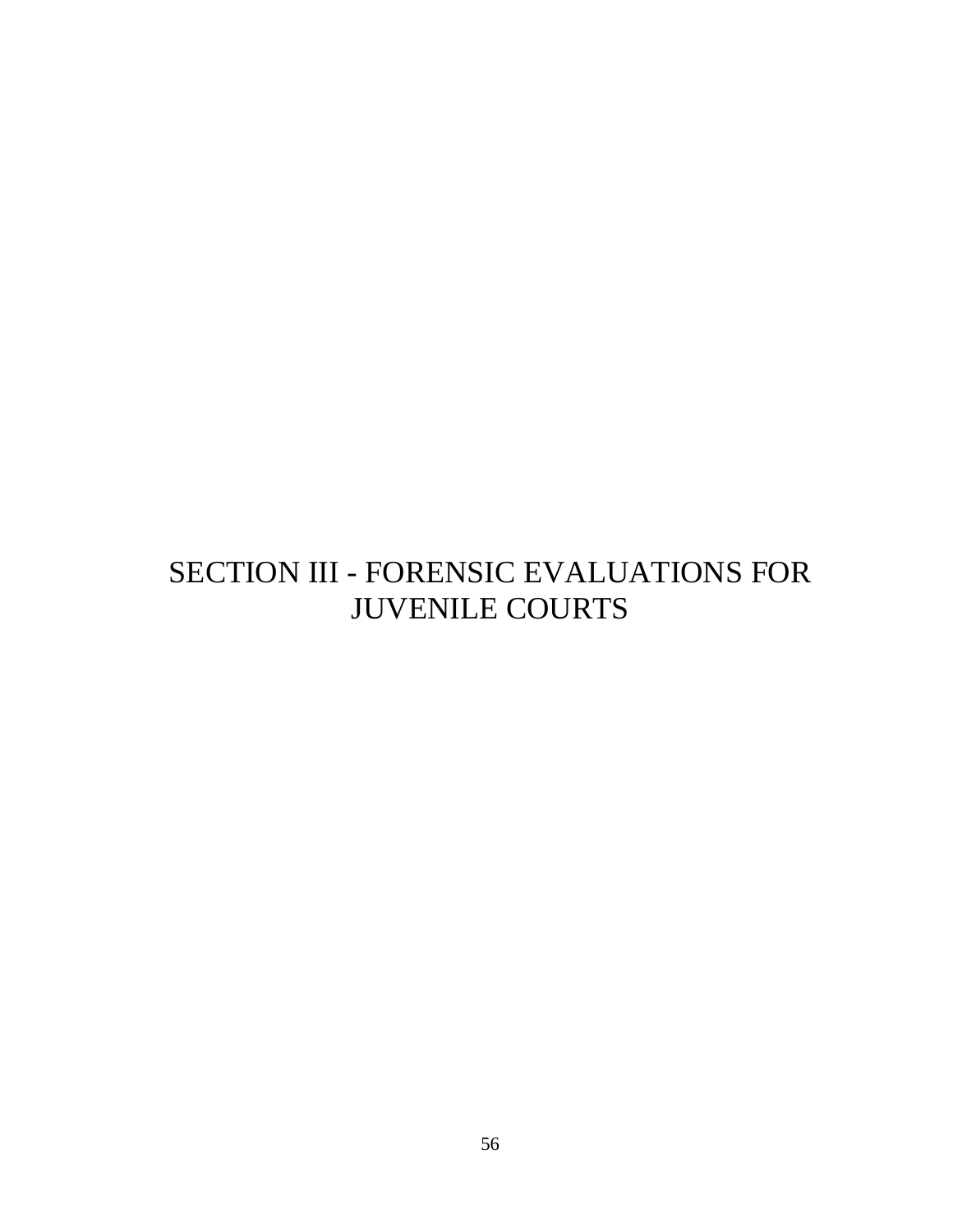## **JUVENILE COURT ORDERED EVALUATIONS UNDER T.C.A. § 37-1-128**

NOTE: Sample court orders for forensic evaluation and treatment services available at the Department's website. Go to: Tennessee.gov/Mental, click Sitemap, click Forensic and Juvenile Court (under Division of Planning, Research & Forensics), click Forms

T.C.A. § 37-1-128. Investigations -- Emergency temporary care and custody -- Physical and mental examinations -- Evaluation and commitment for mental illness or developmental disability. (A) (1) when a child alleged to be delinquent or unruly is brought before the court, the court may notify a probation officer attached to the court or any such person, persons or agencies available to the court, or to the department of children's services, and it shall be their duty to:

- (a) make an investigation of the case;
- (b) be present in court to report when the case is heard;
- (c) furnish such information and assistance as the court may require; and

(d) take charge of any child before or after the hearing as may be directed by the court.

(2) a probation officer shall have, as to any child committed to such officer's care, the powers of a law enforcement officer. At any time, the probation officer may bring such child before the court committing the child to the officer's care for further action as the court may deem fit and proper.

(b) (1) when a petition is filed in the juvenile court alleging a child to be either an abandoned child or a dependent and neglected child, it is the function of the juvenile court, when necessary, to give the child emergency temporary care, and the court shall forthwith refer the case to the county director of public welfare to investigate the social conditions of the child and to report the findings to the court to aid the court in its disposition of the child. The director shall submit such director's findings pursuant to an order from the court. If the child who is the subject of the petition is in the custody of a licensed child-placing agency, or, if the petition is filed by a licensed child-placing agency, the referral may be made to the licensed child-placing agency having custody of the child or filing the petition in lieu of a referral to the director. The court may make informal adjustment of such cases as is provided by § 37-1-110.

(2) when the court finds, based upon a sworn petition or sworn testimony containing specific factual allegations, that there is probable cause to believe that the conditions specified in § 37-1- 114(a)(2) exist and the child is in need of the immediate protection of the court, the court may order that the child be removed from the custody of the child's parent, guardian, legal custodian or the person who physically possesses or controls the child, pending further investigation and hearing for a period not to exceed three (3) days, excluding saturdays, sundays and legal holidays. In no case shall such order remain in effect for more than two (2) days, excluding saturdays, sundays and legal holidays, unless a petition is filed within the two-day period. If the child is not returned to the parent, guardian or legal custodian within such three-day period, a hearing shall be conducted pursuant to § 37-1-117(c). The provisions of the preceding sentence may be waived by express and knowing waiver, by the parties to an action, including the parents, guardian or legal custodian, and the child or guardian ad litem for the child, if the child is of tender years. Any such waiver may be revoked at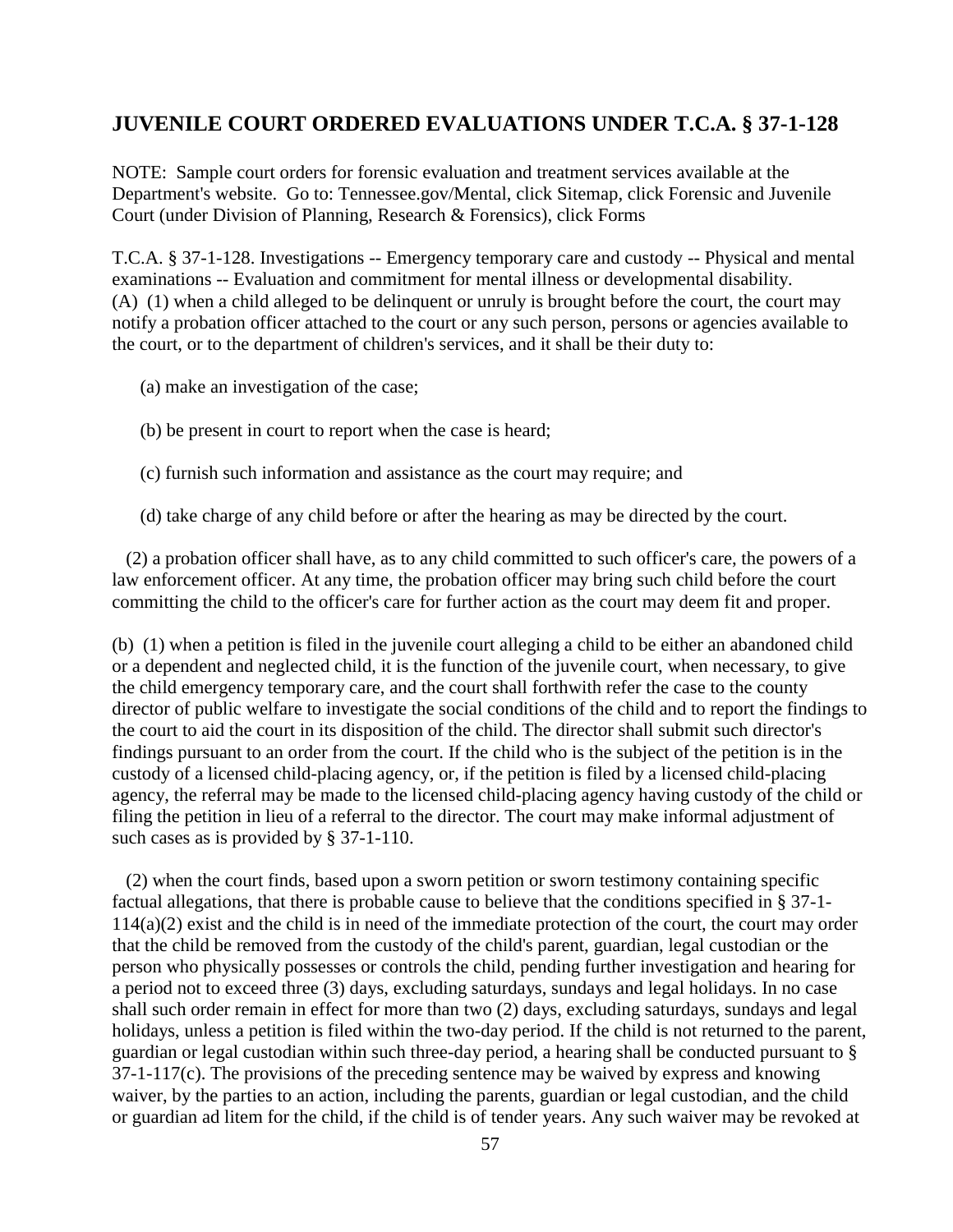any time, at which time the provisions of this section shall apply. In lieu of any disposition of the child authorized by the preceding sentence, the court may, in its discretion, authorize a representative of the department to remain in the child's home with the child until a parent, legal guardian or relative of the child enters the home and expresses a willingness and apparent ability to resume permanent charge of the child, or, in the case of a relative, to assume charge of the child until a parent or legal guardian enters the home and expresses such willingness and apparent ability.

(c) (1) at any time prior to a child being adjudicated unruly or dependent and neglected, or before the disposition of a child who has been adjudicated delinquent, unruly or dependent and neglected, the court may order that the department make an assessment of the child and report the findings and recommendations to the court. Such order of referral shall confer authority to the department or its designees to transport the child and to obtain any necessary evaluations of the child without further consent of the parent(s), legal custodian or guardian.

(2) if, during the evaluation or assessment, the department determines that there is a need for treatment for either the mental or physical well being of the child, consent of the parent(s), guardian or current legal custodian shall be obtained. If such consent cannot be obtained, the department may apply to the court for authorization to provide consent on behalf of the child. If a child is suspected of being in need of or is eligible for special education services, then state and federal laws governing evaluation and placement must be followed.

(3) a report to the court of the department's recommendations shall be made within fifteen (15) days, which may be extended up to thirty (30) days for good cause following the court's order of referral. The department shall include in the report a review of the child's previous records including, but not limited to, health and education records, a review of the child's family history and current family status, and a written recommendation concerning the child's status.

(4) any order of the court that places custody of a child with the department shall empower the department to select any specific residential or treatment placements or programs for the child according to the determination made by the department, its employees, agents or contractors.

(d) during the pendency of any proceeding, the court may order the child examined at a suitable place by a physician regarding the child's medical condition, and may order medical or surgical treatment of a child who is suffering from a serious physical condition or illness that requires prompt treatment, even if the parent, guardian or other custodian has not been given notice of a hearing, is not available, or without good cause informs the court of such person's refusal to consent to treatment.

(e) (1) (a) if, during the pendency of any proceeding under this chapter, there is reason to believe that the child may be suffering from mental illness, the court may order the child to be evaluated on an outpatient basis by a mental health agency or a licensed private practitioner designated by the commissioner of mental health and substance abuse services to serve the court. If, during the pendency of any proceeding under this chapter, there is reason to believe that the child may be suffering from a developmental disability, the court may order the child to be evaluated on an outpatient basis by a mental health agency, developmental center or a licensed private practitioner designated by the commissioner of mental health and substance abuse services to serve the court. The outpatient evaluation shall be completed no more than thirty (30) days after receipt of the order by the examining professional.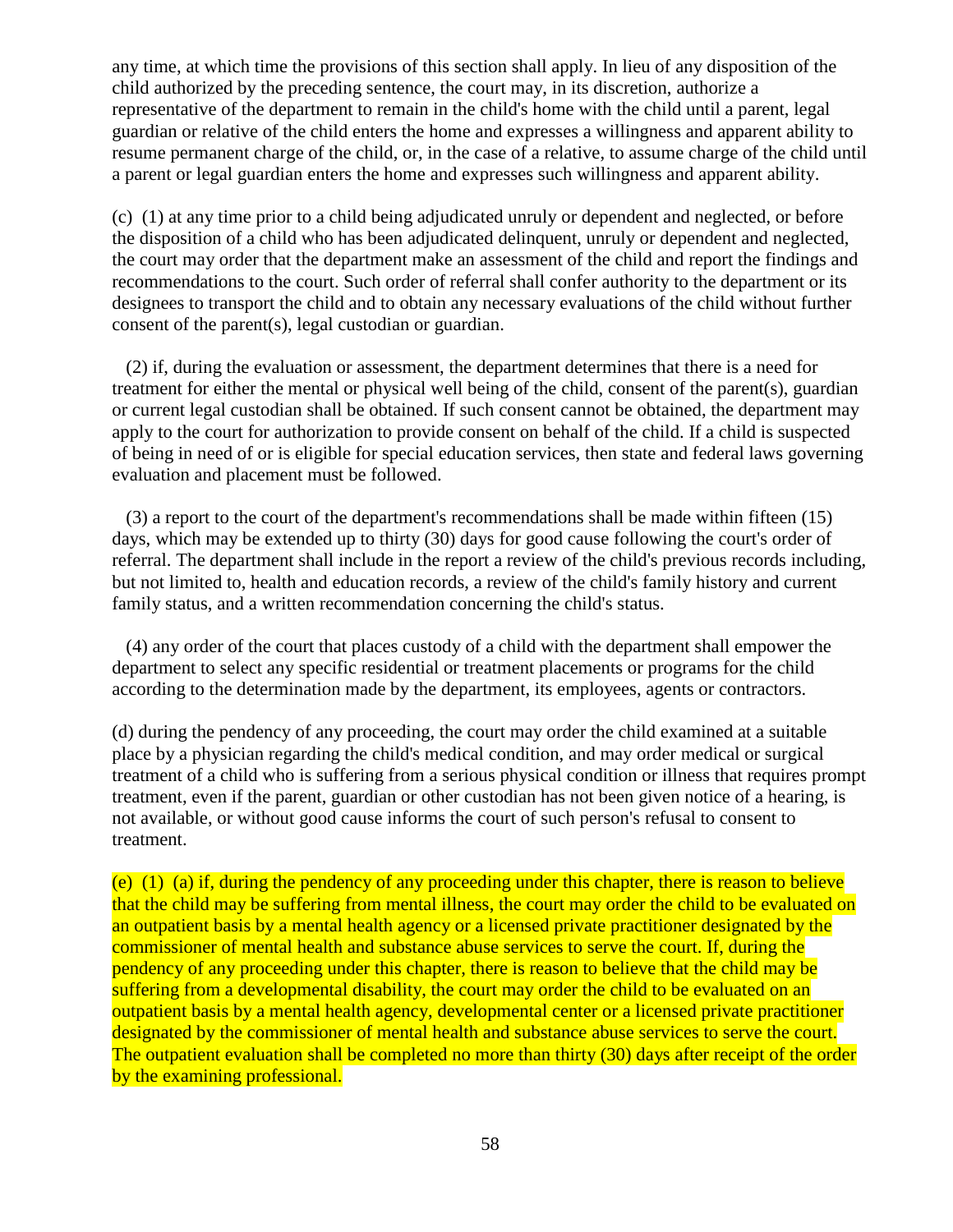(b) if, and only if, in either of the circumstances described in subdivision  $(e)(1)(a)$  the outpatient evaluator concludes that further evaluation and treatment are needed, the court may order the child hospitalized. If the court orders the child to be hospitalized in a department of mental health and substance abuse services facility, hospital or treatment resource, the child shall be placed into the custody of the commissioner of mental health and substance abuse services at the expense of the county for not more than thirty (30) days at a facility, hospital or treatment resource with available, suitable accommodations. Prior to transporting a defendant for such evaluation and treatment in a department facility, the sheriff or other transportation agent shall determine that the receiving department facility has available, suitable accommodations.

(2) if an evaluation is ordered under this subsection (e), the evaluator shall file a complete report with the court, which shall include:

(a) whether the child is mentally ill or developmentally disabled;

(b) identification of the care, training or treatment required to address conditions of mental illness or developmental disability that are found, and recommendations as to resources that may be able to provide such services;

(c) whether the child is subject to voluntary or involuntary admission or commitment for inpatient or residential services or for commitment to the custody of the department of mental health and substance abuse services for such conditions under title 33; and

(d) any other information requested by the court that is within the competence of the evaluator.

(3) if it appears from the evaluation report and other information before the court that the child is in need of care, training or treatment for mental illness or developmental disability, the court may proceed in accordance with other provisions of this chapter or may order that proceedings be initiated before the court under § 37-1-175, § 33-5-402 or title 33, chapter 6, part 5.

(4) when transportation of the child is necessary to obtain evaluations under this subsection (e), the court may order the child transported with the cost of the transportation borne by the county from which the child is sent.

(5) if a community mental health center receives grants or contracts from the department of mental health and substance abuse services for services for mental illness or developmental disability and the commissioner has not designated another provider of outpatient evaluation for the court, the department shall contract with the center for evaluation services under this subsection (e), and the center shall provide such services ordered under this subsection (e) by courts in the center's catchment area.

(6) if a child who is alleged to be delinquent or unruly is brought before the court, and if the court determines that there is reason to believe that the child is experiencing a behavioral health emergency, then the court may request the services of a crisis response provider designated by the commissioner of mental health and substance abuse services to perform such services under title 33. For purposes of this subdivision (e)(6), "behavioral health emergency" means an acute onset of a behavioral health condition that manifests itself by an immediate substantial likelihood of serious harm as defined in § 33-6-501. If the crisis provider is unable to respond within two (2) hours of contact by the court, the crisis provider shall immediately notify the court and provide instructions for examination of the child under title 33, chapter 6, part 1.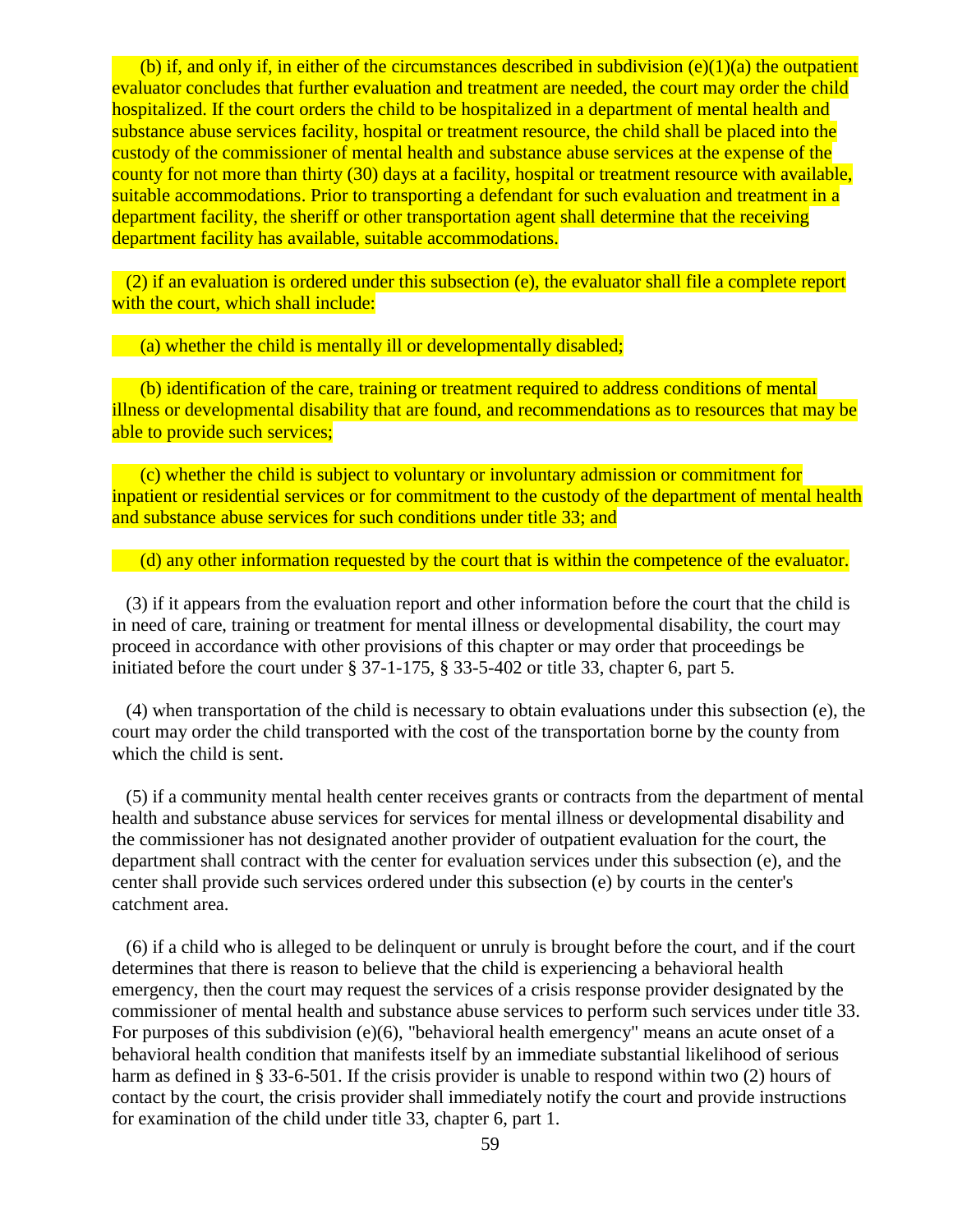(f) after adjudication, but prior to the disposition of a child found to be dependent and neglected, delinquent, unruly or in need of services under § 37-1-175, the court may place the child in custody of the department of children's services for the purpose of evaluation and assessment if the department has a suitable placement available for such purpose. If the department determines that there is no suitable placement available, the court shall not order the department to take custody of the child for the purpose of evaluation and assessment. Such pre-disposition custody shall last for a maximum of thirty (30) days and the court shall have a hearing to determine the appropriate disposition before the expiration of the thirty (30) days.

History: acts 1970, ch. 600, § 28; 1972, ch. 487, § 1; impl. Am. 1975, ch. 219, § 1; 1975, ch. 248, § 35; 1980, ch. 639, § 1; 1981, ch. 224, § 29; 1981, ch. 247, § 1; t.c.a., § 37-228; acts 1986, ch. 836, § 1; 1986, ch. 837, § 1; 1987, ch. 240, § 1; 1989, ch. 277, § 1; 1989, ch. 278, § 35; 1996, ch. 1079, §§ 73, 74, 86-88, 183; 2000, ch. 947, §§ 6, 8c, 8g, 8h; 2009, ch. 549, §§ 1, 2; 2010, ch. 1100, §§ 47- 51; 2012, ch. 575, §§ 1, 2.; 2013, ch. 255, § 2.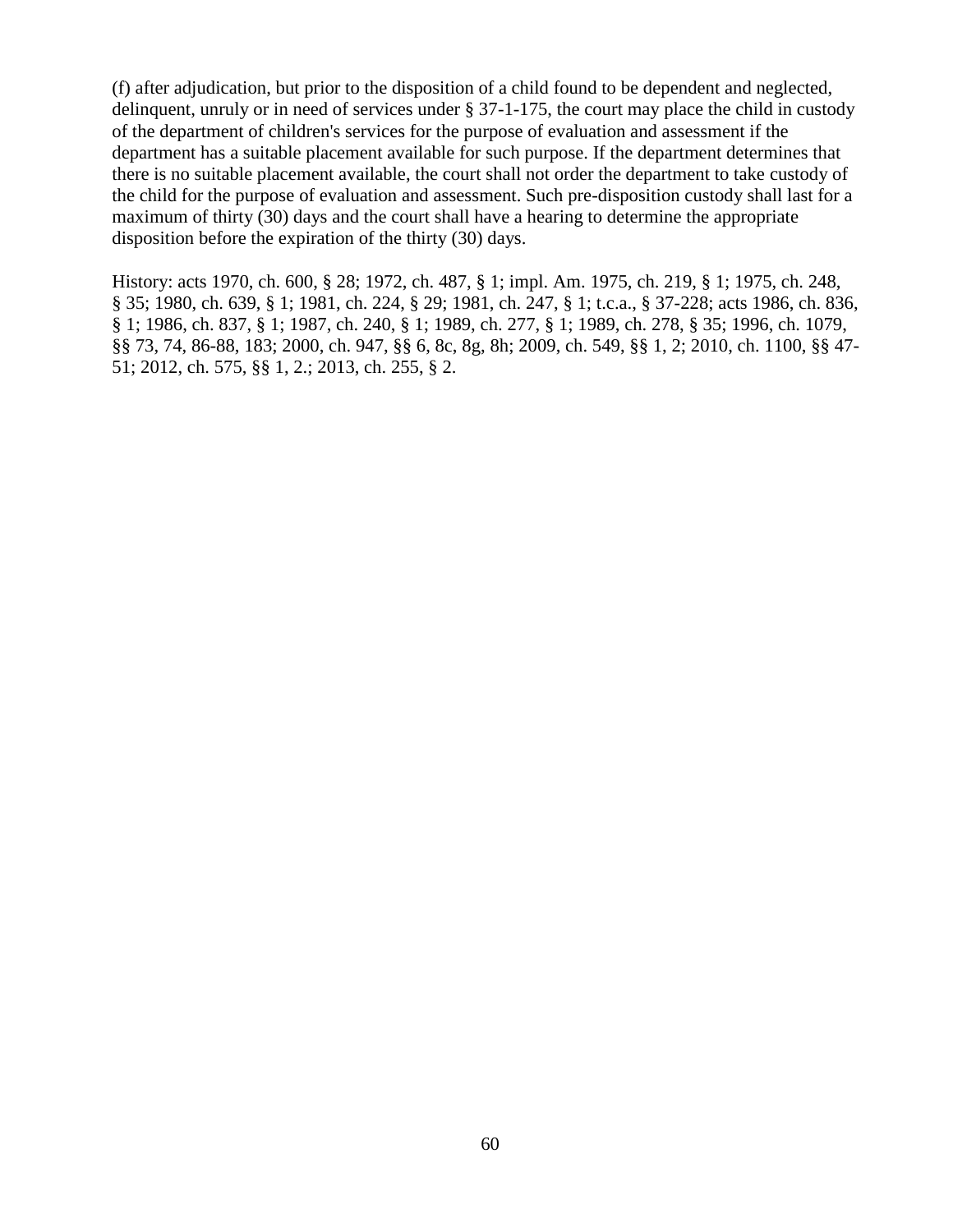# TENNESSEE SUPREME COURT RULE 29 RULES OF JUVENILE PROCEDURE

Although the specific issues of Competency to Stand Trial and Mental Condition at the Time of the Offense are not mentioned explicitly in the statute, evaluation of these issues may be ordered as "Any other information that is requested by the court that is within the expertise of the evaluator" (T.C.A. § 37-1-128 (e) (2) (D). **Rule 29** of the Tennessee Supreme Court's Rules of Juvenile Procedure (effective July 1, 1984). The complete rules are available at [www.tsc.state.tn.us;](http://www.tsc.state.tn.us/) scroll over "Court Rules" and click on "Current Rules," then select "Rules of Juvenile Procedure."

## **Rule 29. Procedure When Child Believed to Be Mentally Incompetent. — (a) At Time of Adjudicatory Hearing.**

(1) If at any time prior to or during the adjudicatory hearing in a delinquent or unruly case, the court has reasonable grounds to believe the child named in the petition may be incompetent to proceed with an adjudicatory hearing, the court may stay the proceedings pending a determination of the child's mental condition.

(2) During the pendency of any such proceeding in which a child is believed to be suffering from mental illness or mental retardation the court may order the child to be evaluated as provided in Tennessee Code Annotated, Title 37.

(3) If the child is found to be incompetent to proceed with the adjudicatory hearing, proceedings shall be commenced for the involuntary hospitalization of the child as provided by law, or the court may inform the parties as to procedures for voluntary admission to public and private mental health facilities in lieu of judicial commitment. If the child does not meet the standards for involuntary hospitalization, but remains incompetent to stand trial, the child shall be released to the appropriate guardian or custodian pending further hearings in juvenile court.

(4) If the child is not hospitalized, or upon the child's release from the hospital, any interested party or the court on its own motion may call the matter up for the purpose of setting an adjudicatory hearing.

(5) If the child is found to be competent to proceed with an adjudicatory hearing, the court shall proceed therewith.

## (b) **At Time of the Offense.**

(1) If the child named in the petition intends to introduce expert testimony relating to a mental disease, defect, or other condition bearing upon the issue of whether the child shall, within the time provided for the filing of pretrial motions or at such later time as the court may direct, notify the court in writing of such intention and file a copy of such notice with the clerk. Upon filing of the notice, upon motion of the state, or on its own motion, the court may cause the child to be examined in accordance with the procedures set forth in this rule.

(2) The court, upon good cause shown and in its discretion, may waive the requirements herein set forth and permit the introduction of such defense, or may continue the hearing for the purpose of an examination in accordance with the procedures set forth in this rule. A continuance granted for this purpose will toll the times specified in Rule 17 regarding the time limits for adjudicatory hearings.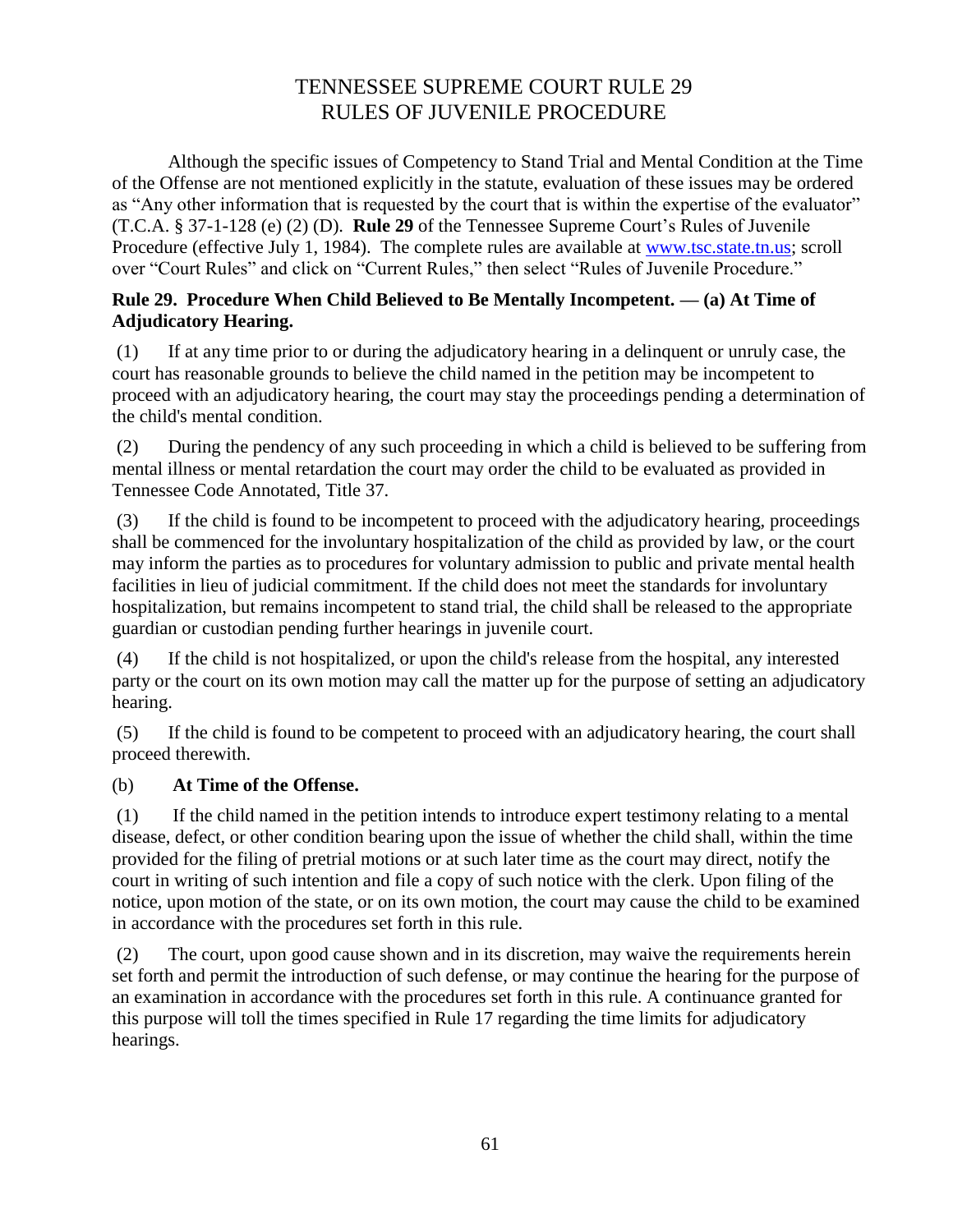#### (c) **Appointment of Expert Witnesses; Detention of Child for Examination.**

(1) Where the child's sanity or competency is at issue and the court has set the matter for an adjudicatory hearing or a hearing to determine the mental condition of the child, the court may appoint as many as three (3) disinterested qualified experts to examine the child and testify at the hearing. If not performed by private practitioners, such examinations shall be performed at facilities designated by the Commissioner of Mental Health and Mental Retardation. Other competent evidence may be introduced at the hearing. The appointment of experts by the court shall not preclude the state or the child from calling other expert witnesses to testify at the adjudicatory hearing or at the hearing to determine the mental condition of the child.

(2) The court, in its discretion and pursuant to the procedures set forth in Rule 15, may order the child held in detention pending such examination and hearing. [As amended by order entered January 31, 1984, effective July 1, 1984.]

**Advisory Commission Comments.** There are no reported cases in Tennessee addressing the question of whether or under what circumstances an insanity defense is available in juvenile court proceedings. Application of this defense in juvenile proceedings has been recognized in various jurisdictions. *See, e.g.* In re Two Minor Children, 592 P.2d 166 (Nev. 1979); State ex rel. Causey, 363 So. 2d 472 (La. 1978); Winburn v. State, 32 Wis. 2d 152, 145 N.W.2d 178 (1966); *see also* In re Ramon M., 22 Cal. 3d 419, 584 P.2d 524, 149 Cal. Rptr. 387 (1978); State v. Ferrell, 209 S.W.2d 642 (Tex. Civ. App. 1948). The leading case holding the insanity defense inapplicable to delinquency proceedings, In re H.C., 106 N.Y. Super. 583, 256 A.2d 125 (1969), was subsequently held to be overridden by modifications of the New Jersey Juvenile Court Act. In re R.G.W., 135 N.J. Super. 125, 342 A.2d 869 (1975), aff'd, 70 N.J. 185, 358 A.2d 473 (1976). However, at least one jurisdiction continues to preclude the insanity defense from being asserted at the adjudicatory hearing (although recognizing the claim of incompetence to stand trial). See, In re C.W.M., 407 A.2d 617 (D.C. 1979). [1984.]

This rule is not intended to alter the substantive law respecting the applicability of the insanity defense to juvenile court proceedings in Tennessee or to delineate those circumstances under which such a defense may be available. Rather, it provides procedures for those cases in which "the child intends to introduce expert testimony relating to mental disease, defect or other condition bearing upon the issue of whether the child had the mental state required for the offense charged."[1984.]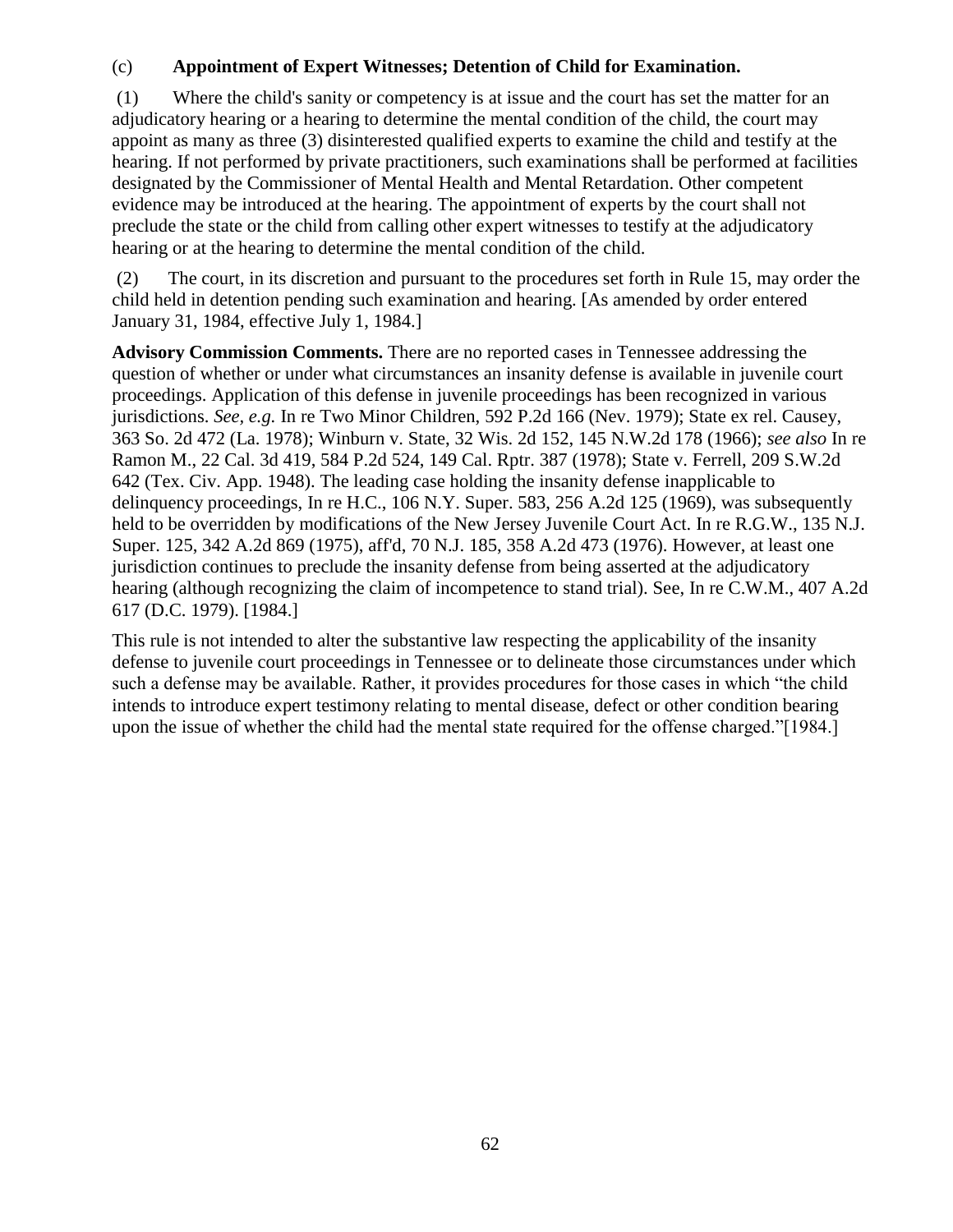## FORENSIC EVALUATION OF JUVENILES

#### **Who is a Juvenile?**

The Tennessee Code Annotated uses the term "child" and defines child as anyone under the age of 18.

#### **What is a Juvenile Forensic Evaluation?**

By "Juvenile Forensic Evaluation" we mean evaluations ordered by a court with juvenile jurisdiction pursuant to T.C.A. Section 37-1-128(e) (the text is in your Manual).

#### **Who is subject to having a Juvenile Forensic Evaluation?**

Any person charged with a crime in a Juvenile Court may be the subject of a Juvenile Forensic Evaluation. Individuals are charged with crimes in Juvenile Courts *if they were under the age of 18 at the time of the alleged offense.* If an individual is 23 but is charged with a crime which he or she is alleged to have committed six years earlier, before they turned 18, the case would be in Juvenile Court. If the judge wants to order a psychological evaluation, the defendant would be subject to a Juvenile Forensic Evaluation pursuant to T.C.A. Section 37-1-128(e). It is of course far more common for individuals to be arrested at the scene of the crime or shortly thereafter, so the majority of individuals being evaluated pursuant to T.C.A. Section 37-1-128(e) are in fact juveniles under the age of 18.

#### **Where are Juvenile Forensic Evaluations conducted and who does them?**

Evaluations must first be conducted on an outpatient basis; inpatient evaluations may only be ordered if recommended by the outpatient evaluator. As of 2010, the last TDMHSAS inpatient unit for juveniles was closed (the census was too low to justify the expense of operations). Therefore there are no options for inpatient juvenile forensic evaluations. Inpatient services for treatment may be obtained through private and non-profit facilities. Outpatient evaluations are conducted by Certified Forensic Evaluators as described in the first section of your Manual at Community Mental Health Agencies contracted by the TDMHSAS. The evaluation itself may occur at a detention center if the juvenile is incarcerated, or in a community setting (e.g. the CMHA offices or a residential facility) if the juvenile is on bond.

#### **What are the elements of a Juvenile Forensic Evaluation?**

Like all forensic evaluations, the elements of any particular Juvenile Forensic Evaluation are determined by the specific language of the court order. The language of the statute (T.C.A. Section 37-1-128(e)) is primarily concerned with diagnosis and treatment recommendations. The elements of competency to stand trial and mental status at the time of the offense have been introduced by the Tennessee Supreme Court's Rules of Juvenile Procedure-Rule 29. A Juvenile Forensic Evaluation may have several components, including any combination of the following:

- $\triangleright$  Diagnosis & Treatment recommendations (including whether the subject meets criteria for involuntary commitment, and any agencies or services to which the subject should be referred)
- $\triangleright$  Competency to Stand Trial
- $\triangleright$  Mental Status at the Time of the Offense
- $\triangleright$  Alcohol and Drug Assessment
- > Psychosexual
- > Intellectual Disability Assessment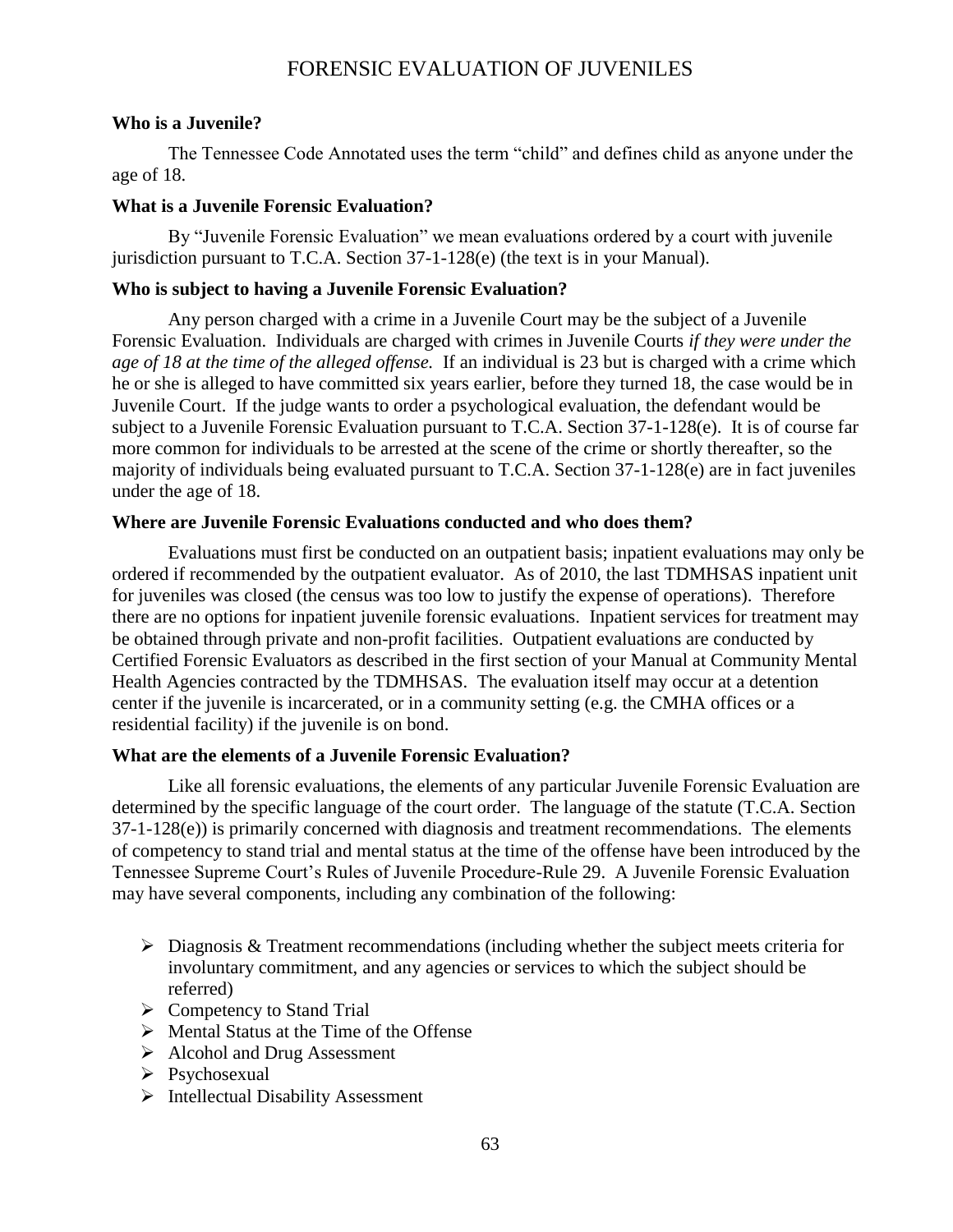#### **How is a Juvenile Forensic Evaluation Different from an Adult Forensic Evaluation?**

Juvenile Forensic Evaluations are different from Adult Forensic Evaluations in terms of 1) the Nature of the Juvenile Court, 2) the scope of the statute, and 3) the characteristics of the population.

- 1) Juvenile Courts were originally established with the aim of rehabilitating wayward youth to redirect their development in more positive directions. The courts were beneficent, not punitive or retributive. They acted in a parental way, with little interest in punishing offenders but also with few protections of juveniles' rights to due process. There have been movements to "crack down" on increasingly violent crimes committed by juveniles, and movements to insure protections of the rights of juveniles facing criminal charges. These movements have made juvenile courts (and juvenile justice systems in general) more like adult courts, but the scope of juvenile courts still remains broader than adult courts. Juvenile court judges are very often interested in addressing the development of the defendant as a whole, rather than simply adjudicating the case before them. It is not unusual for a Juvenile Court judge to expect concrete action on referral to other agencies and services as needed for a juvenile.
- 2) The language of Tennessee Code Annotated Section 37-1-128(e) reflects the broad scope. This makes a full range of issues affecting a juvenile's development the proper concern for a juvenile forensic evaluation. Evaluations should not introduce assessments which are not included in the court order, but orders for Juvenile Forensic Evaluations are typically much broader than orders for Adult Forensic Evaluations. In addition to a multi-dimensional (biopsychosocial) assessment of the juvenile, the evaluator must also attend to the environmental factors affecting the juvenile: educational/vocational factors, family and peer influences.
- 3) As noted above, the majority of Juvenile Forensic Evaluations are conducted on individuals who are in fact under the age of 18 (during the Fiscal Years 2005, 2006 & 2007, approximately 48% of evaluations were on individuals age 16 and above, approximately 42% were on individuals ages 13-15, leaving only approximately 2% of evaluations being conducted on juveniles under the age of 13). Evaluating children and adolescents is significantly different than evaluating adults because of the developmental issues involved. For adults, incompetence to stand trial is related almost exclusively to symptoms of psychosis and/or intellectual disability. For children and adolescents, there is a broader range of issues. Mental health issues are less likely to concern psychosis and more likely to concern affective disorders (especially suicidal thinking), Attention Deficit Disorders, and impulsecontrol disorders. Age and intelligence have been found to be strong indicators of impairments in competence to proceed in court. The "reasonable degree of rational understanding" prong of the *Dusky* standard is especially affected by developmental and social issues in adolescents. Developmental issues include abstract reasoning/concept formation, risk-taking, impulsiveness, time perspective, and attitude toward authority. Social issues include tendency to please authorities, loyalty to peers and family dynamics. Research has shown that defendants approximately age 15 and up tend to function in a manner consistent with young adults and are found competent at about the same rate (80-90%). Defendants below the age of 15 show a broader range of complicating factors and are found incompetent at a much higher rate (as often as 50-75% in some studies). Remember also that children mature at different rates, resulting in a great deal of variability in the 14-16 year old age range.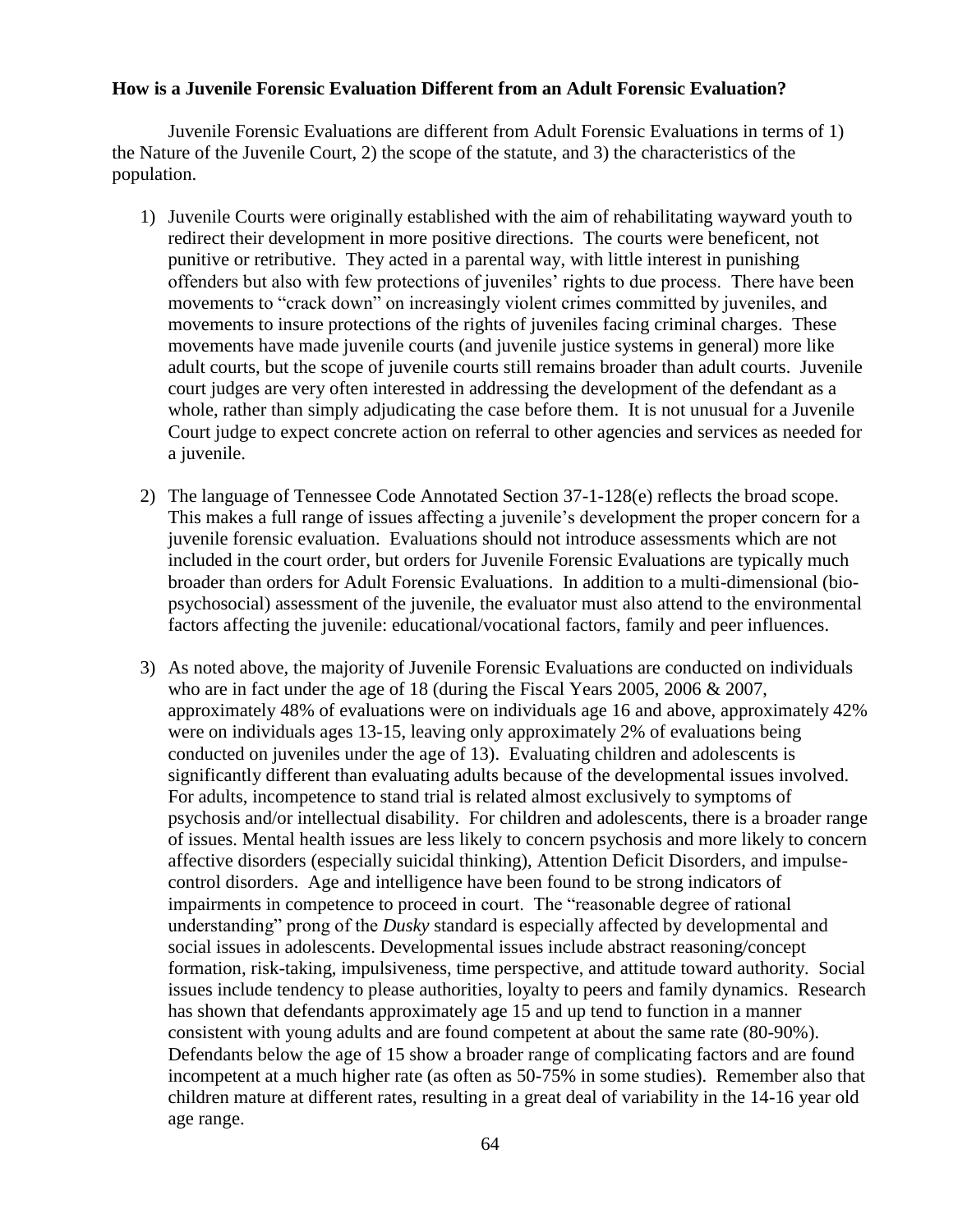Juvenile Forensic Evaluations require expertise in the developmental and clinical issues associated with the child/adolescent population. Forensic evaluators whose clinical expertise is exclusively with adults should not conduct Juvenile Forensic Evaluation on defendants who are chronologically juveniles without consulting with a clinician with expertise in that population.

#### **Further Reading:**

Baerger, D. R., Griffin, E. F., Lyons, J. S., & Simmons, R. (2003). Competency to stand trial in preadjudicated and petitioned juvenile defendants. *Journal of the American Academy of Psychiatry & Law, 31,* 314-320.

Warren, J. I., Aaron, J., Ryan, E., Chauhan, P., & DuVal, J. (2003). Correlates of adjudicative competency among psychiatrically impaired juveniles. *Journal of the American Academy of Psychiatry & Law, 31,* 299-309.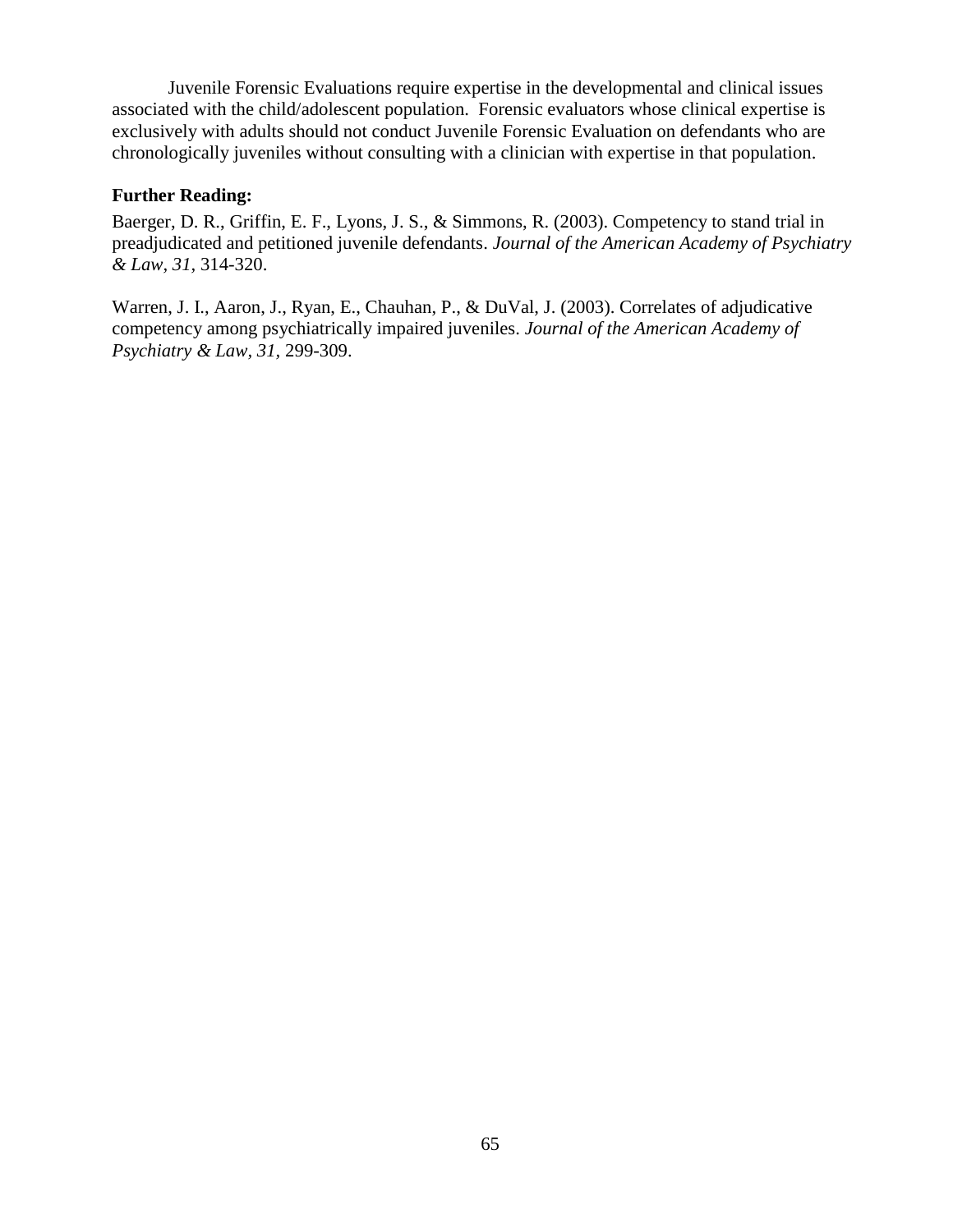# SAMPLE – REQUEST FOR INFORMATION

Date:

TO: \_\_\_\_\_\_\_\_\_\_\_\_\_\_\_\_\_, District Attorney General \_\_\_\_\_\_\_\_\_\_\_\_\_\_\_\_\_, Defense Attorney \_\_\_\_\_\_\_\_\_\_\_\_\_\_\_\_\_, Detention Medical Staff

RE:

Dear Sir,

The (Name of Provider ) has been ordered to provide a mental health evaluation pursuant to T.C.A. Section 37-1-128(e) for \_\_\_\_\_\_\_\_\_\_\_\_\_\_\_\_\_\_\_\_\_\_\_Court.

In order to complete an appropriate evaluation, we are requesting any information that you may be able to provide on the above referenced individual. The requested evaluation will be pending receipt of this information. Please see a list of the needed information below.

- 1. Information regarding the arrest and nature of charges which are pending against the individual and particularly any information surrounding the alleged offense and the behavior of the individual around that time;
- 2. Information regarding the individual's interaction with family and friends (social history);
- 3. Any record of past hospitalizations, both psychiatric and medical;
- 4. A description of the individual's behavior while in detention;
- 5. A description of the individual's behavior while in the community.

Thank you for your prompt attention to this matter. If you have any questions, please do not hesitate to contact  $\frac{1}{\sqrt{1-\frac{1}{n}}}\$  at (area code)  $\frac{1}{\sqrt{1-\frac{1}{n}}}\$ .

Sincerely,

\_\_\_\_\_\_\_\_\_\_\_\_\_\_\_\_\_\_\_ Signature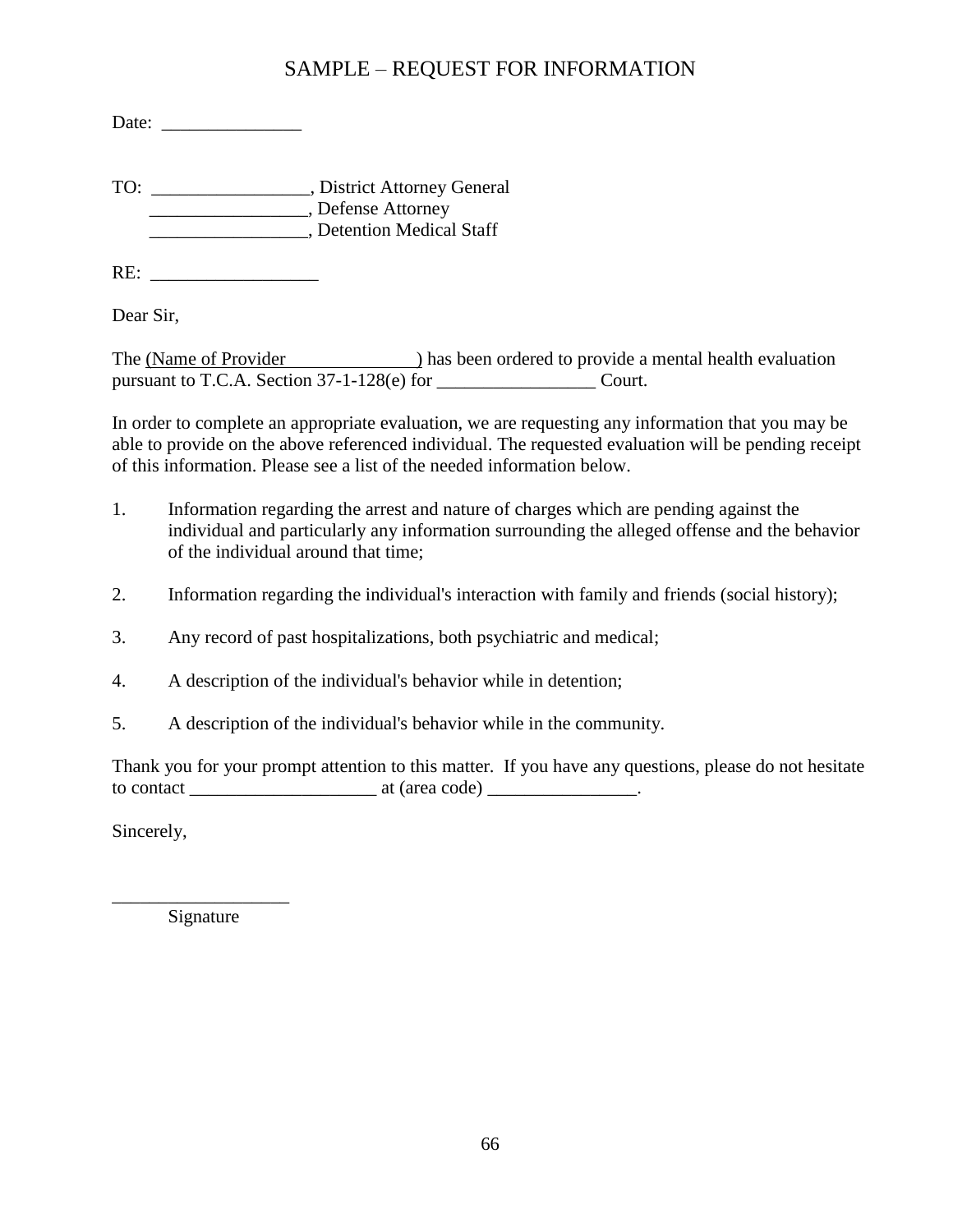# PURPOSE STATEMENT

The certified mental health professional conducting the forensic evaluation shall, prior to beginning the evaluation, inform the defendant of the reason for the evaluation and how the information is to be used. The defendant must be advised that the court has ordered the assessment and that the examiner will report his/her findings to the court.

An example of the language for documentation is as follows:

# STATEMENT INFORMING DEFENDANT OF PURPOSE OF EVALUATION

٦

|                                                                                                         | <b>Statement Informing Defendant of Purpose of Evaluation</b> |         |  |  |  |  |
|---------------------------------------------------------------------------------------------------------|---------------------------------------------------------------|---------|--|--|--|--|
| A pre-trial forensic evaluation was ordered by the                                                      |                                                               |         |  |  |  |  |
| Court for                                                                                               |                                                               |         |  |  |  |  |
| $\sim$ 00 $\sim$ 00 $\sim$                                                                              |                                                               | and the |  |  |  |  |
| purpose of this evaluation was discussed. I explained that the court ordered this                       |                                                               |         |  |  |  |  |
| (competency/insanity defense) evaluation to take place with the knowledge of the defendant's            |                                                               |         |  |  |  |  |
| attorney. I further explained that when the evaluation is completed, a letter will be sent to the court |                                                               |         |  |  |  |  |
| conveying the results of the evaluation and that copies will be sent to the defendant's attorney as     |                                                               |         |  |  |  |  |
|                                                                                                         |                                                               |         |  |  |  |  |
| opportunity to ask questions about the procedures before the interview started.                         |                                                               |         |  |  |  |  |
|                                                                                                         |                                                               |         |  |  |  |  |
|                                                                                                         |                                                               |         |  |  |  |  |
|                                                                                                         |                                                               |         |  |  |  |  |
| Evaluator                                                                                               |                                                               |         |  |  |  |  |
|                                                                                                         |                                                               |         |  |  |  |  |
|                                                                                                         |                                                               |         |  |  |  |  |
|                                                                                                         |                                                               |         |  |  |  |  |

Date

 $\Gamma$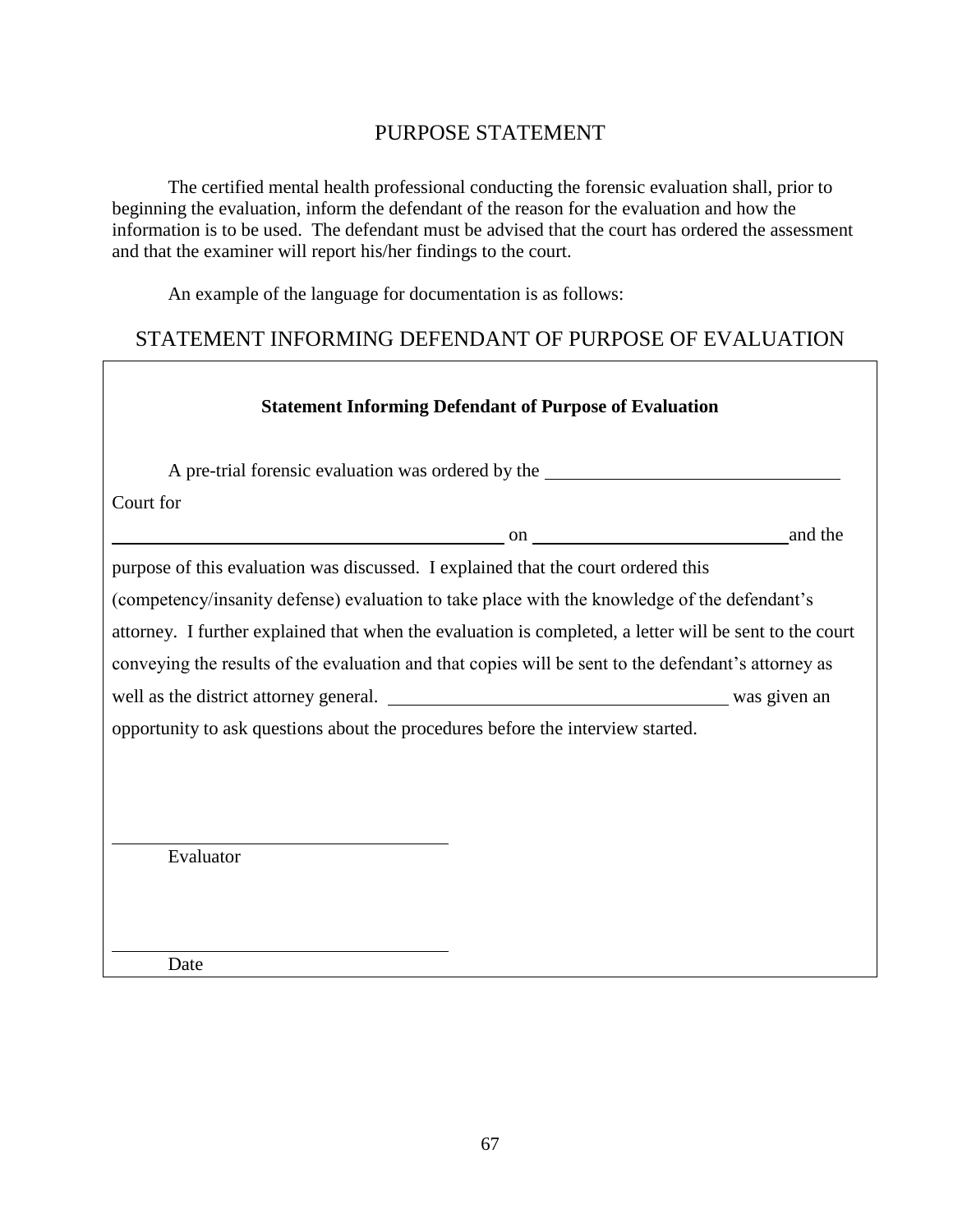# SAMPLE - JUVENILE EVALUATION REPORT OUTLINE

- I. Identifying Information
	- *\*Juvenile's Name* Date of Admission
	-
	- \*Social Security Number Admitting M.D.
	-
	- Legal Guardian Charges

• Date of Birth **\*Date of Report** • Age/Sex County of Charges

## **[\*Please include juvenile's name, SSN and report date on** *each page* **of the evaluation]**

- II. Brief statement of alleged offenses and Purpose of the Evaluation (Requests per court order)
	- Evaluation (Diagnosis, treatment, service recommendations)
	- Mental Retardation/Intellectual Disability
	- Committability
	- Competency
	- Mental Condition at the time of the alleged offense (Insanity)
	- Specialized evaluations i.e. (A&D assessment, psychosexuals, etc.)
- III. Limits of Confidentiality Statement indicating Defendant was Informed of:
	- Evaluation being conducted by court order
	- Purpose of Evaluation (as above)
	- Report to be prepared for court and available to both attorneys
	- Examination not therapy and does not have therapist-patient confidentiality
- V. Sources of Information
	- Court Order/Petitions
	- Victim/Witness/Police reports
	- Criminal History
	- School records
	- Treatment records
	- Collateral contacts (including telephone calls and face-to-face contacts)
	- Current medical/clinic records
	- Psychological/Medical testing
	- Clinical Interviews
- VI. Background Information/History
	- Circumstances leading to hospitalization (for inpatient evaluations)
	- Previous treatment, services
	- Previous medical/labs, mental health, education, legal, etc.
	- Social, Familial and Educational History
	- Other, when applicable

#### VII. Assessment and Treatment

- Behavioral Observations
- Current Mental Status
- Evaluation Instruments and techniques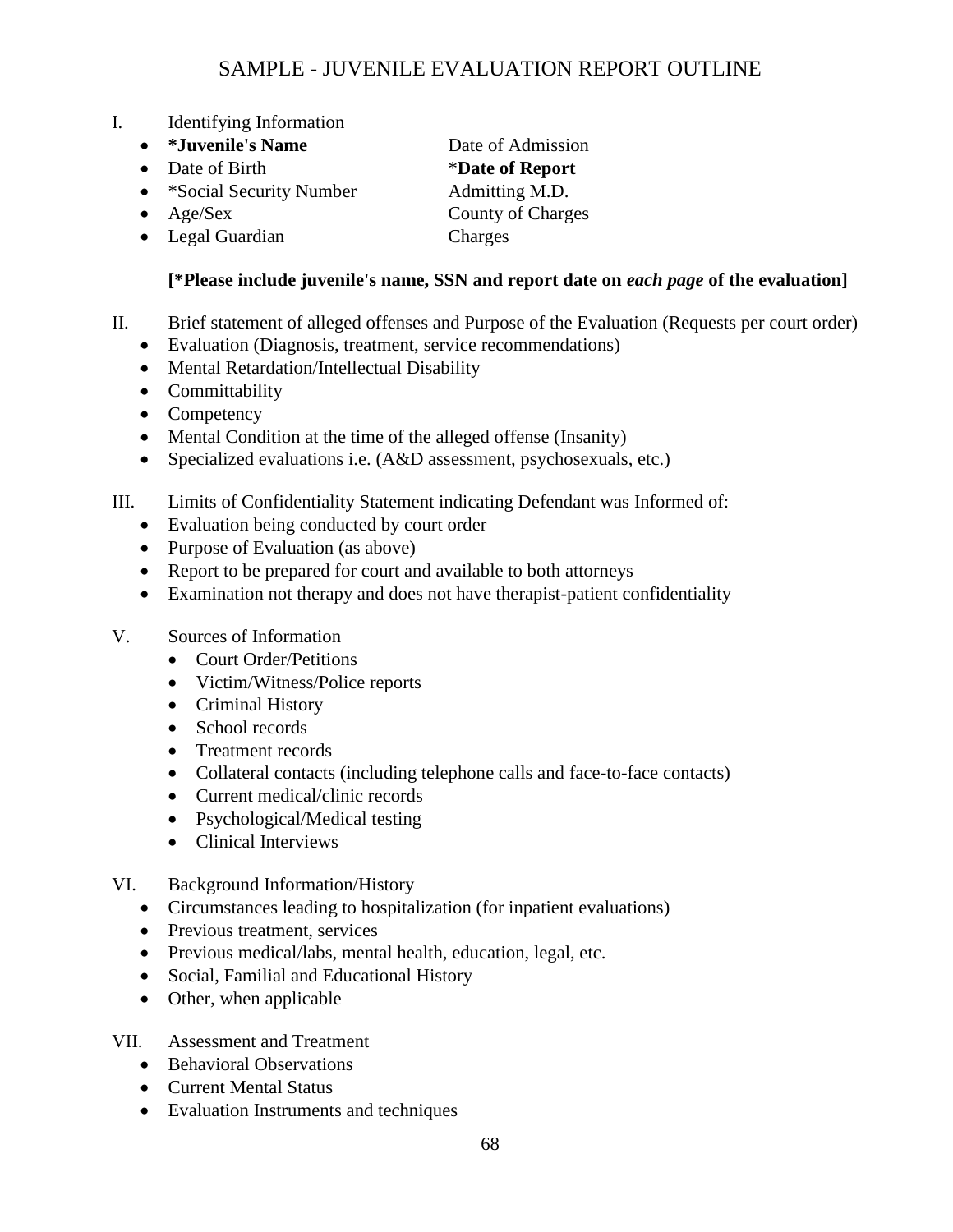- Medications prescribed
- Use of Seclusion/Restraint (for inpatient)
- Medical and Physical
- Educational assessment
- Psychologicals, or any specialized testing
- Any consultation results (e.g. MR Assist, Psychosexual)
- Discussion of areas specified by court order (e.g. Competency to Stand Trial issues).
- VIII. Summary/Findings
	- Address all specific requests from Court (e.g. CST,  $A \& D$ )
- IX. Diagnostic Impressions (DSM Diagnoses)
- X. Treatment Team Recommendations
- XI. Discharge (inpatient) or Follow-Up (outpatient) Plan
	- Discharge Medications
	- Medical Issues/Education Issues
	- Follow-up services
	- Case management
	- Mental Health Services/Appointments

# XII. Signatures/Dates

Attending Physician/Evaluator and date of signature Report Preparer and date report was completed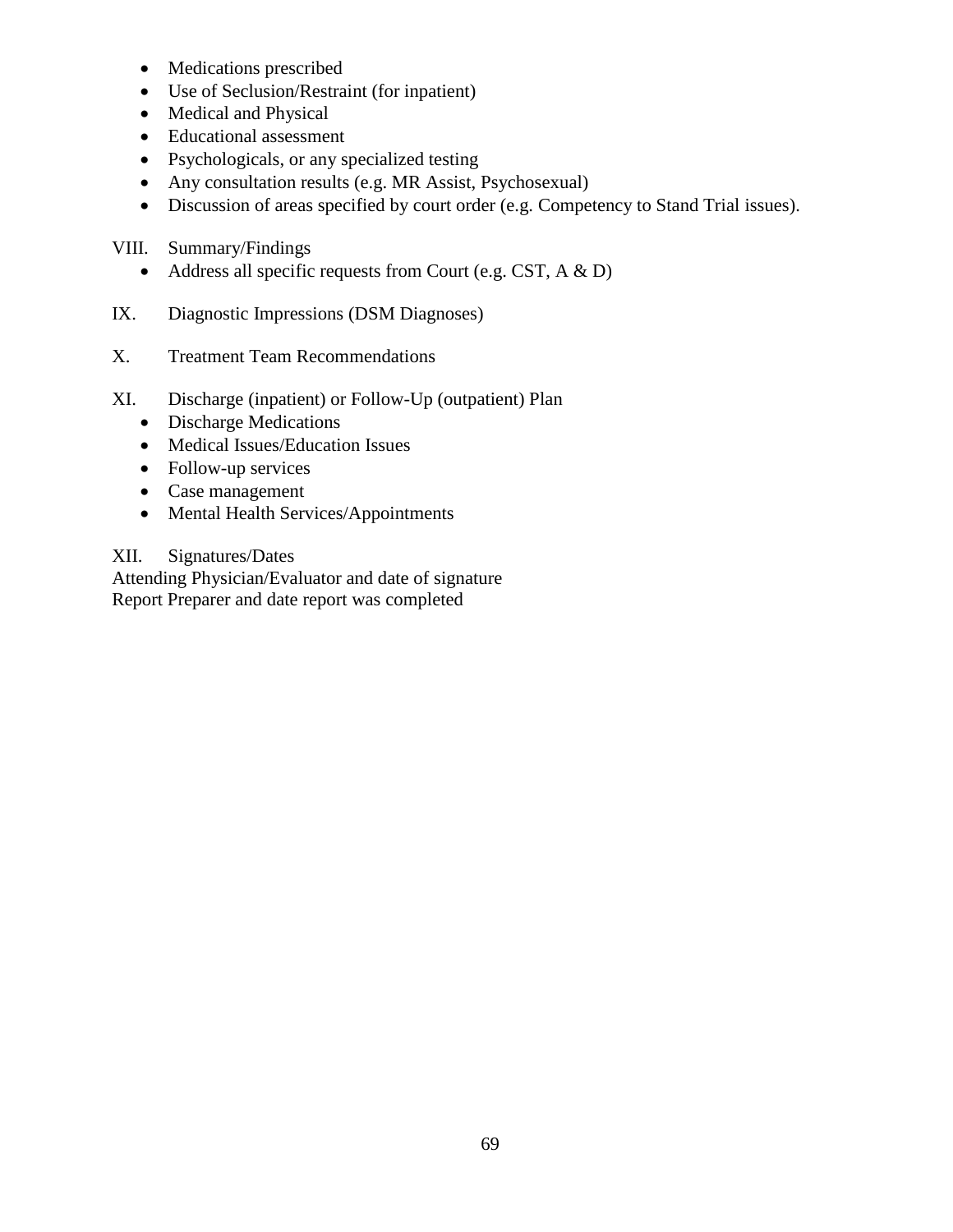# SAMPLE LETTERS TO THE JUVENILE COURT

# **SAMPLE #1 Mental Illness, Intellectual Disability, Commitability Treatment and Service Recommendations (Other assessments per court order requests)**

# **(Letterhead of Outpatient Provider)**

(Date)

The Honorable \_\_\_\_\_\_\_\_\_\_\_\_\_\_\_\_\_\_ Judge, County Juvenile Court (Mailing Address) (City), (State) (Zip)

Re: State of Tennessee v. (Name of Juvenile) Report of Outpatient Evaluation pursuant to T.C.A. § 37-1-128(e) (1)

\_\_\_\_\_\_\_\_\_\_\_\_\_\_\_\_\_\_\_\_\_\_\_\_\_\_\_\_\_\_\_\_\_\_\_\_\_\_\_\_\_\_\_\_\_\_.

Dear Judge

\_\_\_\_\_\_\_\_\_\_\_\_\_\_\_\_\_\_\_\_\_\_\_ was referred to **name of community mental health center** on **date of referral** by order of your court for psychiatric/psychological evaluation to include diagnosis, committability, treatment and service recommendations. The court also requested an IQ, A&D assessment, or psychosexual evaluation. **Name of juvenile** was evaluated on the charge(s) of

The **IQ assessment** resulted in a (normal/average/below average) range of intellectual functioning.

Staff has determined that **name of juvenile** is mentally ill/is not mentally ill or is intellectually disabled/is not intellectually disabled. He/She is committable/is not committable under **Title 33, Chapter 6, Part 5, Tenn. Code Ann.** He/She is committable/is not committable under **T.C.A. Section 33-5-403.**

We recommend **name of juvenile** be returned to **name of county** juvenile court for the adjudication of his/her charges. The treatment team recommends the following:

If you have any further questions regarding this evaluation, please contact **name of CMHC forensic coordinator** at **telephone number.**

Sincerely,

\_\_\_\_\_\_\_\_\_\_\_\_\_\_\_\_\_\_\_\_\_\_\_\_

(Name and title of the certified forensic evaluator who is a licensed physician or a licensed doctoral level psychologist with a Health Service Provider designation) Attachments: (psychological/psychiatric evaluation, psychosexual, etc.)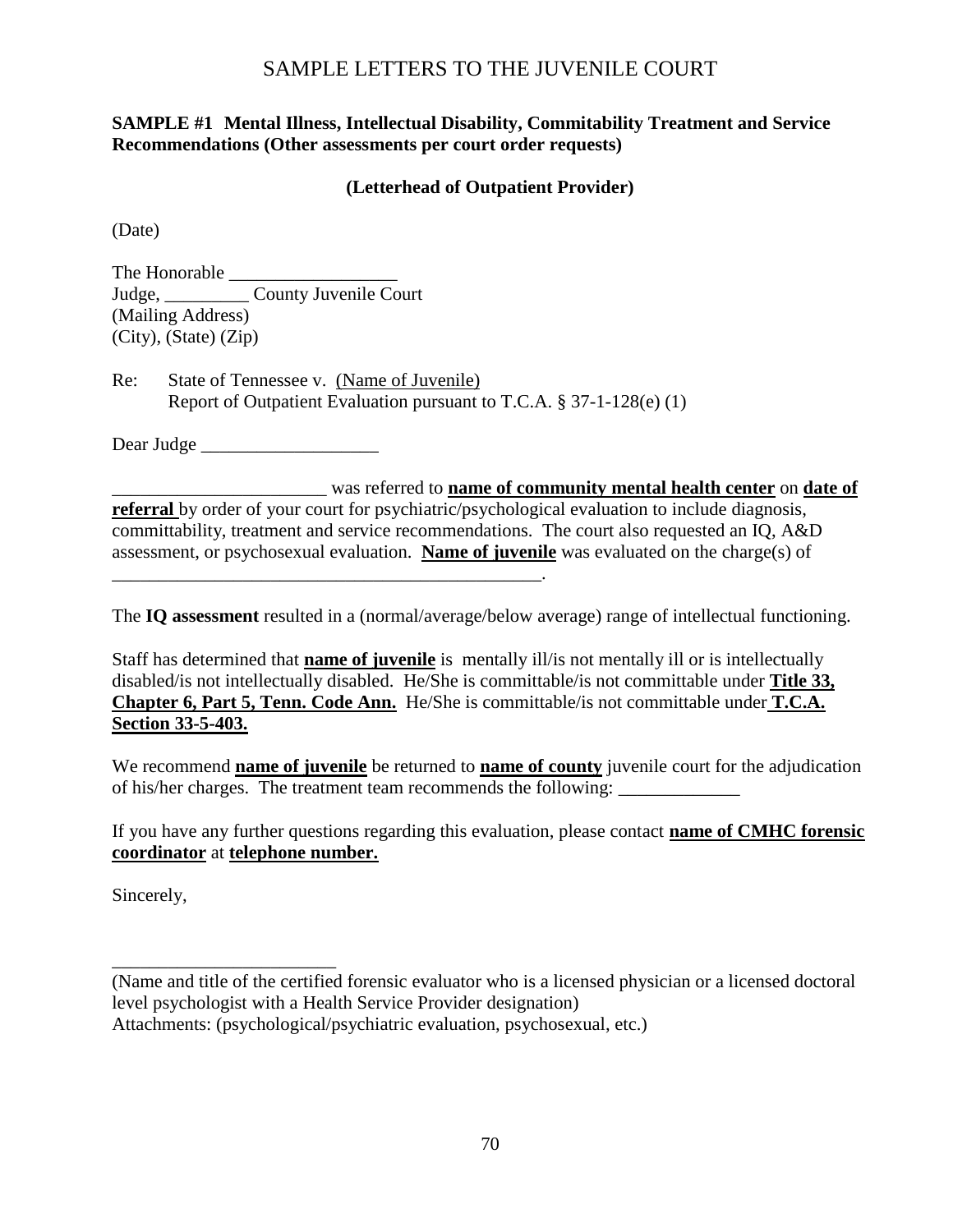# **SAMPLE #2 Competency and Mental Condition (Other assessments per court order requests)**

# **(Letterhead of Outpatient Provider)**

(Date)

The Honorable \_\_\_\_\_\_\_\_\_\_\_\_\_\_\_\_\_\_ Judge, \_\_\_\_\_\_\_\_\_\_\_\_\_\_\_\_\_ County Juvenile Court (Mailing Address) (City), (State) (Zip)

Re: State of Tennessee v. (Name of Juvenile) Report of Outpatient Evaluation pursuant to T.C.A. § 37-1-128(e) (1)

Dear Judge

\_\_\_\_\_\_\_\_\_\_\_\_\_\_\_\_\_\_\_\_\_\_\_ was referred to **name of community mental health center** on **date of** 

**referral** by order of your court for a forensic evaluation of his competency to stand trial and/or mental condition at the time of the alleged offense(s). **Name of juvenile** was evaluated on the charge(s) of  $\Box$ 

After completion of the competency evaluation, we have concluded that (*he/she)* has sufficient present ability to consult with (*his/her)* lawyer with a reasonable degree of rational understanding and a rational as well as factual understanding of the proceedings against (*him/her)*. In making this determination, we found that the juvenile understands the nature of the legal process; that he/she understands the charges pending against him/her and the consequences that can follow; and can advise counsel and participate in his/her own defense.

It is the staff's determination after completion of the evaluation based on T.C.A. Section 39-11-501, that a defense of insanity cannot be supported. This opinion is based on the determination that at the time of the alleged commission of the act constituting the offense, **Name of juvenile** was able to appreciate the nature or wrongfulness of such acts.

We recommend **name of juvenile** be returned to **name of county** juvenile court for the adjudication of his/her charges.

If you have any further questions regarding this evaluation, please contact **name of CMHC forensic coordinator** at **telephone number.**

Sincerely,

\_\_\_\_\_\_\_\_\_\_\_\_\_\_\_\_\_\_\_\_\_\_\_\_

(Name and title of the certified forensic evaluator who is a licensed physician or a licensed doctoral level psychologist with a Health Service Provider designation) Attachment (psychological/psychiatric evaluation)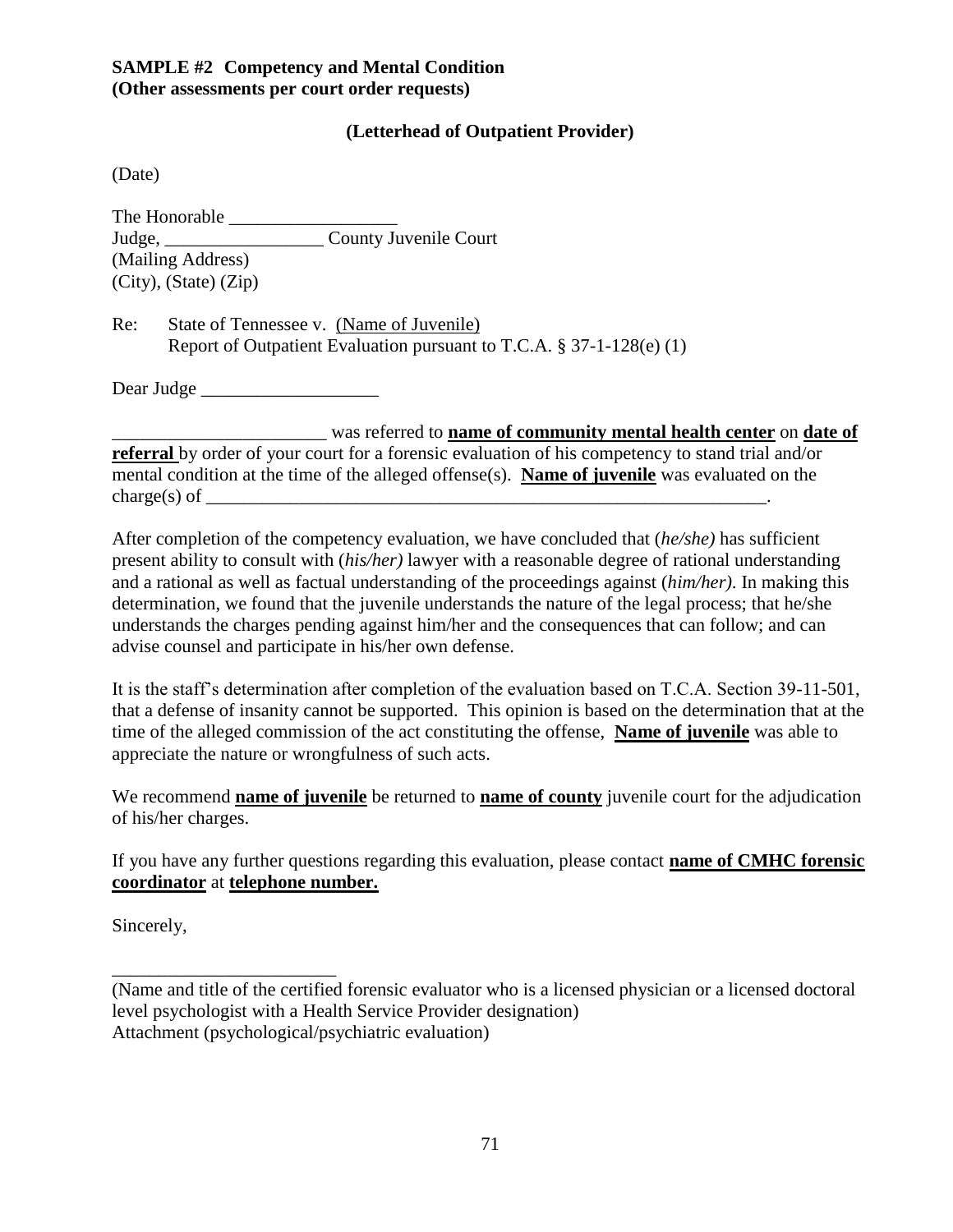# **SAMPLE #3 Competency and Mental Condition (Referring to RMHI/Inpatient Provider)**

## **(Letterhead of Outpatient Provider)**

(Date)

The Honorable \_\_\_\_\_\_\_\_\_\_\_\_\_\_\_\_\_\_ Judge, County Juvenile Court (Mailing Address) (City), (State) (Zip)

Re: State of Tennessee v. (Name of Juvenile) Report of Outpatient Evaluation pursuant to T.C.A. § 37-1-128(e) (1)

\_\_\_\_\_\_\_\_\_\_\_\_\_\_\_\_\_\_\_\_\_\_\_\_\_\_\_\_\_\_\_\_\_\_\_\_\_\_\_\_\_\_\_\_\_\_\_\_\_\_\_\_\_\_\_\_\_\_\_\_\_\_\_\_\_\_\_.

\_\_\_\_\_\_\_\_\_\_\_\_\_\_\_\_\_\_\_\_\_\_\_\_\_\_\_\_\_\_\_\_\_\_\_\_\_\_\_\_\_\_\_\_\_\_\_\_\_\_\_\_.

Dear Judge \_\_\_\_\_\_\_\_\_\_\_\_\_\_\_\_\_\_\_

\_\_\_\_\_\_\_\_\_\_\_\_\_\_\_\_\_\_\_\_\_\_\_ was referred to **name of community mental health center** on **date of referral** by order of your court for determination of his/her ability to stand trial and/or his/her mental condition at the time o f the alleged offense(s). **Name of** juvenile was evaluated on the charge(s) of

After completion of the outpatient evaluation, we cannot make a determination regarding his/her competency to stand trial and/or mental condition at the time of the alleged offense. Therefore, we must refer **Name of juvenile** to **Name of RMHI/inpatient provider** for an inpatient evaluation. Please contact **Name of Juvenile/Forensic Coordinator,** of **Name of RMHI/inpatient provider** to schedule an appointment for the evaluation. Mr./Ms can be reached at

If you have any further questions regarding this evaluation, please contact **name of CMHC forensic coordinator** at **telephone number.**

Sincerely,

\_\_\_\_\_\_\_\_\_\_\_\_\_\_\_\_\_\_\_\_\_\_\_\_

<sup>(</sup>Name and title of the certified forensic evaluator who is a licensed physician or a licensed doctoral level psychologist with a Health Service Provider designation)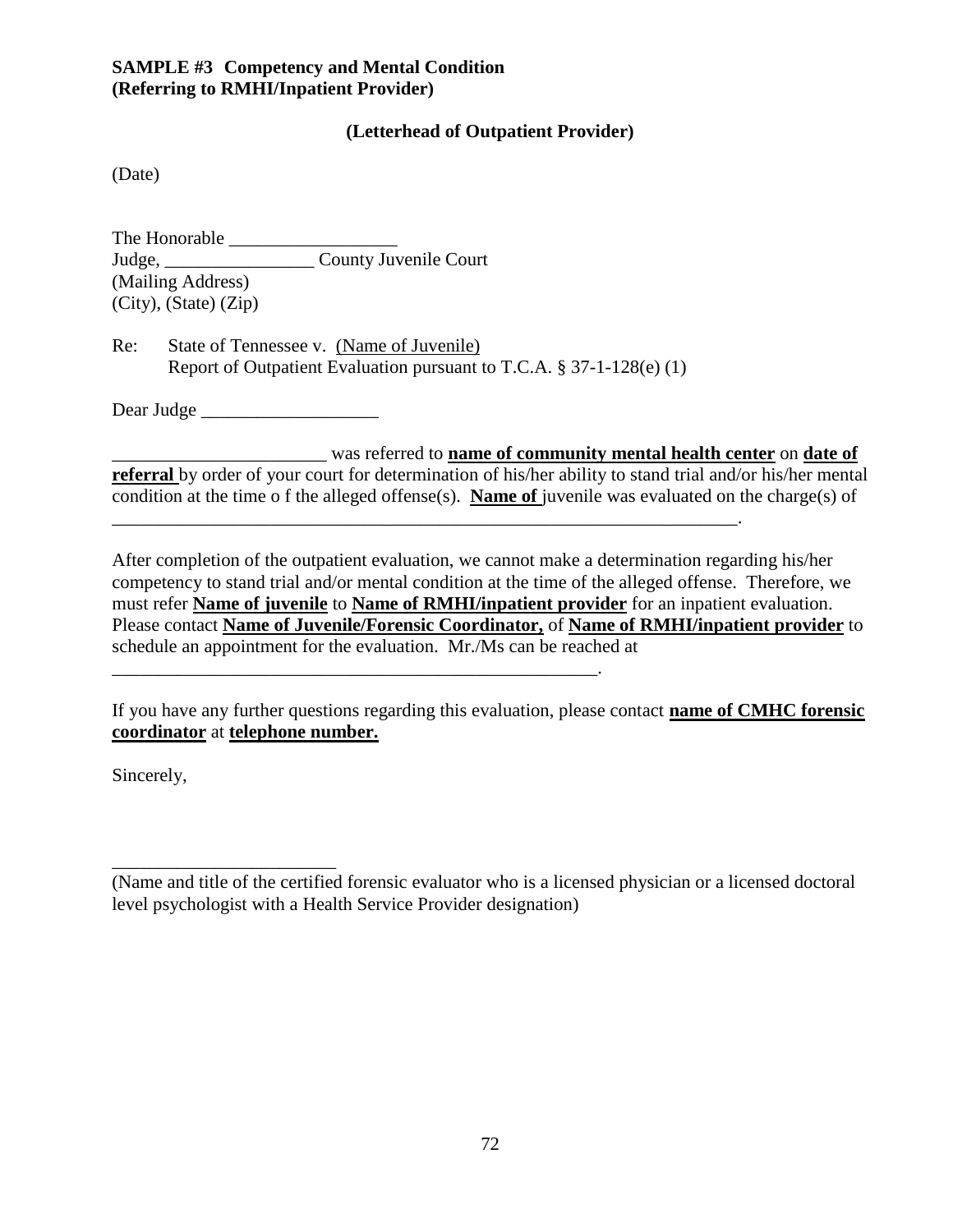# **SAMPLE #1 Mental Illness, Intellectual Disability, Commitability Treatment and Service Recommendations (Other assessments per court order requests)**

# **(Letterhead of Outpatient Provider)**

(Date)

The Honorable \_\_\_\_\_\_\_\_\_\_\_\_\_\_\_\_\_\_ Judge, County Juvenile Court (Mailing Address) (City), (State) (Zip)

Re: State of Tennessee v. (Name of Juvenile) Report of Outpatient Evaluation pursuant to T.C.A. Section 37-1-128(e) (1)

Dear Judge \_\_\_\_\_\_\_\_\_\_\_\_\_\_\_\_\_\_\_

\_\_\_\_\_\_\_\_\_\_\_\_\_\_\_\_\_\_\_\_\_\_\_ was referred to **name of community mental health center** on **date of referral** by order of your court for psychiatric/psychological evaluation to include diagnosis, committability, treatment and service recommendations. The court also requested an IQ, A&D assessment, or psychosexual evaluation. **Name of juvenile** was evaluated on the charge(s) of \_\_\_\_\_\_\_\_\_\_\_\_\_\_\_\_\_\_\_\_\_\_\_\_\_\_\_\_\_\_\_\_\_\_\_\_\_\_\_\_\_\_\_\_\_\_.

The **IQ assessment** resulted in a (normal/average/below average) range of intellectual functioning.

Staff has determined that **name of juvenile** is mentally ill/is not mentally ill or is intellectually disabled or is not intellectually disabled. He/She is committable/is not committable under **Title 33, Chapter 6, Part 5, Tenn.Code Ann.** He/She is committable/is not committable under **T.C.A. Section 33-5-403.**

We recommend **name of juvenile** be returned to **name of county** juvenile court for the adjudication of his/her charges. The treatment team recommends the following:

If you have any further questions regarding this evaluation, please contact **name of CMHC forensic coordinator** at **telephone number.**

Sincerely,

\_\_\_\_\_\_\_\_\_\_\_\_\_\_\_\_\_\_\_\_\_\_\_\_

(Name and title of the certified forensic evaluator who is a licensed physician or a licensed doctoral level psychologist with a Health Service Provider designation) Attachments (psychological/psychiatric evaluation, psychosexual, etc.)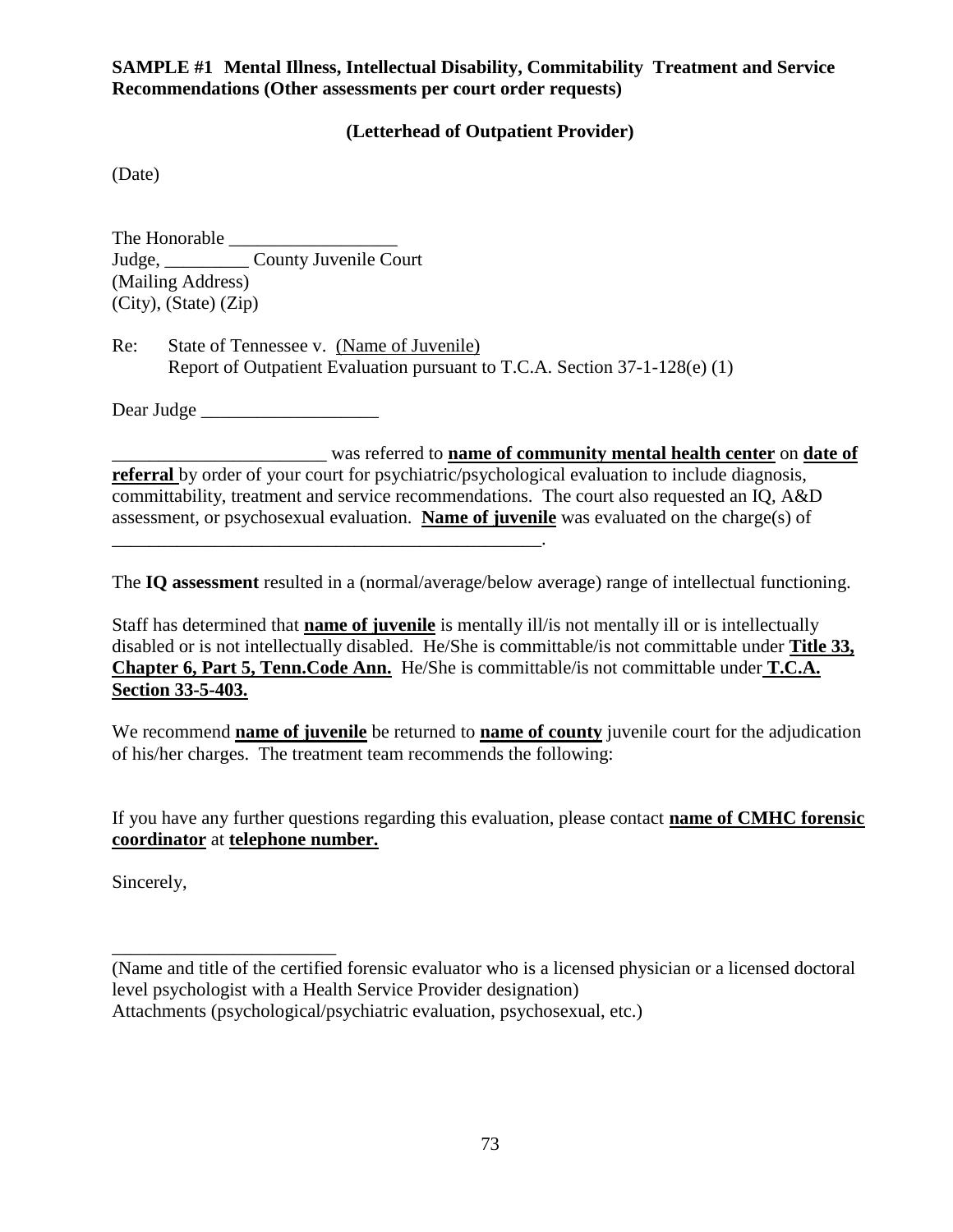# **SAMPLE #2 Competency and Mental Condition (Other assessments per court order requests)**

# **(Letterhead of Outpatient Provider)**

(Date)

The Honorable \_\_\_\_\_\_\_\_\_\_\_\_\_\_\_\_\_\_ Judge, \_\_\_\_\_\_\_\_\_\_\_\_\_\_\_\_\_ County Juvenile Court (Mailing Address) (City), (State) (Zip)

Re: State of Tennessee v. (Name of Juvenile) Report of Outpatient Evaluation pursuant to T.C.A. § 37-1-128(e) (1)

Dear Judge

\_\_\_\_\_\_\_\_\_\_\_\_\_\_\_\_\_\_\_\_\_\_\_ was referred to **name of community mental health center** on **date of referral** by order of your court for a forensic evaluation of his competency to stand trial and/or mental condition at the time of the alleged offense(s). **Name of juvenile** was evaluated on the charge(s) of  $\overline{\phantom{a}}$ 

After completion of the competency evaluation, we have concluded that (*he/she)* has sufficient present ability to consult with (*his/her)* lawyer with a reasonable degree of rational understanding and a rational as well as factual understanding of the proceedings against (*him/her)*. In making this determination, we found that the juvenile understands the nature of the legal process; that he/she understands the charges pending against him/her and the consequences that can follow; and can advise counsel and participate in his/her own defense.

It is the staff's determination after completion of the evaluation based on T.C.A. Section 39-11-501, that a defense of insanity cannot be supported. This opinion is based on the determination that at the time of the alleged commission of the act constituting the offense, **Name of juvenile** was able to appreciate the nature or wrongfulness of such acts.

We recommend **name of juvenile** be returned to **name of county** juvenile court for the adjudication of his/her charges.

If you have any further questions regarding this evaluation, please contact **name of CMHC forensic coordinator** at **telephone number.**

Sincerely,

(Name and title of the certified forensic evaluator who is a licensed physician or a licensed doctoral level psychologist with a Health Service Provider designation) Attachment (psychological/psychiatric evaluation)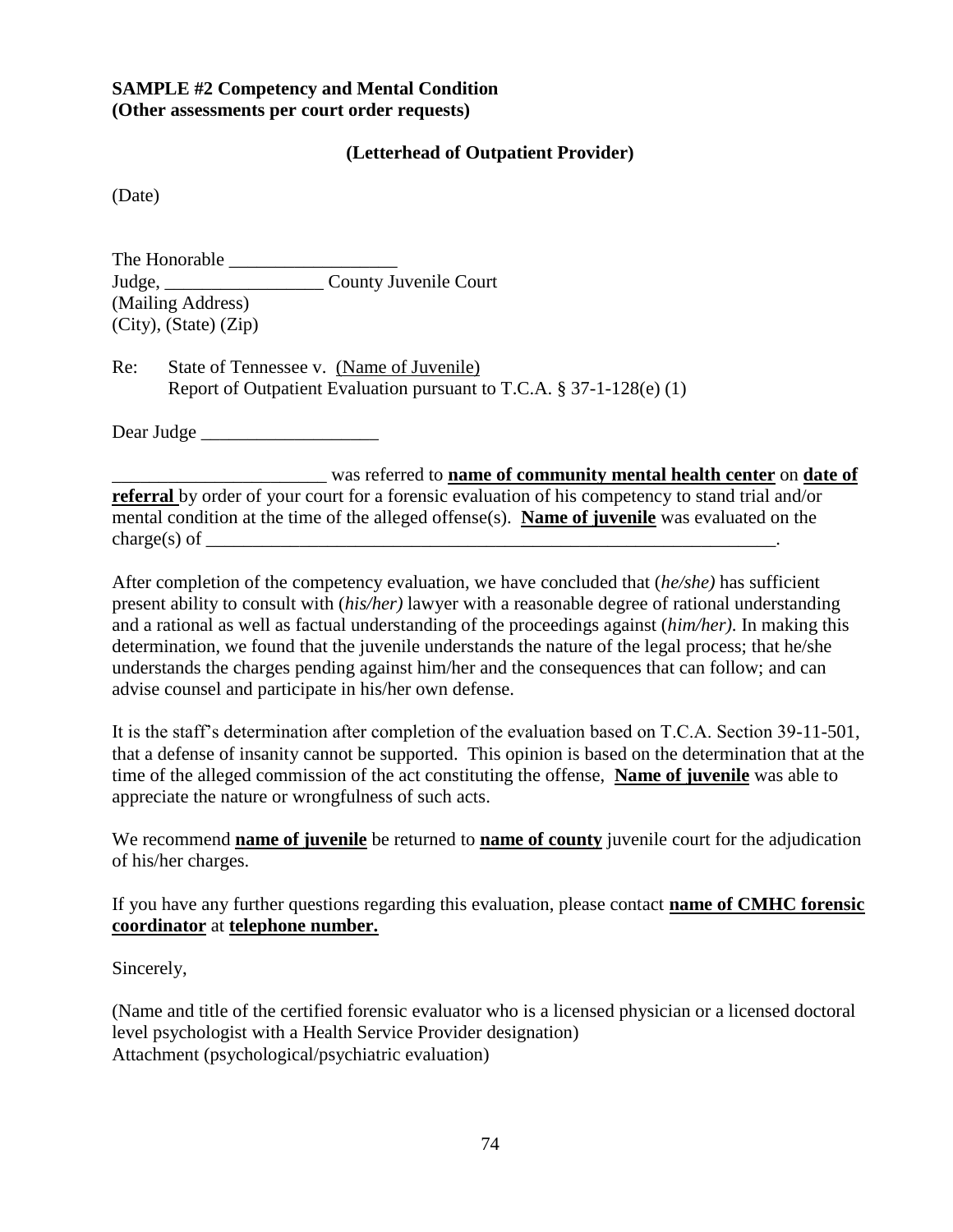## **SAMPLE #3 Competency and Mental Condition (Referring to RMHI/Inpatient Provider)**

## **(Letterhead of Outpatient Provider)**

(Date)

The Honorable \_\_\_\_\_\_\_\_\_\_\_\_\_\_\_\_\_\_ Judge, \_\_\_\_\_\_\_\_\_\_\_\_\_\_\_\_ County Juvenile Court (Mailing Address) (City), (State) (Zip)

Re: State of Tennessee v. (Name of Juvenile) Report of Outpatient Evaluation pursuant to T.C.A. § 37-1-128(e) (1)

Dear Judge

\_\_\_\_\_\_\_\_\_\_\_\_\_\_\_\_\_\_\_\_\_\_\_\_\_\_\_\_\_\_\_\_\_\_\_\_.

\_\_\_\_\_\_\_\_\_\_\_\_\_\_\_\_\_\_\_\_\_\_\_ was referred to **name of community mental health center** on **date of** 

**referral** by order of your court for determination of his/her ability to stand trial and/or his/her mental condition at the time o f the alleged offense(s). **Name of** juvenile was evaluated on the charge(s) of

\_\_\_\_\_\_\_\_\_\_\_\_\_\_\_\_\_\_\_\_\_\_\_\_\_\_\_\_\_\_\_\_\_\_\_\_\_\_\_\_\_\_\_\_\_\_\_\_\_\_\_\_\_\_\_\_\_\_\_\_\_\_\_\_\_\_\_\_\_\_\_\_\_\_\_\_\_\_\_\_\_

After completion of the outpatient evaluation, we cannot make a determination regarding his/her competency to stand trial and/or mental condition at the time of the alleged offense. Therefore, we must refer **Name of juvenile** to **Name of RMHI/inpatient provider** for an inpatient evaluation. Please contact **Name of Juvenile/Forensic Coordinator,** of **Name of RMHI/inpatient provider** to schedule an appointment for the evaluation. Mr./Ms can be reached at

If you have any further questions regarding this evaluation, please contact **name of CMHC forensic coordinator** at **telephone number.**

Sincerely,

\_\_\_\_\_\_\_\_\_\_\_\_\_\_\_\_\_\_\_\_\_\_\_\_

 $\overline{\phantom{a}}$ .

<sup>(</sup>Name and title of the certified forensic evaluator who is a licensed physician or a licensed doctoral level psychologist with a Health Service Provider designation)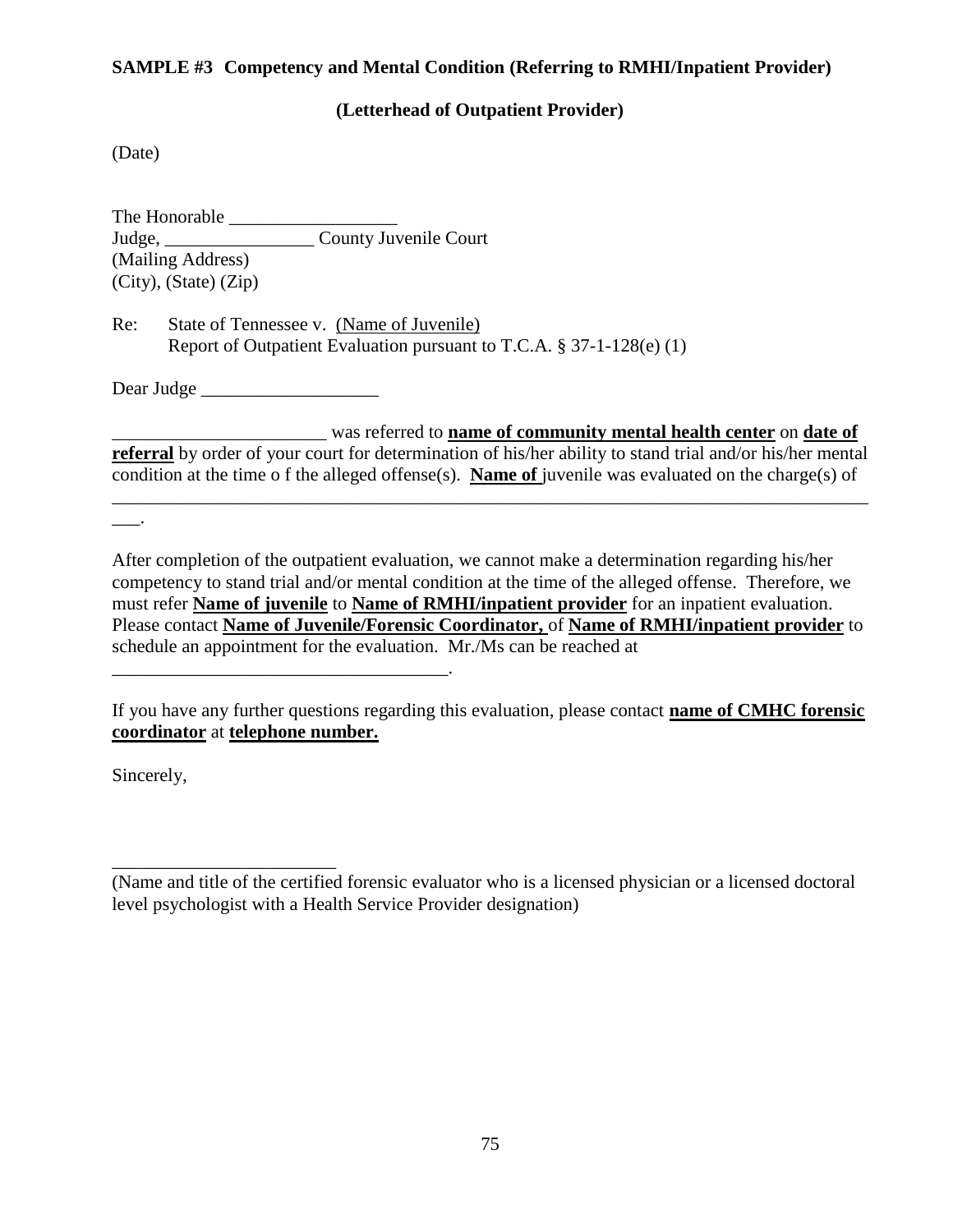# SECTION IV - SPECIAL ISSUES IN FORENSIC MENTAL HEALTH EVALUATIONS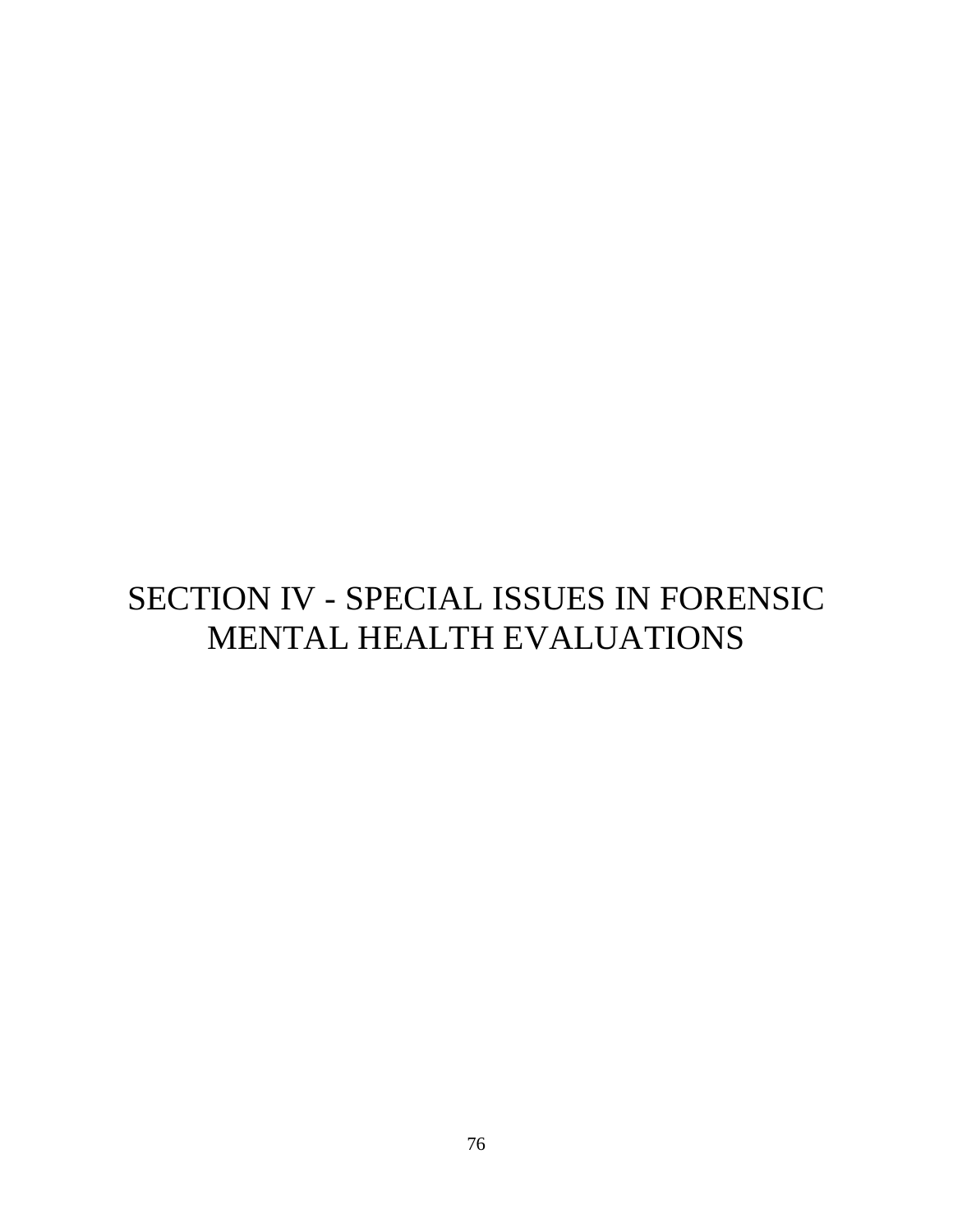# CONFIDENTIALITY AND PRIVILEGED COMMUNICATION

Confidentiality relates to the responsibility of the agency and mental health professional to keep information, correspondence and records confidential and to allow access to those records only under certain circumstances. Unless otherwise indicated in the court order the results of forensic evaluations must be reported to the judge, the district attorney general and to the defense attorney. However, the information in the record concerning the evaluation may be released only with written consent of the defendant or upon order of the court.

Privileged Communication specifically relates to the relationship of a particular professional to a client and provides protection of the information obtained from the client as a result of this relationship. Under Tennessee law, psychiatrists have limited privilege and psychologists have absolute privilege. However, privilege is not an issue in forensic evaluations since a therapist-client relationship is not established.

# **T.C.A. § 33-3-103**

All applications, certificates, records, reports, legal documents, and pleadings made and all information provided or received in connection with services applied for, provided under, or regulated under this title and directly or indirectly identifying a service recipient or former service recipient shall be kept confidential and shall not be disclosed by any person except in compliance with this part.

# **T.C.A. § 33-3-104**

Information about a service recipient that is confidential under T.C.A. § 33-3-103 may be disclosed with the consent of:

- (1) The service recipient who is sixteen (16) years of age or over;
- (2) The conservator of the service recipient;
- (3) The attorney in fact under a power of attorney who has the right to make disclosures under the power;
- (4) The parent, legal guardian, or legal custodian of a service recipient who is a child;
- (5) The service recipient's guardian ad litem for the purposes of the litigation in which the guardian ad litem serves;
- (6) The treatment review committee for a service recipient who has been involuntarily committed; or
- (7) The executor, administrator or personal representative on behalf of a deceased service recipient.

# **T.C.A. § 33-3-105**

Information that is confidential under § 33-3-103 may be disclosed without consent of the service recipient if: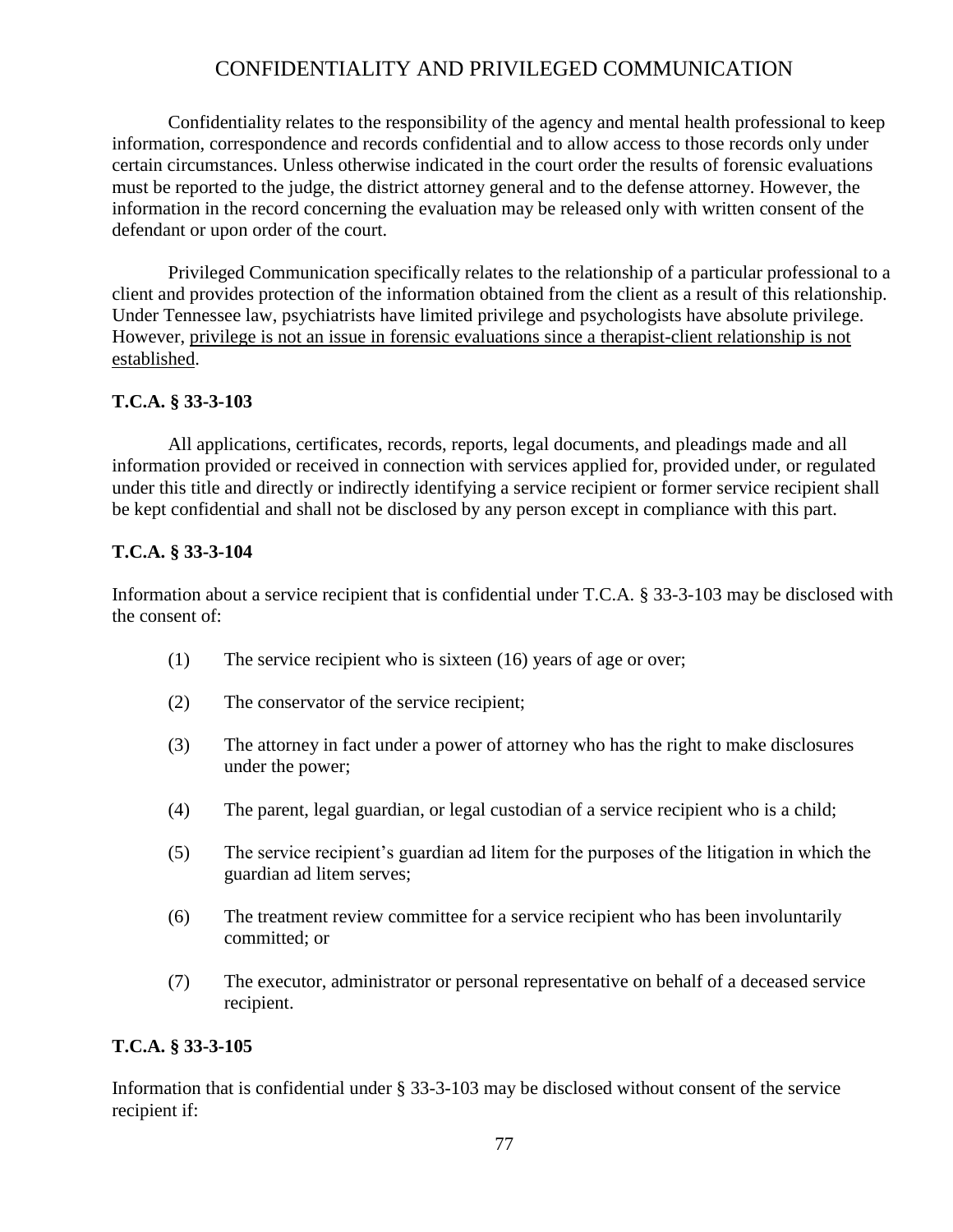- (1) Disclosure is necessary to carry out duties under this title;
- (2) Disclosure may be necessary to assure service or care to the service recipient by the least drastic means that are suitable to the service recipient's liberty and interests;
- (3) As a court orders, after a hearing, upon its determination that disclosure is necessary for the conduct of proceedings before it and that failure to make such disclosure would be contrary to public interest or to the detriment of a party to the proceedings;
- (4) It is solely information as to the residential service recipient's overall medical condition without clinical details and is sought by the service recipient's family members, relatives, conservator, legal guardian, legal custodian, guardian ad litem, foster parents , or friends;
- (5) A service recipient moves from one service provider to another and exchange of information is necessary for continuity of service, but the transferring service provider may provide information only as to the service recipient's current medication, allergies, diagnosis, and serious medical conditions to the receiving provider; or
- (6) A custodial agent for another state agency that has legal custody of the service recipient cannot perform the agent's duties properly without the information.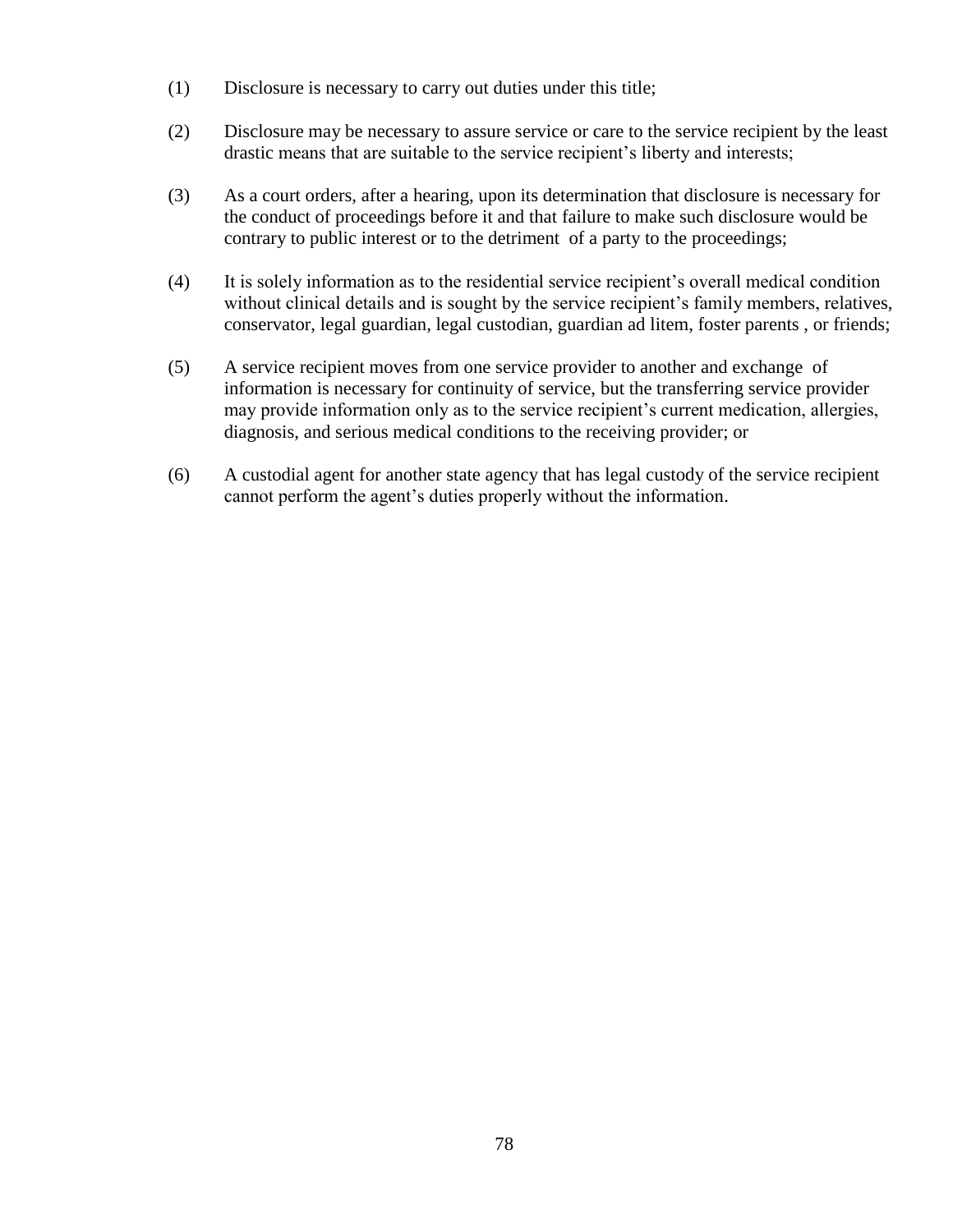## EXPERT WITNESS TESTIMONY

Certified Forensic evaluators provide expert witness testimony only when subpoenaed or courtordered to appear. RMHI staff are required to notify the attorney in the RMHI Office of Legal Counsel of the subpoena or court order. The RMHI attorney will provide advice on how to proceed.

Upon receipt of a subpoena or court order, it is recommended that the evaluator contact whomever the subpoena or court order was issued on behalf of to determine what issues the party intends to cover and clarify for the party what the staff member can and cannot testify on. For instance, if the defense attorney issued a subpoena and then indicated that he/she was looking for testimony on whether the defendant was competent to waive Miranda rights when questioned by police, the evaluator should inform the attorney that this issue is outside the scope of the evaluation that was conducted and the evaluator would not be able to offer any testimony on the issue. This consultation can also help clarify that testimony which the staff member could provide may not be necessary, as when a prosecutor intends to stipulate to the opinion that the defendant has support for the insanity defense (that is, offer no argument against the opinion that the defendant has support for the insanity defense).

When it is clear that a certified forensic evaluator has a legal obligation to appear and provide testimony on issues relevant to the evaluation and treatment services provided under a valid court order, the evaluator should appear in court promptly, allow time for security procedures at the courthouse, and dress professionally. The evaluator should bring three copies of a summary curriculum vita (one for the defense, one for the prosecution and one for the court) and be prepared to answer questions about his/her professional background and the forensic certification process as part of being seated by the court as an expert witness.

The evaluator should be aware that any materials he/she brings to the court may be entered as evidence and reviewed by the judge and the attorneys. It is recommended that the evaluator does not bring the defendant's entire medical record or agency file, but only the material necessary for testimony on the forensic issues, such as the forensic evaluation.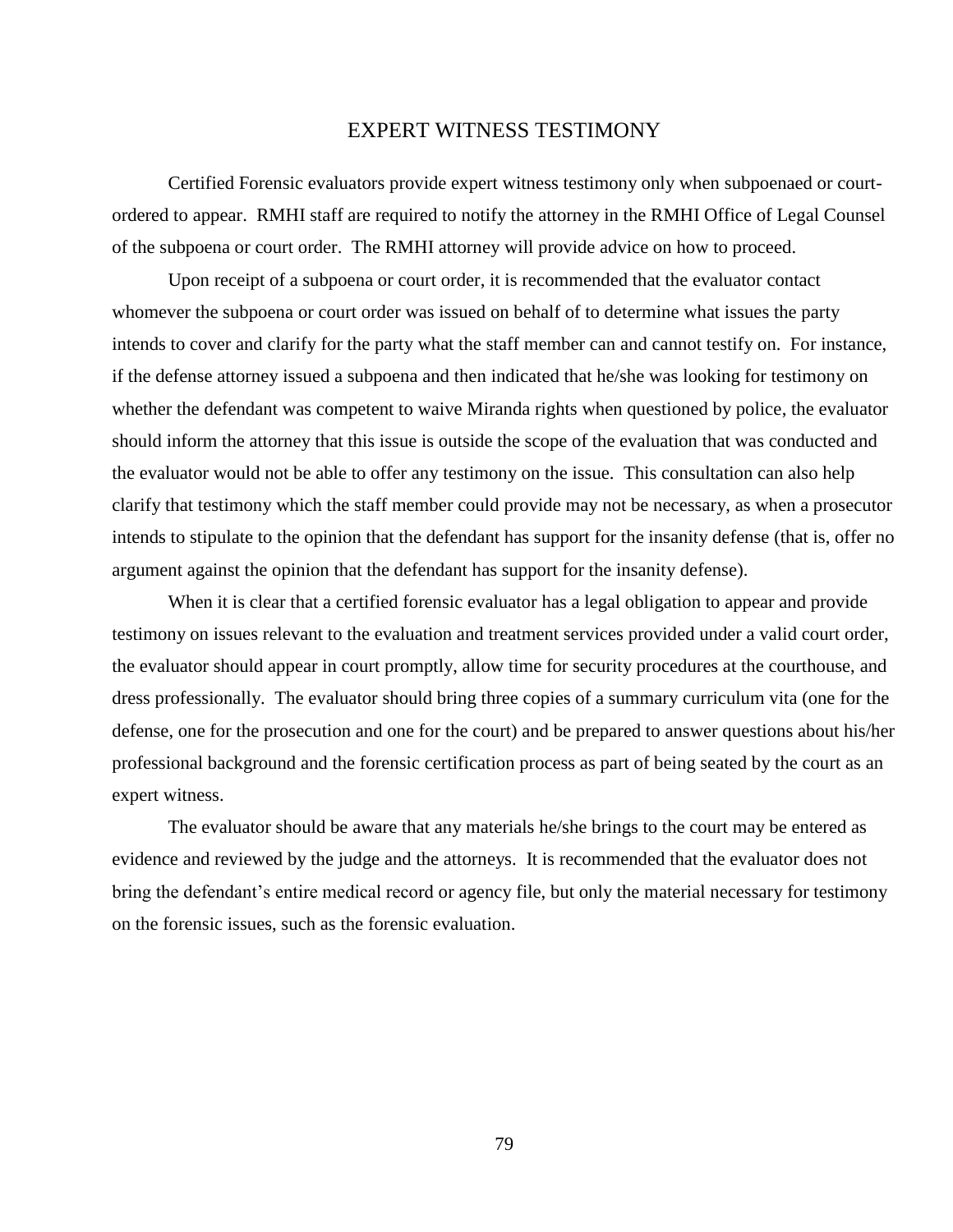## CRIMINAL PROCESS IN TENNESSEE

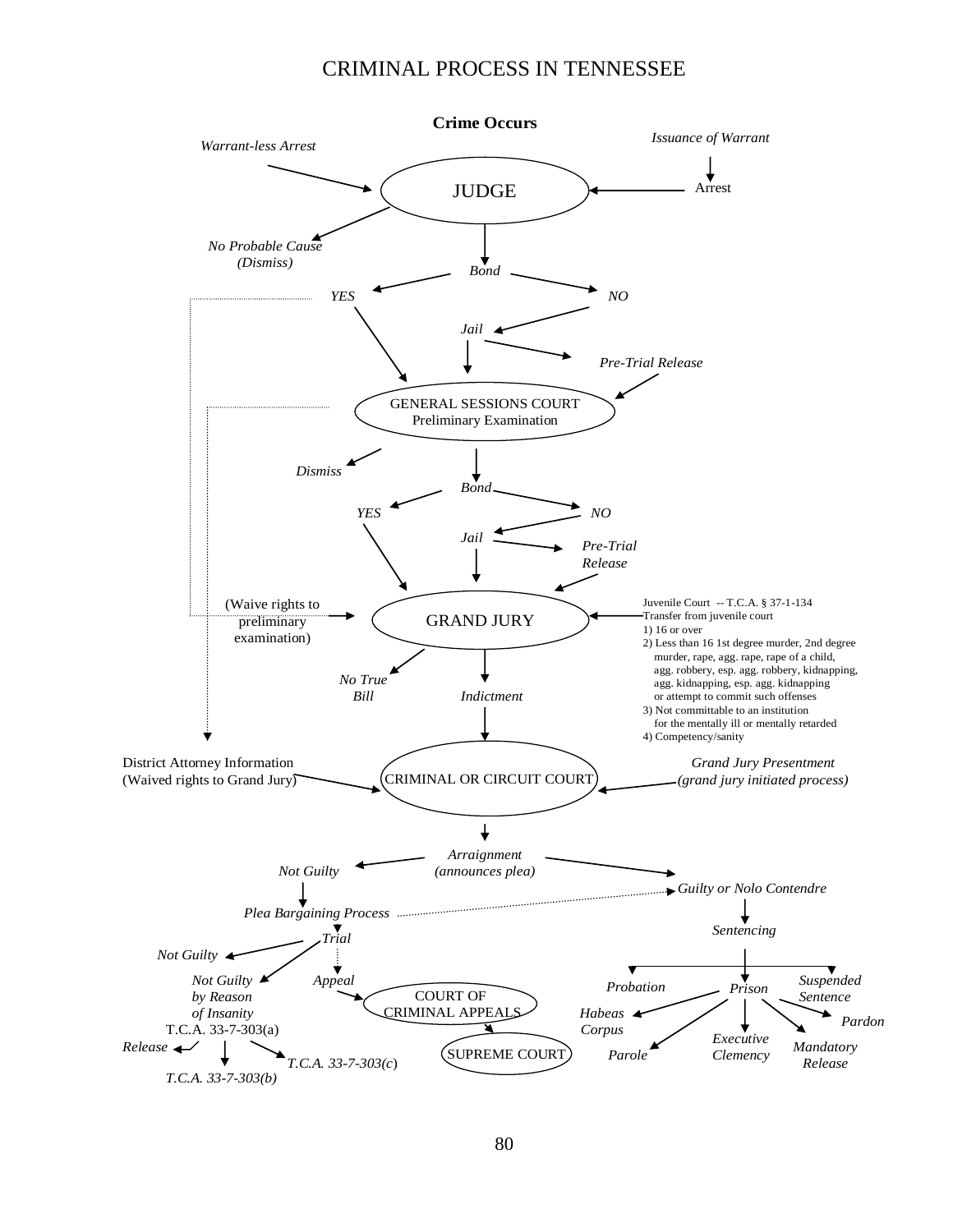# PRE-TRIAL EVALUATION FLOW CHART

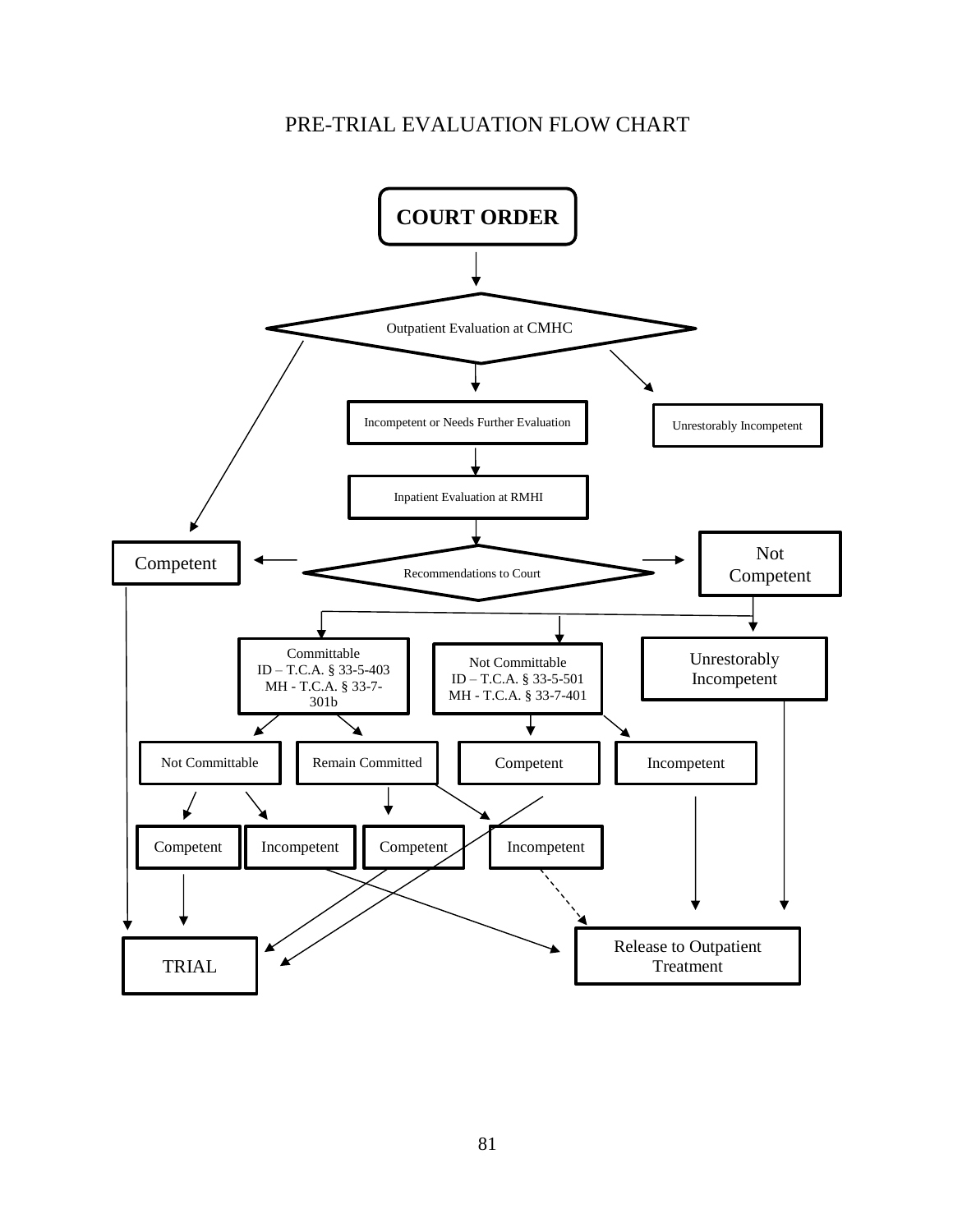# STAFF CONFERENCE REPORT OUTLINE - ADULT FORENSICS

- I. Identifying Information
	- Name
	- Date of Birth
	- Social Security Number
	- $\bullet$  Age/Sex
	- Date of Admission
	- Legal Status
	- Admitting Physician
	- County of Charges
	- Date of Conference

II. Purpose of the Evaluation-The requests of the court Evaluation(s) requested by the court, reason for admission:

- Mental condition at the time of the alleged offense
- Committability
- Competency
- Mental Retardation/Intellectual Disability
- Diminished Capacity or other specialty evaluation.
- III. Nature of the charges
	- Defendants description of the alleged offense
		- Information from relevant sources, as arrest report, information from sheriff/jail staff, etc.
- IV. Sources of Information
- V. Background information/History
	- Previous medical/psychiatric/legal concerns
	- Information obtained from previous service providers (hospitals, outpatient agencies, therapists, etc.)
	- Educational background
	- Family History
	- Other pertinent information
- VI. Assessment and Treatment
	- Behavioral Observations at the time of admission
	- Problems identified at the time of admission
	- Clinical interview findings
	- Evaluations done including testing, and the results
	- Medication(s) prescribed
	- Use of seclusion/restraint
	- Medical and Physical examination results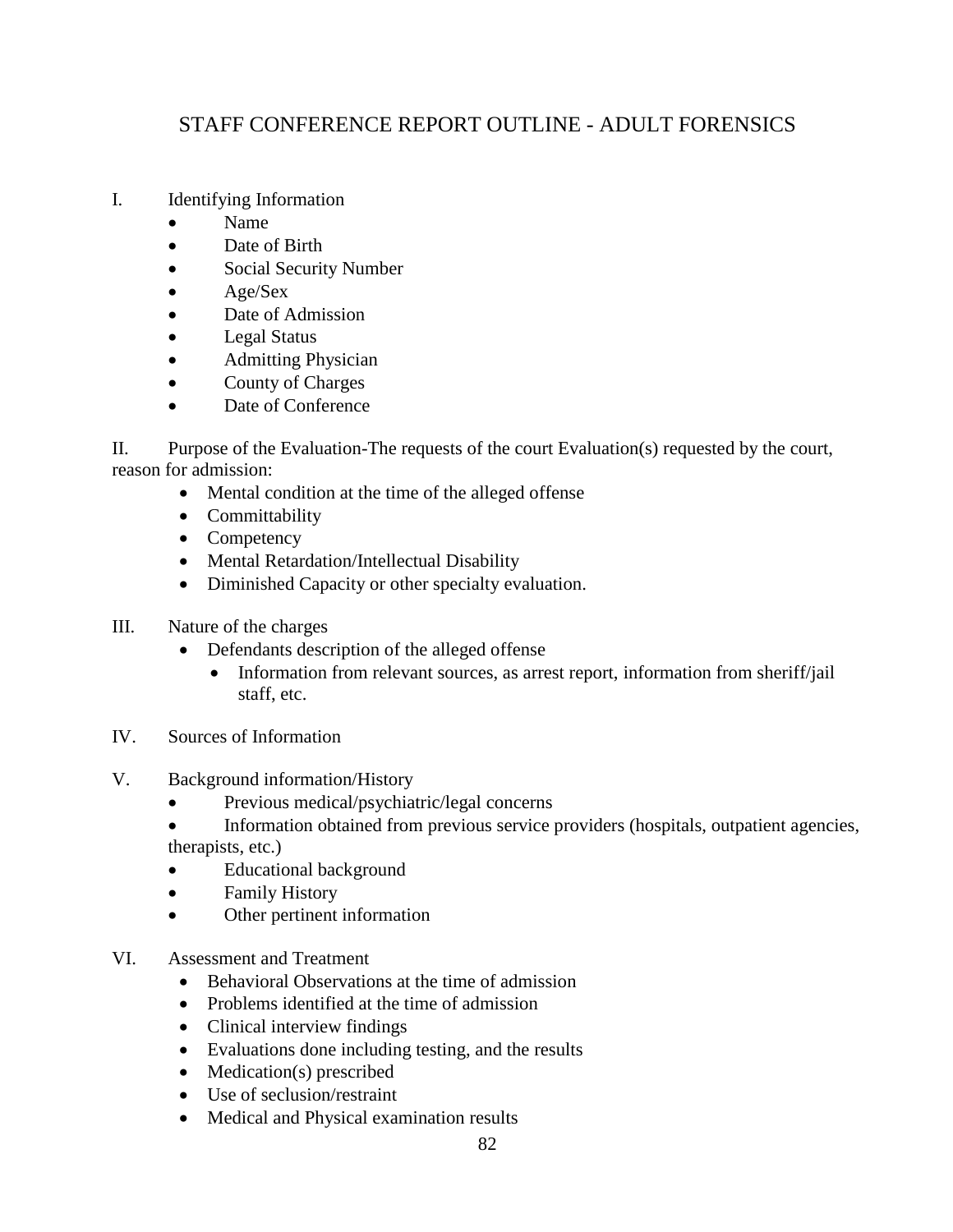- Other testing/assessments, such as Mental Retardation/Intellectual Disability, Alcohol and Drug assessment, etc. and the results
- VII. Defendant's participation in treatment/behavior on the unit
	- Family involvement
	- Response to medication(s)
	- Current mental status
	- Other pertinent information
- VIII. Summary/Findings
	- Committability under T.C.A.  $\S$  33-7-301(b) and  $\S$  33-6-104
	- Mental Condition, with reasons to support the conclusion
	- Competency, with reasons to support the conclusion
- IX. Treatment Team Recommendations
	- If defendant is to return to jail, specify any need for follow-up forensic services, as competency maintenance
	- Competency training required
	- Mental retardation/intellectual disability services required or recommended
	- Other recommendations
- X. Discharge Plan
	- Discharge medication(s)
	- Medical Issues
	- Follow-up services needed
	- Appointment(s) set
- XI. Signatures and dates of those participating in the conference and the author of the report.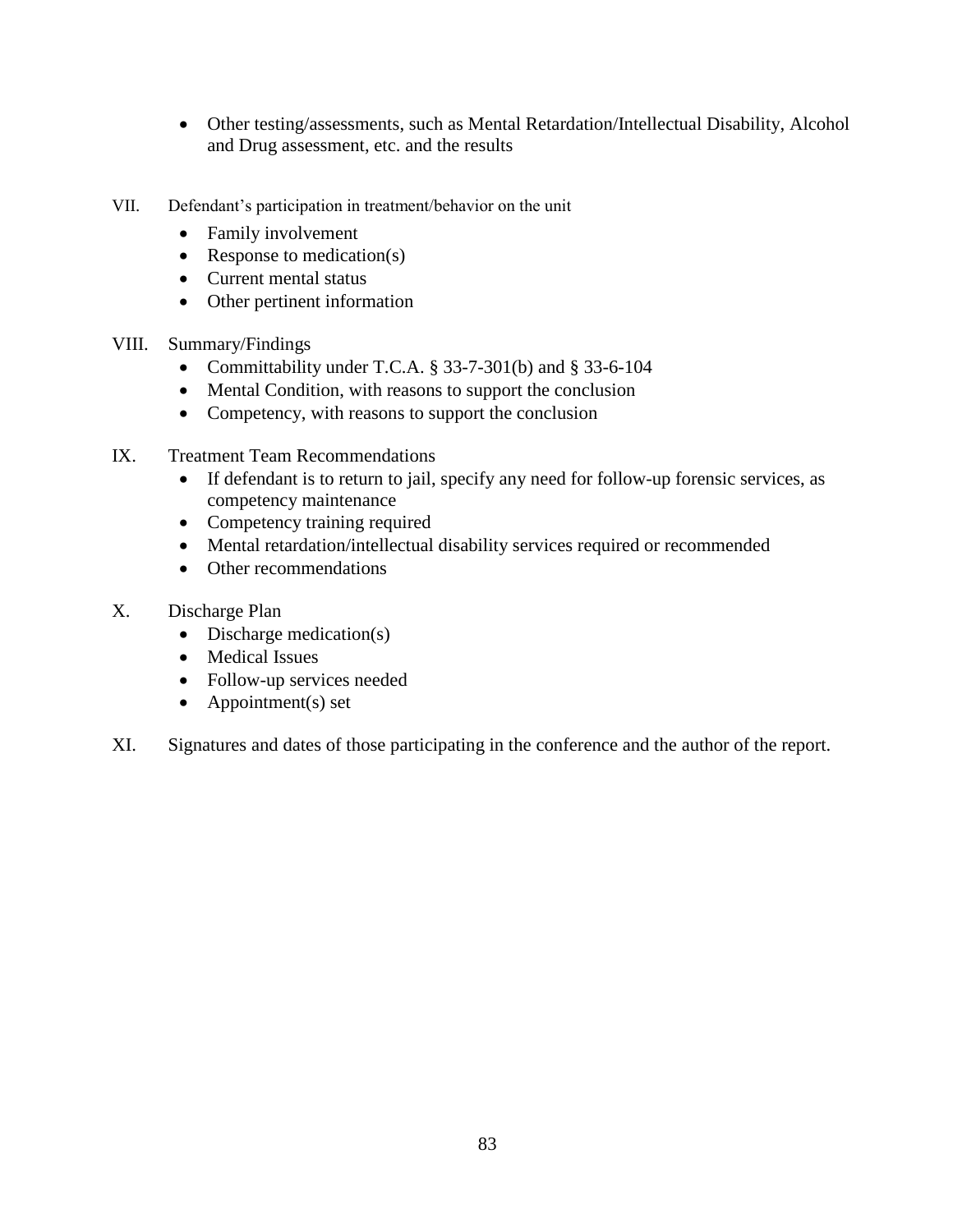# TENNESSEE CODE ANNOTATED TITLE 33, CHAPTER 6, PART 5

#### **33-6-501. "Substantial likelihood of serious harm" defined. —**

#### IF AND ONLY IF

**(1) (A)** a person has threatened or attempted suicide or to inflict serious bodily harm on the person, OR <sup>-</sup>

**(B)** the person has threatened or attempted homicide or other violent behavior, OR

**(C)** the person has placed others in reasonable fear of violent behavior and serious physical harm to them, OR

**(D)** the person is unable to avoid severe impairment or injury from specific risks, AND

**(2)** there is a substantial likelihood that the harm will occur unless the person is placed under involuntary treatment,

#### **THEN**

**(3)** the person poses a "substantial likelihood of serious harm" for purposes of this title. [Acts 2000, ch. 947, § 1.]

#### **33-6-502. Prerequisites to judicial commitment for involuntary care and treatment. —**

IF AND ONLY IF

(1) a person has a mental illness or serious emotional disturbance, AND

(2) the person poses a substantial likelihood of serious harm because of the mental illness or serious emotional disturbance, AND

(3) the person needs care, training, or treatment because of the mental illness or serious emotional disturbance, AND

(4) all available less drastic alternatives to placement in a hospital or treatment resource are unsuitable to meet the needs of the person,

### **THEN**

(5) the person may be judicially committed to involuntary care and treatment in a hospital or treatment resource in proceedings conducted in conformity with chapter 3, part 6, of this title. [Acts 2000, ch. 947, § 1.]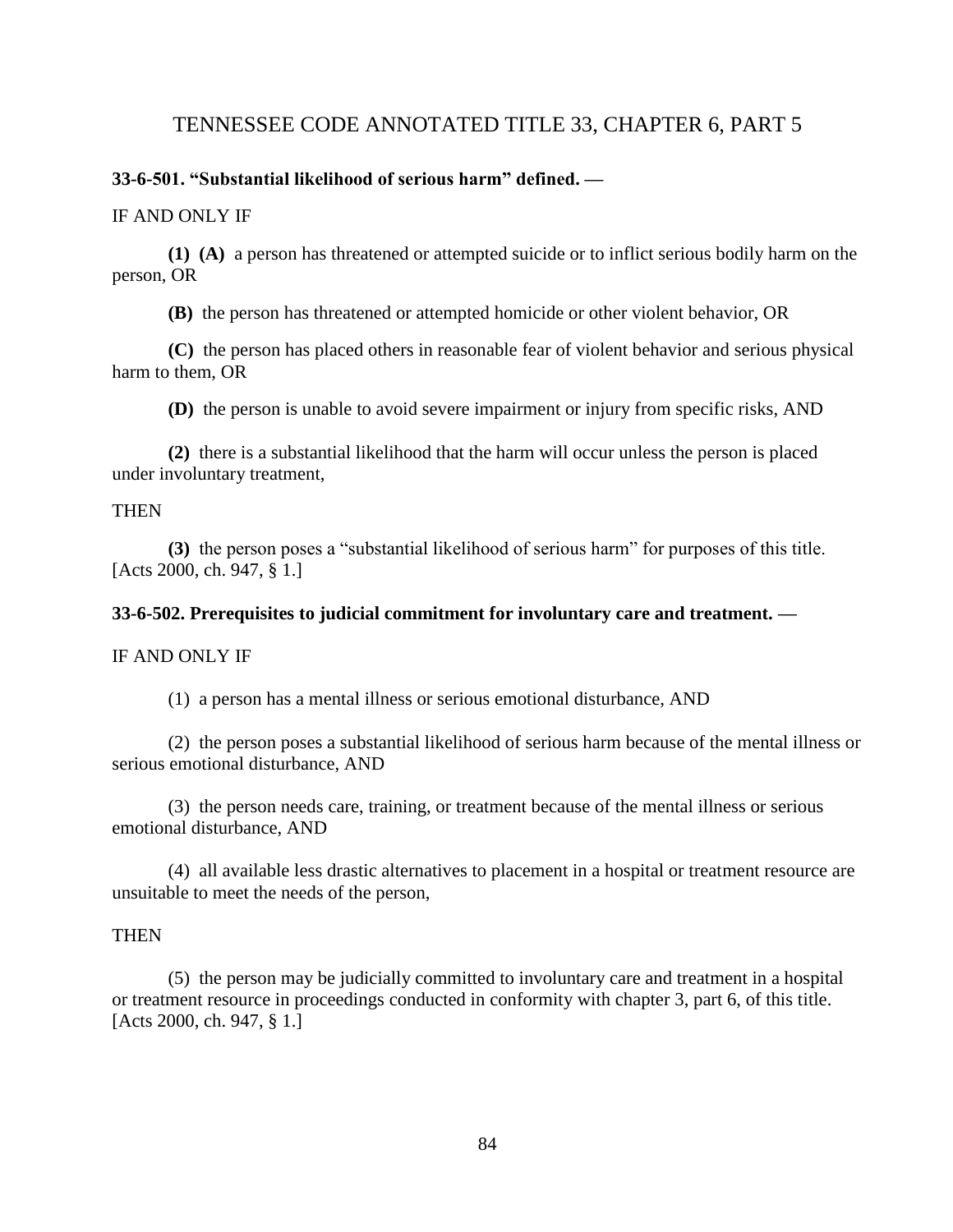# **33-6-503. Two (2) certificates of need required — Defendants under sixteen (16) years of age. —**

No defendant may be judicially committed under this part, unless two (2) licensed physicians, or one (1) licensed physician and one (1) licensed psychologist qualified as provided in § 33-6-427(a), file in the commitment proceeding certificates of need for care and treatment certifying that the defendant satisfies the requirements of § 33-6-502(1)-(4) and showing the factual foundation for the conclusions on each item. No defendant who is a child under sixteen (16) years of age may be judicially committed under this part unless one (1) of the certificates is by a physician or psychologist with experience with children.

[Acts 2000, ch. 947, § 1; 2004, ch. 565, § 8.]

# **33-6-504. Persons who may file complaint for commitment under this part. —**

The parent, legal guardian, legal custodian, conservator, spouse, or a responsible relative of the person alleged to be in need of care and treatment, a licensed physician, a licensed psychologist who meets the requirements of  $\S$  [33-6-427\(](http://www.michie.com/tennessee/lpext.dll?f=FifLink&t=document-frame.htm&l=jump&iid=tncode&d=33-6-427&sid=7c32692a.2a192b6e.0.0#JD_33-6-427)a), a health or public welfare officer, an officer authorized to make arrests in the state, or the chief officer of a facility that the person is in, may file a complaint to require involuntary care and treatment of a person with mental illness or serious emotional disturbance under this part.

[Acts 2000, ch. 947, § 1; 2004, ch. 565, § 8.]

# **33-6-505. Commitment to state facility. —**

If the court commits a person under this section, the person comes into the commissioner's custody only if the state-owned or operated facility or treatment resource has available suitable accommodations; provided, that, if there are no suitable available accommodations at the time of the determination, then the commissioner shall expeditiously find a state-owned or operated hospital or treatment resource to accommodate the person upon the availability of suitable available accommodations. Prior to transporting a person for such commitment, the sheriff or other transportation agent shall determine that the receiving state-owned or operated facility or treatment resource has available suitable accommodations. [Acts 2000, ch. 947, § 1; 2009, ch. 531, § 42.]

# **33-6-506. Commitment to other public or private facility. —**

If a licensed public hospital or treatment resource other than a state facility has available suitable accommodations, the court may commit the defendant to the public hospital or treatment resource. [Acts 2000, ch. 947, § 1.]

# **33-6-507. Commitment to contract facility — Conformance with contract. —**

If a licensed private or local public hospital or treatment resource has contracted with the department to serve defendants in the region and has available suitable accommodations, the court shall commit the defendant to the facility, and the facility shall admit and detain the defendant in conformity with its obligations under its contract with the department. [Acts 2000, ch. 947, § 1.]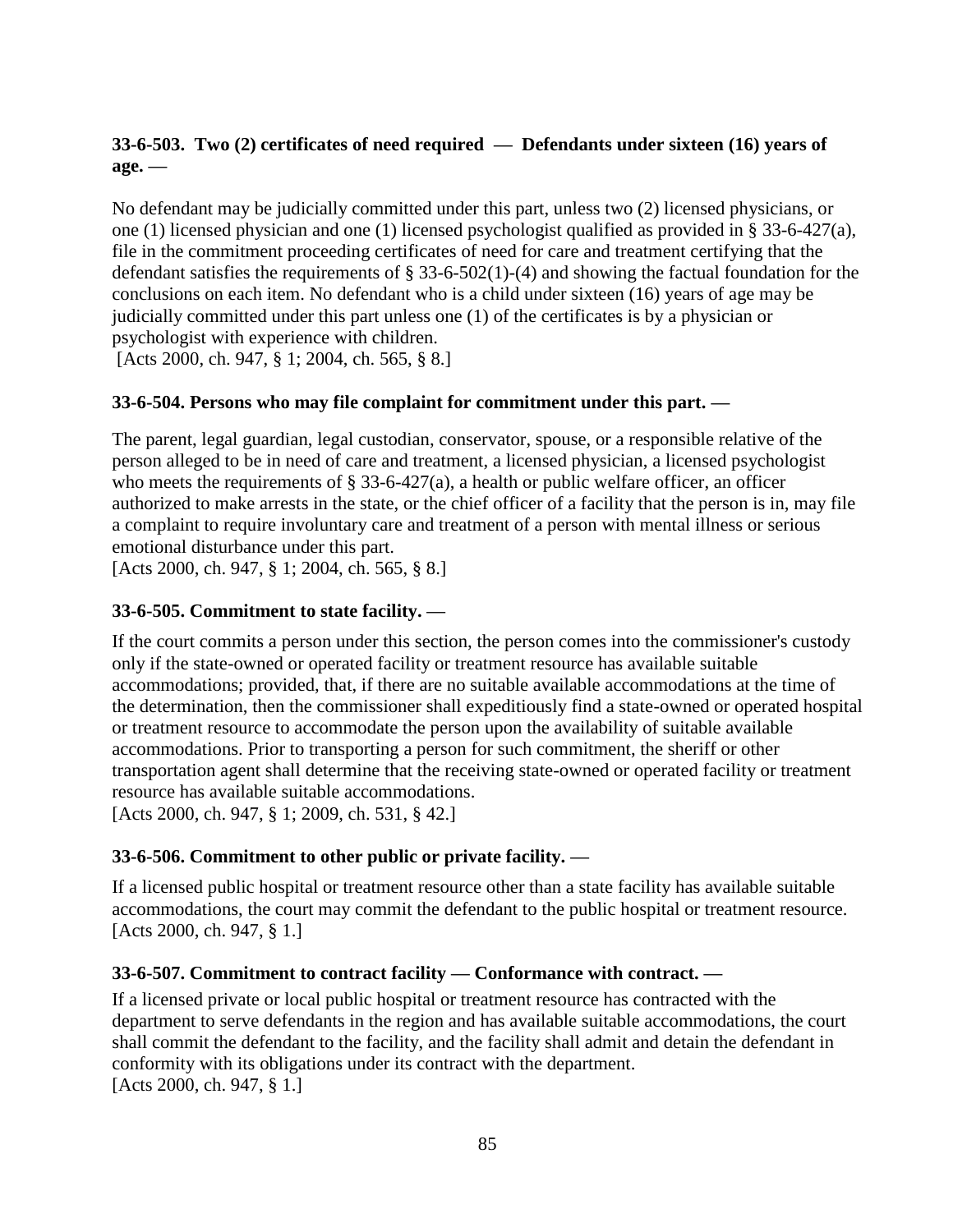## **33-6-508. Commitment to non-state facility where third-party payment has been arranged. —**

#### IF

**(1) (A)** a parent, legal guardian, legal custodian, conservator, spouse, or an adult relative of the defendant, or any other person has made arrangements to pay the cost of care and treatment in a licensed private hospital or treatment resources, OR

**(B)** the facility chooses to accept the defendant when no third person has made arrangements to pay the cost, AND

**(2)** placement in the facility is more appropriate to the needs of the defendant than placement in a state facility,

### **THEN**

**(3)** the court may commit the defendant to the facility. [Acts 2000, ch. 947, § 1.]

#### **33-6-509. Suitable accommodations required. —**

The chief officer of a facility to which a person is committed under this part shall not admit the person until the facility has available suitable accommodations. If a person is committed to a state facility under this part, the person does not come into the custody of the commissioner until the facility has available suitable accommodations.

[Acts 2000, ch. 947, § 1.]

## **33-6-510. Person eligible for care as armed forces veteran. —**

If a person ordered to be hospitalized under this part is eligible for hospital care or treatment by the veterans' administration of the United States within this state, the court, upon receipt of a certificate from the veterans' administration showing that facilities are available and that the person is eligible for care or treatment there, may order the person to be placed in the custody of the agency for hospitalization within this state. With respect to those persons the appropriate provisions of § 34-5-118, being a part of the Uniform Veterans' Guardianship Law, shall apply. [Acts 1965, ch. 38, § 43; T.C.A., §§ 33-606, 33-6-105; Acts 2000, ch. 947, § 1.]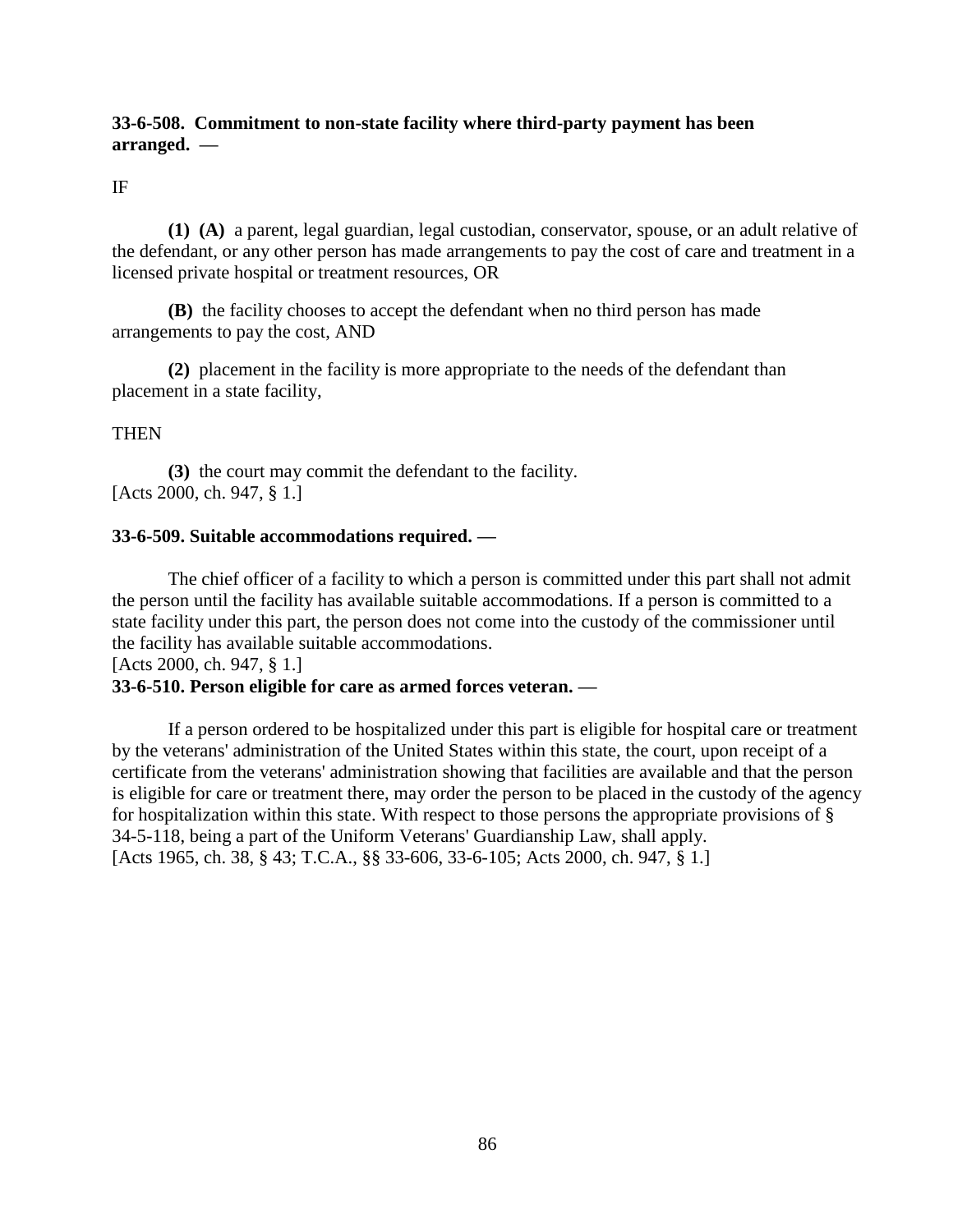# SECTION V - TDMHSAS STANDARDS FOR FORENSIC SERVICES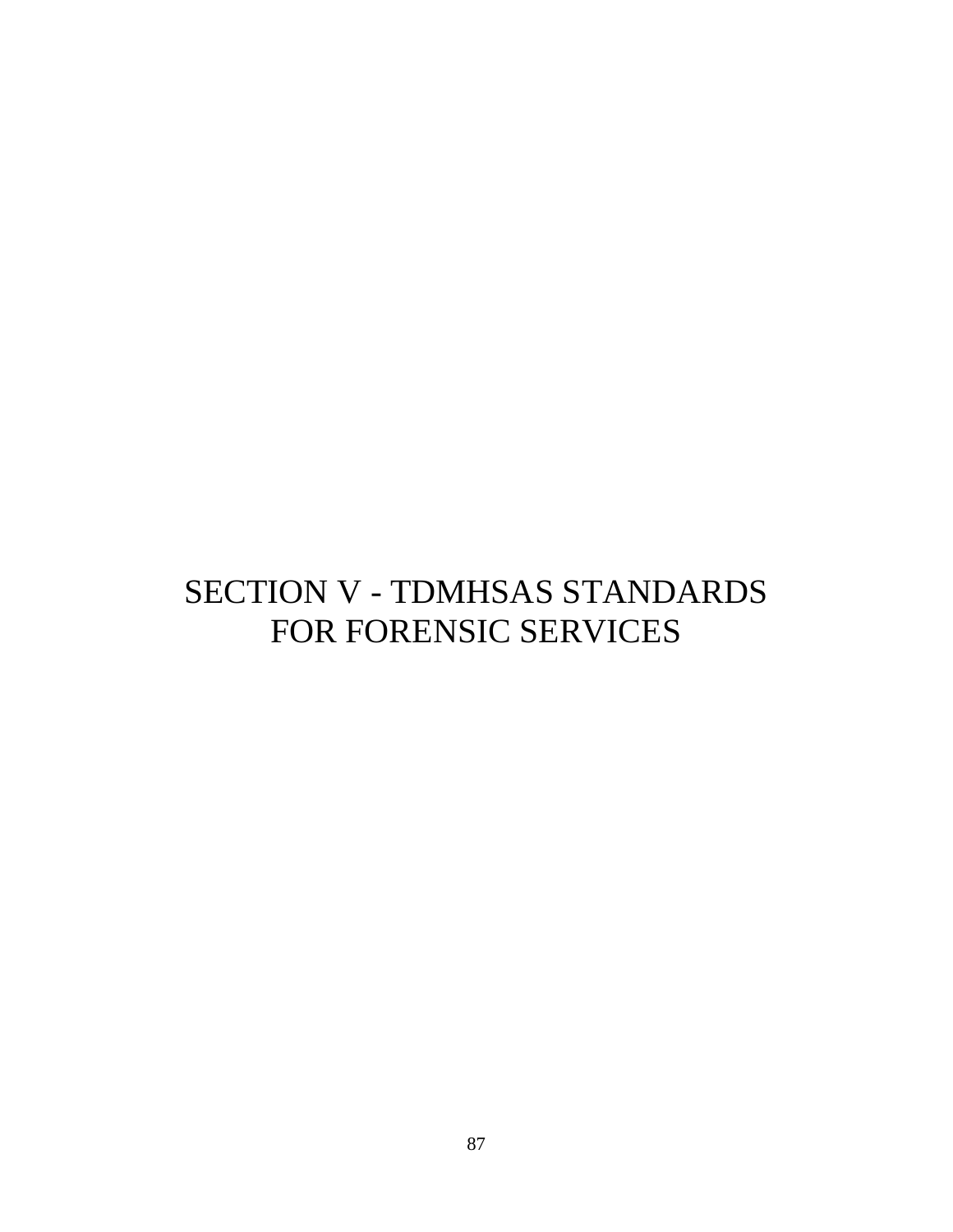# OUTPATIENT ADULT FORENSIC STANDARDS **REVISED AUGUST 2014**

Standard 1. A forensic evaluation is initiated only after receipt of a valid court order.

- A judge sitting in a criminal, circuit or general sessions court signs the court order.
- If an order for an evaluation under T.C.A. § 33-7-303(a) originates from a general sessions court, the charges must be misdemeanors and there must be documentation that the defendant waived his or her right to a jury trial.
- The court order specifies the legal code and/or identifies the specific issues to be evaluated.
- The type of court and county is included on the order.

Standard 2. The court order (original copy) is date-stamped or dated upon receipt at the mental health center (MHC) and is made a part of the forensic record.

Standard 3. There is a separate file opened on each forensic defendant and all information related to the evaluation is contained within the forensic record. A file opened for an individual for an evaluation conducted under T.C.A. § 33-7-301(a) should be used for documentation of an evaluation conducted under T.C.A. § 33-7-303(a) for the same case (Note: some specifics of the charges may change between these evaluations, such as some charges dropped or reduced): one case, one file for that individual across all court-ordered activity.

Standard 4. Staff completing a forensic evaluation are properly licensed and certified.

- A licensed physician with expertise in psychiatry and with current forensic certification participates in the evaluation of a defendant charged with a capital offense (death penalty).
- Staff completing competency evaluations meet the criteria set forth in Departmental Rule 0940-03-03.03 and are currently certified.
- Staff completing evaluations of mental condition at the time of the crime, including diminished capacity, meet the criteria set forth by Departmental Rule 0940-03-03.04 and are currently certified.
- Staff completing evaluations under T.C.A. § 33-7-303(a) meet the criteria set forth by Departmental Rule 0940-3-3-.09 and are currently certified.

Standard 5. Information relevant to the evaluation is requested by the mental health center, including information from:

- district attorney,
- defense attorney,
- jail staff or medical staff of jail, and
- all other relevant sources, such as past/current medical records, school records, arrest reports, military records, etc. upon receipt of a signed release of information.
- A court order that contains language authorizing the release of protected medical information can be used in place of a signed consent form from the defendant, if necessary.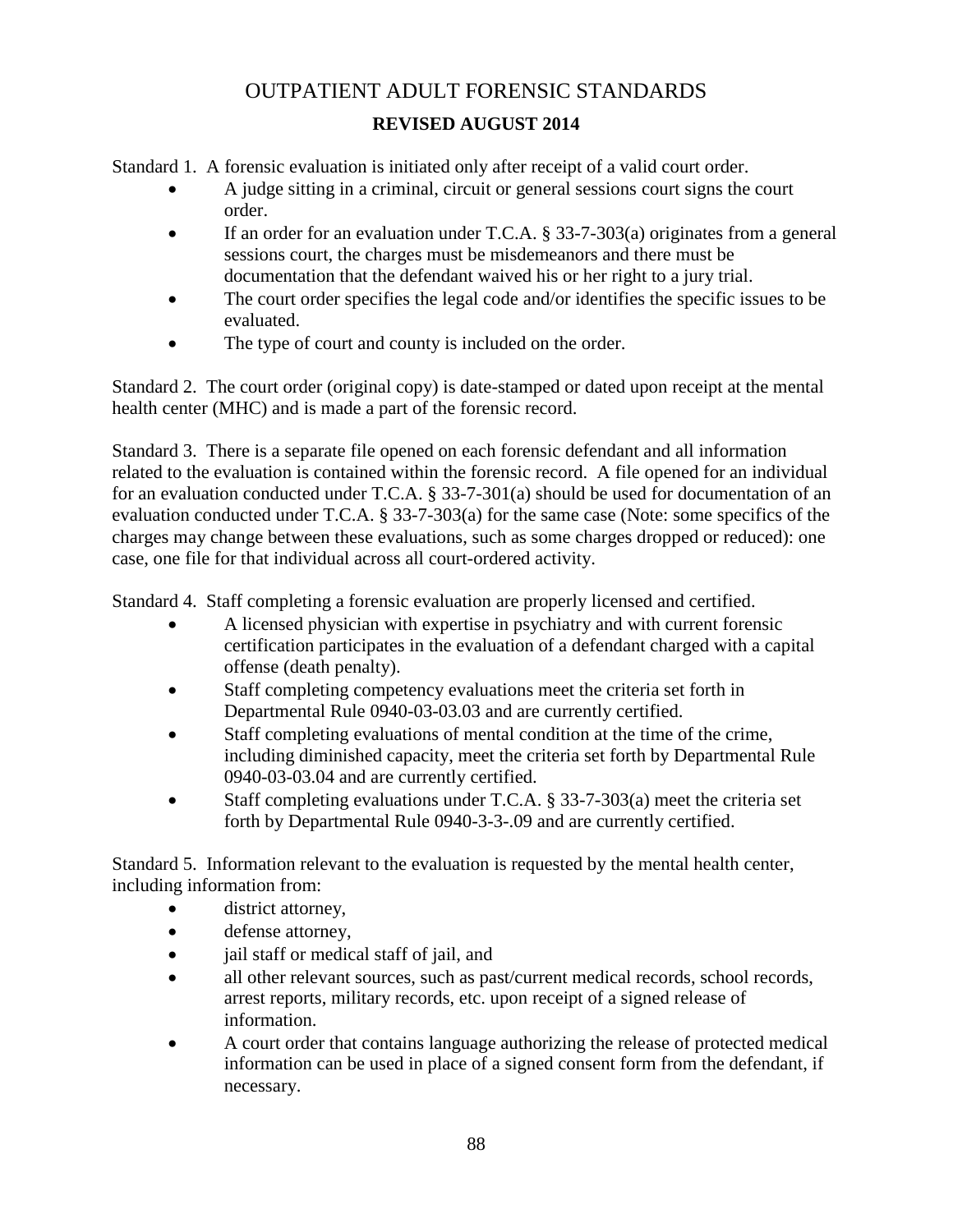Note that information collected during the  $-301(a)$  evaluation and/or competency restoration or maintenance may also be used for a -303(a) evaluation (all previous evaluations and the sources of information for those evaluations are standard sources for -303(a) evaluations).

Standard 6. There is documentation that the defendant was informed of the purpose of the evaluation and the limits of confidentiality.

Standard 7. Evaluations under T.C.A. § 33-7-301(a) are completed within thirty (30) business days of receipt of the court order, based on the length of time from the dated receipt of the court order to the date on the letter to the court. Evaluations under T.C.A. § 33-7-303(a) are completed within 60 business days of receipt of the court order, based on the length of time from the dated receipt of the court order to the date on the letter to the court.

- Exceptions may be made in cases that require more than one appointment to complete the evaluation.
- Exceptions may be made in cases that require an intellectual disability assessment.
- Exceptions may be made if attempting to get information to complete the evaluation.
- Exceptions may be made if there is a requirement for an interpreter.
- All exceptions in the time-frame for completion must be documented in the forensic record.
- There is documentation that the court is informed of the reason for any delay.
- If the evaluation is completed without information that has been requested, it must be indicated in the forensic evaluation.

Standard 8. If it appears that a defendant being evaluated under T.C.A. § 33-7-301(a) may be incompetent due to intellectual disability but may respond to training for competence, and the defendant is charged with a felony, OR if the defendant may meet commitment criteria under T.C.A. §33-5-403 then the CMHC forensic record must contain:

- A written request for an ID Assist to the Administrative Assistant at the Office of Forensic Services, with a copy to the designated forensic specialist;
- A request for the defendant's school records and other treatment records prior to age 18.
- A request for assistance from the Department of Intellectual & Developmental Disabilities as soon as it is determined that an ID assist is needed.
- A copy of the completed intellectual disability consultation; and
- A copy of the Certificates of Need (CON), if the defendant is committable to an ID facility. The ID Assist Psychologist must prepare one of the CONs and an M.D./Ph.D. at the CMHC must complete the second.

Standard 9. If interpreter services are required, the CMHC shall request an order for interpreter services from the court ordering the forensic evaluation and this is documented.

Standard 10. If a referral for inpatient evaluation of a defendant being evaluated under T.C.A. § 33-7-301(a) could be prevented with the use of supplemental community-based services, then the CMHC must: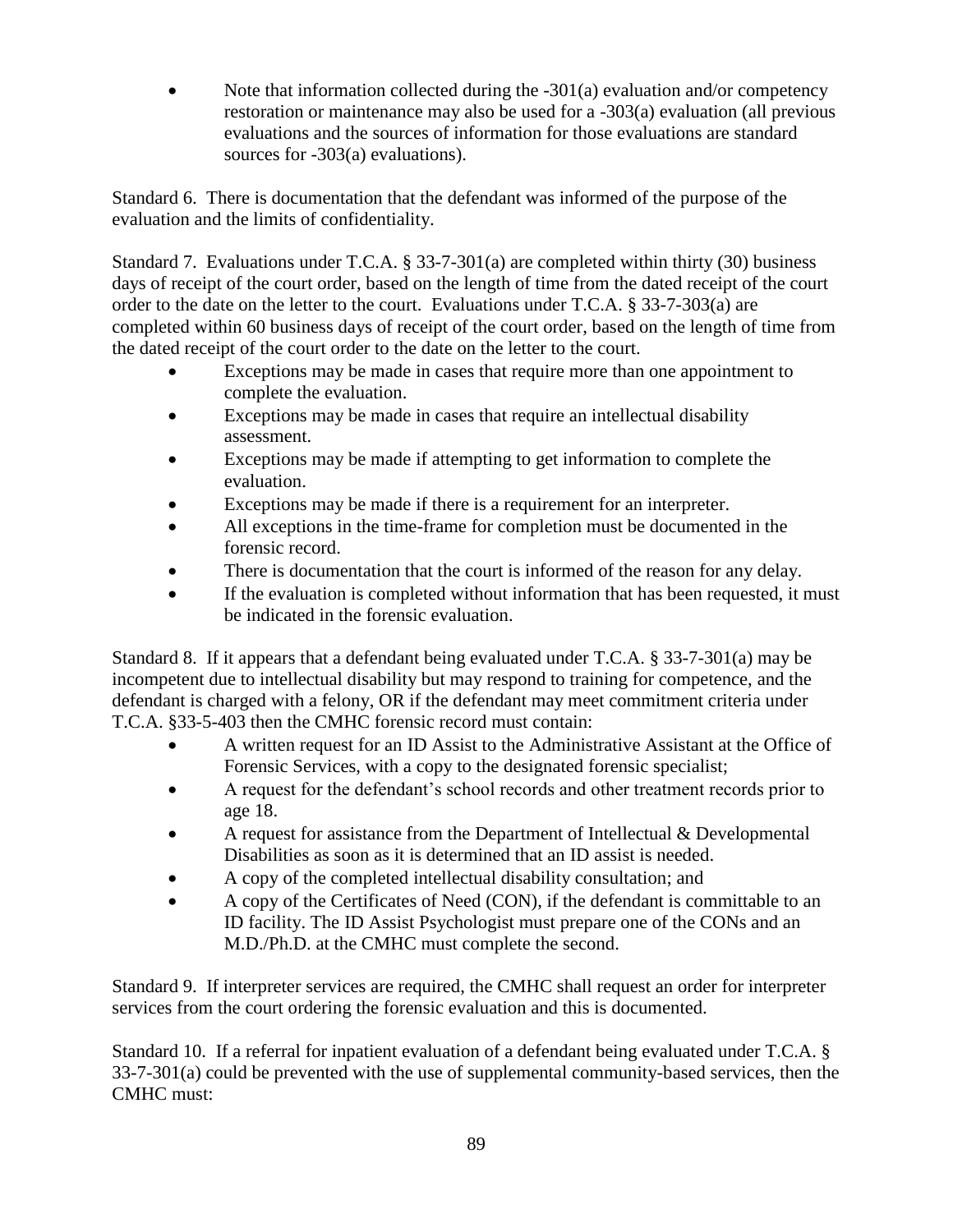- Document that a request was made to the Office of Forensic Services for preauthorization before providing the service,
- Document the effectiveness of each intervention used, and
- Document the clinical findings to support the decision to refer to an inpatient facility if the interventions were ineffective.

Standard 11. The forensic evaluation, at a minimum:

- Contains a current psychosocial history,
- Addresses the specific issues ordered by the court,
- Lists the sources of information used in the evaluation process,
- Contains a summary statement and justification for the outcome/findings of the evaluation, and
- Includes recommendations for follow-up care to maintain competency that are specific to the needs of the defendant being evaluated under T.C.A. § 33-7-301(a).
- Contains support for any recommendation in a T.C.A. § 33-7-303(a) evaluation of commitment to an RMHI under T.C.A. § 33-7-303(c) that the acquittee meets commitment criteria of Title 33, Chapter 6, Part 5, and contains support for the recommendation that an inpatient evaluation requires a maximum security setting if the evaluator recommends admission to the Forensic Services Program, or
- If outpatient treatment is recommended, the evaluation contains specific recommendations for treatment and treatment plan developed (either by the agency conducting the evaluation or with another community agency),
- Contains support for any recommendation of Mandatory Outpatient Treatment under T.C.A. § 33-7-303(b) that the person's condition resulting from mental illness is likely to deteriorate rapidly to the point that the person would pose a substantial likelihood of serious harm under T.C.A. § 33-6-501 unless treatment is continued, or
- Contains support for a recommendation of what if any outpatient treatment is needed.

Standard 12. There is documentation of the reasons for all referrals for inpatient evaluation and treatment under T.C.A. § 33-7-301(a).

- If the evaluator cannot make a determination on competency and/or mental condition, then the defendant must be referred to the appropriate inpatient provider.
- If the evaluator determines that the defendant meets the criteria for referral to Forensic Services Program (FSP) there is documentation in the forensic record to support this recommendation for maximum security and the recommendation is included in the letter to the court.

Standard 13. There is documentation of the pre-admission contact with the inpatient forensic coordinator or his/her designee when an outpatient T.C.A. § 33-7-301(a) evaluation recommends an inpatient evaluation or when an evaluation under T.C.A. § 33-7-303(a) recommends commitment to an RMHI under T.C.A. § 33-7-303(c) (unless the defendant is already in the hospital under another legal section).

 There must be evidence in the chart that the current forensic evaluation, along with other pertinent information was sent to either FSP or the RMHI, for those defendants referred inpatient.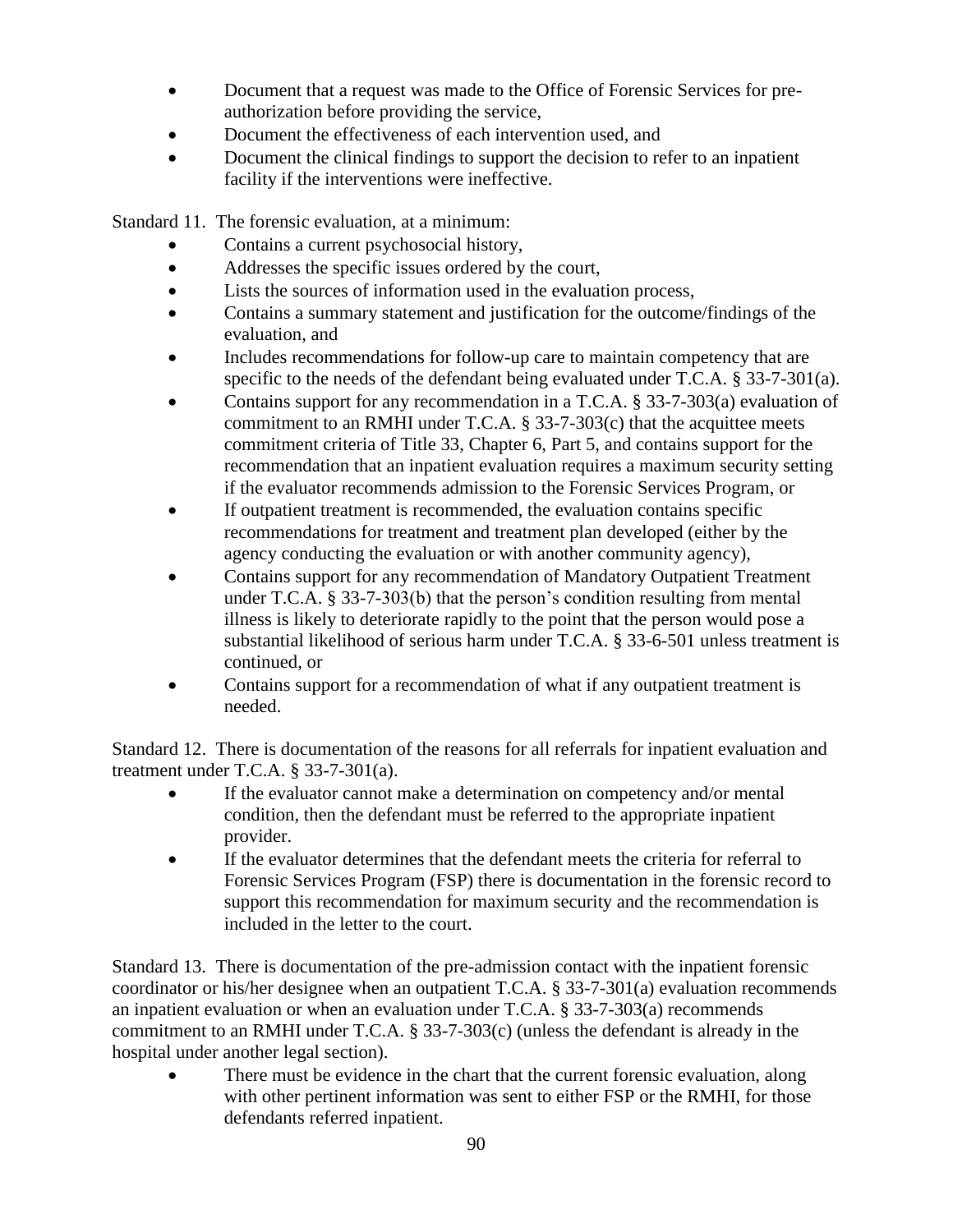The inpatient referral form must be placed in the forensic record.

Standard 14. The letter to the court contains the appropriate information.

- The letter to the court responds to all issues requested in the court order.
- The letter to the court includes the name and phone number of the outpatient forensic coordinator.
- An M.D. or Ph.D. must sign the letter to the court if the service recipient is being referred to inpatient for an inpatient evaluation or when an evaluation under T.C.A. § 33-7-303(a) recommends commitment to an RMHI under T.C.A. § 33-7- 303(c).
- The letter to the court recommending an inpatient evaluation under T.C.A. § 33-7-301(a) includes the rationale for a referral to inpatient.
- A model order for an inpatient evaluation under T.C.A. § 33-7-301(a) at the RMHI or FSP is attached.
- The letter to the court addresses the need for follow-up services to maintain competency.
- If an evaluator conducting an evaluation under T.C.A. § 33-7-303(a) recommends commitment under T.C.A. § 33-7-303(c), the letter to the court should contain a recommendation to the court that the acquittee meets commitment criteria of Title 33, Chapter 6, Part 5, and so should be committed to an RMHI under T.C.A. § 33- 7-303(c), and should have attached a sample order and two Certificates of Need (either both completed by physicians or one completed by a physician and one completed by a licensed psychologist);
- If the evaluator recommends admission to the Forensic Services Program, additional support for this recommendation should be included in the letter to the court.
- If the T.C.A. § 33-7-303(a) evaluator recommends outpatient treatment rather than commitment, the letter to the court should include a recommendation for mandatory outpatient treatment (MOT) if the acquittee meets criteria described in T.C.A. § 33-7-303(b) that the person's condition resulting from mental illness is likely to deteriorate rapidly to the point that the person would pose a substantial likelihood of serious harm under T.C.A. § 33-6-501 unless treatment is continued, and should attach a sample order and the Mandatory Outpatient Treatment Plan signed by the provider, or
- If MOT is not recommended, outpatient services are briefly described in the letter to the court if outpatient services are indicated.

Standard 15. Unless specifically restricted by the court order, the letter to the court is sent to the judge and copied to the following:

- District attorney,
- Defense attorney,
- The RMHI Forensic Coordinator, if the defendant is referred to inpatient, and
- The RMHI Forensic Coordinator, if, in a T.C.A. § 33-7-301(a) evaluation, the defendant is not referred inpatient but the outpatient evaluator does find support for the insanity defense on an outpatient basis.
- The outpatient treatment provider(s) if, in an evaluation under T.C.A.  $\S 33-7-$ 303(a), outpatient treatment is recommended and will be provided by another agency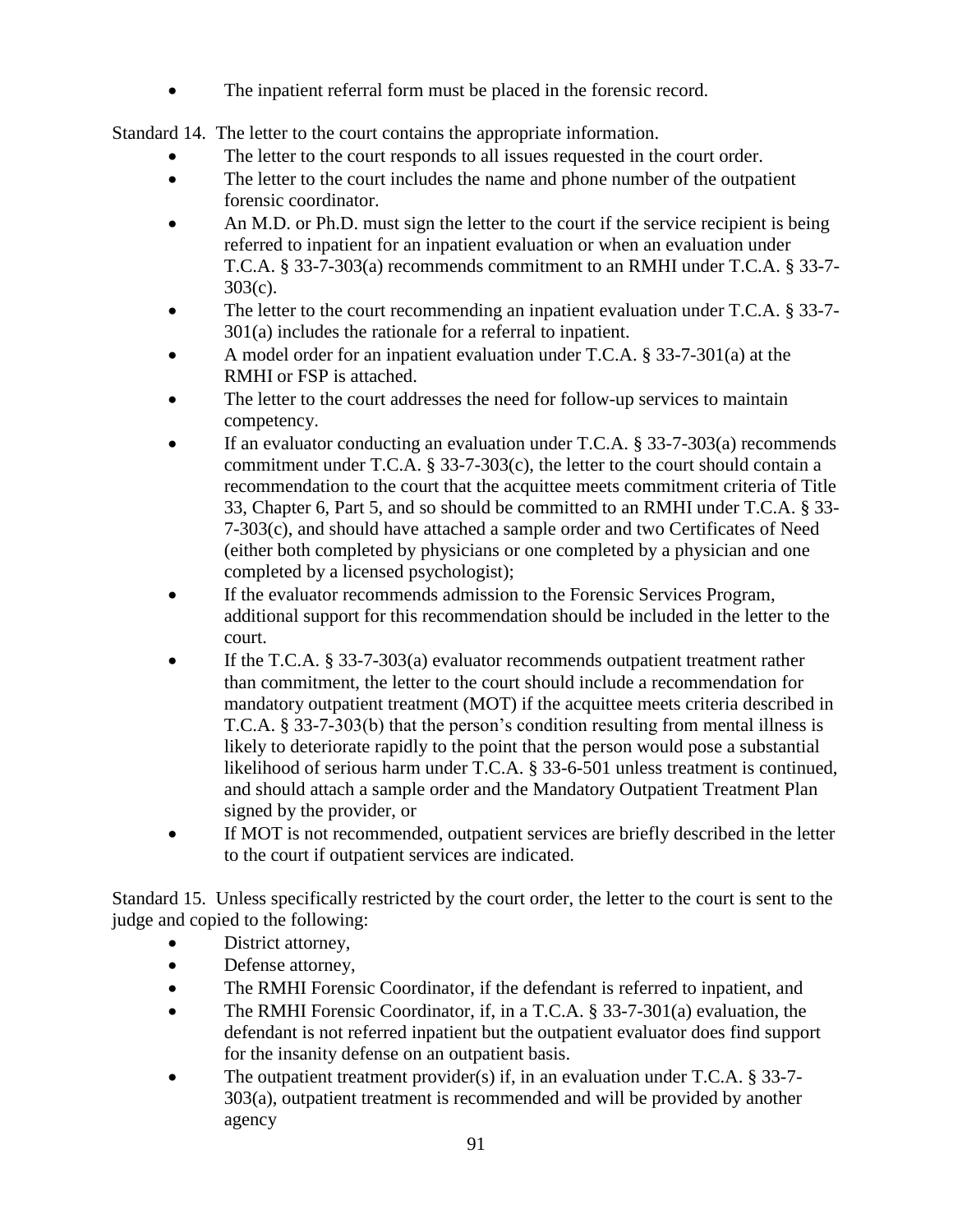Standard 16. There is, as indicated, documentation of follow-up services that are provided posthospitalization to maintain competency for defendants evaluated under T.C.A. § 33-7-301(a) and awaiting trial.

- The initial contact with the defendant requiring competency maintenance is scheduled using the forensic discharge summary's priority scale provided by the RMHI,
- There is documentation of a plan for competency maintenance in the forensic record,
- There is documentation that the outpatient provider followed the plan for maintenance of competency, and
- There is documentation of the outcome of each scheduled contact.

Standard 17. There is appropriate documentation for defendants who are charged with a misdemeanor and are referred by the RMHI or FSP for competency training following inpatient evaluation under T.C.A. § 33-7-301(a).

- Pre-authorization from TDMH is obtained before competency training is provided (training limited to twelve sessions per year for a maximum of two (2) years) from the date of the initial competency training.
- There is written documentation of each training session with the defendant.
- Every six months or when competency is obtained there is a letter sent to the court that reports the competency status.

Standard 18. There is appropriate documentation for those defendants charged with a felony who are found incompetent, but who are not committable after an inpatient evaluation under T.C.A. § 33-7-301(a) and are referred for competency training under T.C.A. § 33-7-401.

- There is a court order directing the CMHC to perform competency training sessions,
- There is a court-approved community based services plan signed by all involved parties pursuant to T.C.A. § 33-7-401 in the forensic record (training limited to twelve sessions per year for a maximum of two (2) years),
- A certified evaluator provides and/or supervises staff assigned to perform competency training sessions and assesses the defendant at least once every three (3) months,
- There is written documentation of each training session with the defendant, and
- A letter is sent to the court that reports competency status at least every six months, or immediately when it is determined either that the defendant is competent to stand trial or that the defendant is unrestorably incompetent.

Standard 19. There is documentation that a court order was requested when the evaluator was asked to provide expert witness testimony.

Standard 20. Evaluations of defendants being housed in the Department of Corrections may be performed by the community mental health center serving the county in which the defendant is housed.

Standard 21. Post-conviction evaluations are conducted in accordance with all outpatient adult forensic standards.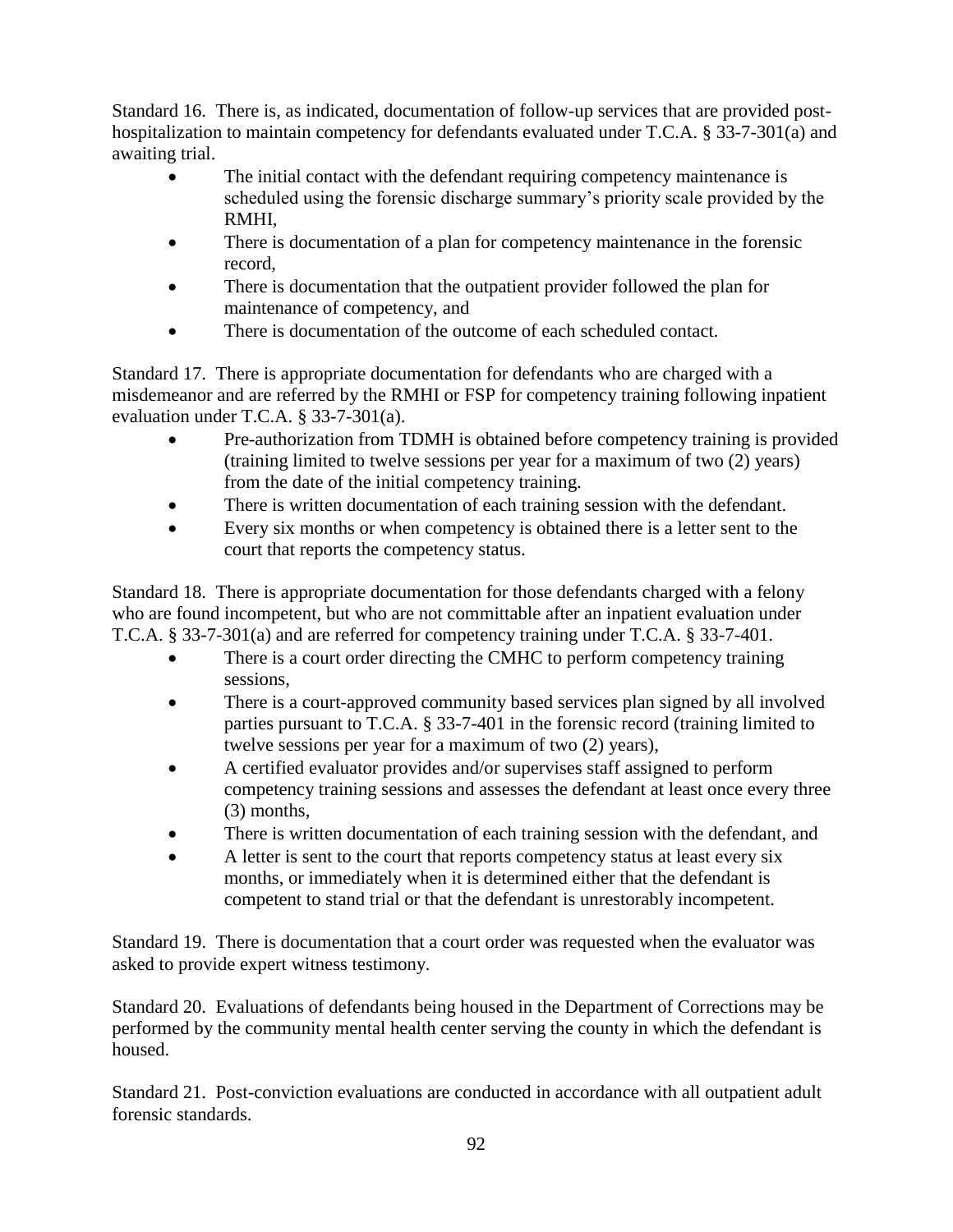Standard 22. The referral rate to inpatient does not exceed 25%.

Standard 23. The center has policies and procedures specific to forensic services, including, but not limited to:

- The process for scheduling and completing a forensic evaluation,
- The process for obtaining assistance from the Department of Intellectual  $\&$ Developmental Disabilities,
- The process for making a referral to the appropriate inpatient facility or FSP,
- The specific staff involved in the forensic evaluation process and their responsibilities,
- The process for the submission of billing/claims and other required documentation, and
- The process for obtaining interpreter services.

Standard 24. There is evidence that the Policy and Procedure Manual is reviewed and updated on an annual basis, or more frequently as needed.

Standard 25. There is a designated staff person who has completed the TDMHSAS Forensic Training to coordinate forensic services, as well as a designated staff person to provide back-up coverage in the event of an absence.

Standard 26. If, during a forensic evaluation, it is determined that the defendant is obligated to the terms of a mandatory outpatient treatment plan (MOT), documentation should include:

- That notification was provided to the MOT qualified mental health provider regarding the whereabouts of the defendant (jail or bond), and
- The type of MOT: T.C.A.  $\S 33-6-602$  or T.C.A.  $\S 33-7-303(b)$ .

Standard 27. Release of Full Evaluation

- The judge may receive a copy of the full evaluation with a written court order under T.C.A. § 33-3-105(3).
- The defendant or family member of the defendant may receive a copy of the full evaluation upon request with an authorization to release information signed by the defendant unless the evaluation provider determines that release of the report would result in a substantial risk of serious harm to the defendant or another person.
- The defense attorney may receive a copy of the full evaluation upon request with an authorization for release of information signed by the defendant or with a court order under T.C.A. § 33-3-105(3).
- The district (prosecuting) attorney may only receive a copy of the full evaluation when ordered by the court under T.C.A. § 33-3-105(3).
- The evaluation is not released to any party not identified in the court order if the order indicates that the report is to remain "sealed" without further order from the court.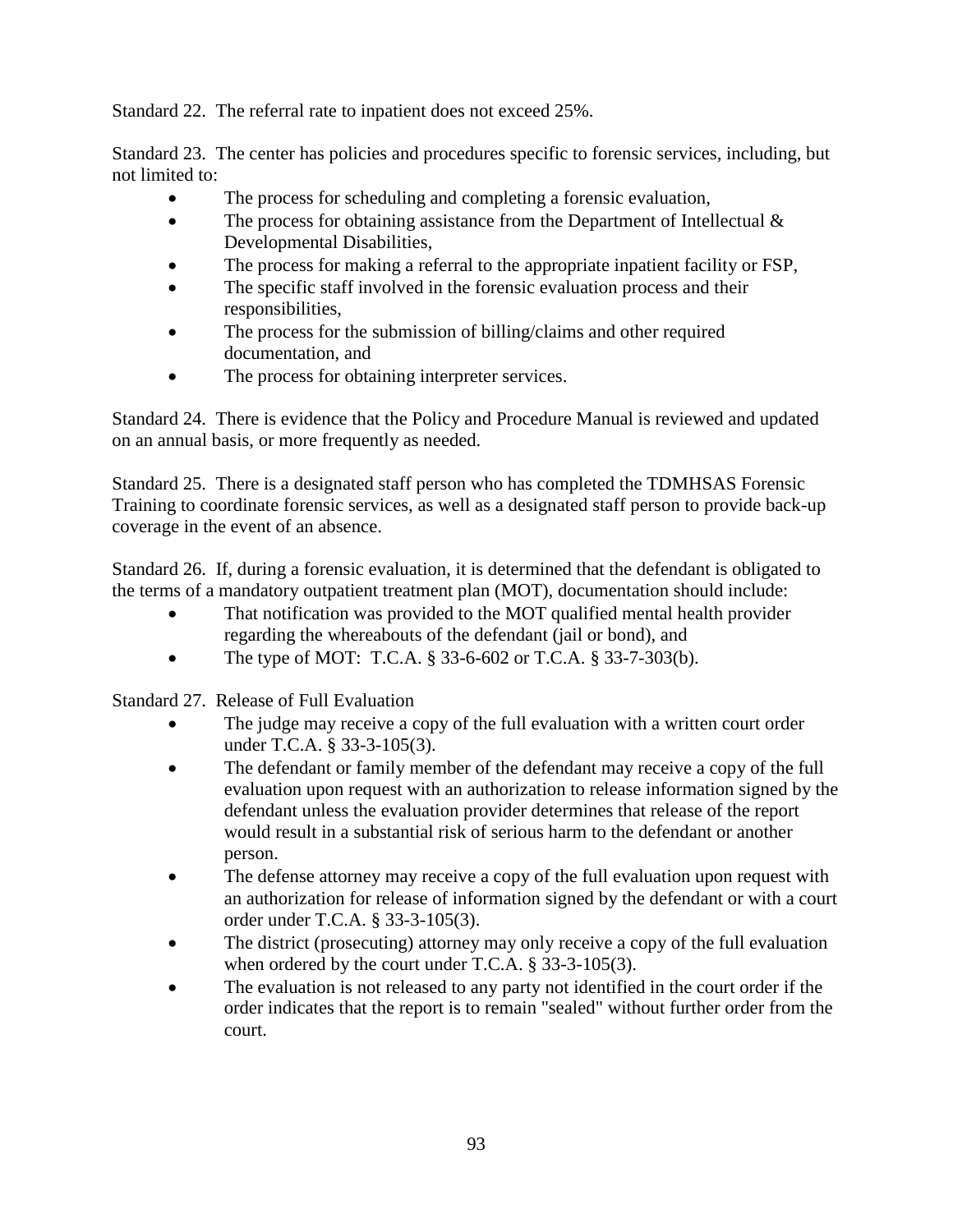# INPATIENT ADULT FORENSIC STANDARDS

# **REVISED AUGUST 2014**

# **I. For All Inpatient Forensic Work**

Standard 1: There must be a designated professional who has completed the TDMHSAS Forensic Training to coordinate the forensic services within the facility.

Standard 2: The facility has policies and procedures specific to forensic services, including but not limited to, the process for:

- Scheduling and completing a forensic evaluation (including forensic certification requirements);
- Obtaining assistance from the Division of Intellectual Disabilities Services;
- Recommending passes, privileges and/or furloughs;
- Reporting elopements;
- Submitting billing/claims and other required documentation;
- Obtaining interpreter services;
- Documenting changes in legal status;
- Submitting proposals for furlough and/or discharge to the Risk Management Review Committee for patients committed under T.C.A. § 33-7-303(c);
- Recommending release with a judicial right of review imposed;
- Completing an evaluation on an outpatient basis; and
- Recommending release with Mandatory Outpatient Treatment in accordance with T.C.A. § 33-6-602 or T.C.A. § 33-7-303(b).

Standard 3: There must be documentation that all staff completing a forensic evaluation are properly licensed and certified:

- A licensed physician with an expertise in psychiatry and with current forensic certification participates in the evaluation of a defendant charged with a capital offense (death penalty);
- Staff completing competency evaluations meet the criteria set forth in Departmental Rules 0940-03-03-.02 and -.03 and are currently certified by the TDMHSAS;
- Staff completing evaluations of mental condition at the time of the crime, including diminished capacity, meet the criteria set forth by Departmental Rules 0940-03-03-.02 and -.04 and are currently certified by the TDMHSAS.

Standard 4: A copy of a valid court order is maintained in the record upon the initiation of a forensic evaluation:

- A judge sitting in a criminal, circuit or general sessions court has signed the court order;
- The court order specifies the legal code and/or identifies the specific issues to be evaluated;
- The type of court and county is included on the order;
- The court order is date stamped or hand dated upon receipt by the facility (the date the court order is received by the facility is the effective date for the purpose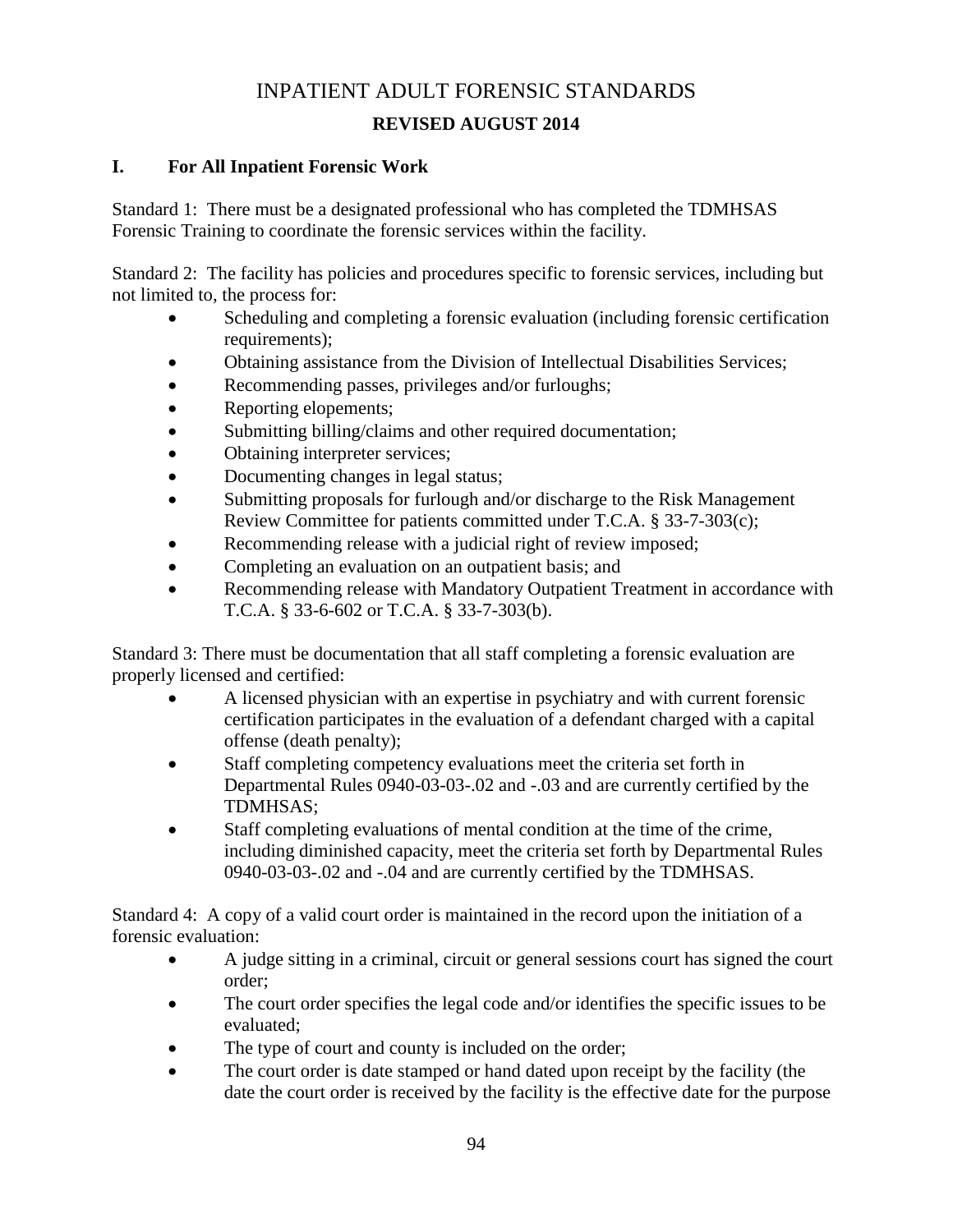of scheduling the admission and for transferring from one legal status to another); and

 There must be a court order reflecting any change in legal status. If charges are dropped, TDMHSAS must be notified in writing.

Standard 5: When the defendant requires an interpreter;

- If interpreter services are required, the RMHI shall request an order for interpreter services from the court ordering the forensic evaluation and this is documented.
- There is documentation in the record of each interaction provided by the interpreter.

Standard 6: There must be documentation in the forensic record that the defendant was told the purpose of the evaluation and/or treatment and the limits of confidentiality.

Standard 7: The staff conference progress reports must address the forensic issues requested in the court order.

Standard 8: The treatment plan must address the forensic issues ordered by the court and reflect the defendant's current legal status.

Standard 9: There is documentation that a court order was requested when the evaluator was asked to provide expert witness testimony.

 There must be documentation of the court attendance in the defendant's forensic record.

Standard 10. A copy of the data report form submitted to TDMHSAS within two (2) business days of a discharge or legal status change is maintained in the forensic record.

Standard 11. When the RMHI performs an outpatient evaluation, there must be documentation that the evaluator/RMHI complies with the outpatient evaluation standards.

Standard 12. There must be documentation that defendants admitted to the Forensic Services Program at MTMHI meet specific criteria:

- Identified need for security due to specific risks of harm to self or others identified by the outpatient evaluator; and/or
- High risk for elopement.

# **II. T.C.A. § 33-7-301(a) Specific Standards**

Standard 1: There must be a signed consent in the record for release of information requested from other treatment providers.

Standard 2: There is documentation that Information is requested from:

- defense attorney;
- district attorney;
- Jail medical staff (if the defendant is in jail);
- other treatment providers or any other relevant sources of information.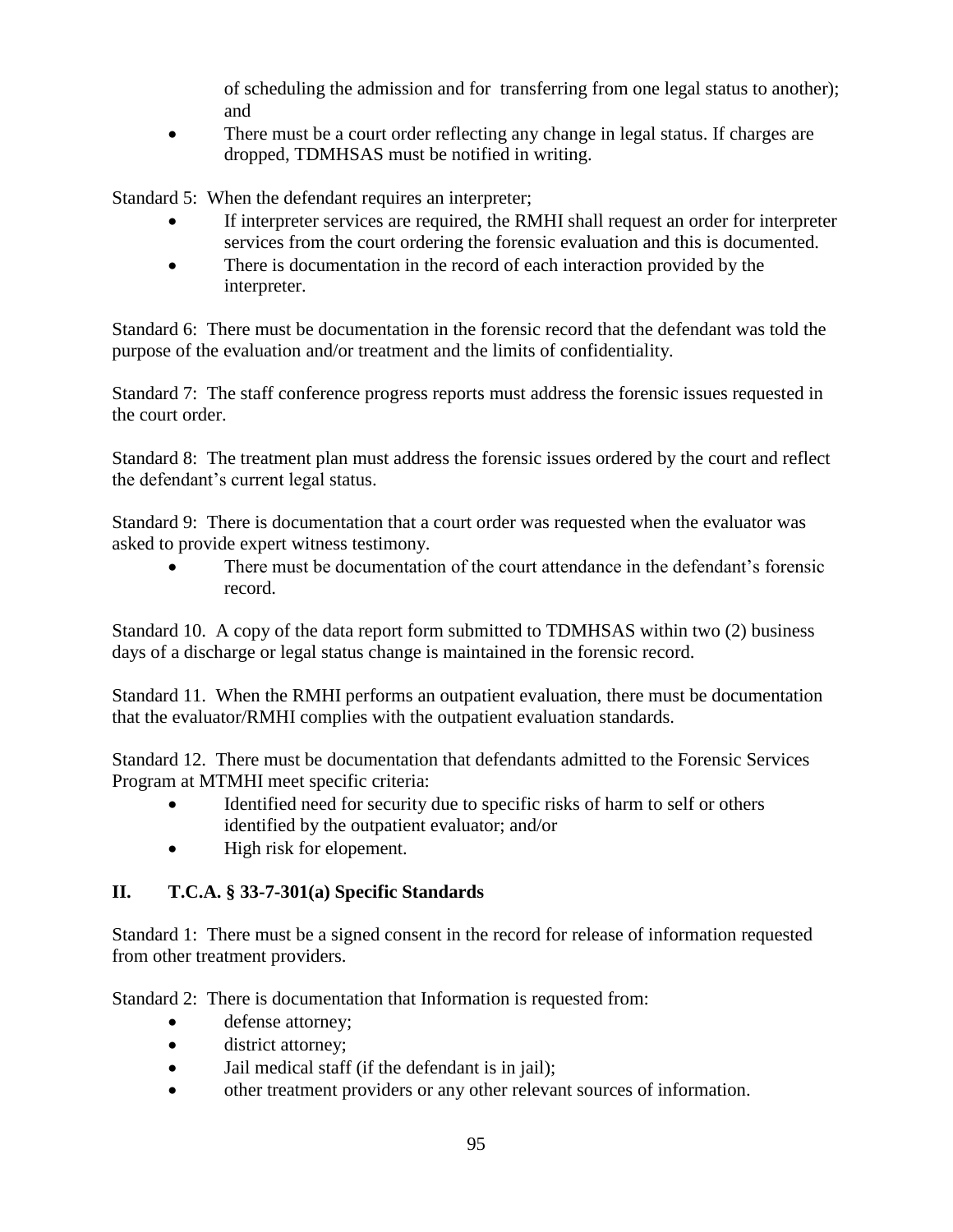Standard 3: If indicated, ID Assist must be requested within five (5) days of the defendant's admission.

Standard 4: The interim staff conference report, completed within 15 days, must address the court-ordered issues and the status of the evaluation process and must be signed or co-signed by staff certified to conduct evaluations on the relevant forensic issues.

Standard 5: There must be progress notes that address the forensic issues and committability written by staff forensically certified to address those issues at a minimum of two (2) times per week, with no more than four (4) days between MD /PhD visits /progress notes. Notes concerning committability and mental condition at the time of the offense must be written by a physician with specialty in psychiatry or licensed psychologist with HSP designation.

Standard 6: There must be documentation that appropriate personnel are present at staff conferences, including, but not limited to:

- a doctoral-level psychologist, licensed in Tennessee with health service provider designation and with forensic certification; and/or
- a physician licensed in the state of Tennessee with expertise in psychiatry and with forensic certification.

Standard 7: There must be documentation that the treatment plan addresses all of the court ordered forensic issues.

Standard 8: Documentation in the forensic evaluation report must include, but not limited to:

- A list of all the sources of information used in the evaluation;
- information obtained from pre-admission contact with the referring agency;
- information obtained from the jail, the defense attorney, and the district attorney and other treatment providers;
- evaluation of the defendant's competency to stand trial, if ordered;
- evaluation of the defendant's mental condition at the time of the alleged crime, if ordered;
- evaluation of diminished capacity, if ordered;
- evaluation of committability under T.C.A. §33- 7-301(b) and Title 33, Chapter 6, Part 5, Tenn. Code Ann. and the need for security;
- ID assist, report findings;
- a summary of the findings/outcome of the evaluation, along with follow-up recommendations to the court; and
- a summary of the recommendations for the community mental health center that will be providing services after discharge.

Standard 9. There must be documentation that the final staff conference was held within thirty (30) calendar days of admission and addresses all of the court-ordered issues.

Standard 10. Defendants hospitalized under T.C.A. § 33-7-301(a) must be released on or before the thirtieth  $(30<sup>th</sup>)$  day following admission. Documentation reflects:

- Defendants are discharged upon completion of the evaluation;
- Defendants that do not meet commitment criteria are referred back to jail, or community, if on bond; and/or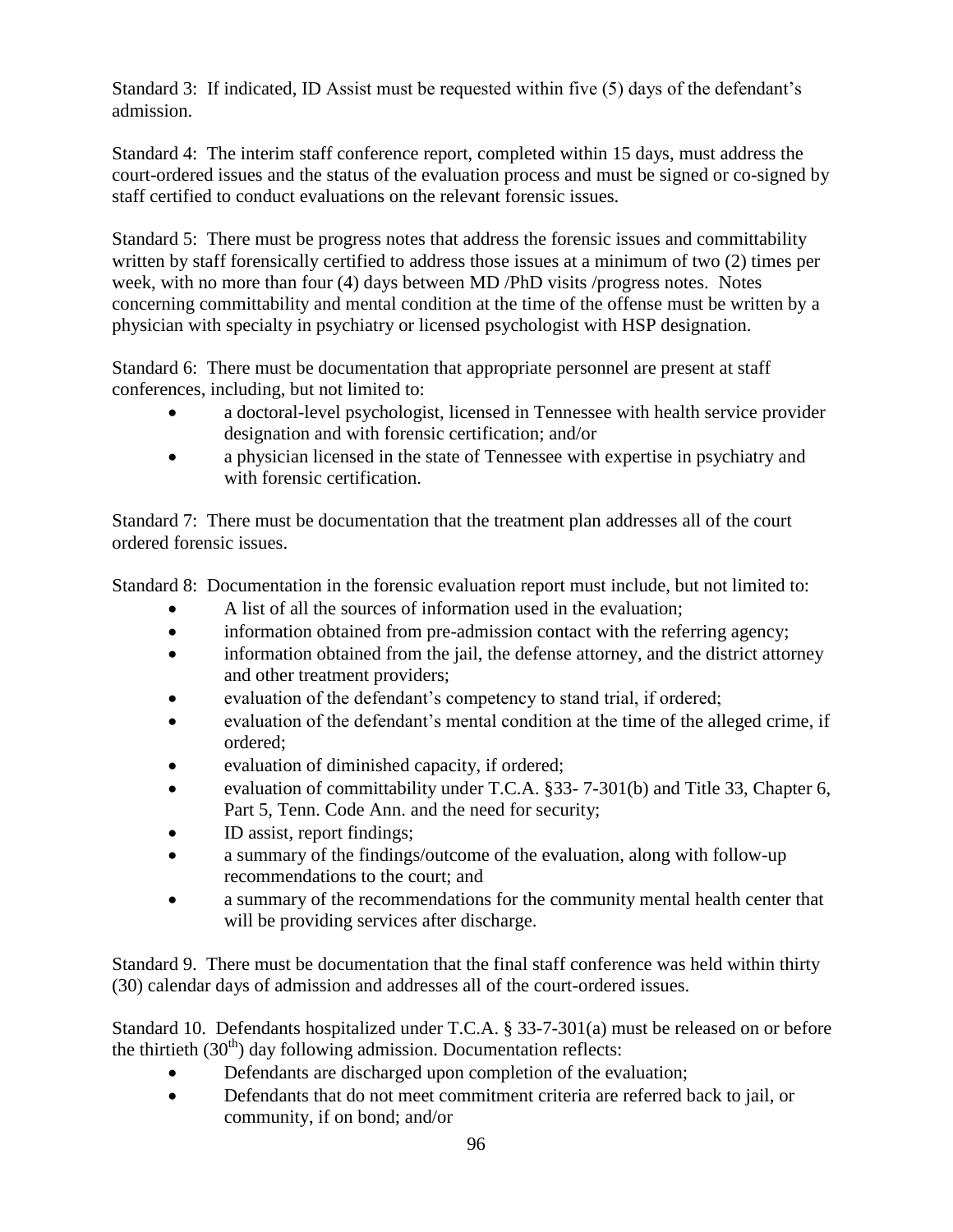Defendants that require continued hospitalization must meet the required Title 33, Chapter 6, Part 5, Tenn. Code. Ann. criteria and cannot be managed safely in jail prior to return to the hospital if the court finds they meet criteria for commitment under T.C.A. § 33-7-301[b].

Standard 11. Letters to the court contain the information ordered by the court, including:

- competency to stand trial (if ordered);
- mental condition at the time of the crime (if ordered),
- committability under T.C.A. § 33-7-301(b) or Title 33, Chapter 6, Part 5, Tenn. Code Ann., and, if committable, the need for maximum security;
- the need for follow-up services from the appropriate outpatient mental health provider;
- the need for mental retardation/intellectual disability services (if indicated), including competency training and,
- the need for competency training for defendants who are incompetent and not committable.

Standard 12. Letters to the court must be sent to the judge and copied to the following people, unless otherwise indicated by the court;

- the defense attorney;
- the district attorney; and
- the outpatient provider.

Standard 13. Release of Full Evaluation and/or other Clinical Information

- The judge or referee may receive a copy of the full evaluation and/or other information from the medical record with a written court order under T.C.A.  $§$  33-3-105(3).
- The defendant or family member of the defendant may receive a copy of the full evaluation and/or other information from the medical record upon request with an authorization to release information signed by the defendant unless the evaluation provider determines that release of the report or other information would result in a substantial risk of serious harm to the defendant or another person.
- The defense attorney may receive a copy of the full evaluation and/or other information from the medical record upon request with an authorization for release of information signed by the defendant or with a court order under T.C.A. § 33-3-105(3).
- The district (prosecuting) attorney may only receive a copy of the full evaluation and/or other information from the medical record when ordered by the court under T.C.A. § 33-3-105(3).

Standard 14. There is evidence that two certificates of need for commitment accompanied the letter to the court recommending hospitalization under T.C.A. § 33-7-301(b).

Standard 15. There must be documentation that the jail is informed of the prescribed medication, the supplies given and any special precautions for defendants returning to jail.

Standard 16. There must be documentation that the notice to the outpatient forensic provider includes the specific need for follow-up services, including, but not limited to: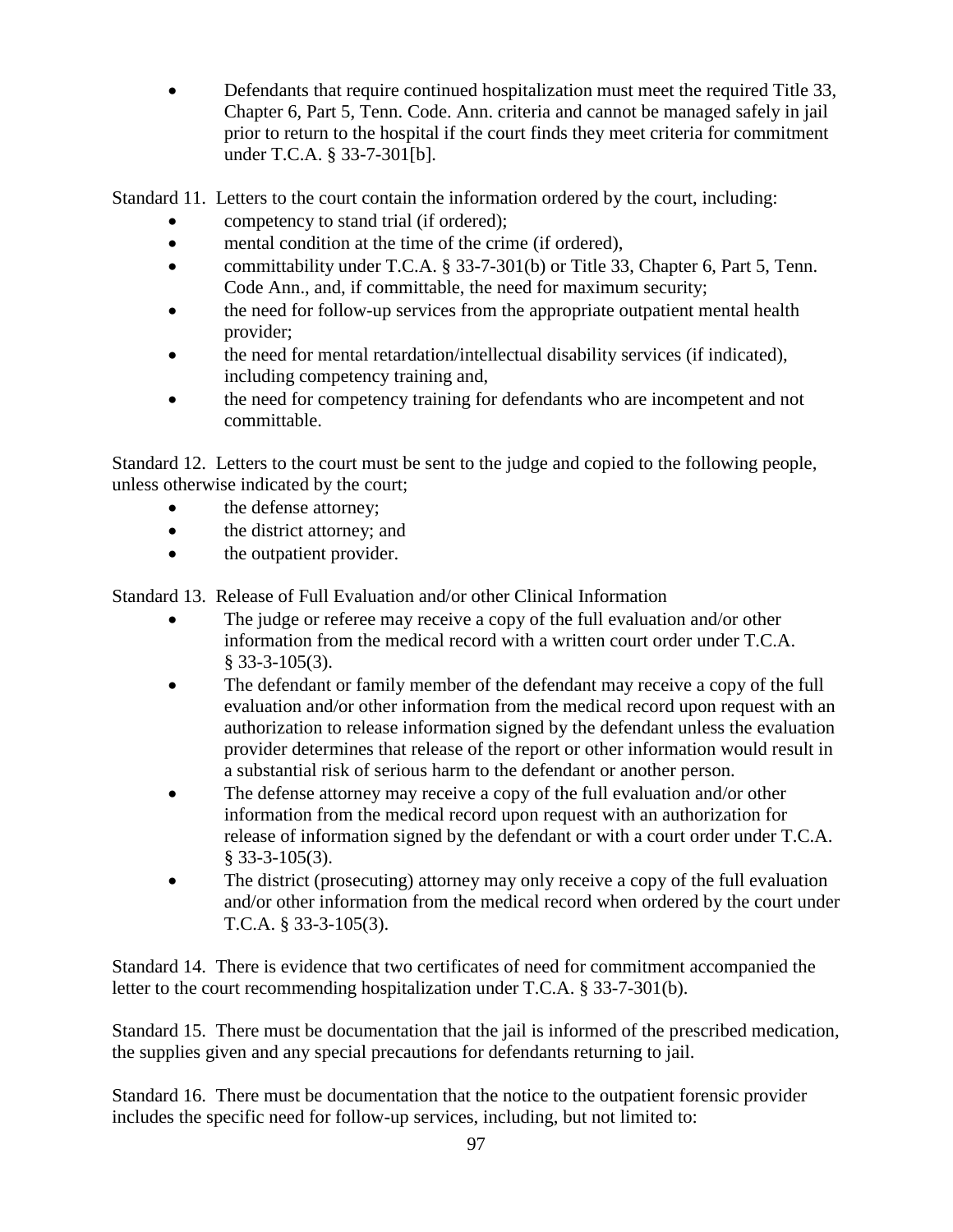- competency training and/or maintenance that identifies the specific competency deficits or concerns;
- need for physician consultation with the jail staff or the defendant;
- medication management and the need for monitoring of compliance;
- time frame for initial contact with the defendant, using the agreed upon Discharge Plan Form and priority codes.

Standard 17. There must be documentation that defendants being considered for release under T.C.A Title 33, Chapter 7, Part 4, (Mandatory Community Based Services), meet the following criteria:

- Charged with a felony;
- Incompetent to stand trial;
- Not committable under T.C.A. Title 33, Chapter 6, Part 5; and
- At risk of becoming committable.

Standard 18. Letters to the court recommending release under Title 33, Chapter 7, Part 4, Tenn. Code Ann. must indicate the following:

- The defendant's name, legal status, date of admission, alleged crime, reason for admission, competency status;
- That the defendant does not meet commitment criteria;
- The reasons for release under Title 33, Chapter 7, Part 4, Tenn. Code Ann.; and
- the community-based services plan developed in cooperation with the outpatient provider.
- $\bullet$

# **III. T.C.A. §33-7-301(b) Specific Forensic Standards**

Standard 1. A copy of a valid court order is maintained in the forensic record and reflects that the defendant committed under T.C.A. § 33-7-301(b) meets the following criteria:

- The defendant is incompetent to stand trial and committable; or
- The defendant is competent to stand trial and committable; and
- The court order for T.C.A. § 33-7-301(b) finds the need for treatment in the Forensic Services Program (FSP), if indicated.

Standard 2. The medical record contains the following documentation:

- a social history completed within the prior six months with an addendum completed within 48 hours of admission;
- a psychiatric evaluation, if readmitted; and
- a physical examination completed within the prior six months with an addendum completed within 24 hours of admission.

Standard 3. There must be documentation of regularly scheduled treatment team meetings that is sent to the assigned forensic specialist in the Office of Forensic Services in the following time frames:

- a. every month for the first 3 months, (progress note may be substituted for the staff conference report if the information is comparable); then,
- b. every 3 months thereafter, (with the completion of a staff conference report and risk assessment);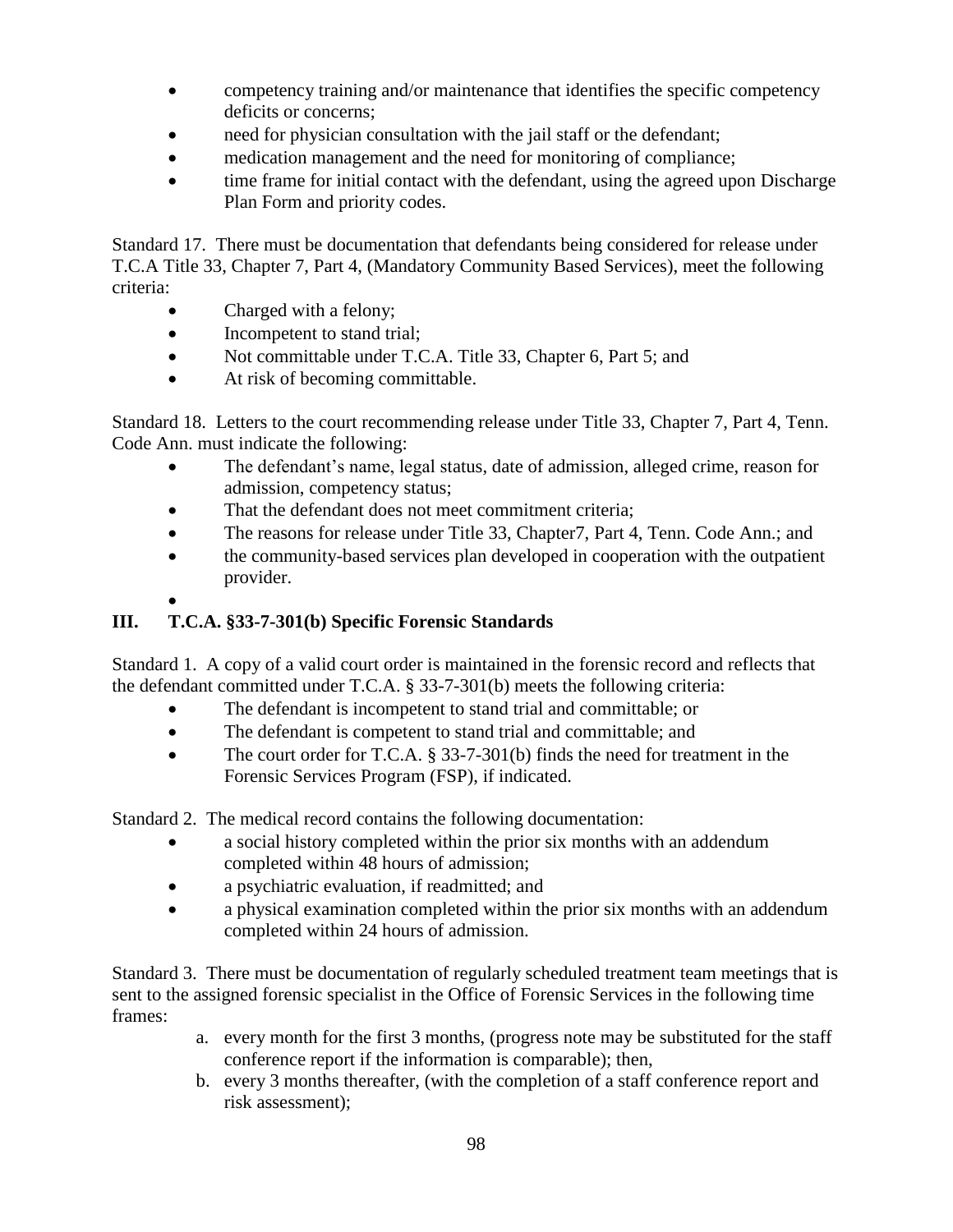- c. at any time there is a change in status that warrants an update; or
- d. if requested by TDMHSAS.

Standard 4. A risk assessment completed every ninety (90) days from the date of admission and/or prior to discharge or furlough is maintained in the forensic record.

Standard 5. The VRAG/SORAG completed by the  $60<sup>th</sup>$  day of hospitalization is maintained in the forensic record.

Standard 6. Documentation includes:

- the staff's evaluation of competency and the reasons for the need for continued commitment;
- documentation of competency training groups or individual sessions at a minimum of once weekly reflecting competency status (there must be documentation for exclusion if the service recipient is too delusional or unable to attend); or
- documentation of the status of the defendant's competency at a minimum of once monthly for long-term service recipients that are unlikely to become competent;
- progress notes and treatment plan that reflect the issues of the current legal status, and any change in legal status;
- documentation by the M.D. or Ph.D., certified in forensics, at a minimum of two (2) times per week for the first week of hospitalization, then a minimum of one (1) time per week thereafter. If certified by TDMHSAS, a nurse practitioner may document on competency to stand trial issues; however, the M.D. or Ph.D. must still document the need for committability; and,
- documentation in the medical record of any transfer from FSP/RMHI and a letter from the Commissioner of TDMHSAS authorizing the transfer.

Standard 7. All passes, privileges, and furloughs comply with TDMHSAS policy and procedures and are documented in the medical record.

Standard 8. The forensic record contains a letter to the court that is sent every six months, during the course of hospitalization, and addresses the defendant's current condition, current competency status, his/her likelihood of regaining competency, and the specific reasons for the need for continued commitment.

Standard 9. The documentation in the medical record must be complete when the defendant who was hospitalized under T.C.A. § 33-7-301(b) is returned to jail or community. Treatment team recommendations must include:

- a. a written assessment of readiness for release by the attending physician, including rationale for the decision;
- b. documentation that the staff considered issues relative to findings of the T.C.A. § 33-7-301(a) evaluation (as well as any issues that were deferred in the T.C.A. § 33-7–301(a) evaluation);
- c. documentation of consideration of the defendant's returning to jail or community (if on bond) while awaiting trial;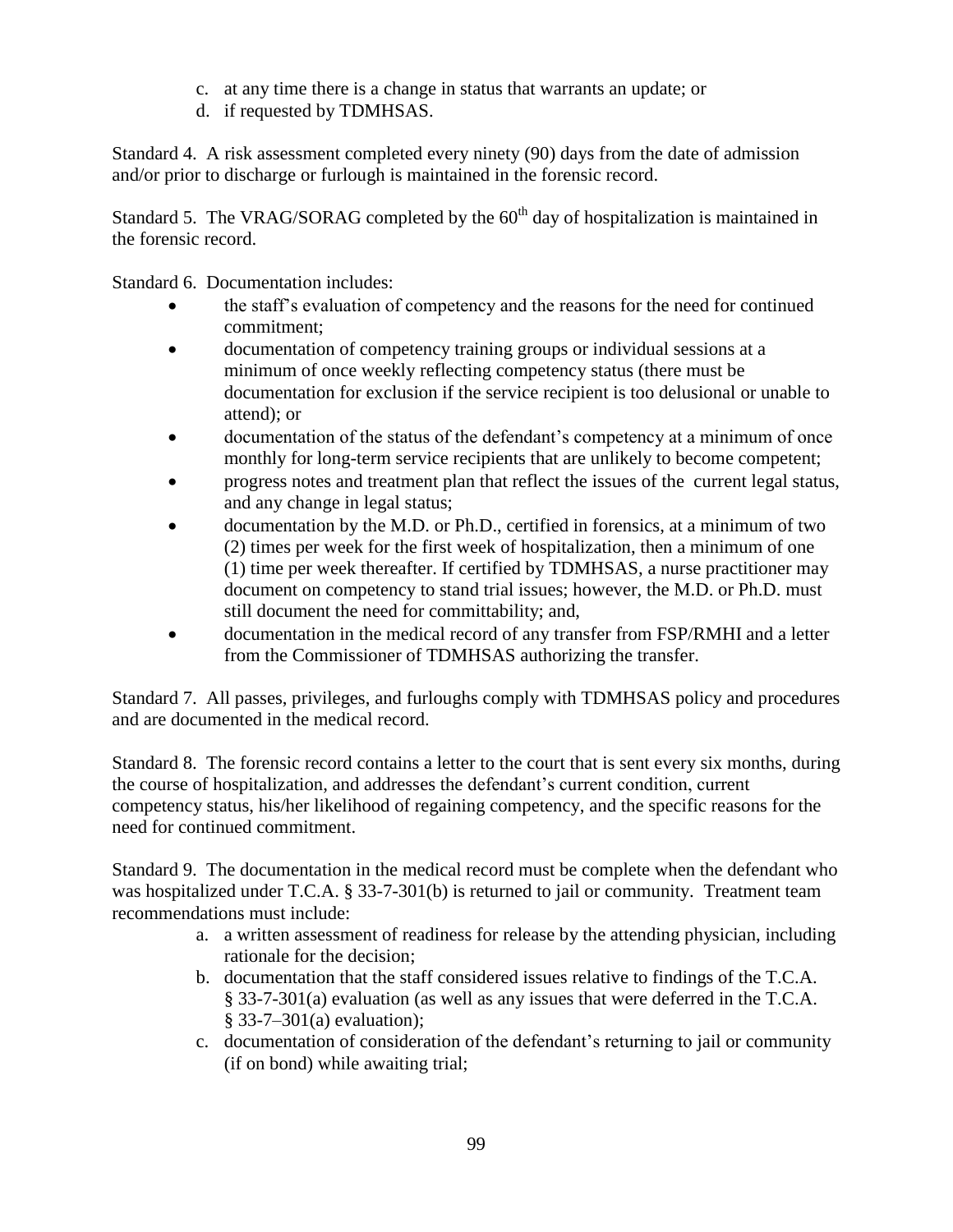- d. documentation from the physician to the chief officer, or his/her designee, regarding the release; and documentation from the chief officer, or his/her designee, to the committing court regarding the defendant's release;
- e. documentation of the need for follow-up services; and
- f. if needed, competency maintenance or training for defendants that are incompetent and no longer committable.

Standard 10. There must be appropriate documentation when the defendant admitted under T.C.A. § 33-7-301(b) is to be released under Title 33, Chapter 7, Part 4, Tenn. Code Ann. (Mandatory Community Based Services), including documentation that the defendant meets the following criteria;

- is charged with a felony;
- is incompetent to stand trial;
- not committable under T.C.A. § 33-6-502; and
- is at risk of becoming committable.

Standard 11. The letter to the court regarding the release of the defendant pursuant to Title 33, Chapter 7, Part 4, Tenn. Code Ann. (Mandatory Community Based Services) includes the following;

- a statement that the defendant meets the criteria for mandatory community based services (as outlined in the previous standard),
- the request for an order for competency training under Title 33, Chapter 7, Part 4, Tenn. Code Ann.,
- a copy of the treatment plan that is signed by the participating outpatient provider (including the contact person and the address), and agreed upon by the defendant, or
- the request for a hearing on the community based competency treatment plan that has been contested by the defendant.

Standard 12. Letters to the court recommending the release of a defendant hospitalized under T.C.A. § 33-7-301(b) are copied to the following people, unless otherwise indicated by the court:

- the defendant,
- the district attorney,
- the defense attorney,
- the conservator/closest relative, and,
- TDMHSAS, Forensic Services.

Standard 13. There must be documentation of consideration of the criteria for release under Title 33, Chapter 6, Part 6, Tenn. Code Ann. (Mandatory Outpatient Treatment; MOT) including.

- The person is mentally ill or is suffering from mental illness in remission; and
- The person's condition resulting from mental illness is likely to deteriorate rapidly to the point that he/she will pose a likelihood of serious harm as defined under Title 33, Chapter 6, Part 5, Tenn. Code Ann. unless treatment is continued; and
- The person is likely to participate in outpatient treatment with a legal obligation to do so; and
- The person is unlikely to participate in outpatient treatment unless legally obligated to do so; and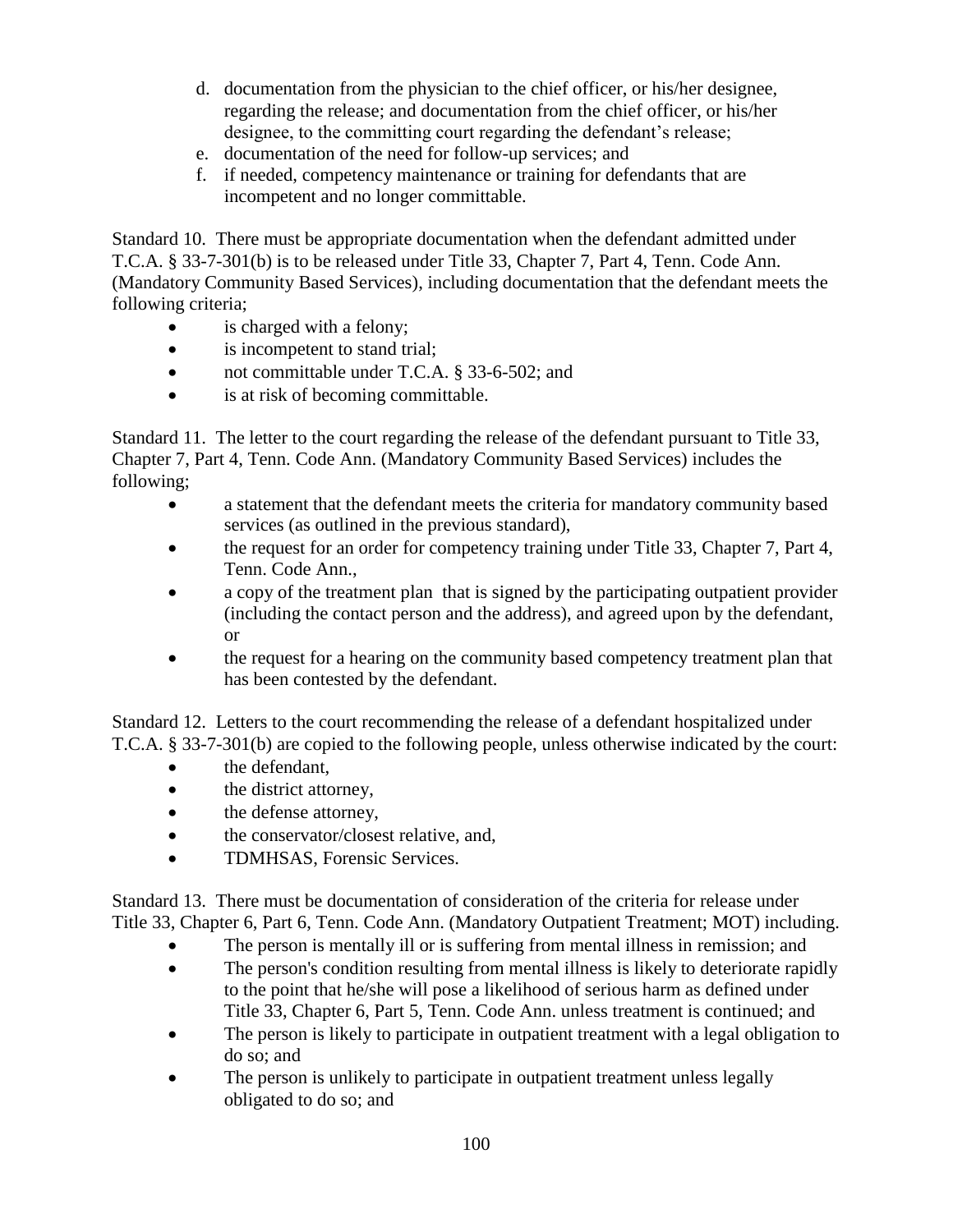Mandatory outpatient treatment is a suitable less drastic alternative to commitment.

Standard 14. There must be appropriate documentation when the defendant admitted under T.C.A. § 33-7-301(b) is released under Title 33, Chapter 6, Part 6, Tenn. Code Ann. ( MOT), including:

- review and recommendation by the attending physician;
- development of a mandatory outpatient treatment plan, with the written agreement from the outpatient provider,
- consideration of the defendant residing in the community (if on bond) while awaiting trial;
- written recommendation to the chief officer or his/her designee concerning the release;
- the chief officer's or his/her designee's authorization to release the defendant under Title 33, Chapter 6, Part 6, Tenn. Code Ann. (MOT); and
- chief officer's notice of release to the committing court.

Standard 15. Letters to the court recommending release under Title 33, Chapter 6, Part 6, Tenn. Code Ann. (MOT) must include the following:

- defendant's name, legal status, date of admission, alleged crime, reason for admission, current competency status;
- a note that the defendant no longer meets involuntary commitment standards under Title 33, Chapter 6, Part 5, Tenn. Code Ann.;
- reasons for release under Title 33, Chapter 6, Part 6, Tenn. Code Ann.;
- a copy of the mandatory outpatient treatment plan signed by the outpatient provider; and,
- The letter to the court must be copied to the defendant, the district attorney, the defense attorney, the defendant's closest relative, conservator, if any, and the TDMHSAS.

Standard 16. If the defendant requests judicial review of the mandatory treatment plan, there must be documentation that the facility provided notice to the court and of the court's response to the requirement to hold a hearing within seven (7) days of receipt of the request for review.

Standard 17. The release of the defendant committed under T.C.A. § 33-7-301(b), having a judicial review of release under T.C.A. § 33-6-708, must include the following documentation:

- an assessment by the treatment team that the defendant is ready for release,
- a review and recommendation from the attending physician,
- a letter to the chief officer from the attending physician regarding the release,
- the notice of intent to release sent to the court by certified mail (including a statement that the defendant will be released within fifteen (15) days if the court does not set a hearing and notify the chief officer), and
- that the outpatient provider has agreed to the treatment plan, if applicable.

# **IV. T.C.A. § 33-7-303(c) Specific Forensic Standards**

Standard 1. There is a valid court order committing the service recipient under T.C.A. § 33-7-303(c) maintained in the forensic record.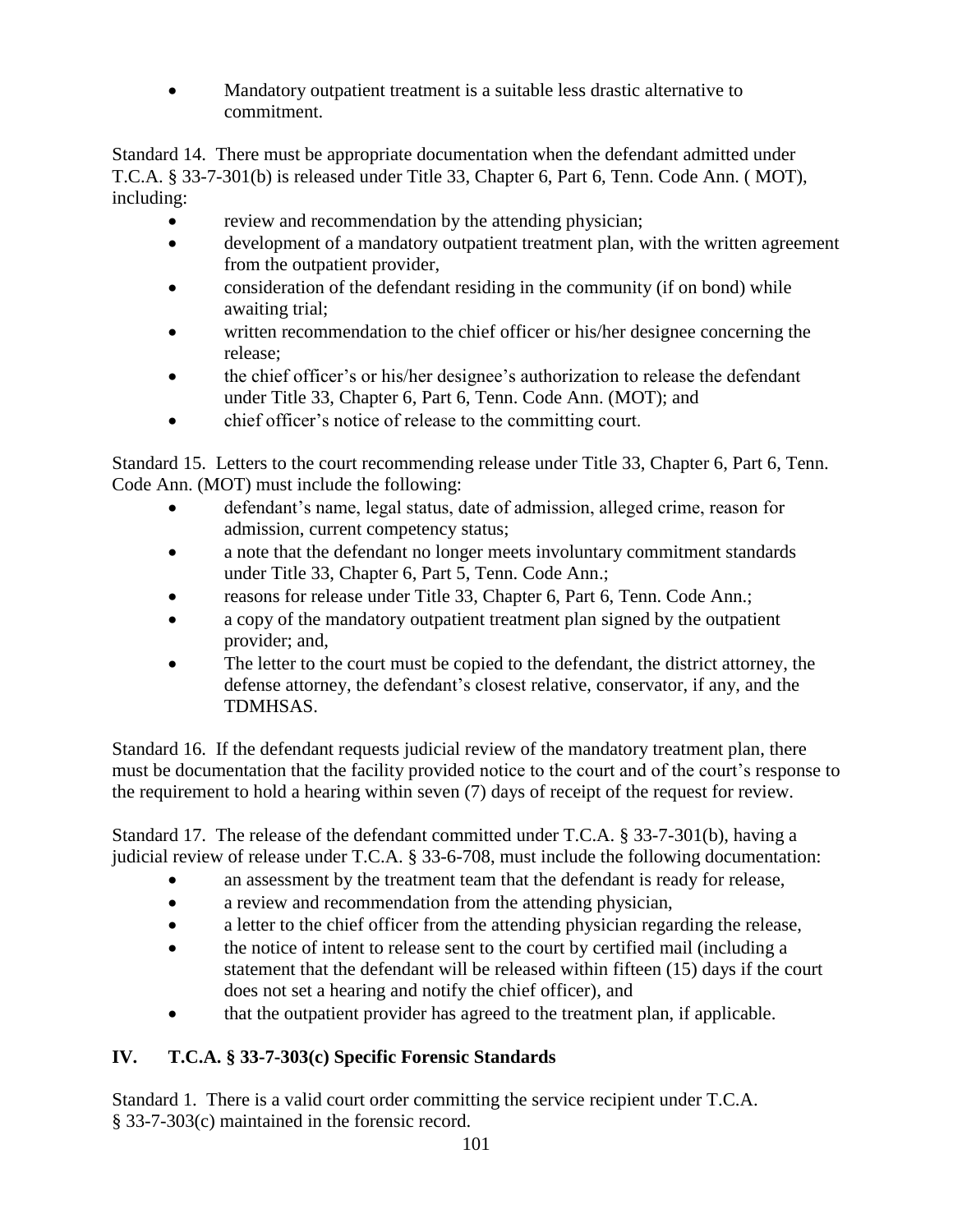Standard 2. There must be documentation of regularly scheduled treatment team meetings sent to Forensic Services within the following time frames:

- a. every month for the first three (3) months, (forensic progress note may be substituted for the staff conference report if the information is comparable); then,
- b. every three (3) months thereafter, (with the completion of a staff conference report and risk assessment);
- c. at any time there is a change in status that warrants an update; or
- d. if requested by TDMHSAS.

Standard 3. The treatment plan identifies the specific reasons for the need for commitment and other treatment needs.

Standard 4. There is documentation during treatment team reviews of the need for continued commitment, progress toward discharge, tentative discharge plans and aftercare needs identified during treatment team meetings (staff conferences).

Standard 5. The Risk Assessment Checklist is completed within ninety (90) days of admission and every ninety (90) days thereafter, and/or, just prior to discharge, pass and/or furlough and is maintained in the forensic record.

Standard 6. Documentation in the forensic record includes:

- the staff's evaluation of the specific reasons for the need for continued commitment; and
- documentation by the M.D. and/or Ph.D. addressing the specific reasons for the need for continued commitment at a minimum of one(1) time per week for sixty (60) days then monthly until discharge.

Standard 7. If there has been a transfer, there must be a letter in the chart from the Commissioner of the TDMHSAS directing the transfer.

Standard 8. When there is recommendation for release, documentation in the medical record must include:

- evidence that the treatment team, including a physician, has assessed the service recipients clinical status, including committability;
- review of the need for follow-up services;
- review of the circumstances of the crime for which the person was acquitted;
- a written assessment of readiness for release by the attending physician, and another physician including rationale for their decision;
- if applicable, documentation that the service recipient meets the criteria for mandatory outpatient services under Title 33, Chapter 6, Part 6, Tenn. Code Ann. (MOT);
- if applicable, a copy of the outpatient treatment plan developed in cooperation with and signed by the outpatient provider; and
- evidence that the request for release has been referred to the chief officer for review and recommendation.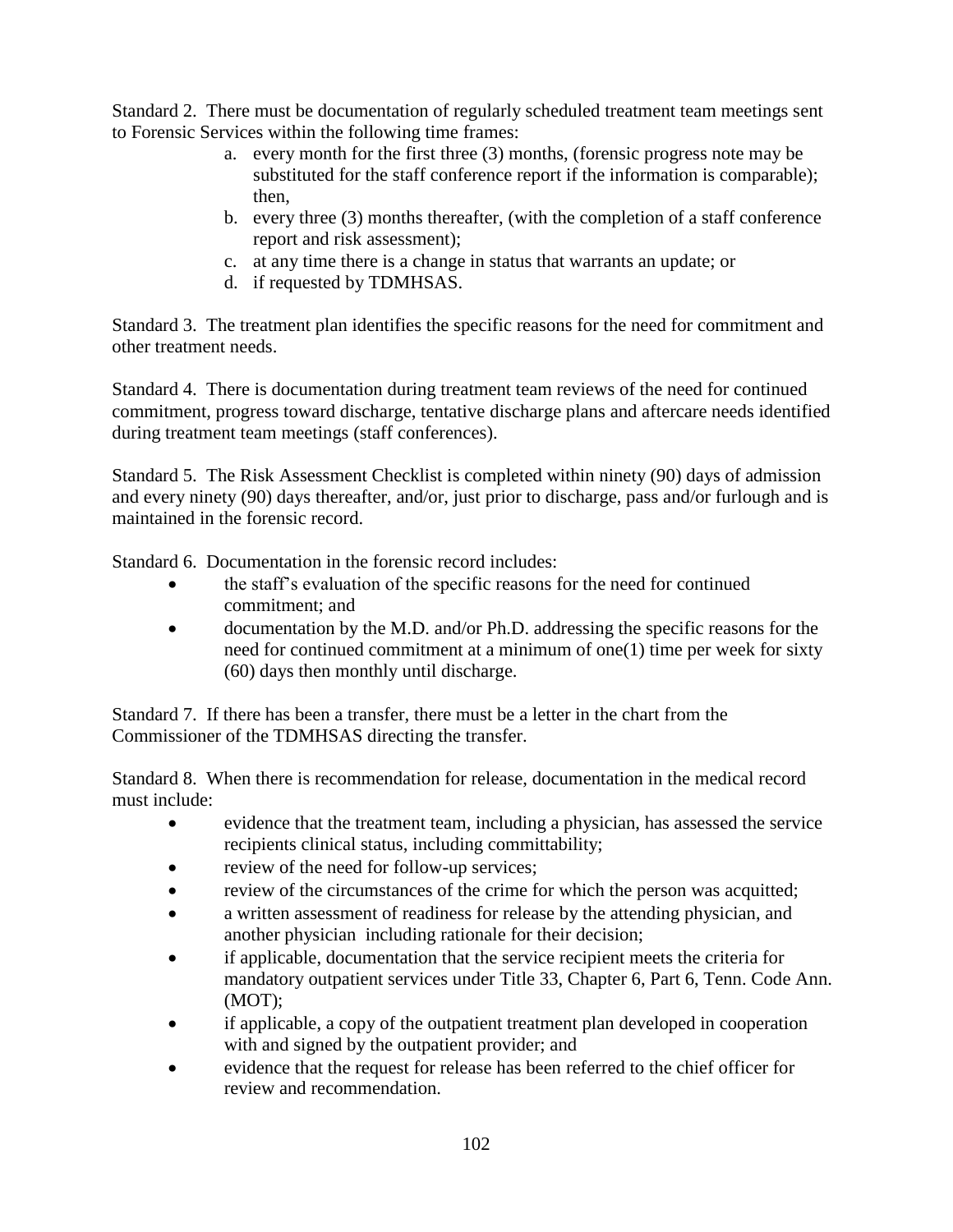Results of a review of proposed furlough or release by the Risk Management Review Committee.

Standard 9. If the chief officer does not concur with the recommendation for release, a notice must be sent to the service recipient and the physicians stating that hospitalization is to continue under T.C.A. § 33-7-303(c), and a copy placed in the chart.

Standard 10. If the chief officer concurs with the recommendation for release, prior to release, there must be a copy of the chief officer's notice of the intent to release that has been sent to:

- the committing court
- the service recipient,
- the district attorney of the committing court,
- the defense attorney,
- the closest relative or conservator (by certified mail with return receipt requested),
- the physicians who recommended the release, and
- the outpatient treatment provider.

Standard 11. The notice to the court must contain the following:

- the service recipient's name, legal status, date of admission, the crime for which the person was adjudicated NGRI, reason for admission, a statement that he/she no longer meets judicial commitment standards, and a statement that the service recipient will be referred to an outpatient provider for follow-up mental health services,
- a copy of the outpatient treatment plan, if there is an MOT, and
- a statement making the court aware of the right of the victim (if felony charges) to receive notification of the service recipient's proposed discharge.

Standard 12. If a judicial review of release under T.C.A. § 33-6-708 has been imposed, there must be a letter, sent by certified mail, of the intent to release sent to the court in the record at least 15 days in advance of the planned date of discharge. If the court does not respond within 15 days of receipt of this letter, then the service recipient may be released.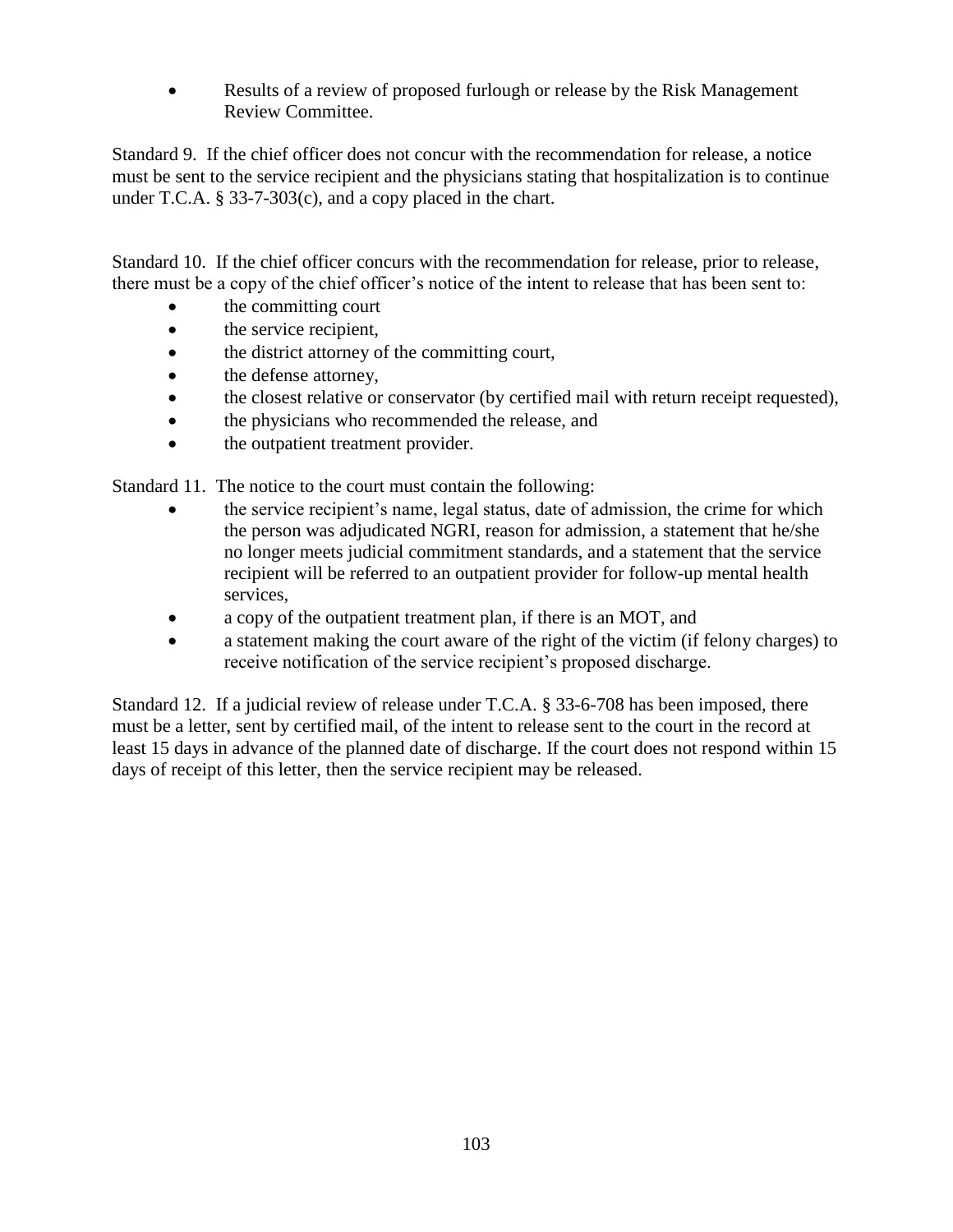# OUTPATIENT JUVENILE FORENSIC STANDARDS

# **FOR EVALUATIONS UNDER T.C.A. § 37-1-128(e) REVISED AUGUST 2014**

Standard 1. Evaluations are performed only when there is a valid court order:

- Evaluations are performed by order of a juvenile court judge or magistrate under T.C.A. § 37-1-128(e);
- Court orders and/or accompanying petitions must clearly identify and list the charge(s);
- Court orders must be signed and dated by the juvenile judge/magistrate;
- Any specialized assessments or evaluations must be listed in the court order.

Standard 2. Juvenile Court orders for an evaluation must be date stamped or hand dated by the mental health center staff upon receipt and included as part of the juvenile forensic record.

Standard 3. There is documentation in the court order and/or the court petition that the juvenile is charged with an offense that would be a felony if committed by an adult, in order for the Office of Forensic Services to authorize the evaluation for reimbursement.

Standard 4. Information relevant to the evaluation shall be requested by the mental health center, including information from:

- Juvenile Court;
- District Attorney;
- DCS/CSA;
- Defense attorney and/or guardian ad litem;
- Academic records.
- Previous treatment providers, and any other sources who may have information relevant to the evaluation.

Standard 5. There must be a signed consent for release of information obtained from the juvenile, if age sixteen or over, or the legal guardian, to obtain records from other providers and resources, unless the release of information is ordered by the court.

Standard 6. There must be documentation in the juvenile forensic record that the juvenile and/or legal guardian was informed about the purpose of the evaluation and/or treatment and the limits of confidentiality.

Standard 7. If interpreter services are required, the CMHC must request a court order for the interpreter services and this must be documented in the record.

Standard 8. The juvenile evaluation shall include, but not be limited to, documentation of the following:

- A current psychosocial history;
- An indication of whether the child is mentally ill or developmentally disabled (with recommended diagnoses);
- Recommendations as to what, if any, treatment or training is needed and resources for those services;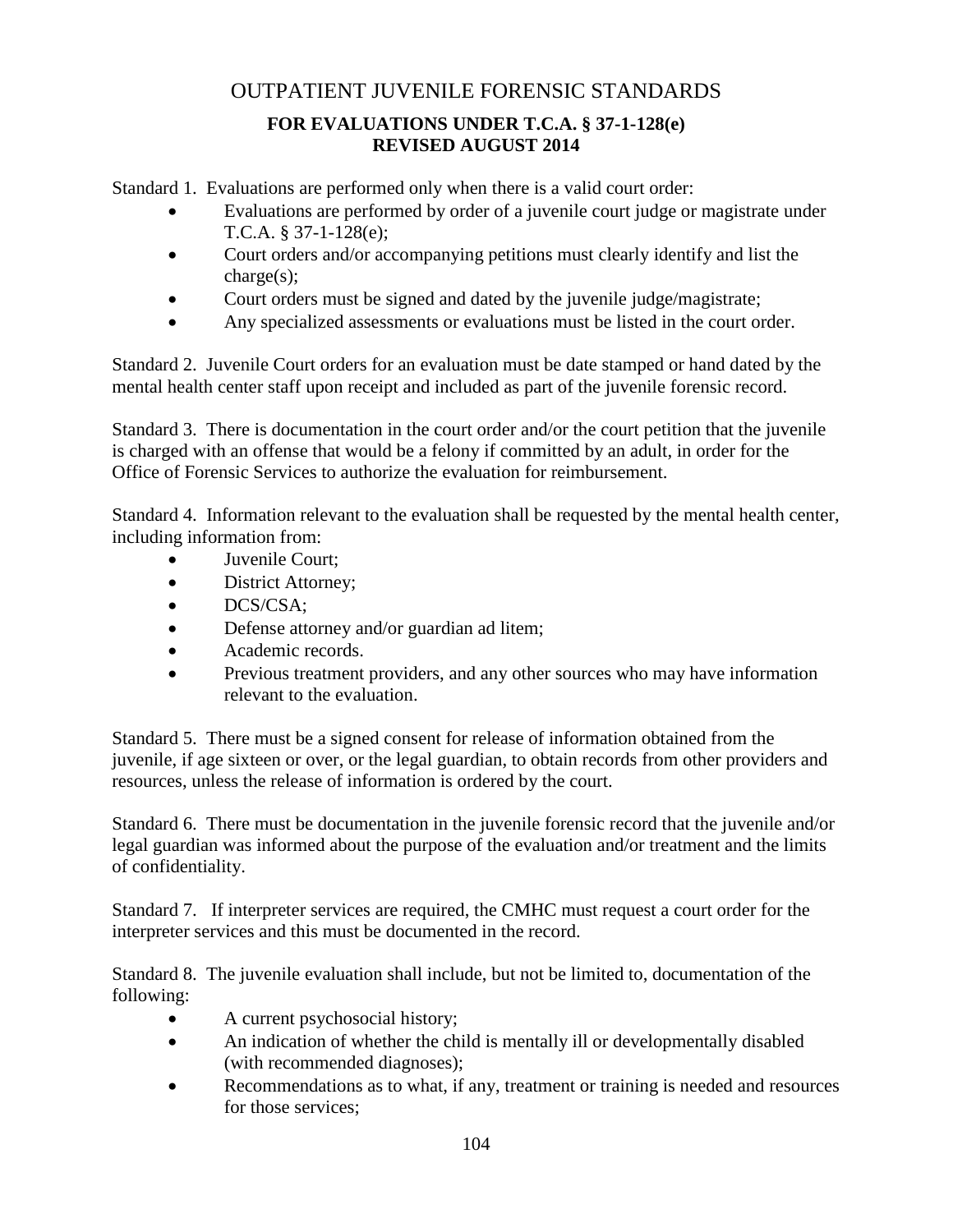- An indication as to whether the child is committable under Title 33;
- Specific forensic issues (i.e. competency to stand trial, mental condition at the time of the offense, psychosexual);
- A list of the resources used to develop the evaluation;
- A summary statement with justification for the outcome/findings of the evaluation.

Standard 9: If the juvenile is thought to have intellectual disability, a request may be made for assistance from the Department of Intellectual & Developmental Disabilities (DIDD):

- School records must be requested for documentation of the diagnosis.
- A written request must be sent to the designated staff person at the Office of Forensic Services within five (5) business days of the initial assessment;
- The letter to the court, which must include findings from both the mental health evaluator and the intellectual disability evaluator, is the responsibility of the mental health provider;
- A copy of the complete DIDD evaluation is maintained in the clinical record.

Standard 10. The summary letter of the evaluation must be sent to the court and the evaluation must be completed within thirty (30) business days of the receipt of the court order by statute (based on the length of time from the dated receipt of the court order to the date of the letter to the court). The court shall be immediately notified in writing of any occurrence outside the control of the evaluator which results in a delay. All effort should be made to have some result to the court within 30 days.

Standard 11. The letter to the court must:

- Address the issues requested by the court order, within the scope of the statute (e.g., psychosexual, competency);
- Include summary findings concerning diagnosis, treatment recommendations and committability;
- Include the name and phone number of the forensic coordinator;
- Be copied to the district attorney, the defense attorney and, if referred inpatient, to the forensic coordinator of the inpatient facility unless the court order restricts the release of the results of the evaluation.
- Be copied to the designated person at the Office of Forensic Services.

Standard 12. The center must have a policies and procedures manual specific to forensics that includes, but is not limited to:

- The process for scheduling and completing a juvenile court ordered evaluation;
- The process for obtaining DIDD assistance for juveniles thought to have intellectual disability;
- The process for obtaining interpreter services;
- The process for obtaining a psychosexual evaluation;
- The specific staff involved in the forensic evaluation process and their responsibilities;
- The process for maintaining certification to perform forensic evaluations;
- The process for the submission of billing/claims and other required documentation;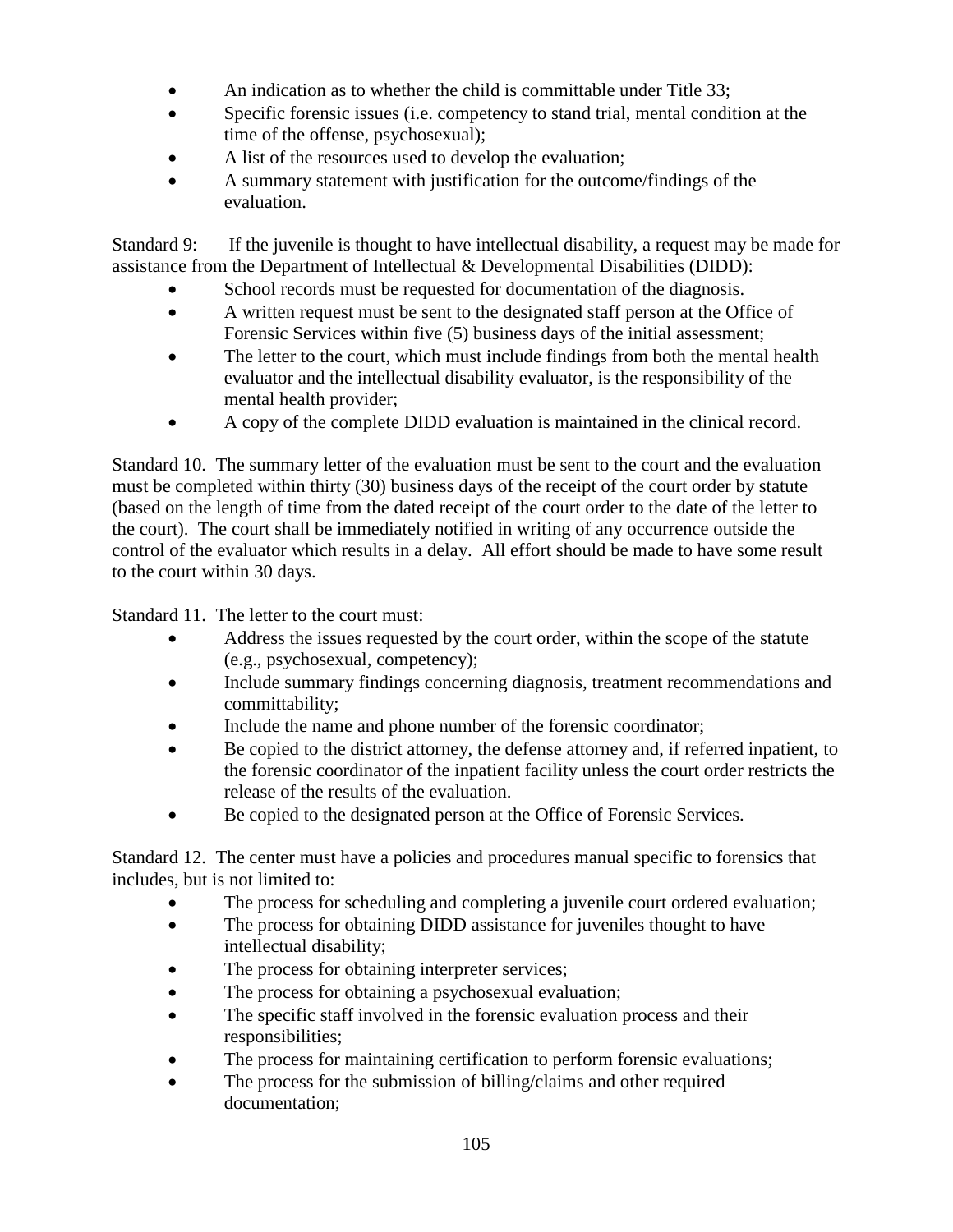The Policy and Procedure manual must be reviewed at least annually and updated as needed.

Standard 13. Staff performing juvenile forensic evaluations must be properly licensed and certified:

- Staff performing competency evaluations must meet the criteria listed in TDMHSAS Departmental Rule 0940-03-03.02 and .03;
- Staff performing mental condition evaluations must meet the criteria listed in TDMHSAS Departmental Rule 0940-03-03.02 and .04;
- Staff performing committability evaluations must be Tennessee licensed physicians or Tennessee licensed psychologists with designation as a health services provider;
- Staff performing psychosexual evaluations must meet the guidelines set forth by the Tennessee Department of Correction Sex Offender Treatment Board.

Standard 14. There is documentation that a court order was requested when the evaluator was asked to provide expert witness testimony:

- The request must be included in the juvenile's forensic record;
- There is documentation in the forensic chart that court testimony was given.

Standard 15. All juvenile forensic files are clearly labeled and separate from other clinical files.

Standard 16. Release of information

- Evaluations are sent to the Judge or Magistrate who ordered the evaluation, the attorney for the defense and the district attorney along with the letter summarizing the results of the evaluation unless otherwise specified in the court order.
- The evaluation is not released to any party not identified in the court order if the order indicates that the report is to remain sealed, without further order from the court.
- DCS may receive a copy of the evaluation if the court order directs DCS and the evaluation provider to share information, or if the child is in DCS custody at the time of the evaluation, or if DCS presents an authorization for release of information properly signed by the child 16 or older or by the parent or legal guardian of a child under 16.
- The child's family may receive a copy of the evaluation with a signed release from the child if 16 or older, or from the parent or legal guardian of the child if the child is under 16 unless the parent or legal guardian is implicated in abuse of the child or if release of the report would result in a substantial risk of serious harm to the child or another person.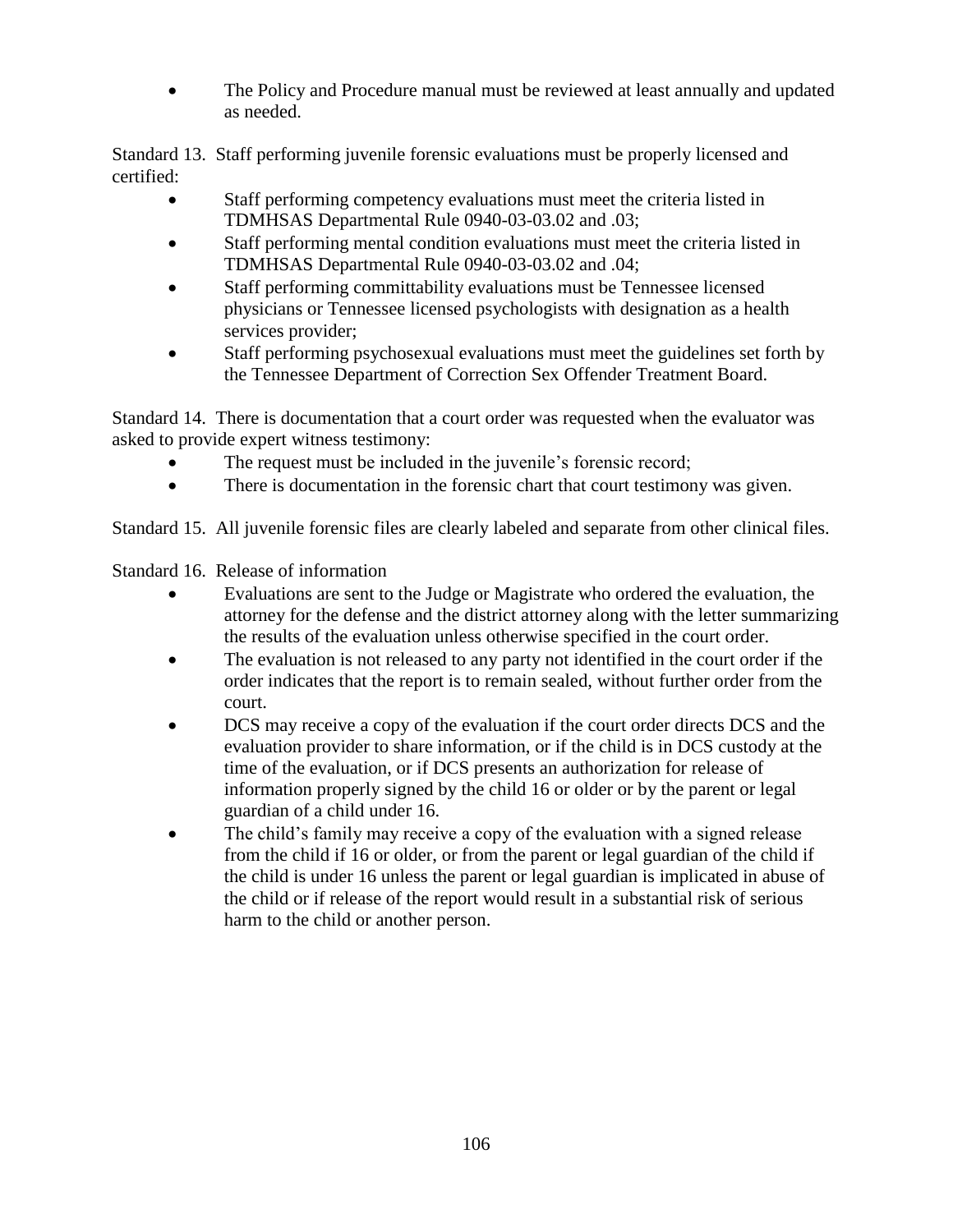## SUGGESTED READING: Forensic Evaluation Selected Bibliography

Brodsky, S. L. (2004). *Coping With Cross-Examination and Other Pathways to Effective Testimony.* Washington D.C.: American Psychological Association.

Douglas, J., Burgess, A.W., Burgess, A. G., and Ressler, R. K. (2006). *Crime Classification Manual.* Jossey-Boss (Wiley), San Francisco.

Grisso, T. (1988). *Competency to Stand Trial Evaluations: A Manual for Practice.* Sarasota, FL: Professional Resource Exchange.

Grisso, T. (1998). *Forensic Evaluation of Juveniles*. Sarasota, FL: Professional Resources Press.

Grisso, T. (2007). *Progress and Perils in The Juvenile Justice and Mental Health Movement.* Journal of the American Academy of Psychiatry and the Law, 35, 158-167.

Goldstein, A. M. (Ed.) (2003). *Forensic Psychology* (Vol. 11). Hoboken, N.J.: Wiley.

Goldstein, A. M. (Ed.) (2007). Forensic Psychology: Emerging Topics and Expanding Roles. Hoboken, N.J. Wiley.

Heilbrun, K. (2001). *Principles of Forensic Mental Health Assessment.* New York: Kluwer Academic/Plenum Publishers.

Heilbrun, K., Marczyk, G.R., & DeMatteo, D. (2002). *Forensic Mental Health Assessment: A Casebook.* New York: Oxford University Press.

Melton, G. B., Petrila, J., Poythress, N. G., & Slobogin, C. (2007). *Psychological Evaluations for*  the Courts: A Handbook for Mental Health Professionals and Lawyers (3<sup>rd</sup> ed.). New York: Guilford Press.

Otto, R.K., DeMier, R.L., & Boccaccini, M.T. (2014) *Forensic Reports & Testimony.* Hoboken, N.J.: Wiley.

Rogers, R. (Ed.) (2008). *Clinical Assessment of Malingering and Deception* (3<sup>rd</sup> ed.). New York: Guilford Press.

Shapiro, D. L. (1999). *Criminal Responsibility Evaluations: A Manual For Practice.* Sarasota, FL: Professional Resources Press.